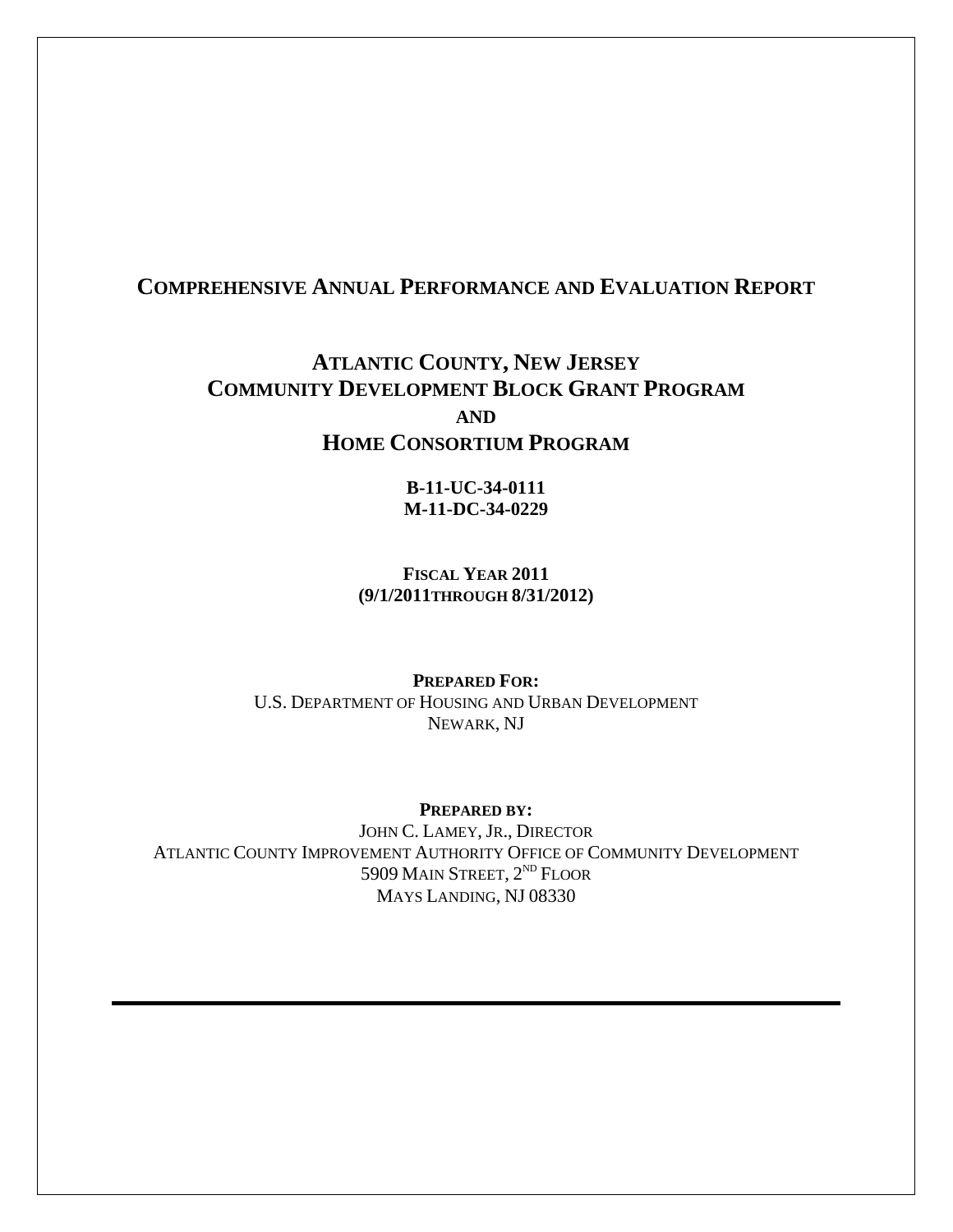## **Table of Contents**

i. Introduction

#### I. Program Narratives

- 1. Grantees Narratives
	- a. Assessment of Actions to Five-Year Goals and Objectives
	- b. Affirmatively Furthering Fair Housing
	- c. Affordable Housing
	- d. Continuum of Care
	- e. Other Actions
	- f. Leveraging Resources
	- g. Citizen comments
	- h. Self-Evaluation
- 2. CDBG Narrative Statements
	- a. Assessment of Relationship of Funds to CP
	- b. Nature and Reason for any changes in Program Objectives
	- c. Grantee Efforts in Carrying-out Planned Actions
	- d. Examine Overall Benefit and National Objectives
	- e. Steps Taken to Minimize Displacement
	- f. Program Beneficiaries
- 3. HOME Narrative Statements
	- a. Extent to Which HOME Funds Were Distributed by Category of Housing Need
	- b. Report on Matching Contributions
	- c. Report on MBE and WBE
	- d. Results of On-site Inspections
- 4. Section 108 Report
- 5. Section 3 Report
- 6. Citizen Participation
- II. IDIS Reports
	- 1. CDBG Reports
	- 2. HOME Reports

#### III. Map

1. 2011 Project Accomplishments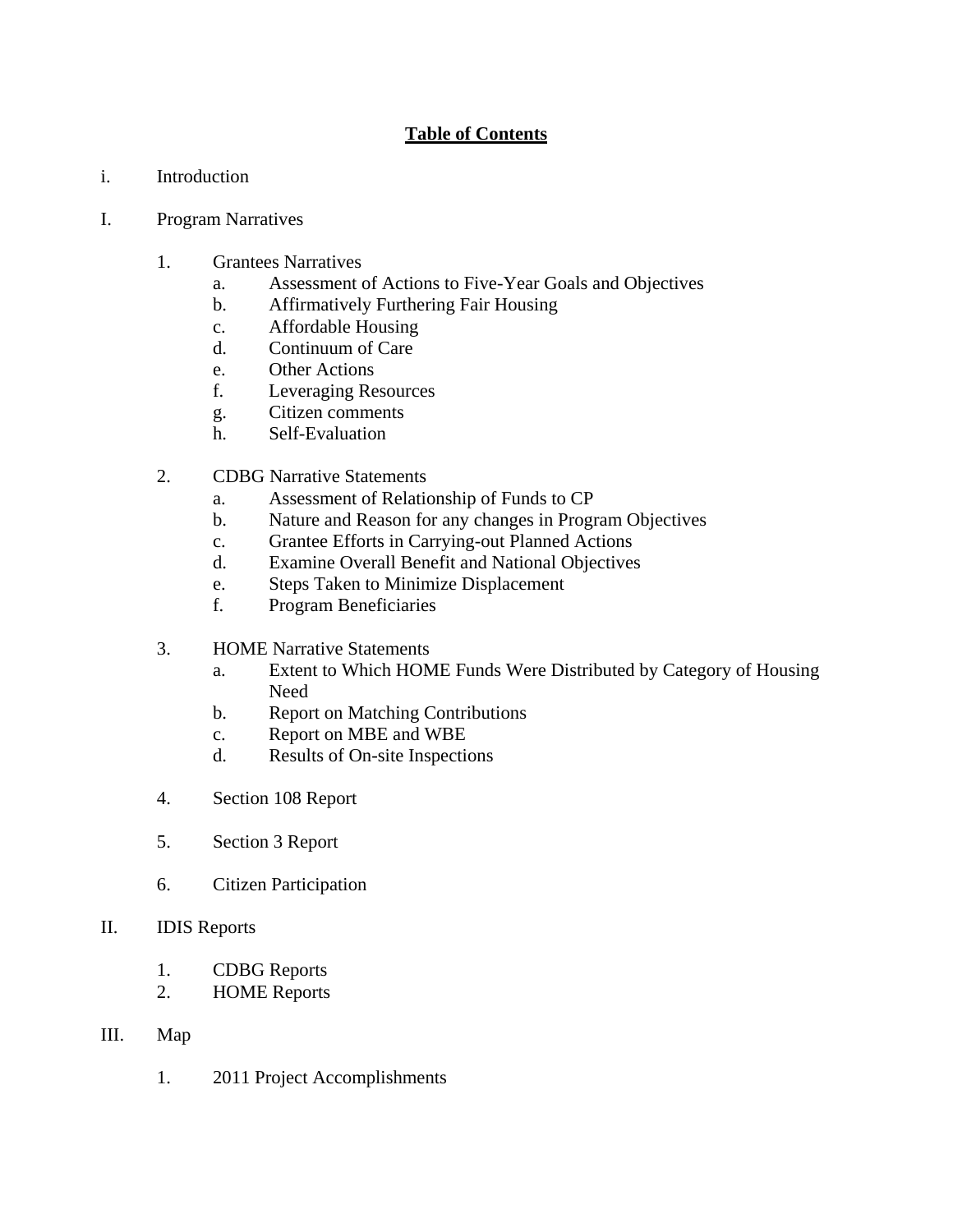#### **Introduction/Executive Summary**

This Consolidated Annual Performance and Evaluation Report (CAPER) is for Atlantic County, New Jersey. Atlantic County is an entitlement community receiving Community Development Block Grant (CDBG) Program funds and HOME Investment Partnerships Program funds through the Atlantic County Consortium.

In 2011, Atlantic County prepared its third Five-Year Consolidated Plan (CP) for the program years 2011 through 2015. The CP allows a community to take a comprehensive approach to the use of resources granted to the community by HUD. It combines the application and reports for the CDBG, HOME, ESG and HOPWA programs. Atlantic County, however, is only an entitlement under CDBG and HOME programs. Atlantic County was also administrator for the Town of Hammonton's entitlement CDBG program in FY 2011.

On an annual basis, Atlantic County submits an Action Plan containing the proposed activities outlining the use of CDBG funds and HOME Consortium funds for the upcoming program year. The Action Plan relates the activities to goals and objectives outlined in the Five-Year Consolidated Plan.

The 2011 to 2015 CP laid out a strategic plan containing housing goals, community development goals, homeless and special population goals, economic development goals, and planning goals. The following priorities will guide investment decisions for ACIA:

- Rehabilitation of Existing Housing Stock: Promote the rehabilitation and preservation of the County's existing housing stock. Objective: Assist 150 low- and moderate-income homeowners with housing rehabilitation over the next five years.
- Expand Homeownership: Utilize funds to provide downpayment and closing cost assistance to help families realize homeownership and acquire and rehabilitate vacant housing to be sold to lower income families. Objectives: (1) Assist 50 low- and moderate-income buyers purchase a home; (2) Assist CHDOs with development of 10 affordable homes for sale to low- and moderate-income buyers.
- Expand Housing Stock for Low-Income Renter Households: Provide subsidies, primarily through the HOME Program, to Community Housing Development Organizations to rehabilitate or newly construct rental units for households at or below 80 percent of MFI. Objective: Assist CHDOs with development of 24 affordable rental housing units over the next five years.
- **Homeless Activities: Support the work of the Planning Committee of the Ten Year Plan to** End Homelessness and the Continuum of Care Committee and its constituent agencies to provide supportive services and housing to the homeless population.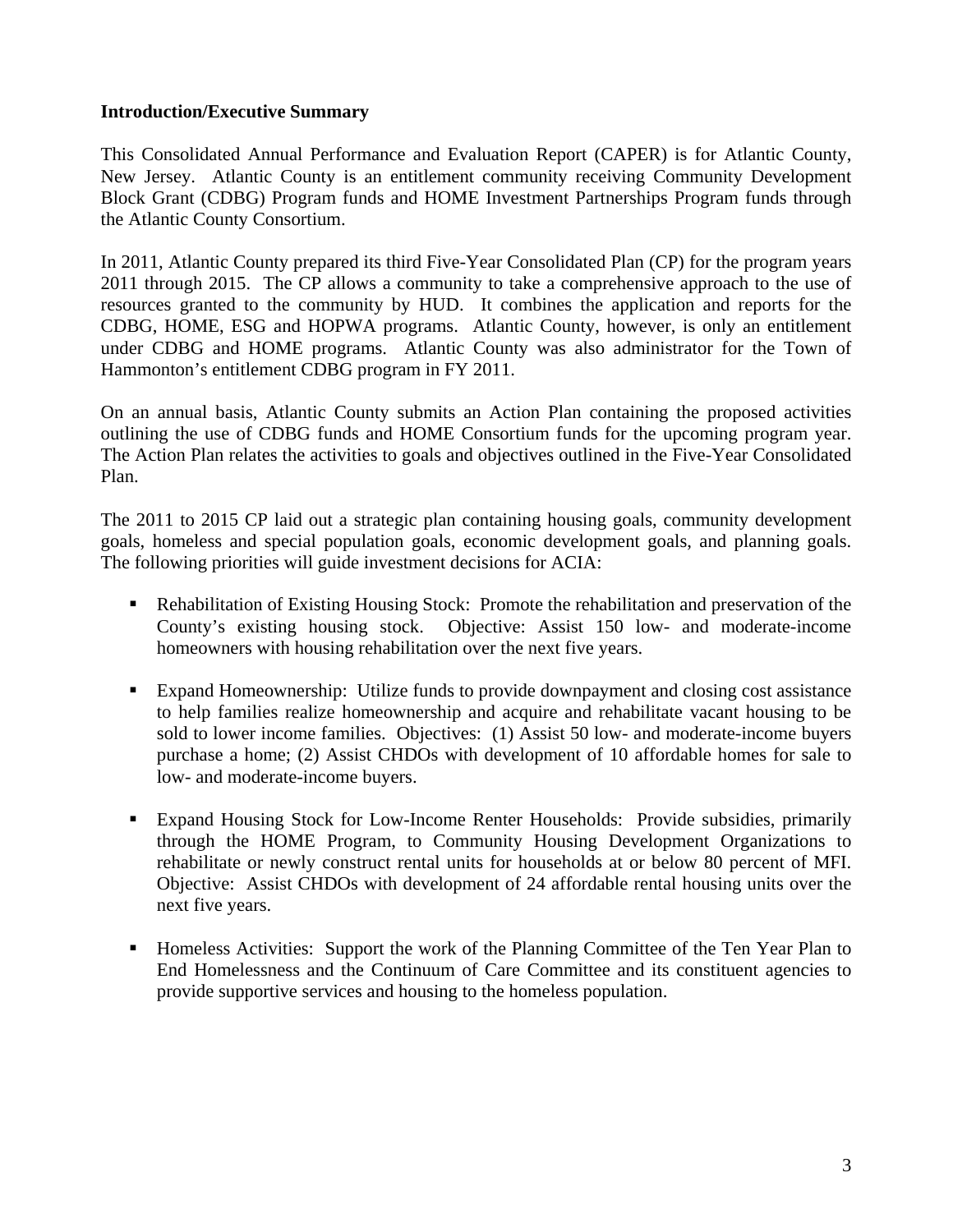- **Homeless Assistance:** Create a single point of entry to prevent and end homelessness; develop a uniform assessment of all individuals and families entering the homeless system improve efficiency and effectiveness; develop and integrated support network to insure sustainability and create more affordable housing including permanent supportive housing.
- Homeless Prevention: Continue to support activities that prevent homelessness.
- Public Facilities: Support improvements to or construction of public facilities
- Support the development and improvement of facilities and services for senior citizens which allow them to continue to live independently.
- Develop and expand park and recreation opportunities in low-income areas.
- Rehabilitate, develop and expand neighborhood facilities, including ADA compliance.
- Infrastructure: Expand and improve the capacity of local municipalities to provide adequate water, sewer and storm drainage facilities, and streets and sidewalks. Promote handicap barrier removal in public facilities and sidewalks to ensure access and mobility for all of Atlantic County residents.
- **Blight Mitigation:** Promote the rehabilitation or demolition of vacant and underutilized structures that present a health and safety hazard to the community. Encourage rehabilitation when such structures have historic or cultural significance.
- Economic Development: Support activities that promote the growth of jobs that provide economic opportunity for low-income residents.

Annually, Atlantic County must review and report its progress in carrying out its Five-Year strategic plan and the Annual Action Plan. This annual report provides that review and analysis for the first year of the five years under the Five-Year CP prepared for 2011 to 2015.

During FY 2011, Atlantic County received CDBG and HOME funds and had program income as shown below.

| <b>Funding Source</b>                            | Amount (\$) |
|--------------------------------------------------|-------------|
| <b>Community Development Block Grant Program</b> |             |
| <b>FY 2011 Entitlement</b><br>$\bullet$          | 1,186,474   |
| <b>Hammonton Entitlement</b><br>$\bullet$        | 146,503     |
| <b>HOME Investment Partnerships Program</b>      |             |
| <b>FY 2011 Entitlement</b><br>$\bullet$          | 678,142     |
| <b>Program Income</b><br>$\bullet$               | 25,000      |
| Total                                            | \$2,036,121 |

#### **Funds Available in FY 2011**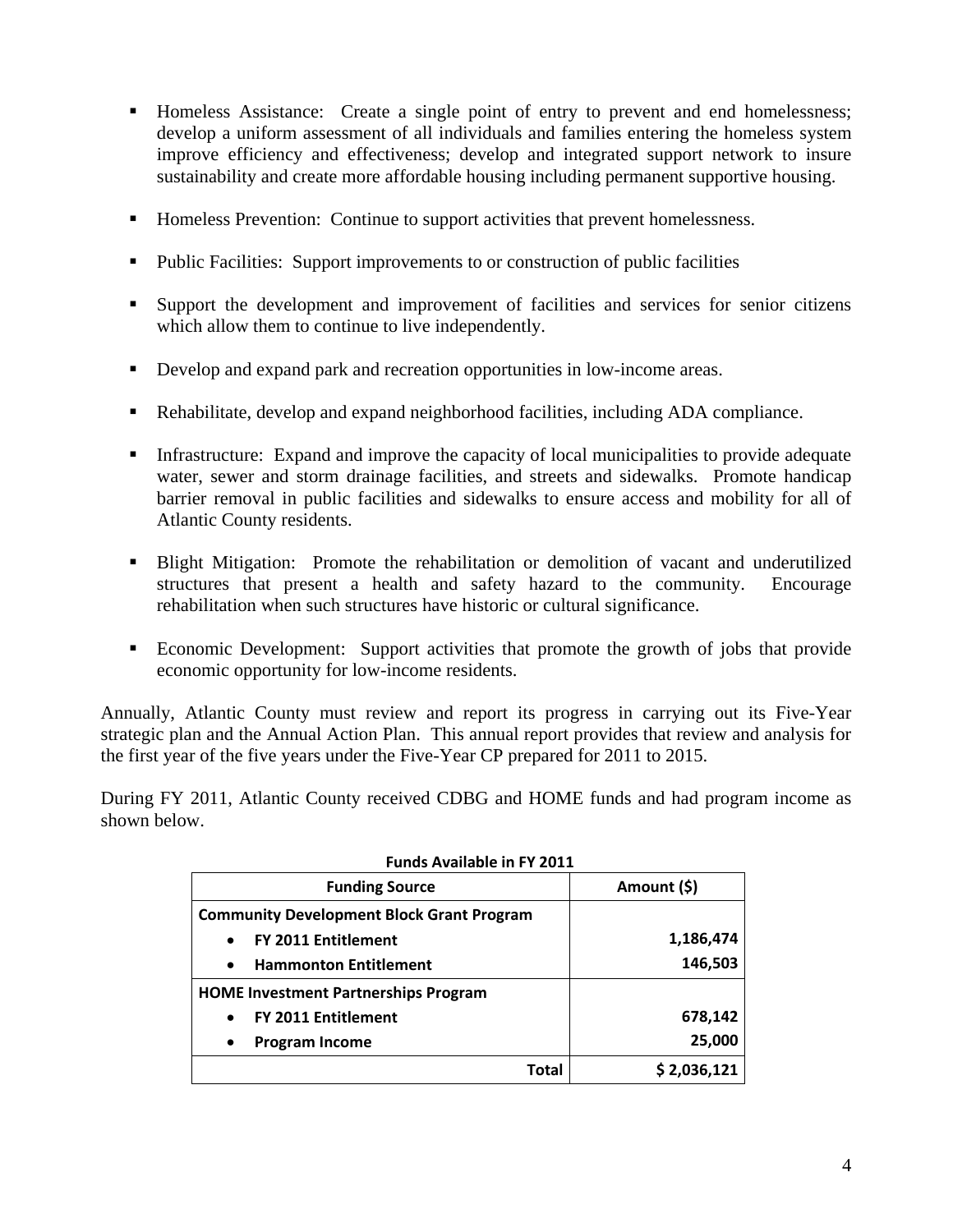Funds were allocated as shown on the table below. High priority activities to address the goals of the Consolidated Plan were addressed.

|  |  | FY 2011 Funding Allocation and National Objectives |  |
|--|--|----------------------------------------------------|--|
|  |  |                                                    |  |

| <b>Priority</b>                   | Project                                                                                                                                        | <b>Strategic Plan</b><br><b>Priority Need</b><br>Level | <b>CDBG</b> | <b>HOME</b> |
|-----------------------------------|------------------------------------------------------------------------------------------------------------------------------------------------|--------------------------------------------------------|-------------|-------------|
|                                   | Goal Housing Needs - Expand Home Ownership Among Low Income Households                                                                         |                                                        |             |             |
| Assistance with<br>Home Ownership |                                                                                                                                                |                                                        |             |             |
|                                   | Atlantic Co. - Homebuyer Program                                                                                                               | H                                                      |             | 270,000     |
| <b>CHDO</b>                       | Housing construction                                                                                                                           | H                                                      |             | 101,722     |
|                                   | <b>Goal Housing Needs - Improve and Maintain Existing Housing</b>                                                                              |                                                        |             |             |
| Owner<br>Households               | Atlantic Co. - Housing Rehabilitation Program (includes program income)                                                                        | H                                                      |             | 238,606     |
|                                   | Hamilton Township                                                                                                                              | H                                                      | 73,824      |             |
|                                   | Folsom Borough - Housing Rehabilitation Program                                                                                                | H                                                      | 15,000      |             |
|                                   | <b>Total Housing</b>                                                                                                                           |                                                        | 88,824      | 610,328     |
|                                   | Goal Public Facilities Needs - Support for Improvement and Construction of Public Facilities                                                   |                                                        |             |             |
| Senior Centers                    | Galloway Twp. - Acquisition and Reconstruction of senior center 621 West<br>White Horse Pike                                                   | H                                                      | 144,824     |             |
|                                   | Buena Vista Township - Senior Center                                                                                                           | H                                                      | 49,520      |             |
|                                   | Atlantic County - improvements to county building in May's Landing                                                                             | H                                                      | 70,000      |             |
| Removal of<br>Architectural       | Weymouth Township - community center ADA building and parking lot                                                                              | H                                                      | 15,000      |             |
| <b>Barriers</b>                   | Corbin City - ADA city hall                                                                                                                    | H                                                      | 15,000      |             |
|                                   | City of Estell Manor - soccer complex walking path                                                                                             | H                                                      | 15,000      |             |
|                                   | City of Linwood - ADA - Wabash / bike path                                                                                                     | Н                                                      | 20,128      |             |
|                                   | Margate City - ADA bulkheads                                                                                                                   | H                                                      | 35,065      |             |
|                                   | Northfield City - ADA - walkway improvements                                                                                                   | H                                                      | 24,646      |             |
|                                   | Longport - ADA improvements entrance ramp                                                                                                      | H                                                      | 15,000      |             |
|                                   | <b>Total Public Facilities</b>                                                                                                                 |                                                        | 404,183     |             |
|                                   | Goal Infrastructure Needs - Improve, Maintain and Expand Infrastructure                                                                        |                                                        |             |             |
| Street<br>Improvements            | City of Brigantine - 8th Street between Brigantine and Bayshore Aves. Includes<br>replacement of storm and sanitary sewer, ADA compliant ramps | H                                                      | 57,827      |             |
|                                   | Town of Hammonton $-12^{th}$ St. Improvements                                                                                                  | H                                                      | 117,204     |             |
|                                   | Pleasantville - Walnut St improvements from Franklin to end                                                                                    | H                                                      | 112,149     |             |
|                                   | Somers Point - Sunny Ave. from Meyran Ave. to Shuman's alley to Harnerd<br>Ave.                                                                | H                                                      | 57,388      |             |
|                                   | Ventnor - Rosbobough Ave. - Monmouth Ave. and Winchester Ave.                                                                                  | $\overline{H}$                                         | 61,473      |             |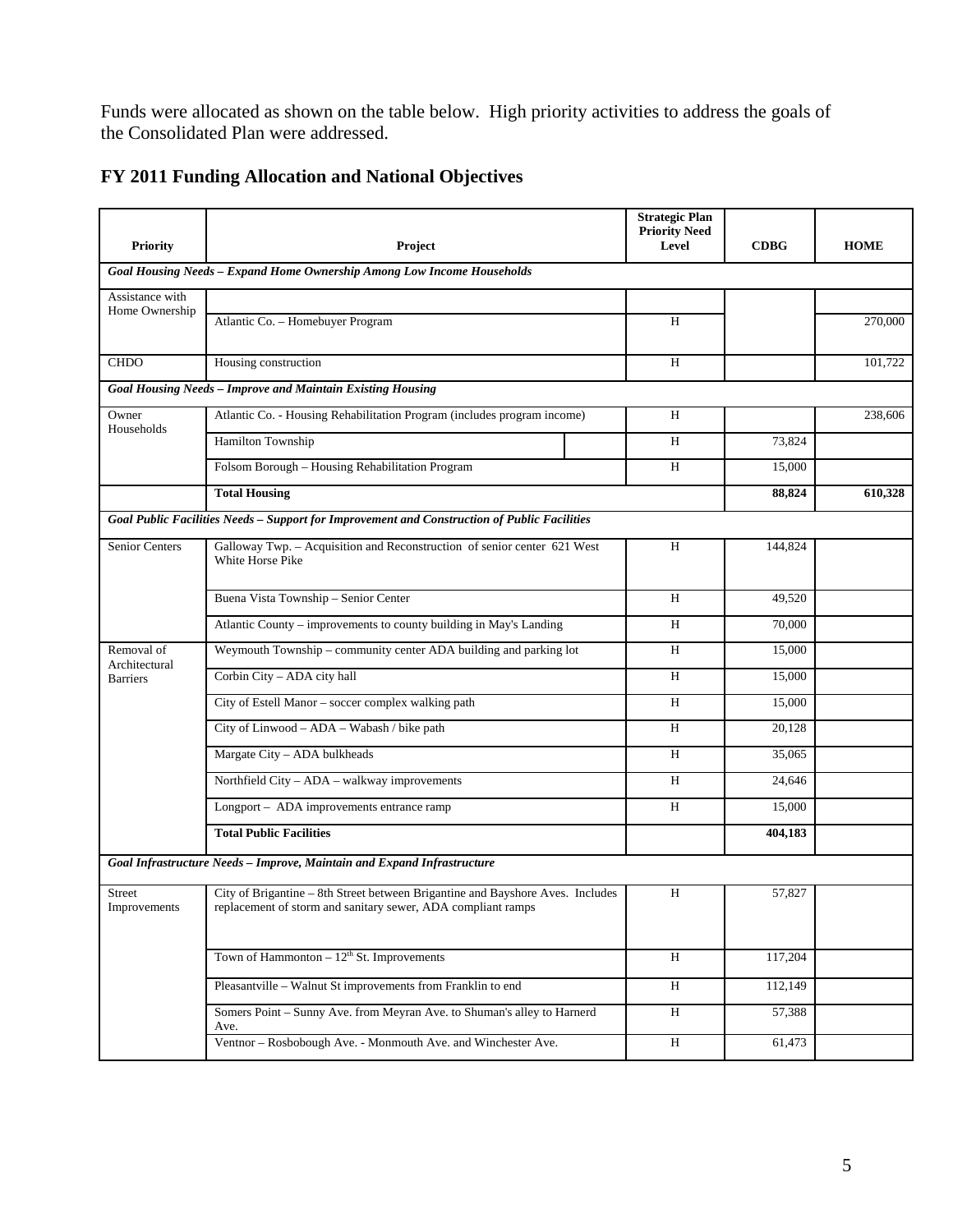|                                |                                                                                                            | <b>Strategic Plan</b><br><b>Priority Need</b> |             |             |
|--------------------------------|------------------------------------------------------------------------------------------------------------|-----------------------------------------------|-------------|-------------|
| <b>Priority</b>                | Project                                                                                                    | Level                                         | <b>CDBG</b> | <b>HOME</b> |
|                                | Goal Infrastructure Needs - Improve, Maintain and Expand Infrastructure                                    |                                               |             |             |
| Drainage<br>Improvements       | Mullica Township - Reading Ave. at Oak St. and between 24th and 23rd Ave.<br>and at 21st and Columbia Road |                                               |             |             |
|                                |                                                                                                            | H                                             | 27,379      |             |
|                                | Egg Harbor Township - West Avenue pump station                                                             | H                                             | 83,828      |             |
|                                | Buena Boro - Forest Grove Road storm water management near Central Ave.                                    | H                                             | 27,261      |             |
|                                | <b>Total Infrastructure</b>                                                                                |                                               | 544,509     |             |
|                                | Goal Public Service Needs - Provide Public Service to Qualified Populations                                |                                               |             |             |
| <b>Public Services</b>         |                                                                                                            |                                               |             |             |
|                                | Absecon – Senior transportation service                                                                    | H                                             | 28,867      |             |
|                                | <b>Total Public Services</b>                                                                               |                                               | 28,867      |             |
|                                | Goal Planning Needs - Support Planning and Administration of Community and Housing Development             |                                               |             |             |
| Planning and<br>Administration | Atlantic County Improvement Authority – planning and program administration                                | H                                             | 237,295     | 67,814      |
|                                | Hammonton - Metro-City Administration                                                                      | H                                             | 29,301      |             |
|                                | <b>Total Planning and Administration</b>                                                                   |                                               | 266,596     | 67,814      |
| <b>Program Total</b>           |                                                                                                            |                                               | 1,332,979   | 678,142     |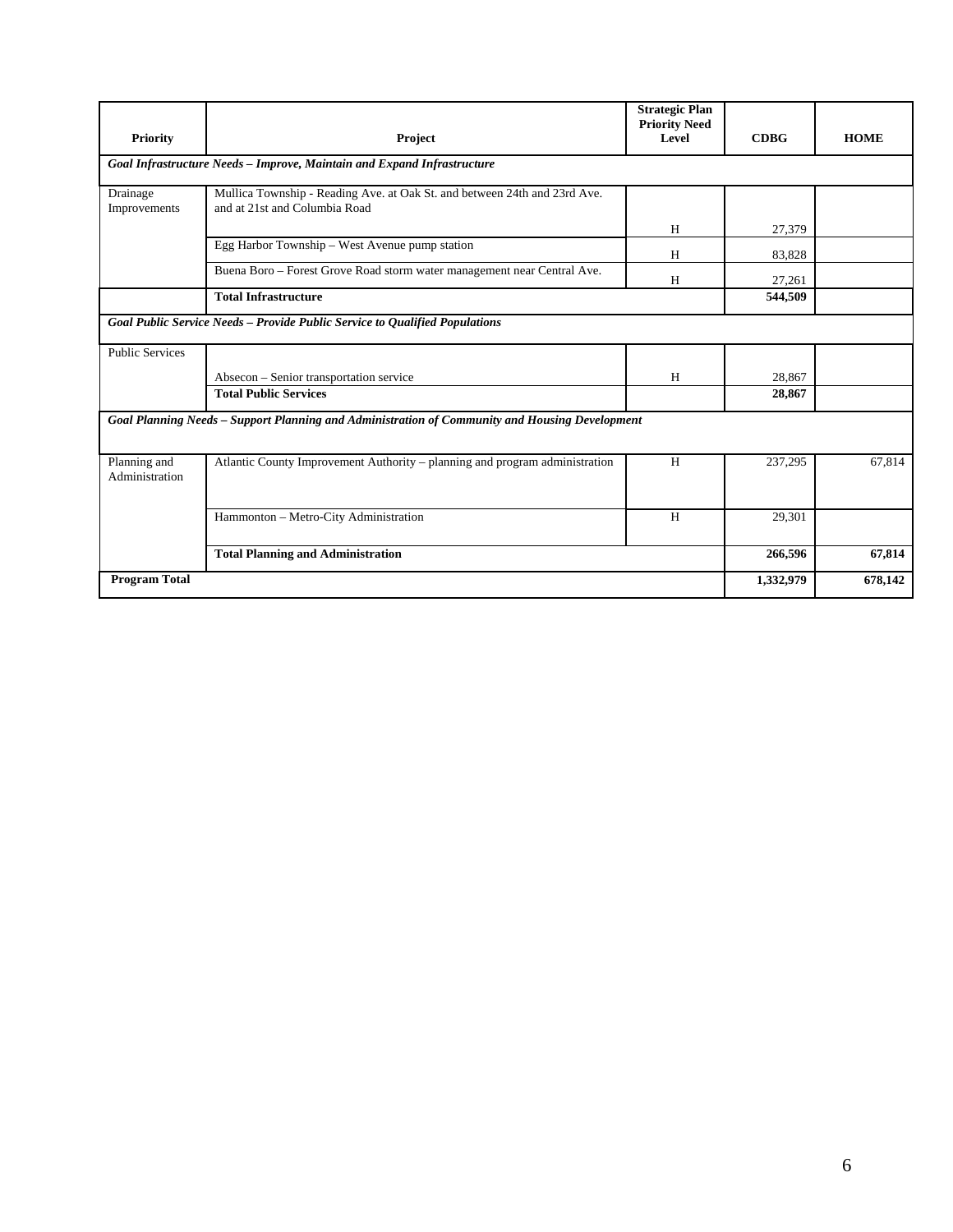## **Table 1C Summary of Specific Objectives**

#### **Housing:**

|             | Decent Housing with Purpose of New or Improved Availability/Accessibility (DH-1) |              |                        |                    |                 |               |                  |  |  |  |
|-------------|----------------------------------------------------------------------------------|--------------|------------------------|--------------------|-----------------|---------------|------------------|--|--|--|
|             | <b>Specific Objective</b>                                                        | Source of    | Year                   | <b>Performance</b> | <b>Expected</b> | <b>Actual</b> | Percent          |  |  |  |
|             |                                                                                  | <b>Funds</b> |                        | <b>Indicators</b>  | <b>Number</b>   | <b>Number</b> | <b>Completed</b> |  |  |  |
| <b>DH</b>   | <b>Housing Rehabilitation</b>                                                    | <b>HOME</b>  | 2011                   | Housing units      | 45              | 59            | 28 %             |  |  |  |
| $\vert$ 1.1 | New housing construction                                                         | <b>CDBG</b>  | 2012                   |                    |                 |               | %                |  |  |  |
|             | Homebuyer Assistance                                                             | <b>NSP</b>   | 2013                   |                    |                 |               | %                |  |  |  |
|             |                                                                                  |              | 2014                   |                    |                 |               | %                |  |  |  |
|             |                                                                                  |              | 2015                   |                    |                 |               | %                |  |  |  |
|             |                                                                                  |              |                        |                    |                 |               | %                |  |  |  |
|             |                                                                                  |              | <b>MULTI-YEAR GOAL</b> |                    | 210             |               |                  |  |  |  |

|           | Decent Housing with Purpose of New or Improved Affordability (DH-2) |              |                        |                                                                      |               |               |           |  |  |
|-----------|---------------------------------------------------------------------|--------------|------------------------|----------------------------------------------------------------------|---------------|---------------|-----------|--|--|
|           | <b>Specific Objective</b>                                           | Source of    | Year                   | Performance                                                          | Expected      | Actual        | Percent   |  |  |
|           |                                                                     | <b>Funds</b> |                        | <b>Indicators</b>                                                    | <b>Number</b> | <b>Number</b> | Completed |  |  |
| DH        | <b>Rental Housing Development</b>                                   | <b>HOME</b>  | 2011                   | Housing units                                                        | $\Omega$      | 6             | 12 %      |  |  |
| 2.1       |                                                                     | <b>LIHTC</b> | 2012                   |                                                                      |               |               | %         |  |  |
|           |                                                                     | <b>NSP</b>   | 2013                   |                                                                      |               |               | %         |  |  |
|           |                                                                     |              | 2014                   |                                                                      |               |               | %         |  |  |
|           | Section 8 Rental Assistance                                         | Section 8    | 2015                   |                                                                      |               |               | %         |  |  |
|           |                                                                     |              |                        |                                                                      |               |               | %         |  |  |
|           |                                                                     |              | <b>MULTI-YEAR GOAL</b> |                                                                      | 50            | 6             |           |  |  |
|           |                                                                     |              |                        | Decent Housing with Purpose of New or Improved Sustainability (DH-3) |               |               |           |  |  |
| <b>DH</b> | Not applicable                                                      |              | 2011                   |                                                                      |               |               | %         |  |  |
| 3.1       |                                                                     |              | 2012                   |                                                                      |               |               | %         |  |  |
|           |                                                                     |              | 2013                   |                                                                      |               |               | %         |  |  |
|           |                                                                     |              | 2014                   |                                                                      |               |               | %         |  |  |
|           |                                                                     |              | 2015                   |                                                                      |               |               | %         |  |  |
|           |                                                                     |              | <b>MULTI-YEAR GOAL</b> |                                                                      | n/a           |               | %         |  |  |

The Housing Rehabilitation goal was derived as follows:

- Approximately 30 units of single family owner occupied rehabilitation per year
- Approximately 10 units of new construction by CHDOs over 5 years
- Approximately 10 units per year of assistance for homebuyers

#### **Homeless:**

|           | <b>Specific Objectives</b>                                  | Sources of<br><b>Funds</b> | Year | Performance<br><b>Indicators</b> | Expected<br><b>Number</b> | Actual<br><b>Number</b> | Percent<br>Completed |
|-----------|-------------------------------------------------------------|----------------------------|------|----------------------------------|---------------------------|-------------------------|----------------------|
| DH<br>2.1 | Single Point of Entry to<br>prevent and end<br>homelessness |                            |      | People                           | 1,000                     | 0                       | %                    |
|           | Uniform assessment                                          |                            |      | People                           | 1,000                     | 0                       | %                    |
|           | Open and shared network                                     |                            |      | Not applicable                   |                           |                         | $\%$                 |
|           | Integrated support network                                  |                            |      | Not applicable                   |                           |                         | %                    |
|           | Increase number of new<br>PSH housing units                 | <b>SHP</b>                 |      | <b>Housing Units</b>             | 14                        | 0                       | $\%$                 |
|           | Expand prevention efforts                                   | ESG                        |      | Households                       | 100                       | 0                       | %                    |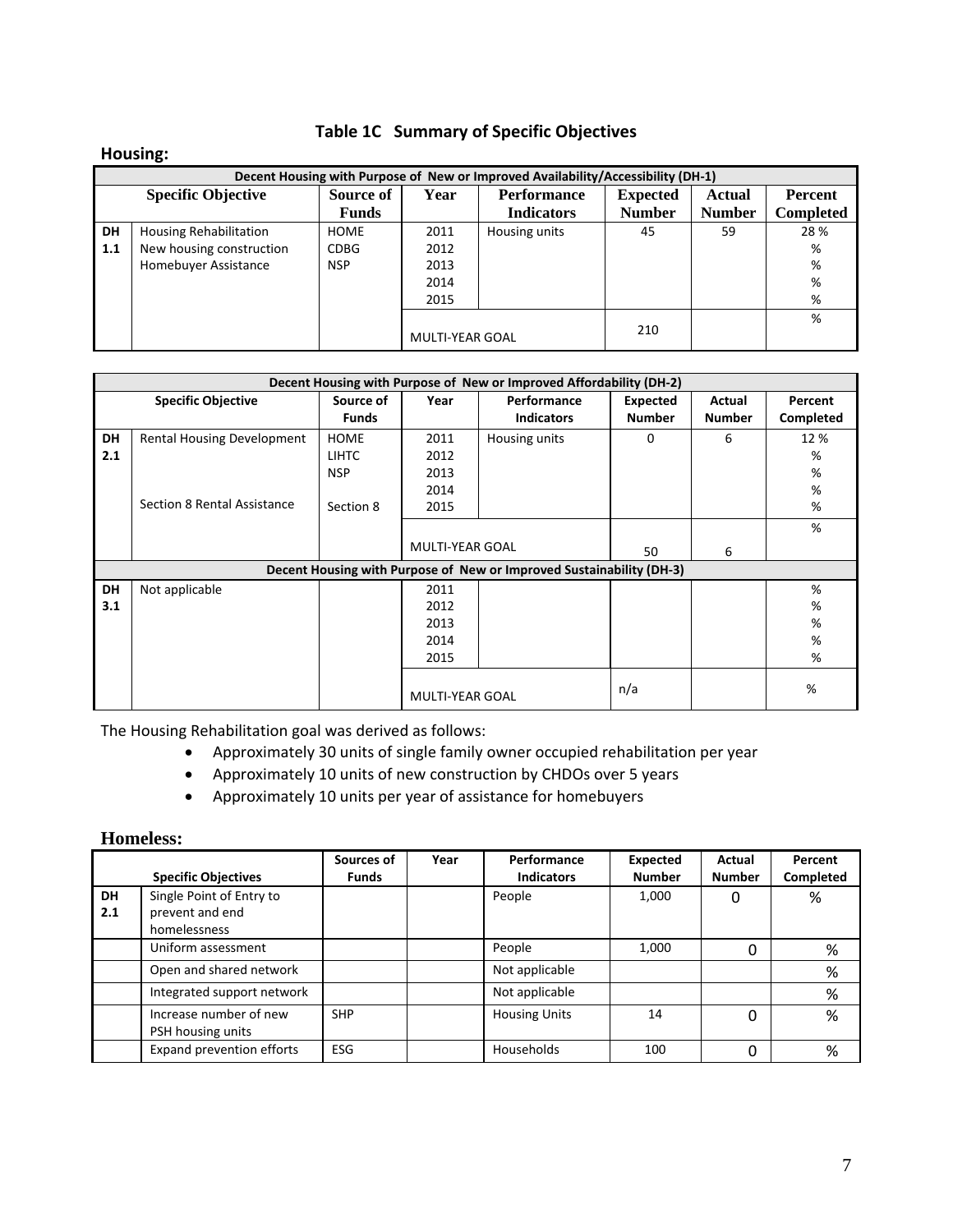## **Special Needs:**

|                  | Decent Housing with Purpose of New or Improved Affordability (DH-2) |                             |                                      |                                         |                                  |                                |                          |  |  |  |  |
|------------------|---------------------------------------------------------------------|-----------------------------|--------------------------------------|-----------------------------------------|----------------------------------|--------------------------------|--------------------------|--|--|--|--|
|                  | <b>Specific Objective</b>                                           | Source of<br><b>Funds</b>   | Year                                 | <b>Performance</b><br><b>Indicators</b> | <b>Expected</b><br><b>Number</b> | <b>Actual</b><br><b>Number</b> | Percent<br>Completed     |  |  |  |  |
| <b>DH</b><br>2.1 | <b>Elderly Rental housing</b>                                       | <b>HOME</b><br><b>LIHTC</b> | 2011<br>2012<br>2013<br>2014<br>2015 | Housing units                           | 0                                | 73                             | 73 %<br>%<br>%<br>%<br>% |  |  |  |  |
|                  |                                                                     |                             | MULTI-YEAR GOAL                      |                                         | 100                              |                                | %                        |  |  |  |  |

## **Public Facilities:**

|           | Decent Housing with Purpose of New or Improved Availability/Accessibility (DH-1)              |              |                        |                                                                                   |                 |               |           |  |  |
|-----------|-----------------------------------------------------------------------------------------------|--------------|------------------------|-----------------------------------------------------------------------------------|-----------------|---------------|-----------|--|--|
|           | <b>Specific Objective</b>                                                                     | Source of    | Year                   | <b>Performance</b>                                                                | <b>Expected</b> | <b>Actual</b> | Percent   |  |  |
|           |                                                                                               | <b>Funds</b> |                        | <b>Indicators</b>                                                                 | <b>Number</b>   | <b>Number</b> | Completed |  |  |
|           |                                                                                               |              |                        |                                                                                   | By year         |               |           |  |  |
|           |                                                                                               |              |                        |                                                                                   |                 |               |           |  |  |
|           | Suitable Living Environment with Purpose of New or Improved Availability/Accessibility (SL-1) |              |                        |                                                                                   |                 |               |           |  |  |
| <b>SL</b> | <b>Public Facilities</b>                                                                      | <b>CDBG</b>  | 2011                   | Number of                                                                         | 17              | 12            | 14.1 %    |  |  |
| 1.1       | Infrastructure                                                                                |              | 2012                   | improvements                                                                      | 17              |               | $\%$      |  |  |
|           | <b>Public Services</b>                                                                        |              | 2013                   |                                                                                   | 17              |               | $\%$      |  |  |
|           |                                                                                               |              | 2014                   |                                                                                   | 17              |               | $\%$      |  |  |
|           |                                                                                               |              | 2015                   |                                                                                   | 17              |               | $\%$      |  |  |
|           |                                                                                               |              |                        |                                                                                   |                 |               |           |  |  |
|           |                                                                                               |              | <b>MULTI-YEAR GOAL</b> |                                                                                   | 85              |               |           |  |  |
|           |                                                                                               |              |                        | Suitable Living Environment with Purpose of New or Improved Affordability (SL-2)  |                 |               |           |  |  |
| <b>SL</b> | None                                                                                          |              | 2011                   |                                                                                   |                 |               | $\%$      |  |  |
| 2.1       |                                                                                               |              | 2012                   |                                                                                   |                 |               | $\%$      |  |  |
|           |                                                                                               |              | 2013                   |                                                                                   |                 |               | $\%$      |  |  |
|           |                                                                                               |              | 2014                   |                                                                                   |                 |               | $\%$      |  |  |
|           |                                                                                               |              | 2015                   |                                                                                   |                 |               | $\%$      |  |  |
|           |                                                                                               |              |                        |                                                                                   |                 |               |           |  |  |
|           |                                                                                               |              | <b>MULTI-YEAR GOAL</b> |                                                                                   |                 |               |           |  |  |
|           |                                                                                               |              |                        | Suitable Living Environment with Purpose of New or Improved Sustainability (SL-3) |                 |               |           |  |  |
| <b>SL</b> | None                                                                                          |              | 2011                   |                                                                                   |                 |               | $\%$      |  |  |
| 3.1       |                                                                                               |              | 2012                   |                                                                                   |                 |               | $\%$      |  |  |
|           |                                                                                               |              | 2013                   |                                                                                   |                 |               | $\%$      |  |  |
|           |                                                                                               |              | 2014                   |                                                                                   |                 |               | $\%$      |  |  |
|           |                                                                                               |              | 2015                   |                                                                                   |                 |               | $\%$      |  |  |
|           |                                                                                               |              |                        |                                                                                   |                 |               |           |  |  |
|           |                                                                                               |              | <b>MULTI-YEAR GOAL</b> |                                                                                   |                 |               | $\%$      |  |  |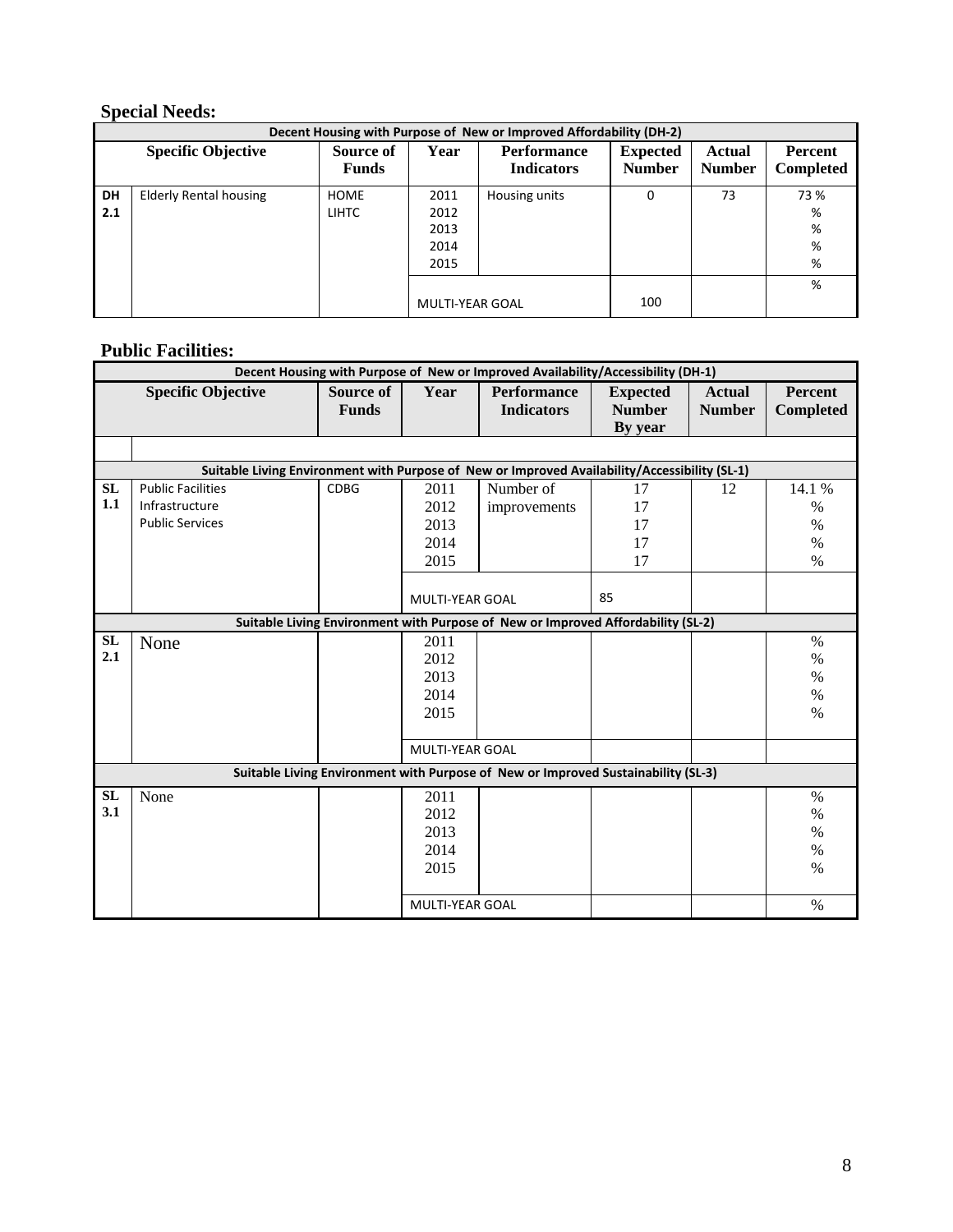|     | Economic Opportunity with Purpose of New or Improved Availability/Accessibility (EO-1) |             |                        |                                                     |            |   |        |  |  |  |  |
|-----|----------------------------------------------------------------------------------------|-------------|------------------------|-----------------------------------------------------|------------|---|--------|--|--|--|--|
| EO  | Commercial/Industrial                                                                  | <b>CDBG</b> | 2011                   | <b>Jobs Created</b>                                 | Multi-year | 0 | %      |  |  |  |  |
| 1.1 | rehabilitation or                                                                      | Sec 108     | 2012                   |                                                     |            |   | %      |  |  |  |  |
|     | infrastructure                                                                         |             | 2013                   |                                                     |            |   | $\%$   |  |  |  |  |
|     |                                                                                        |             | 2014<br>2015           |                                                     |            |   | %<br>% |  |  |  |  |
|     |                                                                                        |             |                        |                                                     |            |   |        |  |  |  |  |
|     |                                                                                        |             | <b>MULTI-YEAR GOAL</b> |                                                     | 20         |   | $\%$   |  |  |  |  |
|     | <b>Economic Opportunity with Purpose of New or Improved Affordability (EO-2)</b>       |             |                        |                                                     |            |   |        |  |  |  |  |
| EO  | None                                                                                   |             | 2011                   |                                                     |            |   | %      |  |  |  |  |
| 2.1 |                                                                                        |             | 2012                   |                                                     |            |   | %      |  |  |  |  |
|     |                                                                                        |             | 2013                   |                                                     |            |   | %      |  |  |  |  |
|     |                                                                                        |             | 2014                   |                                                     |            |   | %      |  |  |  |  |
|     |                                                                                        |             | 2015                   |                                                     |            |   | %      |  |  |  |  |
|     |                                                                                        |             | <b>MULTI-YEAR GOAL</b> |                                                     |            |   | $\%$   |  |  |  |  |
|     | <b>Economic Opportunity with Purpose of New or Improved Sustainability (EO-3)</b>      |             |                        |                                                     |            |   |        |  |  |  |  |
| EO  | None                                                                                   |             | 2011                   |                                                     |            |   | %      |  |  |  |  |
| 3.1 |                                                                                        |             | 2012                   |                                                     |            |   | %      |  |  |  |  |
|     |                                                                                        |             | 2013                   |                                                     |            |   | %      |  |  |  |  |
|     |                                                                                        |             | 2014                   |                                                     |            |   | %      |  |  |  |  |
|     |                                                                                        |             | 2015                   |                                                     |            |   | %      |  |  |  |  |
|     |                                                                                        |             | <b>MULTI-YEAR GOAL</b> |                                                     |            |   | $\%$   |  |  |  |  |
|     |                                                                                        |             |                        | Neighborhood Revitalization (NR-1) – Not applicable |            |   |        |  |  |  |  |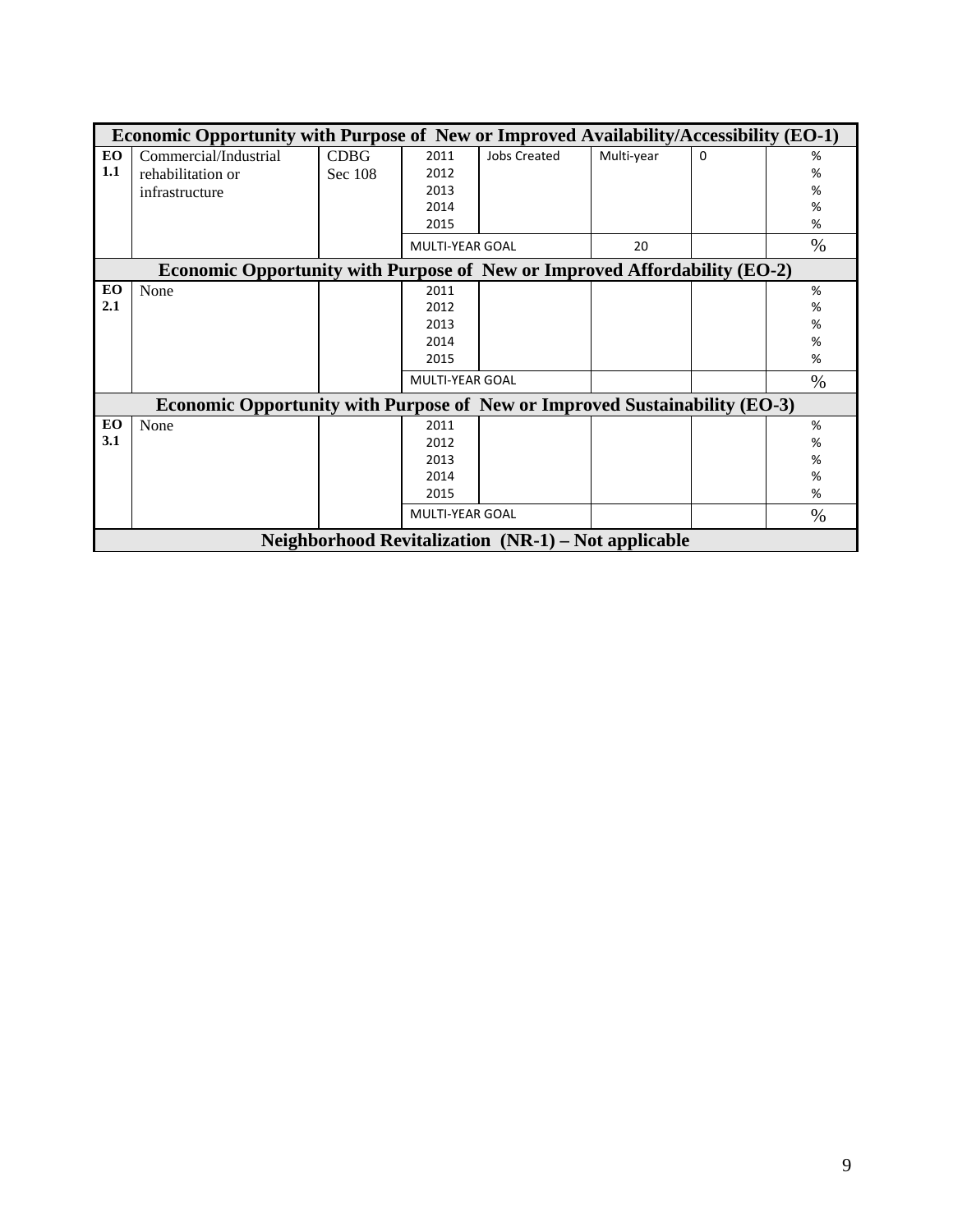# **Section I**

**Program Narratives**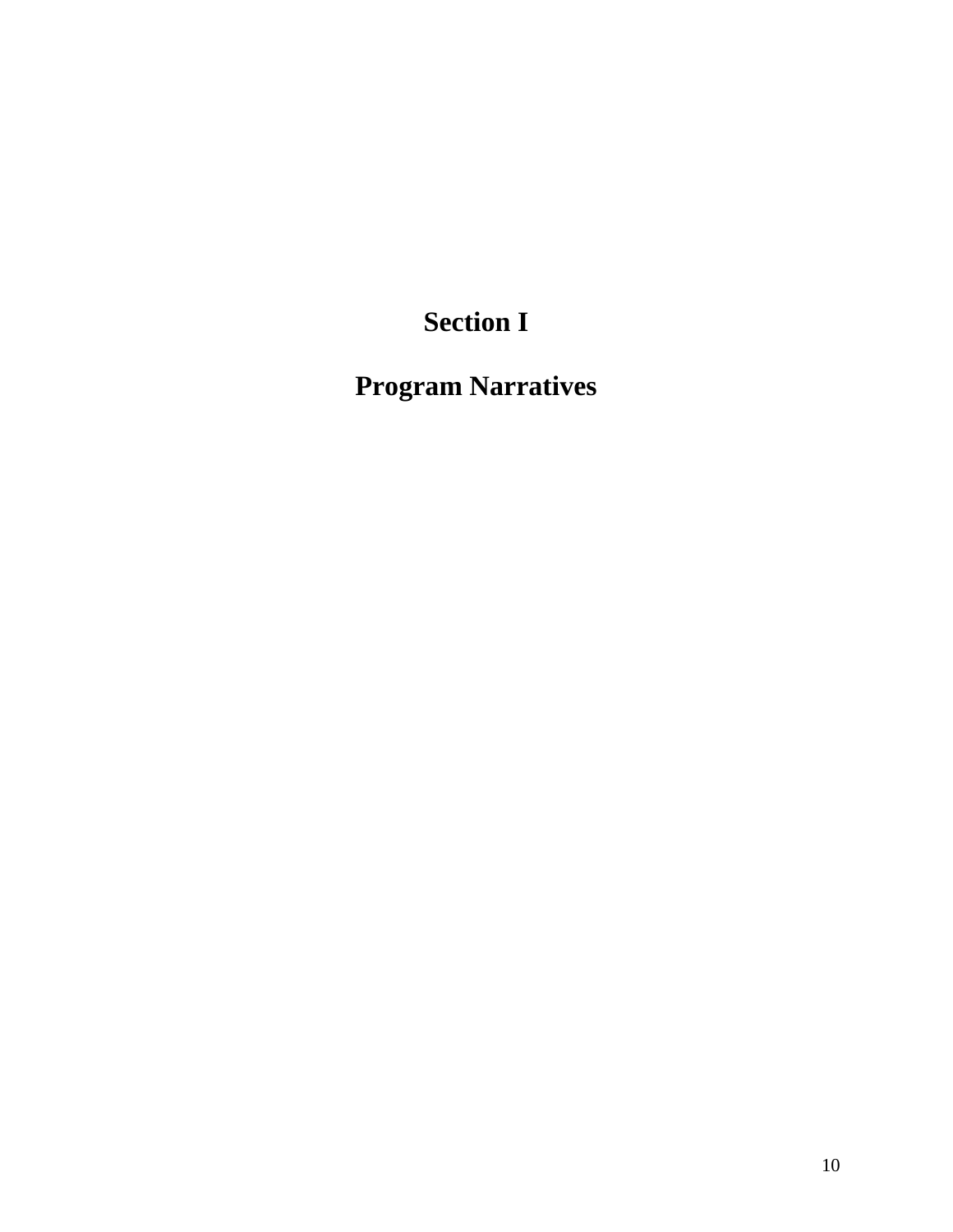#### **I. Summary of Resources and Distribution of Funds**

During the period from September 1, 2011 to August 31, 2012, Atlantic County resources for the period included:

| <b>Funding Source</b>                            | Amount (\$) |
|--------------------------------------------------|-------------|
| <b>Community Development Block Grant Program</b> |             |
| <b>FY 2011 Entitlement</b><br>$\bullet$          | 1,186,474   |
| <b>Hammonton Entitlement</b><br>$\bullet$        | 146,503     |
| <b>HOME Investment Partnerships Program</b>      |             |
| <b>FY 2011 Entitlement</b><br>$\bullet$          | 678,142     |
| <b>Program Income</b><br>$\bullet$               | 25,000      |
| Total                                            | \$2,036,121 |

The anticipated program income for the HOME program was \$25,000. Actual receipt of Program Income for HOME was \$147,737.80. Matching resources for the HOME program funds included program income from housing rehabilitation loan repayments.

There was no CDBG program income received.

In addition, Atlantic County received McKinney funding for homeless programs through the Continuum of Care.

There we no tax credit allocations awarded in the county during FY 2011.

The Pleasantville Housing Development Corporation received an NSP 3 allocation from the State of New Jersey in the amount of \$1.5 million.

FY 2011 funds were committed to a range of activities in the participating municipalities in the County as shown on the table below.

### **FY 2011 Activities**

| <b>Priority</b>                   | Project                                                                | <b>Strategic Plan</b><br><b>Priority Need</b><br>Level | CDBG | <b>HOME</b> |  |  |  |  |  |
|-----------------------------------|------------------------------------------------------------------------|--------------------------------------------------------|------|-------------|--|--|--|--|--|
|                                   | Goal Housing Needs - Expand Home Ownership Among Low Income Households |                                                        |      |             |  |  |  |  |  |
| Assistance with<br>Home Ownership |                                                                        |                                                        |      |             |  |  |  |  |  |
|                                   | Atlantic Co. - Homebuyer Program                                       | H                                                      |      | 270,000     |  |  |  |  |  |
| <b>CHDO</b>                       | Housing construction                                                   | H                                                      |      | 101,722     |  |  |  |  |  |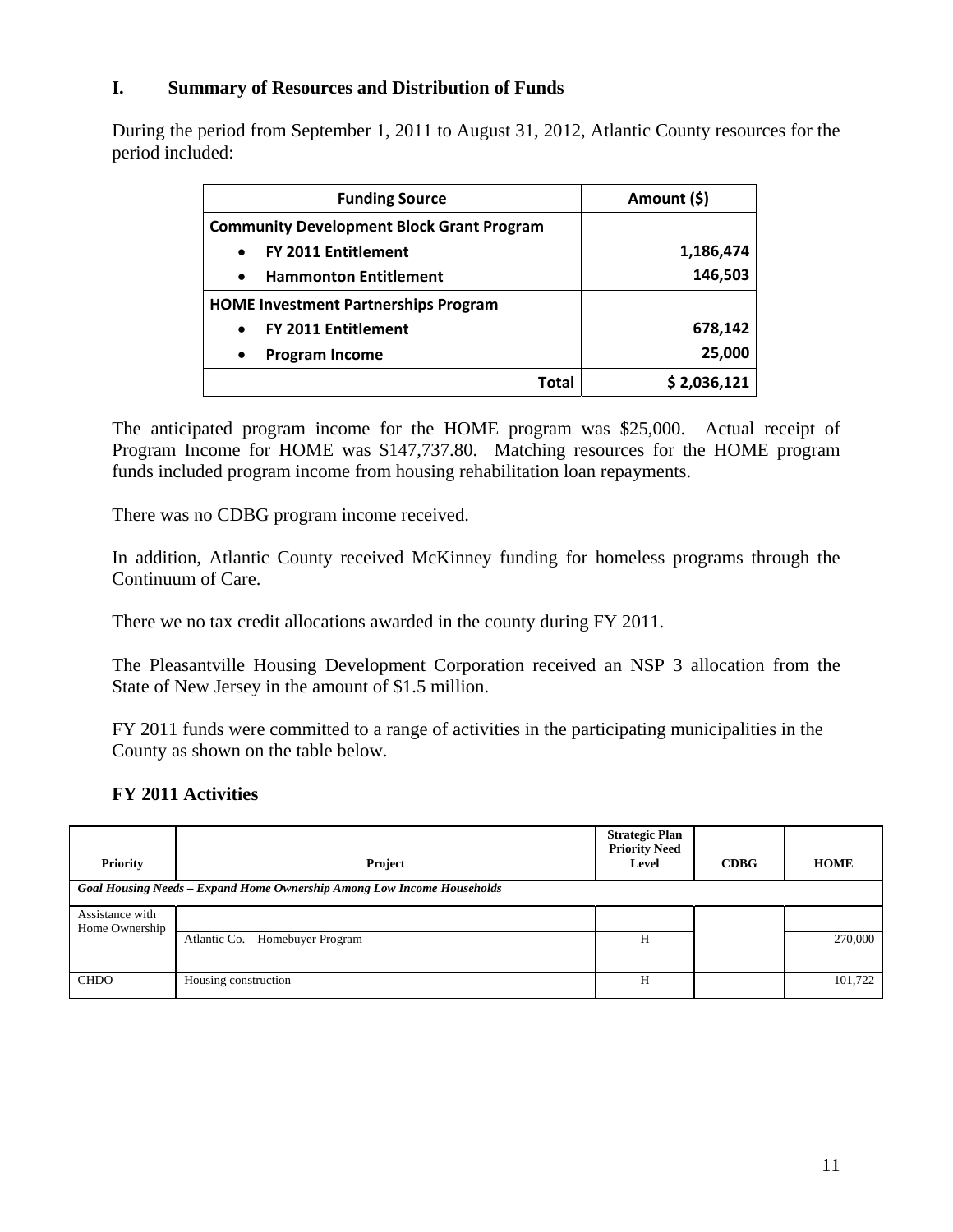| <b>Priority</b>             | Project                                                                                                                                        | <b>Strategic Plan</b><br><b>Priority Need</b><br>Level | <b>CDBG</b>      | <b>HOME</b> |
|-----------------------------|------------------------------------------------------------------------------------------------------------------------------------------------|--------------------------------------------------------|------------------|-------------|
|                             | Goal Housing Needs - Improve and Maintain Existing Housing                                                                                     |                                                        |                  |             |
| Owner                       | Atlantic Co. - Housing Rehabilitation Program (includes program income)                                                                        | H                                                      |                  | 238,606     |
| Households                  | Hamilton Township                                                                                                                              | H                                                      | 73,824           |             |
|                             | Folsom Borough - Housing Rehabilitation Program                                                                                                | H                                                      | 15,000           |             |
|                             | <b>Total Housing</b>                                                                                                                           |                                                        | 88,824           | 610,328     |
|                             | Goal Public Facilities Needs - Support for Improvement and Construction of Public Facilities                                                   |                                                        |                  |             |
| <b>Senior Centers</b>       | Galloway Twp. - Acquisition and Reconstruction of senior center 621 West<br>White Horse Pike                                                   | H                                                      | 144,824          |             |
|                             | Buena Vista Township - Senior Center                                                                                                           | H                                                      | 49,520           |             |
|                             | Atlantic County - improvements to county building in May's Landing                                                                             | H                                                      | 70,000           |             |
| Removal of<br>Architectural | Weymouth Township - community center ADA building and parking lot                                                                              | H                                                      | 15,000           |             |
| <b>Barriers</b>             | Corbin City - ADA city hall                                                                                                                    | H                                                      | 15,000           |             |
|                             | City of Estell Manor - soccer complex walking path                                                                                             | H                                                      | 15,000           |             |
|                             | City of Linwood - ADA - Wabash / bike path                                                                                                     | H                                                      | 20,128           |             |
|                             | Margate City - ADA bulkheads                                                                                                                   | H                                                      | 35,065           |             |
|                             | Northfield City - ADA - walkway improvements                                                                                                   | H                                                      | 24,646           |             |
|                             | Longport - ADA improvements entrance ramp                                                                                                      | H                                                      | 15,000           |             |
|                             | <b>Total Public Facilities</b>                                                                                                                 |                                                        | 404,183          |             |
|                             | Goal Infrastructure Needs - Improve, Maintain and Expand Infrastructure                                                                        |                                                        |                  |             |
| Street<br>Improvements      | City of Brigantine - 8th Street between Brigantine and Bayshore Aves. Includes<br>replacement of storm and sanitary sewer, ADA compliant ramps | H                                                      | 57,827           |             |
|                             | Town of Hammonton $-12^{th}$ St. Improvements                                                                                                  | H                                                      | 117,204          |             |
|                             | Pleasantville - Walnut St improvements from Franklin to end                                                                                    | H                                                      | 112,149          |             |
|                             | Somers Point - Sunny Ave. from Meyran Ave. to Shuman's alley to Harnerd<br>Ave.                                                                | H                                                      | 57,388           |             |
|                             | Ventnor - Rosbobough Ave. - Monmouth Ave. and Winchester Ave.                                                                                  | H                                                      | 61,473           |             |
|                             | Mullica Township - Reading Ave. at Oak St. and between 24th and 23rd Ave.<br>and at 21st and Columbia Road                                     | H                                                      | 27,379           |             |
|                             | Egg Harbor Township - West Avenue pump station                                                                                                 | H                                                      | 83,828           |             |
|                             | Buena Boro - Forest Grove Road storm water management near Central Ave.                                                                        | H                                                      | 27,261           |             |
|                             | <b>Total Infrastructure</b>                                                                                                                    |                                                        | 544,509          |             |
|                             | Goal Public Service Needs - Provide Public Service to Oualified Populations                                                                    |                                                        |                  |             |
| <b>Public Services</b>      |                                                                                                                                                |                                                        |                  |             |
|                             | Absecon - Senior transportation service<br><b>Total Public Services</b>                                                                        | H                                                      | 28,867<br>28,867 |             |
|                             |                                                                                                                                                |                                                        |                  |             |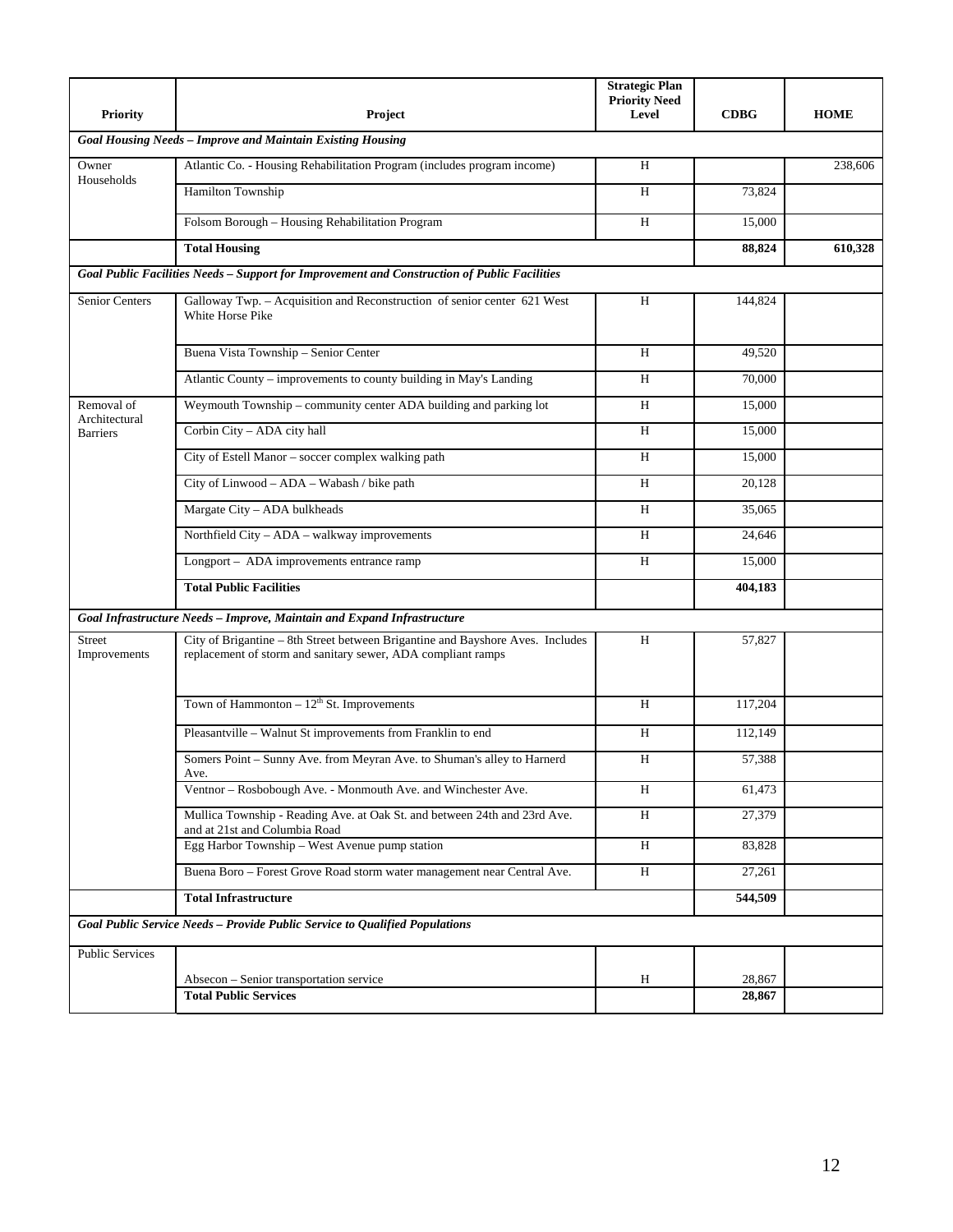| Priority                       | Project                                                                                        | <b>Strategic Plan</b><br><b>Priority Need</b><br>Level | <b>CDBG</b> | <b>HOME</b> |
|--------------------------------|------------------------------------------------------------------------------------------------|--------------------------------------------------------|-------------|-------------|
|                                | Goal Planning Needs – Support Planning and Administration of Community and Housing Development |                                                        |             |             |
| Planning and<br>Administration | Atlantic County Improvement Authority – planning and program administration                    | H                                                      | 237,295     | 67,814      |
|                                | Hammonton - Metro-City Administration                                                          | H                                                      | 29,301      |             |
|                                | <b>Total Planning and Administration</b>                                                       |                                                        | 266,596     | 67,814      |
| <b>Program Total</b>           |                                                                                                |                                                        | 1,332,979   | 678,142     |

#### **Geographic Distribution**

Priority funding areas in Atlantic County include those where the percentage of low and moderate income (LMI) persons exceeds 45.1%.

During 2011, activities will be funded in communities with higher racial and Latino concentrations in the communities of:

- Absecon
- Galloway Township
- Egg Harbor Township
- Hammonton
- Hamilton Township
- Pleasantville

Atlantic County has become increasingly diverse since 1990. Between that year and 2009, the County's percentage of minority residents increased from 14.9% to 26.8%. The minority share of the population grew during a time of population increase, as the County continued to gain White residents, although at a slower rate than it gained persons of other races.

In Atlantic County, diversity has also recently expanded within the non-White population. The percentage of Black residents has decreased slightly since 2000, although it increased since 1990. Additionally, there have been sizable increases in the number of Asian/Pacific Islanders, persons of "other" race, and persons of Hispanic ethnicity. Between 1990 and 2009, the following trends could also be noted:

- Atlantic County's Black population increased by 6.3% and Black persons now represent a larger share of the total population than they did in 1990.
- In Atlantic County, Native Americans decreased in number from 372 in 1990 to 340 in 2009, a change of -8.6%.
- The number of Asian/Pacific Islanders more than tripled, increasing at the greatest rate among racial and ethnic groups (265.4%).
- Persons of "some other race," increased by 255.7% in Atlantic County.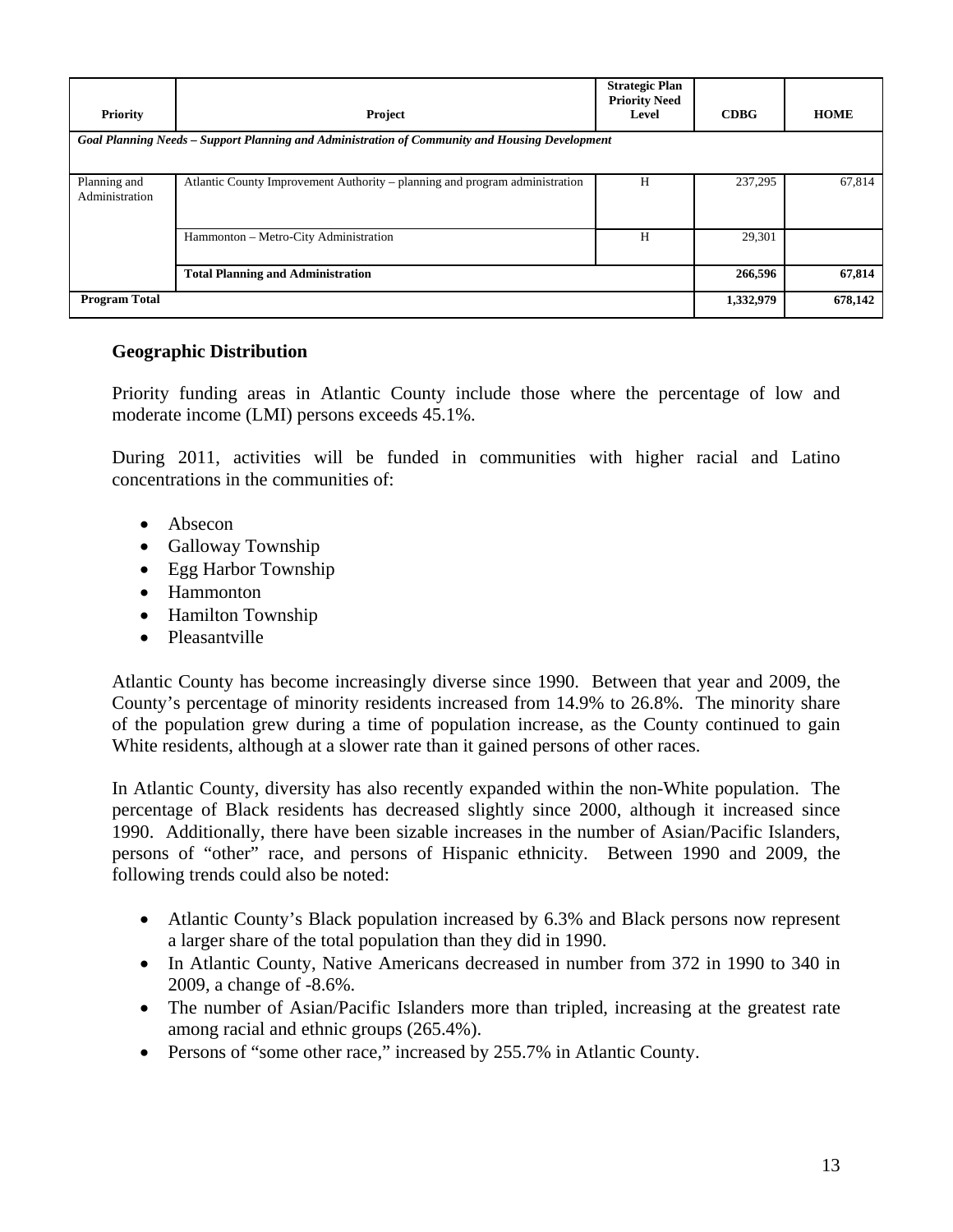- "Persons of two or more races" was a new category in the 2000 Census. At that time, persons in this category comprised 2.2% of the total population of Atlantic County. This segment changed little, increasing to 2.3% of the County's population in 2009.
- Persons of Hispanic origin1 account for 12.9% of Atlantic County's total population, an increase from 5.5% in 1990.

|                            |         | 1990   |         | 2000          |         | 2009   |           |
|----------------------------|---------|--------|---------|---------------|---------|--------|-----------|
|                            | #       | %      | #       | $\frac{9}{6}$ | #       | $\%$   | 1990-2009 |
| <b>Atlantic County</b>     | 186,341 | 100.0% | 212,035 | 100.0%        | 230,344 | 100.0% | 23.6%     |
| White                      | 158,622 | 85.1%  | 161,823 | 76.3%         | 168,631 | 73.2%  | 6.3%      |
| <b>Black</b>               | 19,573  | 10.5%  | 26,642  | 12.6%         | 28,295  | 12.3%  | 44.6%     |
| Amer. Indian/Alaska Native | 372     | 0.2%   | 476     | 0.2%          | 340     | 0.1%   | $-8.6%$   |
| Asian/Pacific Islander     | 3,273   | 1.8%   | 8,648   | 4.1%          | 11,664  | 5.1%   | 256.4%    |
| Some Other Race            | 4,501   | 2.4%   | 9,732   | 4.6%          | 16,009  | 7.0%   | 255.7%    |
| Two or More Races*         | N/A     |        | 4.714   | 2.2%          | 5.405   | 2.3%   | 14.7%     |
| Hispanic                   | 10,304  | 5.5%   | 20,622  | 9.7%          | 29,741  | 12.9%  | 188.6%    |

**Atlantic County: Population Trends by Race and Ethnic Origin, 1990 to 2009**

\* Data for Tw o or More Races w as not available in 1990.

 $\overline{a}$ 

*Source: 1990 Census SF1 (P1, P6, P8); Census 2000 SF1 (P1, P3, P4); 2005-2009 American Community Survey (B01003, B02001, B03001)*

The following table presents population data for Atlantic County by race and ethnicity. The data is presented by municipality for all 230,344 Atlantic residents in 2009. HUD defines areas of racial or ethnic concentration as geographical areas where the percentage of a specific minority or ethnic group is 10 percentage points higher than in the County overall.

In Atlantic County, Black residents comprised 12.3% of the population. Therefore, an area of racial concentration includes census tracts where the percentage of Black residents is 22.3% or higher. Of the 22 total municipalities in Atlantic County (not including Atlantic City), five include census tracts that qualify using this definition. In the County, Asian/Pacific Islander residents comprised 5.1% of the population; therefore, an area of racial concentration includes census tracts where the percentage of Asian/Pacific Islander residents is 15.1% of higher. Of the 22 total municipalities in Atlantic County, two include census tracts that qualify using this definition. Further, persons of Hispanic ethnicity represent 12.9% of Atlantic County's population. Therefore, an area of ethnic concentration would include census tracts of 22.9% or higher. Of the 22 total municipalities in Atlantic County, four include census tracts that qualify using this definition.

<sup>1</sup> Hispanic origin is defined by the Census Bureau as "people whose origins are from Spain, the Spanish‐speaking countries of Central or South America, the Caribbean, or those identifying themselves generally as Spanish, Spanish‐American, etc. Origin can be viewed as ancestry, nationality, or country of birth of the person or person's parents or ancestors prior to their arrival in the United States. Spanish/Hispanic/Latino people may be of any race."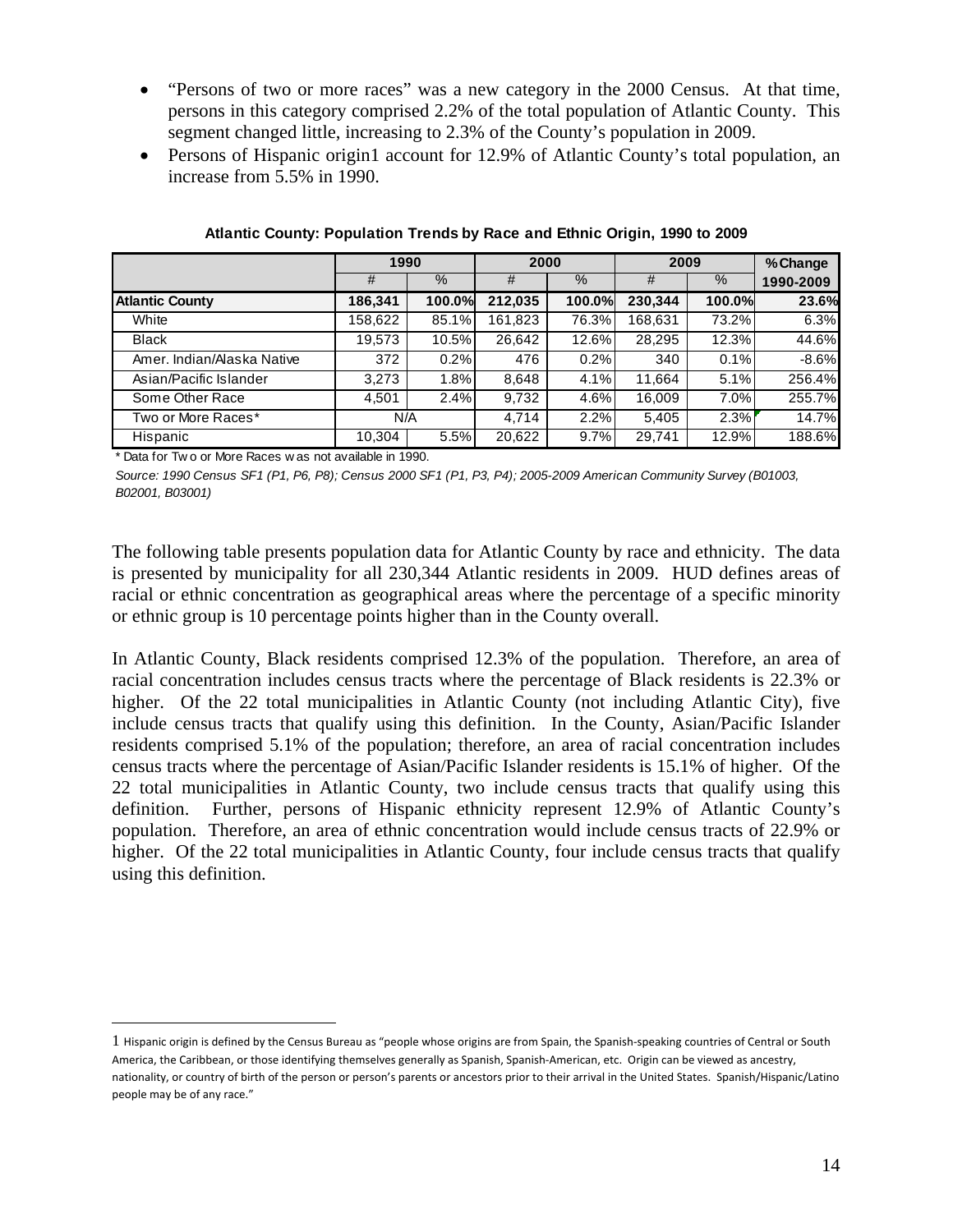|                               | Census               | <b>Total</b>   | White          |                | <b>Black</b>     |               | Asian/Pacific<br><b>Islander</b> |              | Other Race**            |               | <b>Hispanic</b> |               |
|-------------------------------|----------------------|----------------|----------------|----------------|------------------|---------------|----------------------------------|--------------|-------------------------|---------------|-----------------|---------------|
|                               | <b>Tract</b>         | Population     | #              | %              | #                | %             | #                                | %            | #                       | %             | #               | %             |
| <b>Atlantic County</b>        |                      | 230,344        | 168,631        | 73.2%          | 28,295           | 12.3%         | 11,664                           | 5.1%         | 21,754                  | 9.4%          | 29,741          | 12.9%         |
| Absecon (city)                | Total                | 8,179          | 6.035          | 73.8%          | 914              | 11.2%         | 748                              | 9.1%         | 482                     | 5.9%          | 604             | 7.4%          |
|                               | 102                  | 5,809          | 5,002          | 86.1%          | $\overline{377}$ | 6.5%          | 214                              | 3.7%         | $\overline{216}$        | 3.7%          | 193             | 3.3%          |
|                               | 103                  | 2,370          | 1,033          | 43.6%          | 537              | 22.7%         | 534                              | 22.5%        | 266                     | 11.2%         | 411             | 17.3%         |
| <b>Brigantine (city)</b>      | Total                | 12,701         | 10,903         | 85.8%          | 241              | 1.9%          | 765                              | 6.0%         | 792                     | 6.2%          | 1,034           | 8.1%          |
|                               | 101.01               | 4,216          | 4,071          | 96.6%          | 66               | 1.6%          | 44                               | 1.0%         | $\overline{35}$         | 0.8%          | 55              | 1.3%          |
|                               | 101.02               | 2,574          | 2,245          | 87.2%          | 15               | 0.6%          | 256                              | 9.9%         | 58                      | 2.3%          | 70              | 2.7%          |
|                               | 101.03               | 5,911          | 4,587          | 77.6%          | 160              | 2.7%          | 465                              | 7.9%         | 699                     | 11.8%         | 909             | 15.4%         |
| Buena (borough)               | 113                  | 3,749          | 2,741          | 73.1%          | 253              | 6.7%          | 18                               | 0.5%         | 737                     | 19.7%         | 1,111           | 29.6%         |
| <b>Buena Vista (township)</b> | 112.02               | 7,409          | 6,212          | 83.8%          | 752              | 10.1%         | $\overline{25}$                  | 0.3%         | 420                     | 5.7%          | 650             | 8.8%          |
| Corbin City (city)            | $116*$               | 4,771          | 4,306          | 90.3%          | 205              | 4.3%          | 43                               | 0.9%         | 217                     | 4.5%          | 204             | 4.3%          |
| Egg Harbor (township)         | Total                | 44,596         | 30,936         | 69.4%          | 5,590            | 12.5%         | 3,292                            | 7.4%         | 4,508                   | 10.1%         | 6,043           | 13.6%         |
|                               | 117.01               | 7,261          | 4,284          | 59.0%          | 902              | 12.4%         | 1.074                            | 14.8%        | 1.001                   | 13.8%         | 1,474           | 20.3%         |
|                               | 117.02*<br>118.01    | 3,529<br>9,144 | 1,630<br>7,597 | 46.2%<br>83.1% | 851<br>686       | 24.1%<br>7.5% | 205<br>158                       | 5.8%<br>1.7% | 573<br>$\overline{703}$ | 16.2%<br>7.7% | 656<br>726      | 18.6%<br>7.9% |
|                               | 118.02               | 14,163         | 10,323         | 72.9%          | 1,431            | 10.1%         | 1,226                            | 8.7%         | 1,183                   | 8.4%          | 1,571           | 11.1%         |
|                               | 118.03               | 4,718          | 4,054          | 85.9%          | 228              | 4.8%          | 260                              | 5.5%         | 176                     | 3.7%          | 515             | 10.9%         |
|                               | $120*$               | 4,006          | 1,306          | 32.6%          | 1,492            | 37.2%         | 349                              | 8.7%         | 859                     | 21.4%         | 1,038           | 25.9%         |
|                               | 126.01*              | 1,775          | 1.742          | 98.1%          | 0                | 0.0%          | 20                               | 1.1%         | 13                      | 0.7%          | 63              | 3.5%          |
| Egg Harbor City (city)        | 106                  | 4,404          | 3,099          | 70.4%          | 737              | 16.7%         | 31                               | 0.7%         | 537                     | 12.2%         | 943             | 21.4%         |
| Estell Manor (city)           | $116*$               | 4,771          | 4,306          | 90.3%          | 205              | 4.3%          | 43                               | 0.9%         | 217                     | 4.5%          | 204             | 4.3%          |
| Folsom (borough)              | 112.01               | 1,804          | 1,704          | 94.5%          | 42               | 2.3%          | $\overline{7}$                   | 0.4%         | 51                      | 2.8%          | 58              | 3.2%          |
| Galloway (township)           | Total                | 40,562         | 29,250         | 72.1%          | 5,251            | 12.9%         | 3,246                            | 8.0%         | 2,545                   | 6.3%          | 3,676           | 9.1%          |
|                               | 104.01               | 4,789          | 4,134          | 86.3%          | 388              | 8.1%          | 147                              | 3.1%         | 120                     | 2.5%          | 195             | 4.1%          |
|                               | 104.02               | 8,352          | 7,132          | 85.4%          | 663              | 7.9%          | 176                              | 2.1%         | 381                     | 4.6%          | 727             | 8.7%          |
|                               | 104.03               | 5,386          | 3,232          | 60.0%          | 634              | 11.8%         | 1,262                            | 23.4%        | 258                     | 4.8%          | 319             | 5.9%          |
|                               | 105.01*              | 5,929          | 5,305          | 89.5%          | 363              | 6.1%          | 127                              | 2.1%         | 134                     | 2.3%          | 204             | 3.4%          |
|                               | 105.03               | 5,855          | 2,857          | 48.8%          | 1,748            | 29.9%         | 594                              | 10.1%        | 656                     | 11.2%         | 969             | 16.5%         |
|                               | 105.04               | 6,722          | 4,960          | 73.8%          | 604              | 9.0%          | 735                              | 10.9%        | 423                     | 6.3%          | 606             | 9.0%          |
|                               | 117.02*              | 3,529          | 1,630          | 46.2%          | 851              | 24.1%         | 205                              | 5.8%         | 573                     | 16.2%         | 656             | 18.6%         |
| Hamilton (township)           | Total                | 24,201         | 15,821         | 65.4%          | 5,024            | 20.8%         | 934                              | 3.9%         | 2,422                   | 10.0%         | 3,111           | 12.9%         |
|                               | 114.01               | 3,967          | 3,613          | 91.1%          | 66               | 1.7%          | 57                               | 1.4%         | 231                     | 5.8%          | 288             | 7.3%          |
|                               | 114.02               | 13,690         | 7,581          | 55.4%          | 3,390            | 24.8%         | $\overline{743}$                 | 5.4%         | 1,976                   | 14.4%         | 2,606           | 19.0%         |
|                               | 115                  | 6,544          | 4,627          | 70.7%          | 1,568            | 24.0%         | 134                              | 2.0%         | 215                     | 3.3%          | 217             | 3.3%          |
| Hammonton (town)              | Total                | 13,445         | 10,602         | 78.9%          | 759              | 5.6%          | 467                              | 3.5%         | 1,617                   | 12.0%         | 2,276           | 16.9%         |
|                               | 108                  | 2,860          | 1,914          | 66.9%          | 132              | 4.6%          | 53                               | 1.9%         | 761                     | 26.6%         | 777             | 27.2%         |
|                               | 109                  | 5,864          | 4,665          | 79.6%          | 483              | 8.2%          | 369                              | 6.3%         | 347                     | 5.9%          | 502             | 8.6%          |
|                               | 110                  | 2,199          | 1,800          | 81.9%          | 130              | 5.9%          | 45                               | 2.0%         | 224                     | 10.2%         | 303             | 13.8%         |
|                               | $111$                | 2,522          | 2,223          | 88.1%          | 14               | 0.6%          | $\mathbf 0$                      | 0.0%         | 285                     | 11.3%         | 694             | 27.5%         |
| Linwood (city)                | Total                | 7,498          | 6,676          | 89.0%          | 99               | 1.3%          | 398                              | 5.3%         | 325                     | 4.3%          | 358             | 4.8%          |
|                               | 125.01               | 2,682          | 2,100          | 78.3%          | 84               | 3.1%<br>0.0%  | 276<br>76                        | 10.3%        | 222                     | 8.3%          | 217             | 8.1%          |
|                               | 125.02               | 1,487          | 1,357          | 91.3%          | 0<br>$\mathbf 0$ | 0.0%          |                                  | 5.1%<br>1.1% | 54<br>13                | 3.6%<br>0.7%  | $\mathbf 0$     | 0.0%<br>3.5%  |
|                               | $126.01*$<br>126.02* | 1,775          | 1.742          | 98.1%<br>95.0% | 15               | 1.0%          | 20<br>26                         | 1.7%         | 36                      | 2.3%          | 63<br>78        | 5.0%          |
|                               | 129                  | 1,554<br>1,161 | 1,477<br>1,136 | 97.8%          | 4                | 0.3%          | 14                               | 1.2%         | 7                       | 0.6%          | 11              | 0.9%          |
| Longport (borough)            |                      |                |                |                |                  |               |                                  |              |                         |               |                 |               |

**Atlantic County: Racial and Ethnic Concentrations by Municipality and Census Tract, 2009**

*cont'd*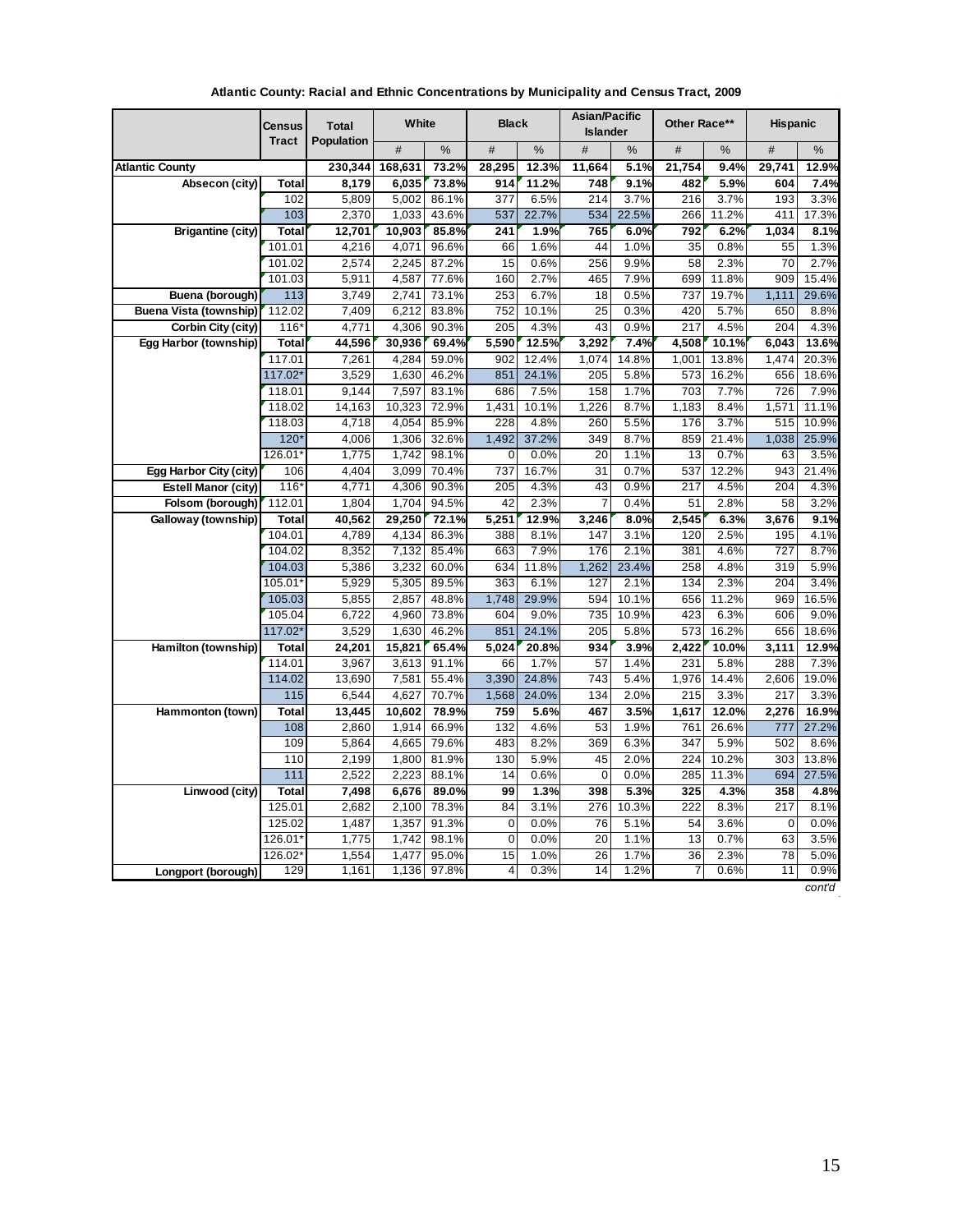|                            | <b>Census</b><br><b>Tract</b> | <b>Total</b><br>Population | White  |       | <b>Black</b> |       | <b>Asian/Pacific</b><br><b>Islander</b> |       | Other Race** |       | <b>Hispanic</b> |       |
|----------------------------|-------------------------------|----------------------------|--------|-------|--------------|-------|-----------------------------------------|-------|--------------|-------|-----------------|-------|
|                            |                               |                            | #      | %     | #            | %     | #                                       | %     | #            | %     | #               | %     |
| Margate City (city)        | Total                         | 8,525                      | 8.360  | 98.1% | 60           | 0.7%  | 61                                      | 0.7%  | 44           | 0.5%  | 373             | 4.4%  |
|                            | 130                           | 4.549                      | 4,482  | 98.5% | 41           | 0.9%  | 26                                      | 0.6%  | 0            | 0.0%  | 169             | 3.7%  |
|                            | 131                           | 3,976                      | 3.878  | 97.5% | 19           | 0.5%  | 35                                      | 0.9%  | 44           | 1.1%  | 204             | 5.1%  |
| Mullica (township)         | 107                           | 6.046                      | 4,659  | 77.1% | 468          | 7.7%  | 111                                     | 1.8%  | 808          | 13.4% | 1.090           | 18.0% |
| Northfield (city)          | Total                         | 7,911                      | 7.058  | 89.2% | 78           | 1.0%  | 127                                     | 1.6%  | 648          | 8.2%  | 0               | 0.0%  |
|                            | 123.02                        | 3,127                      | 2,648  | 84.7% | 24           | 0.8%  | 37                                      | 1.2%  | 418          | 13.4% |                 | 0.0%  |
|                            | 124.01                        | 2,718                      | 2,491  | 91.6% | 54           | 2.0%  | $\mathbf 0$                             | 0.0%  | 173          | 6.4%  |                 | 0.0%  |
|                            | 124.02                        | 2,066                      | 1,919  | 92.9% | $\Omega$     | 0.0%  | 90                                      | 4.4%  | 57           | 2.8%  |                 | 0.0%  |
| Pleasantville (city)       | Total                         | 19,204                     | 5,214  | 27.2% | 8,650        | 45.0% | 591                                     | 3.1%  | 4,749        | 24.7% | 5,804           | 30.2% |
|                            | 119                           | 6,825                      | 1,500  | 22.0% | 3,715        | 54.4% | 64                                      | 0.9%  | 1,546        | 22.7% | 2,207           | 32.3% |
|                            | $120*$                        | 4,006                      | 1,306  | 32.6% | 1,492        | 37.2% | 349                                     | 8.7%  | 859          | 21.4% | 1,038           | 25.9% |
|                            | 121                           | 3,519                      | 1,705  | 48.5% | 917          | 26.1% | 57                                      | 1.6%  | 840          | 23.9% | 889             | 25.3% |
|                            | 122                           | 4.854                      | 703    | 14.5% | 2.526        | 52.0% | 121                                     | 2.5%  | 1.504        | 31.0% | 1.670           | 34.4% |
| Port Republic (city)       | 105.01*                       | 5,929                      | 5.305  | 89.5% | 363          | 6.1%  | 127                                     | 2.1%  | 134          | 2.3%  | 204             | 3.4%  |
| Somers Point (city)        | Total                         | 12,963                     | 10.860 | 83.8% | 951          | 7.3%  | 375                                     | 2.9%  | 777          | 6.0%  | 1,314           | 10.1% |
|                            | 126.02*                       | 1,554                      | 1,477  | 95.0% | 15           | 1.0%  | 26                                      | 1.7%  | 36           | 2.3%  | 78              | 5.0%  |
|                            | 127.01                        | 3,611                      | 3,283  | 90.9% | 14           | 0.4%  | 132                                     | 3.7%  | 182          | 5.0%  | 554             | 15.3% |
|                            | 127.02                        | 2,168                      | 1,838  | 84.8% | 119          | 5.5%  | 65                                      | 3.0%  | 146          | 6.7%  | 91              | 4.2%  |
|                            | 128.01                        | 3,806                      | 2.603  | 68.4% | 661          | 17.4% | 152                                     | 4.0%  | 390          | 10.2% | 426             | 11.2% |
|                            | 128.02                        | 1,824                      | 1,659  | 91.0% | 142          | 7.8%  | 0                                       | 0.0%  | 23           | 1.3%  | 165             | 9.0%  |
| Ventnor City (city)        | <b>Total</b>                  | 12,349                     | 9,214  | 74.6% | 575          | 4.7%  | 1,011                                   | 8.2%  | 1,549        | 12.5% | 2,148           | 17.4% |
|                            | 132                           | 5,778                      | 3,999  | 69.2% | 199          | 3.4%  | 783                                     | 13.6% | 797          | 13.8% | 1,305           | 22.6% |
|                            | 133                           | 6,571                      | 5,215  | 79.4% | 376          | 5.7%  | 228                                     | 3.5%  | 752          | 11.4% | 843             | 12.8% |
| <b>Weymouth (township)</b> | $116*$                        | 4,771                      | 4,306  | 90.3% | 205          | 4.3%  | 43                                      | 0.9%  | 217          | 4.5%  | 204             | 4.3%  |

\* These census tracts are partially w ithin the municipality. Population figures for these areas may be higher than actual numbers, as some municipalities may share census tracts, but lack a quantitative breakdow n of discrete populations in each area.

*Source: 2005-2009 American Community Survey (B01003, B02001, B03001)* \*\* Other Race includes the Census categories of Some Other Race Alone, American Indian and Native Alaskan Alone, and Two Or More Races

The locations of areas of racial concentration in Atlantic County are illustrated in the following map. Since each community is funded each year, activities may be located in areas of racial or ethnic concentration.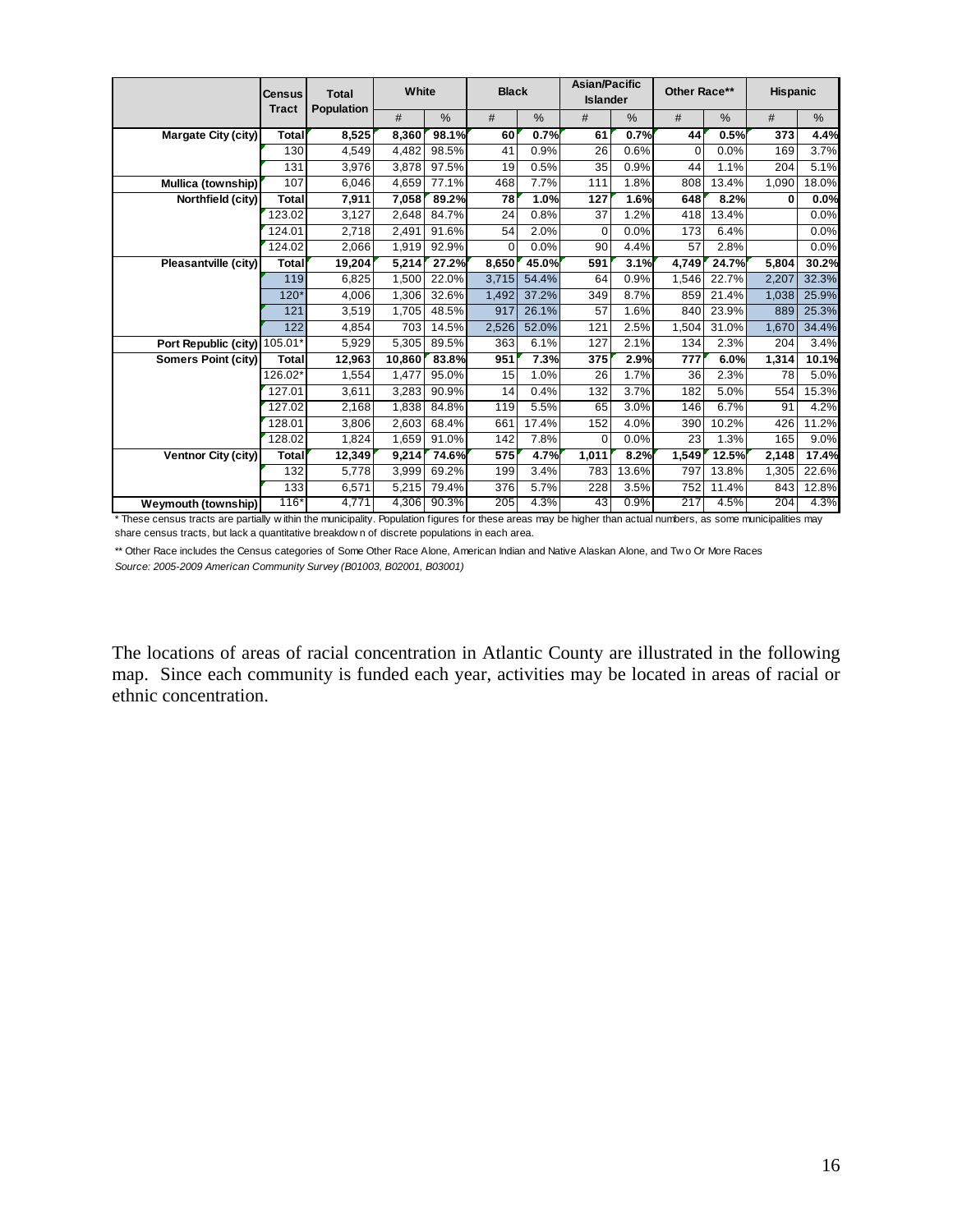# **II. General CAPER Narratives**

## **A. A. Assessment of the Three to Five Year Goals and Objectives**

The table below also shows the cumulative accomplishments compared to the five year goals.

| <b>Progress Towards Meeting Goal</b>                                                                                                                                                                                                                                                                                                                                                                                                                                                                                                                                    | <b>Assessment</b>                                                                                                                                                                                                                                                                                                                                                                               |
|-------------------------------------------------------------------------------------------------------------------------------------------------------------------------------------------------------------------------------------------------------------------------------------------------------------------------------------------------------------------------------------------------------------------------------------------------------------------------------------------------------------------------------------------------------------------------|-------------------------------------------------------------------------------------------------------------------------------------------------------------------------------------------------------------------------------------------------------------------------------------------------------------------------------------------------------------------------------------------------|
| During FY 2011, \$331,476 in<br>HOME funds for County-wide<br>rehabilitation and completed 17<br>rehabs. HOME matching funds<br>in the amount of \$147,737 was<br>expended and completed 21<br>rehabs. No CDBG funds were<br>expended in FY 2011.<br>During the year a total of 38<br>housing units were rehabilitated.<br>Income of the HOME assisted<br>л<br>housing units was as follows:<br>$0-30% - 2$<br>$31 - 50\% - 6$<br>$51-60\% - 2$<br>$61-80\% - 7$<br>Income of participants using the<br>matching funds<br>$0-30% - 4$<br>$31-50\% - 11$<br>$51-80% - 6$ | Five Year goal: 150 units<br>Cumulative rehabilitation This is the first<br>CAPER for the period 2011-2015:<br>Cumulative accomplishments:<br>Income of the HOME assisted housing<br>٠<br>units was as follows: units<br>$30\% - 2$<br>$31-50\% - 6$<br>$51-60\% - 2$<br>$61-80% - 7$<br>Income of participants using the<br>matching funds<br>$0-30% - 4$<br>$31 - 50\% - 11$<br>$51-80\% - 6$ |
|                                                                                                                                                                                                                                                                                                                                                                                                                                                                                                                                                                         |                                                                                                                                                                                                                                                                                                                                                                                                 |
|                                                                                                                                                                                                                                                                                                                                                                                                                                                                                                                                                                         |                                                                                                                                                                                                                                                                                                                                                                                                 |

#### **FY 2011 CAPER Linkages to Five-Year CP Goals and Objectives**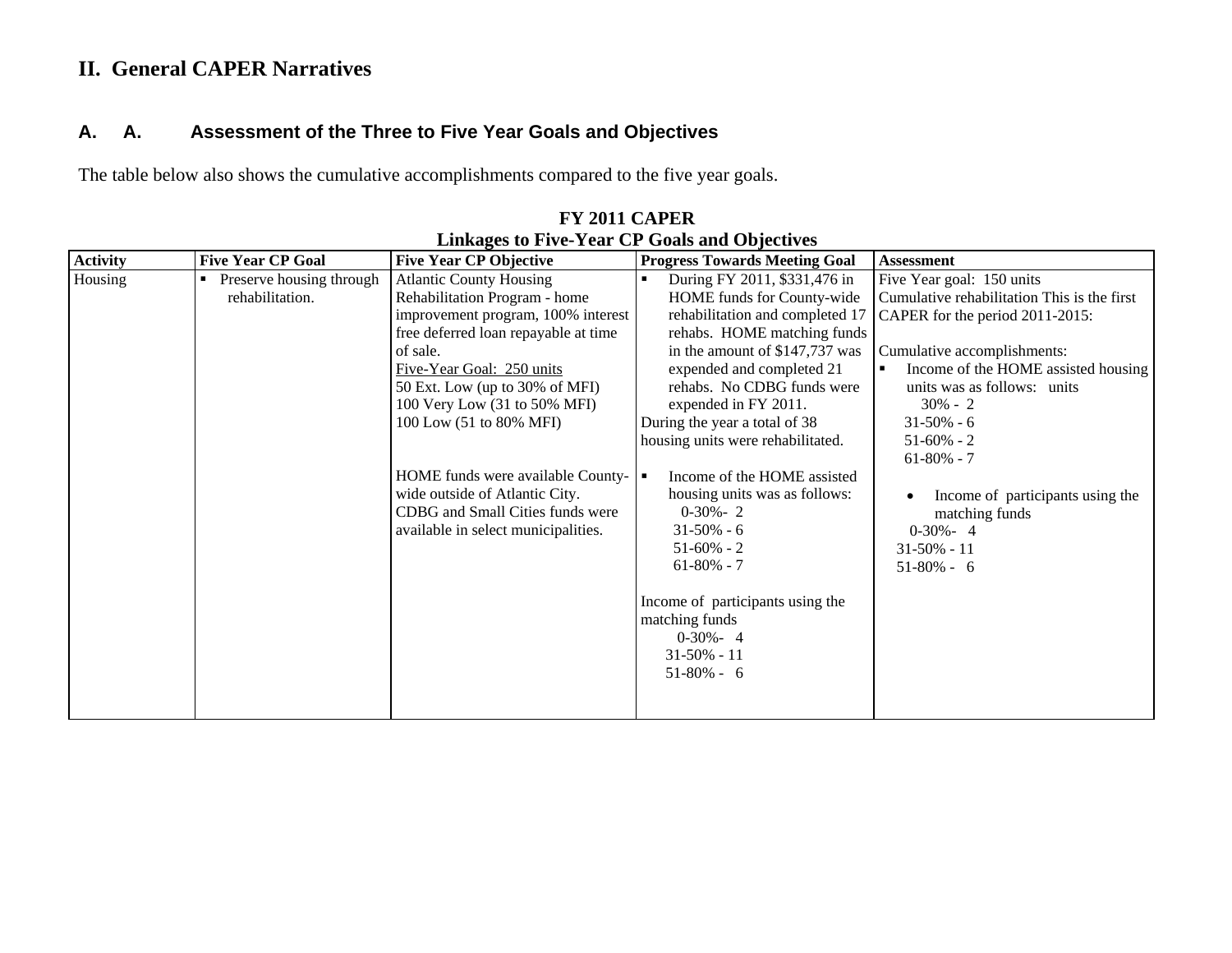| <b>Activity</b> | <b>Five Year CP Goal</b> | <b>Five Year CP Objective</b>            | <b>Progress Towards Meeting Goal</b> | <b>Assessment</b>                           |
|-----------------|--------------------------|------------------------------------------|--------------------------------------|---------------------------------------------|
|                 | <b>Support Home</b>      | Homebuyer Assistance Program -           | In 2011, funding in support of       | Five Year goal: 60 units                    |
|                 | Ownership.               | First time homebuyers provided a         | homeownership in the amount of       |                                             |
|                 |                          | deferred loan of up to \$20,000 to       | \$300,000 in HOME funds was          | Cumulative rehabilitation This is the first |
|                 |                          | assist with closing costs and down       | allocated. Assistance was provided   | CAPER for the period 2011-2015: 21          |
|                 |                          | payment funds. Loans under               | to 21 first-time homeowners.         |                                             |
|                 |                          | \$15,000 are forgiven after five years   | During 2011, \$301,516.79 was used   |                                             |
|                 |                          | and ten years for $$15,000$ to $$20,000$ | for assistance to 21 homebuyers.     |                                             |
|                 |                          | loans based on a sharing of net          |                                      | Income of assisted households was as        |
|                 |                          | proceeds.                                |                                      | follows.                                    |
|                 |                          |                                          | Income of assisted households        | $0-30\% \text{ MFI} - 0$                    |
|                 |                          | Five-Year Goal: 60 units                 | was as follows.                      | 31-50% MFI - 5                              |
|                 |                          | 0 - Ext. Low (30% MFI)                   | $0-30\% \text{ MFI} - 0$             | 51-60% MFI - 1                              |
|                 |                          | 25 - Very Low (50% MFI)                  | 31-50% MFI - 5                       | 61-80% MFI $-15$                            |
|                 |                          | 35 - Low (80% MFI)                       | 51-60% MFI - 1                       |                                             |
|                 |                          |                                          | 61-80% MFI $-15$                     |                                             |
|                 |                          | Funds can be used County-wide            |                                      |                                             |
|                 |                          | outside of Atlantic City.                |                                      |                                             |
|                 |                          |                                          |                                      |                                             |
|                 |                          |                                          |                                      |                                             |
|                 |                          |                                          |                                      |                                             |
|                 |                          |                                          |                                      |                                             |
|                 |                          |                                          |                                      |                                             |
|                 |                          |                                          |                                      |                                             |
|                 |                          |                                          |                                      |                                             |
|                 |                          |                                          |                                      |                                             |
|                 |                          |                                          |                                      |                                             |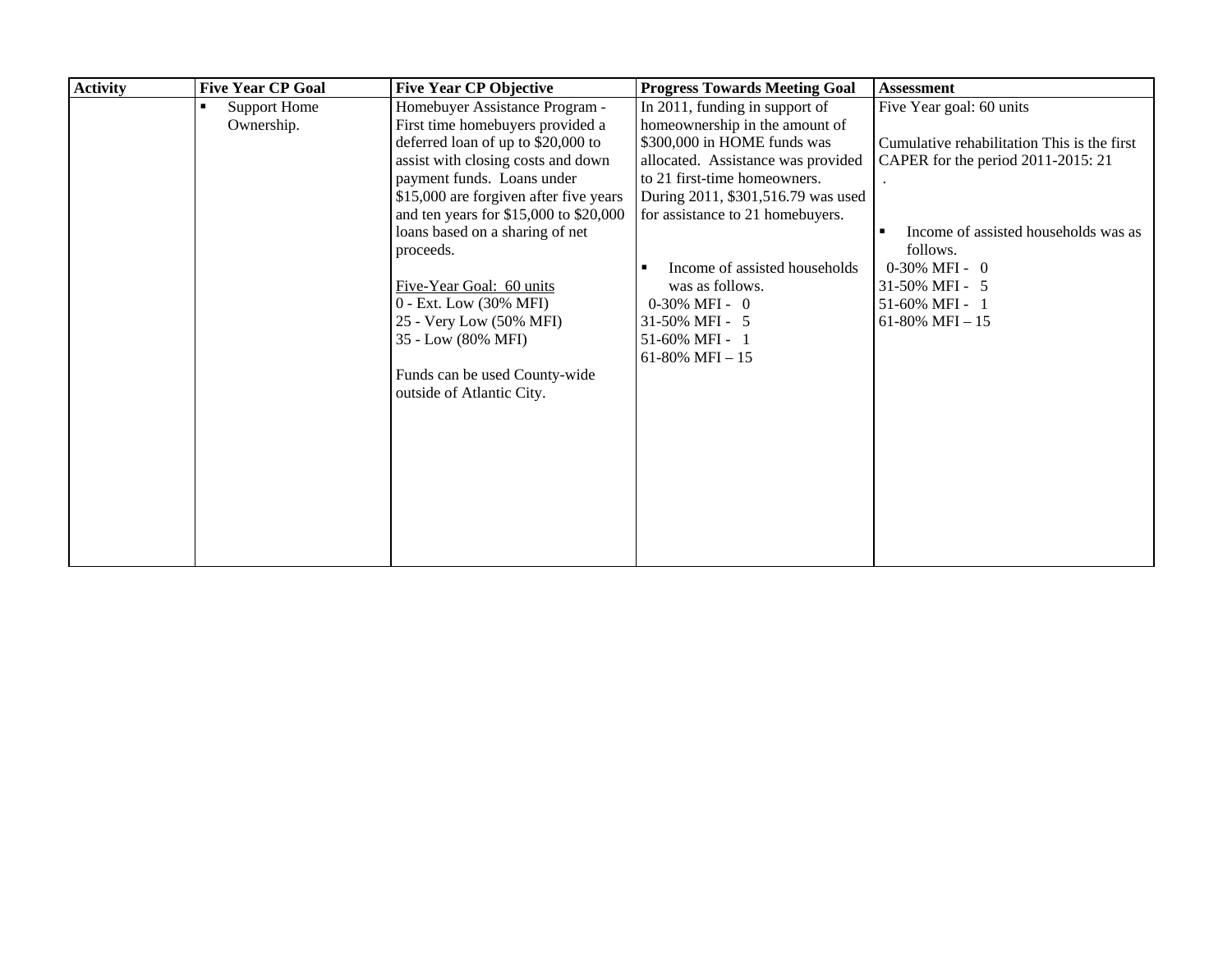| <b>Activity</b> | <b>Five Year CP Goal</b>                        | <b>Five Year CP Objective</b>                                                                                                                                                                           | <b>Progress Towards Meeting Goal</b>                                                                                                                                                                                                                                                                                                                                                                                                                                                                                                                                                                                              | <b>Assessment</b>                                                                                                                                                                                                                                                                                                                                                                 |
|-----------------|-------------------------------------------------|---------------------------------------------------------------------------------------------------------------------------------------------------------------------------------------------------------|-----------------------------------------------------------------------------------------------------------------------------------------------------------------------------------------------------------------------------------------------------------------------------------------------------------------------------------------------------------------------------------------------------------------------------------------------------------------------------------------------------------------------------------------------------------------------------------------------------------------------------------|-----------------------------------------------------------------------------------------------------------------------------------------------------------------------------------------------------------------------------------------------------------------------------------------------------------------------------------------------------------------------------------|
|                 | Support Home Ownership.<br>$\blacksquare$       |                                                                                                                                                                                                         | Funding in the amount of \$101,722<br>was allocated to CHDO activities<br>for FY 2011. These funds will be<br>committed to Habitat for Humanity<br>to construct 2 new units. Work is<br>underway.                                                                                                                                                                                                                                                                                                                                                                                                                                 | Funds committed to Habitat for Humanity.                                                                                                                                                                                                                                                                                                                                          |
|                 | Develop new affordable<br>п.<br>rental housing. | New Construction or substantial<br>rehabilitation of units with emphasis<br>on elderly and special needs<br>households.<br>Five-Year Goal: 20 units<br>10 - Ext. low (30% MFI)<br>10 - V. Low (50% MFI) | The Pleasantville Housing and<br>Redevelopment Corporation was<br>awarded CHDO funds (2009 and<br>2010) to undertake NSP 1 activities<br>and rehabilitate 4 rental units.<br>These were underway in FY 2011.<br>The Camden Diocese completed the<br>housing development at St. Peters<br>with 73 units for senior citizens, six<br>of which were HOME assisted<br>units.<br>Income of assisted households was<br>as follows.<br>0-30% MFI - 5<br>31-50% MFI - 1<br>51-60% MFI - 0<br>61-80% MFI - $0$<br>A CHDO Loan was made to<br>CARING to conduct a feasibility<br>analysis of converting an old school<br>to rental housing. | Four (4) rental units are underway by the<br>Pleasantville Housing and Redevelopment<br>Corporation<br>The Camden Diocese completed the<br>housing development at St. Peters with 73<br>units for senior citizens, 6 of which were<br>HOME assisted.<br>Income of assisted households was as<br>follows.<br>0-30% MFI - 5<br>31-50% MFI - 1<br>51-60% MFI - 0<br>61-80% MFI - $0$ |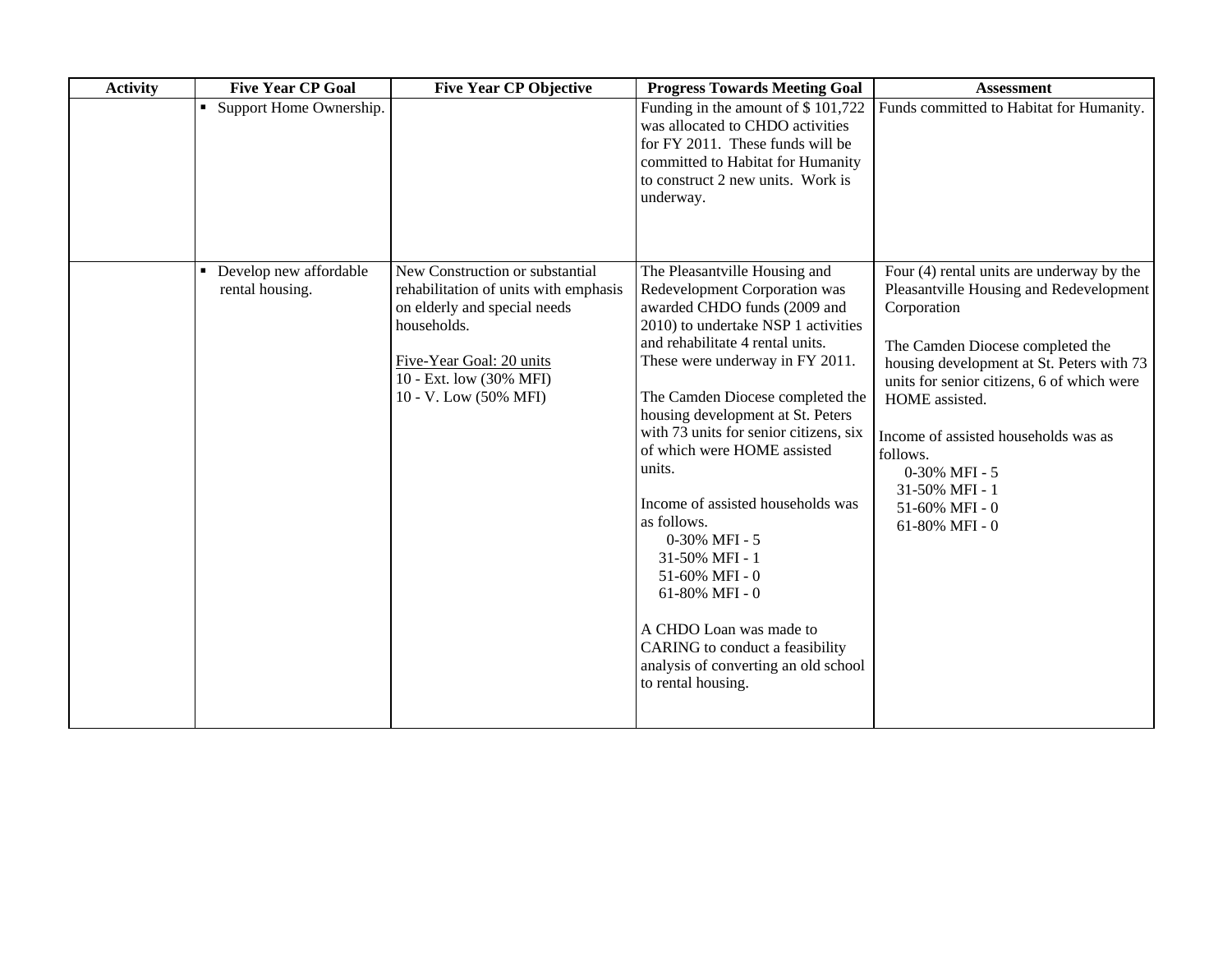| <b>Activity</b>               | <b>Five Year CP Goal</b>                                                                          | <b>Five Year CP Objective</b>                                                                                                                                                                                                                                                                                                                                                               | <b>Progress Towards Meeting Goal</b>                                                                                                                                                                                  | <b>Assessment</b>                                                                                                                                                                                                                                                                                                                                                                            |
|-------------------------------|---------------------------------------------------------------------------------------------------|---------------------------------------------------------------------------------------------------------------------------------------------------------------------------------------------------------------------------------------------------------------------------------------------------------------------------------------------------------------------------------------------|-----------------------------------------------------------------------------------------------------------------------------------------------------------------------------------------------------------------------|----------------------------------------------------------------------------------------------------------------------------------------------------------------------------------------------------------------------------------------------------------------------------------------------------------------------------------------------------------------------------------------------|
| Homeless                      | • Provide housing and<br>services to address needs<br>of homeless and to<br>prevent homelessness. | The Continuum of Care committee is<br>the lead agency for preparation of the<br>Continuum of Care Plan for the<br>Homeless in Atlantic County. Goals<br>include:<br>Permanent Housing for Substance<br>Abusing Individuals.<br>Permanent Housing for Mentally Ill<br>Individuals.<br>Permanent housing for Mentally Ill<br>and Chemically Addicted<br>Individuals.<br>Transitional Housing. | No CDBG or HOME funds were<br>used to fund activities in 2011.                                                                                                                                                        | The County has not received CDBG or<br>HOME funding requests in support of the<br>goal.<br>Atlantic County continues to participate in<br>the Continuum of Care process. CDBG<br>funds are used to fund staff participating in<br>planning process. The COC Planning<br>Committee continues to meet to address<br>homeless issues. Narrative in Part II, 1, d<br>provides additional detail. |
| Persons with<br>Special Needs | Supportive Housing for<br>٠<br>Persons with Special<br>Needs                                      | Support projects that provide<br>supportive housing and services<br>for persons with special needs                                                                                                                                                                                                                                                                                          | No new CDBG or HOME funds<br>were used to fund activities in<br>2011.<br>CARING, Inc. was provided a<br>CHDO Loan as described under the<br>rental goal to explore the feasibility<br>of creating additional housing. | The 73 elderly units created by the<br>Camden Diocese serve a special needs<br>population.                                                                                                                                                                                                                                                                                                   |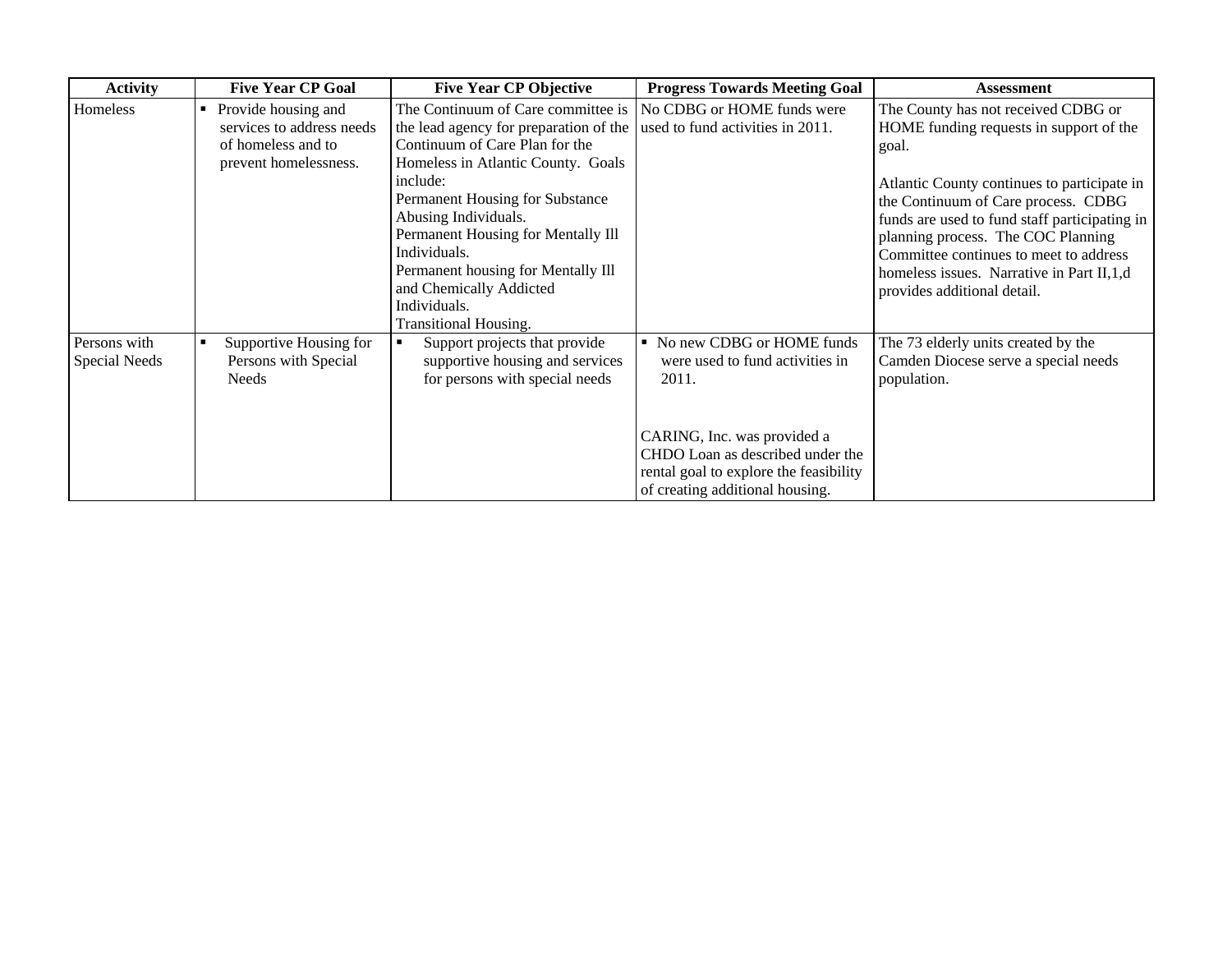| <b>Activity</b>          | <b>Five Year CP Goal</b>                                                               | <b>Five Year CP Objective</b>            | <b>Progress Towards Meeting Goal</b>                                                                                                                                                                                                                                                               | <b>Assessment</b>                                                                                                                                                                                                                              |
|--------------------------|----------------------------------------------------------------------------------------|------------------------------------------|----------------------------------------------------------------------------------------------------------------------------------------------------------------------------------------------------------------------------------------------------------------------------------------------------|------------------------------------------------------------------------------------------------------------------------------------------------------------------------------------------------------------------------------------------------|
| <b>Public Facilities</b> | Improve and expand public<br>facilities and services that<br>serve low income persons. | <b>Public Facility Improvements</b>      | The activities funded in 2011 are<br>shown by project type.<br>During 2011, the following projects<br>were funded.<br>$\bullet$ Atlantic County – ADA<br>improvements to county<br>buildings \$70,000<br>Corbin City - ADA City Hall<br>\$15,000<br>• Longport - ADA Municipal<br>Building \$7,500 | Each community is allocated funds to<br>undertake projects of community<br>importance.<br>During 2011 the following projects were<br>completed:<br>County<br>Extension<br>Atlantic<br>$\bullet$<br>Services building ADA Access<br>\$92,557.76 |
|                          |                                                                                        | <b>Senior Centers</b>                    | Galloway Twp. -<br>Rehabilitation of senior center<br>\$144,824<br>Buena Vista Twp. Senior<br>Center improvements \$49,520                                                                                                                                                                         | Senior project in Galloway Twp.<br>٠<br>completed \$1,059,404. Final<br>invoices pending FY 2012 funding.                                                                                                                                      |
|                          |                                                                                        | • Community Center                       | Weymouth Township - ADA<br>community center bathrooms<br>\$15,000                                                                                                                                                                                                                                  | Buena Vista Township<br>community center improvements<br>\$63,072.52                                                                                                                                                                           |
|                          |                                                                                        | Parks and Recreation                     | • Linwood - ADA Wabash<br>Avenue \$24,898<br>• Estelle Manor - walking path<br>ADA \$15,000                                                                                                                                                                                                        | Northfield ADA Birch Grove<br>$\bullet$<br>\$53,560<br>Buena Borough - improvements<br>completed at Bruno Mellini Park<br>\$33,679.55<br>Linwood - ADA Wabash Avenue<br>Bike path Phase IV completed -<br>\$24,898                             |
|                          |                                                                                        | Non-residential Historic<br>Preservation | No activities funded in 2011<br>$\blacksquare$                                                                                                                                                                                                                                                     | No projects were completed                                                                                                                                                                                                                     |
|                          |                                                                                        | Demolition                               | • No activities funded in 2011                                                                                                                                                                                                                                                                     | No projects were completed                                                                                                                                                                                                                     |
|                          |                                                                                        | Other blight removal activities          | • No activities funded in 2011                                                                                                                                                                                                                                                                     | No projects were completed                                                                                                                                                                                                                     |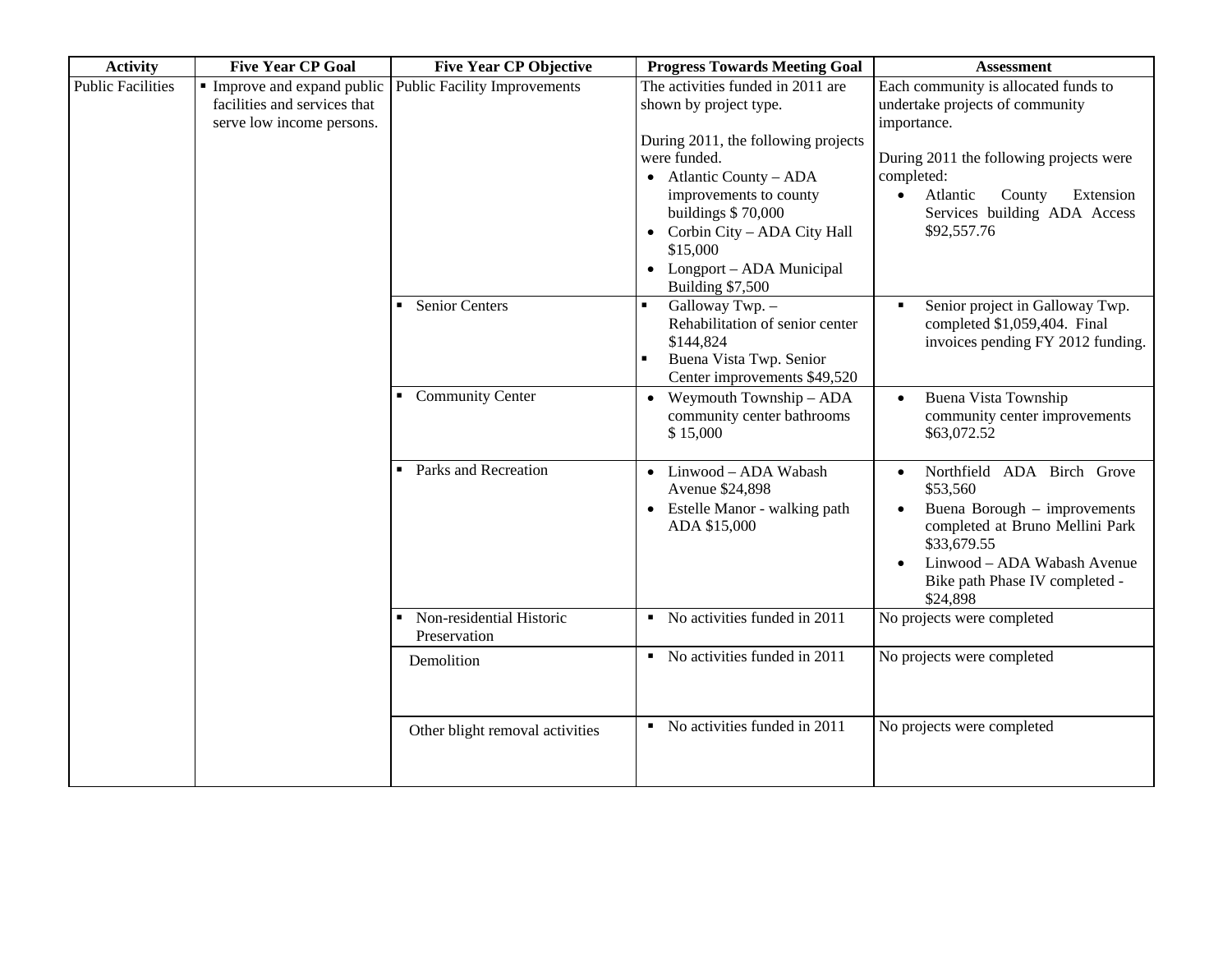| <b>Activity</b>        | <b>Five Year CP Goal</b>                                                               | <b>Five Year CP Objective</b> | <b>Progress Towards Meeting Goal</b>                                                                                                                                                                                                                                                                                                  | <b>Assessment</b>                                                                                                                                                                                                                                                                                       |
|------------------------|----------------------------------------------------------------------------------------|-------------------------------|---------------------------------------------------------------------------------------------------------------------------------------------------------------------------------------------------------------------------------------------------------------------------------------------------------------------------------------|---------------------------------------------------------------------------------------------------------------------------------------------------------------------------------------------------------------------------------------------------------------------------------------------------------|
| Infrastructure         | Improving and expanding<br>infrastructure                                              | Infrastructure improvements   | As with public facilities, each<br>community may designate a project<br>of local significance. :                                                                                                                                                                                                                                      | Projects completed in FY 2011 from prior<br>year funding included:                                                                                                                                                                                                                                      |
|                        |                                                                                        | • Street Reconstruction       | • City of Brigantine $-8^{th}$ Street -<br>\$57,827<br>Egg Harbor Twp – Street<br>$\bullet$<br>improvements Farr, Foster,<br>North and South \$83,828<br>Hammonton $-12^{th}$ Street<br>\$117,204<br>Pleasantville - Walnut Street -<br>\$112.149<br>Somers Point – Sunny Ave.<br>\$57,388<br>• Ventnor – Rosbobough Ave.<br>\$61,473 | • Hammonton – $12^{th}$ Street \$117,204<br>Somers Point – Sunny Ave. \$57,388<br>$\bullet$<br>Ventnor - Rosbobough Ave. \$61,473<br>$\bullet$<br>Pleasantville - Park Ave. \$111,527.50<br>$\bullet$<br>Egg Harbor Twp - Street<br>$\bullet$<br>improvements Farr, Foster, North and<br>South \$83,828 |
|                        |                                                                                        | • Sewer/Water Improvements    | No projects were funded in FY<br>2011                                                                                                                                                                                                                                                                                                 | No project completions during period                                                                                                                                                                                                                                                                    |
|                        |                                                                                        | • Storm Drainage Improvements | Mullica Township – Reading<br>$\bullet$<br>Ave. \$27,379<br>Egg Harbor Twp. West Ave<br>$\bullet$<br>pump Station \$83,828<br>(CANCELLED)<br>• Buena Boro - Forest Grove<br>Road storm water - \$33,721                                                                                                                               | No project completions during period                                                                                                                                                                                                                                                                    |
|                        |                                                                                        | • Sidewalk Improvements       | • Margate City – ADA bulkheads $  \bullet  $<br>\$35,065<br>• Northfield City – $ADA -$<br>walkway improvements<br>\$24,646                                                                                                                                                                                                           | Absecon – hand handicap curb ramps<br>\$35,420.50<br>• Margate City - ADA bulkhead<br>handicap access on Cleremont and<br>Barclay \$56,050                                                                                                                                                              |
| <b>Activity</b>        | <b>Five Year CP Goal</b>                                                               | <b>Five Year CP Objective</b> | <b>Progress Towards Meeting Goal</b>                                                                                                                                                                                                                                                                                                  | <b>Assessment</b>                                                                                                                                                                                                                                                                                       |
| <b>Public Services</b> | • Support agencies and<br>groups that provide<br>services to low income<br>households. |                               | Absecon - Senior<br>transportation service \$28,867                                                                                                                                                                                                                                                                                   | Bus providing transportation for<br>$\blacksquare$<br>community residents in Absecon                                                                                                                                                                                                                    |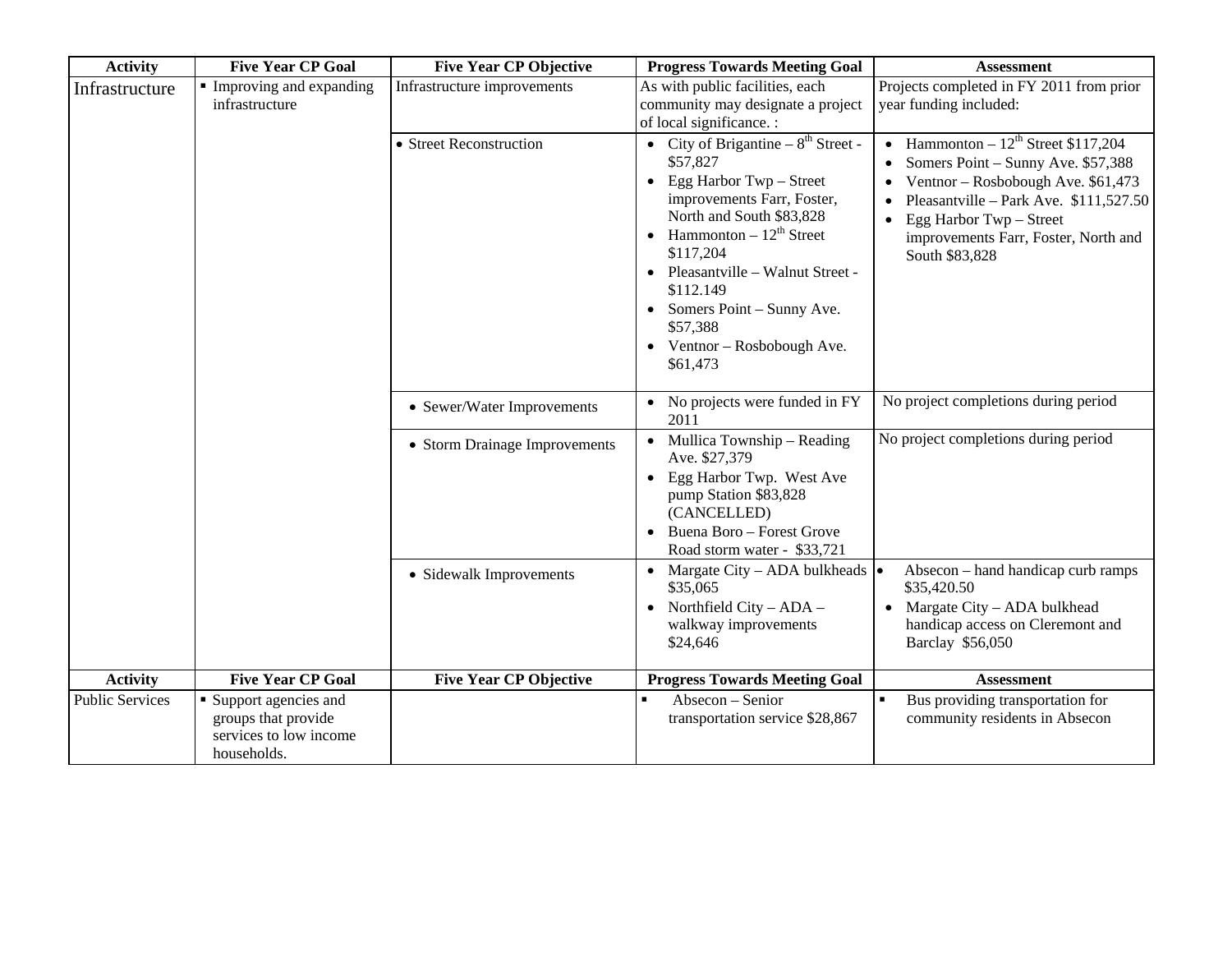| Cumulative Accomplishments: Priority Community Development Activities – HUD Table 2B |  |  |  |  |  |  |
|--------------------------------------------------------------------------------------|--|--|--|--|--|--|
|--------------------------------------------------------------------------------------|--|--|--|--|--|--|

| . <u>.</u><br><b>Priority Need</b>                                | 5-Yr.<br>Goal<br>Plan/Act* | Yr. 2011<br><b>Accomplish</b><br>ments | Yr. 2012<br>Accomplish<br>ments | Yr. 2013<br><b>Accomplish</b><br>ments | Yr. 2014<br>Accomplish<br>ments | Y 2015<br>Accomplish<br>ments | <b>TOTAL</b> |
|-------------------------------------------------------------------|----------------------------|----------------------------------------|---------------------------------|----------------------------------------|---------------------------------|-------------------------------|--------------|
| Acquisition of Real Property                                      |                            |                                        |                                 |                                        |                                 |                               |              |
| Disposition                                                       |                            |                                        |                                 |                                        |                                 |                               |              |
| Clearance and Demolition                                          | 5                          |                                        |                                 |                                        |                                 |                               |              |
| <b>Clearance of Contaminated Sites</b>                            |                            |                                        |                                 |                                        |                                 |                               |              |
| Code Enforcement                                                  |                            |                                        |                                 |                                        |                                 |                               |              |
| Public Facility (General)                                         |                            |                                        |                                 |                                        |                                 |                               |              |
| <b>Senior Centers</b>                                             | 2                          | 1                                      |                                 |                                        |                                 |                               |              |
| <b>Handicapped Centers</b>                                        |                            |                                        |                                 |                                        |                                 |                               |              |
| <b>Homeless Facilities</b>                                        | $\mathbf{1}$               |                                        |                                 |                                        |                                 |                               |              |
| <b>Youth Centers</b>                                              |                            |                                        |                                 |                                        |                                 |                               |              |
| Neighborhood Facilities                                           | 6                          | 1                                      |                                 |                                        |                                 |                               |              |
| Child Care Centers                                                |                            |                                        |                                 |                                        |                                 |                               |              |
| <b>Health Facilities</b>                                          |                            |                                        |                                 |                                        |                                 |                               |              |
| <b>Mental Health Facilities</b>                                   |                            |                                        |                                 |                                        |                                 |                               |              |
| Parks and/or Recreation Facilities                                | 10                         | 3                                      |                                 |                                        |                                 |                               |              |
| <b>Parking Facilities</b>                                         | $\mathbf{1}$               |                                        |                                 |                                        |                                 |                               |              |
| <b>Tree Planting</b>                                              |                            |                                        |                                 |                                        |                                 |                               |              |
| Fire Stations/Equipment                                           | 1                          |                                        |                                 |                                        |                                 |                               |              |
| Abused/Neglected Children Facilities                              |                            |                                        |                                 |                                        |                                 |                               |              |
| Asbestos Removal                                                  |                            |                                        |                                 |                                        |                                 |                               |              |
| Non-Residential Historic Preservation                             |                            |                                        |                                 |                                        |                                 |                               |              |
| Other Public Facility Needs                                       | 10                         | $\mathbf{1}$                           |                                 |                                        |                                 |                               |              |
| Infrastructure (General)                                          |                            |                                        |                                 |                                        |                                 |                               |              |
| Water/Sewer Improvements                                          | 10                         |                                        |                                 |                                        |                                 |                               |              |
| <b>Street Improvements</b>                                        | $20\,$                     | 5                                      |                                 |                                        |                                 |                               |              |
| Sidewalks                                                         | 20                         | $\overline{c}$                         |                                 |                                        |                                 |                               |              |
| Solid Waste Disposal Improvements                                 |                            |                                        |                                 |                                        |                                 |                               |              |
| Flood Drainage Improvements                                       | 10                         |                                        |                                 |                                        |                                 |                               |              |
| Other Infrastructure                                              |                            |                                        |                                 |                                        |                                 |                               |              |
| Public Services (General)                                         |                            | $\boldsymbol{0}$                       |                                 |                                        |                                 |                               |              |
| Senior Services                                                   | 10                         | $\mathbf{1}$                           |                                 |                                        |                                 |                               |              |
|                                                                   |                            |                                        |                                 |                                        |                                 |                               |              |
| Handicapped Services<br><b>Legal Services</b>                     |                            |                                        |                                 |                                        |                                 |                               |              |
| Youth Services                                                    |                            |                                        |                                 |                                        |                                 |                               |              |
|                                                                   |                            |                                        |                                 |                                        |                                 |                               |              |
| Child Care Services                                               |                            |                                        |                                 |                                        |                                 |                               |              |
| <b>Transportation Services</b><br><b>Substance Abuse Services</b> |                            |                                        |                                 |                                        |                                 |                               |              |
| <b>Employment/Training Services</b>                               |                            |                                        |                                 |                                        |                                 |                               |              |
| <b>Health Services</b>                                            |                            |                                        |                                 |                                        |                                 |                               |              |
| Lead Hazard Screening                                             |                            |                                        |                                 |                                        |                                 |                               |              |
| Crime Awareness                                                   |                            |                                        |                                 |                                        |                                 |                               |              |
|                                                                   |                            |                                        |                                 |                                        |                                 |                               |              |
| <b>Fair Housing Activities</b>                                    |                            |                                        |                                 |                                        |                                 |                               |              |
| <b>Tenant Landlord Counseling</b>                                 |                            |                                        |                                 |                                        |                                 |                               |              |
| Other Services                                                    |                            |                                        |                                 |                                        |                                 |                               |              |
| Economic Development (General)                                    |                            |                                        |                                 |                                        |                                 |                               |              |
| C/I Land Acquisition/Disposition                                  | $\mathbf{1}$               |                                        |                                 |                                        |                                 |                               |              |
| C/I Infrastructure Development                                    | 5                          |                                        |                                 |                                        |                                 |                               |              |
| C/I Building Acq/Const/Rehab                                      |                            |                                        |                                 |                                        |                                 |                               |              |
| Other $C/I$                                                       |                            |                                        |                                 |                                        |                                 |                               |              |
| ED Assistance to For-Profit                                       |                            |                                        |                                 |                                        |                                 |                               |              |
| <b>ED Technical Assistance</b>                                    |                            |                                        |                                 |                                        |                                 |                               |              |
| Micro-enterprise Assistance                                       | 2                          |                                        |                                 |                                        |                                 |                               |              |
| Other                                                             |                            |                                        |                                 |                                        |                                 |                               |              |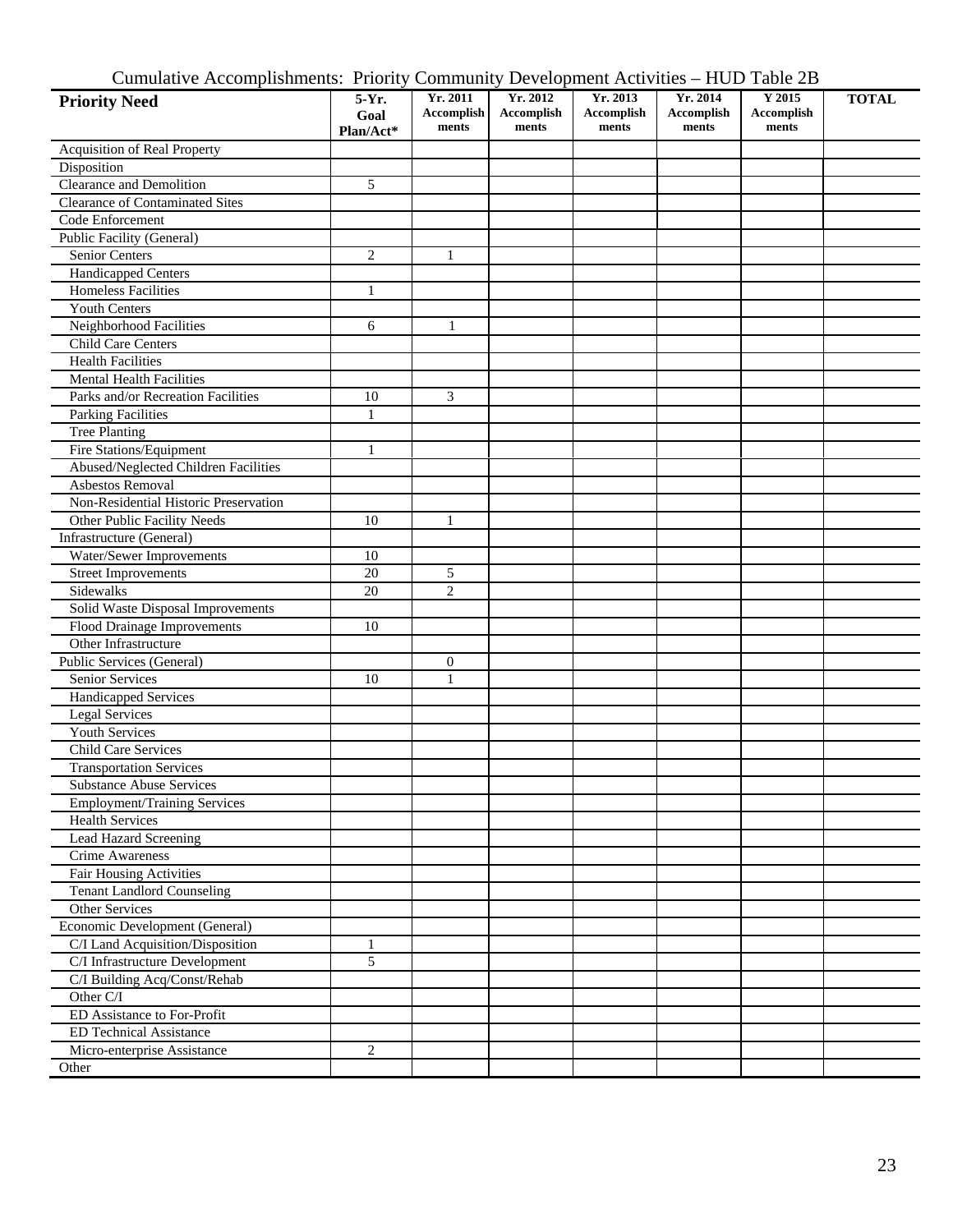# **Annual Housing Completion Goals**

(Table 3B)

| <b>Grantee Name: Atlantic County</b>                                                 | <b>Expected Annual</b><br><b>Number of Units</b> | <b>Actual Annual</b><br><b>Number of Units</b> | Resources used during the period |             |            |              |
|--------------------------------------------------------------------------------------|--------------------------------------------------|------------------------------------------------|----------------------------------|-------------|------------|--------------|
| Program Year: 2010                                                                   | <b>To Be Completed</b><br>Completed              |                                                | <b>CDBG</b>                      | <b>HOME</b> | <b>ESG</b> | <b>HOPWA</b> |
| <b>BENEFICIARY GOALS</b><br>(Sec. 215 Only)                                          |                                                  |                                                |                                  |             |            |              |
| Homeless households                                                                  | $5$ (CoC)                                        | 5                                              |                                  |             |            |              |
| Non-homeless households                                                              |                                                  |                                                |                                  |             |            |              |
| Special needs households                                                             | $\boldsymbol{0}$                                 | 73                                             |                                  | $\boxtimes$ |            |              |
| <b>Total Sec. 215 Beneficiaries*</b>                                                 |                                                  |                                                |                                  |             |            |              |
| <b>RENTAL GOALS</b><br>(Sec. 215 Only)                                               |                                                  |                                                |                                  |             |            |              |
| Acquisition of existing units                                                        |                                                  |                                                |                                  |             |            |              |
| Production of new units                                                              |                                                  | 73                                             |                                  |             |            |              |
| Rehabilitation of existing units                                                     |                                                  | 6                                              |                                  | $\boxtimes$ |            |              |
| <b>Rental Assistance</b>                                                             |                                                  |                                                |                                  | $\boxtimes$ |            |              |
| <b>Total Sec. 215 Affordable Rental</b>                                              | $\boldsymbol{0}$                                 | 79                                             |                                  | $\boxtimes$ |            |              |
| <b>HOME OWNER GOALS</b><br>(Sec. 215 Only)                                           |                                                  |                                                |                                  |             |            |              |
| Acquisition of existing units                                                        | $\boldsymbol{0}$                                 |                                                |                                  |             |            |              |
| Production of new units                                                              | $\overline{2}$                                   | $\boldsymbol{0}$                               |                                  | $\boxtimes$ |            |              |
| Rehabilitation of existing units                                                     | 25                                               | 38                                             | $\boxtimes$                      | $\boxtimes$ |            |              |
| Homebuyer Assistance                                                                 | 15                                               | 21                                             |                                  | $\boxtimes$ |            |              |
| <b>Total Sec. 215 Affordable Owner</b>                                               | 42                                               | 59                                             | $\boxtimes$                      | $\boxtimes$ |            |              |
| <b>COMBINED</b><br><b>RENTAL</b><br><b>AND</b><br><b>OWNER GOALS</b> (Sec. 215 Only) |                                                  |                                                |                                  |             |            |              |
| Acquisition of existing units                                                        | $\boldsymbol{0}$                                 | $\mathbf{0}$                                   |                                  |             |            |              |
| Production of new units                                                              | $\overline{2}$                                   | 73                                             |                                  | $\boxtimes$ |            |              |
| Rehabilitation of existing units                                                     | 25                                               | 44                                             | $\boxtimes$                      | $\boxtimes$ |            |              |
| <b>Rental Assistance</b>                                                             | $\mathbf{0}$                                     | $\boldsymbol{0}$                               |                                  |             |            |              |
| Homebuyer Assistance                                                                 | 15                                               | 21                                             |                                  | $\boxtimes$ |            |              |
| <b>Combined Total Sec. 215 Goals*</b>                                                | 42                                               | 138                                            | $\boxtimes$                      | $\boxtimes$ |            |              |
| <b>OVERALL HOUSING GOALS</b><br>(Sec. 215 + Other Affordable Housing)                |                                                  |                                                |                                  |             |            |              |
| Annual Rental Housing Goal                                                           | $\overline{0}$                                   | 79                                             |                                  | $\boxtimes$ |            |              |
| <b>Annual Owner Housing Goal</b>                                                     | 42                                               | 59                                             | $\boxtimes$                      | $\boxtimes$ |            |              |
| <b>Total Overall Housing Goal</b>                                                    | 42                                               | 138                                            | $\boxtimes$                      | $\boxtimes$ |            |              |

\* The total amounts for "Combined Total Sec. 215 Goals" and "Total Sec. 215 Beneficiary Goals" should be the same number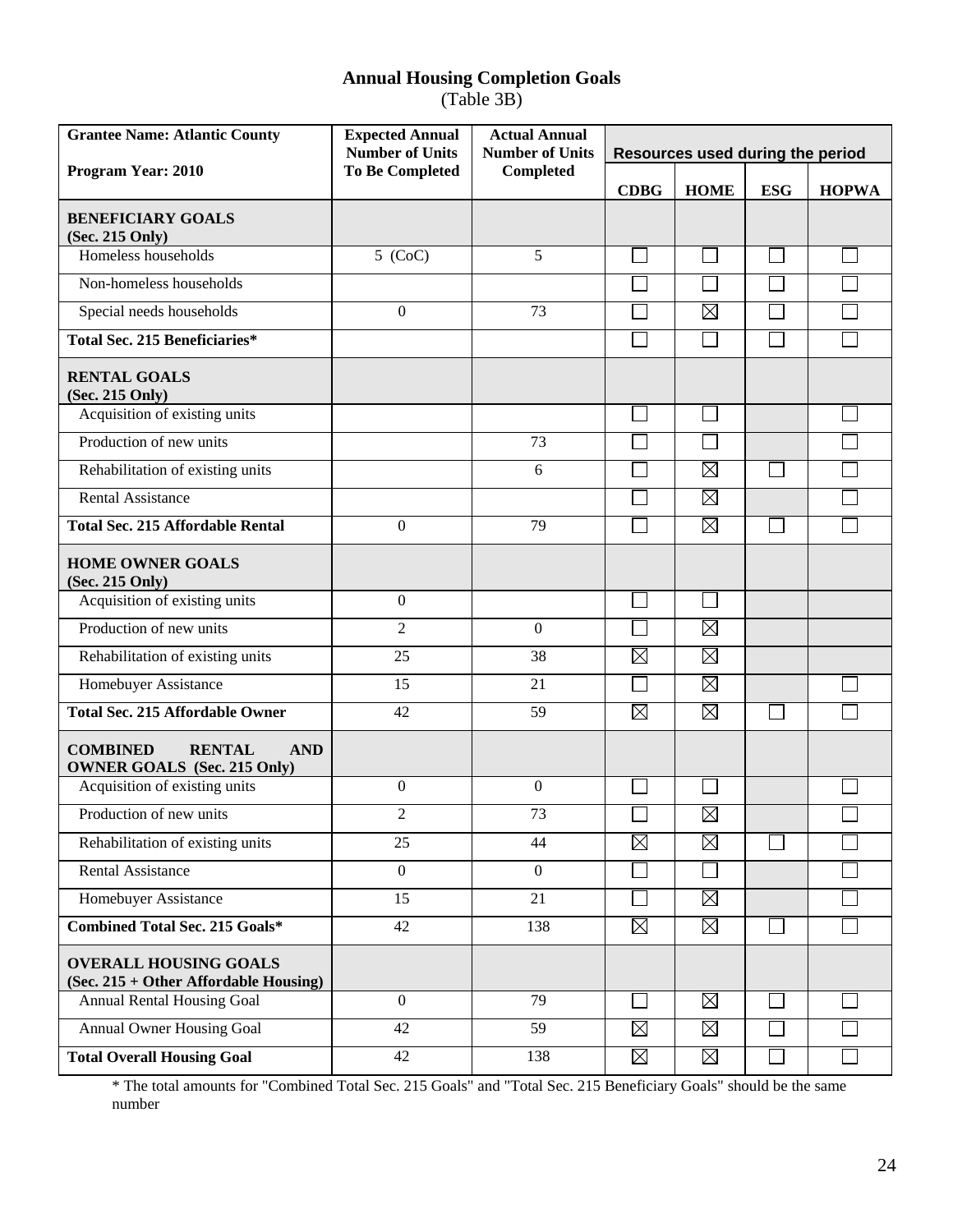## **b. Affirmatively Furthering Fair Housing**

The Atlantic County Improvement Authority completed an update of the *Fair Housing Analysis* in FY 2012.

Impediments identified in the *Fair Housing Analysis* were as follows.

- Need for more focus on fair housing laws by Atlantic County officials and housing service providers.
- Continued outreach and education to inform the community about fair housing laws.
- Need to continue addressing the shortage of affordable housing, which tends to impact members of the protected classes to a greater degree, thereby limiting their housing choice.

To address the identified impediments, recommendations developed by Atlantic County include:

- Update *Fair Housing & Housing Assistance Information* book.
- **Promote the awareness of the** *Fair Housing & Housing Assistance Information* **book by means of** the Atlantic County website, publication of an annual notice in local newspapers and posting information at organizations that serve the low income in Atlantic County. The staff will meet with organizations that are involved in housing including the Board of Realtors, Total Living Center, and Cape-Atlantic Legal Services. The County provides access to the five Family Centers in the County to Cape-Atlantic Legal Services to provide legal services to residents.
- While the County does not do zoning, the Atlantic County Planning Department does review municipal ordinances, site plans and Subdivision Ordinances to determine regional impacts. The material will be reviewed for consistency with fair housing goals as well and meet with local planners to discuss impediments to fair housing that may arise.
- Work with the Board of Realtor's to improve fair housing compliance, listing accessibility as an improvement on units for sale or rent, and encouraging female and minority individuals to enter the real estate business.
- Outreach to rental property owners to encourage awareness of fair housing requirements.
- Outreach to lenders to work with borrowers on credit history and credit repair.
- Continue to expend federal and local resources to make affordable and rehabilitated housing available to low income households.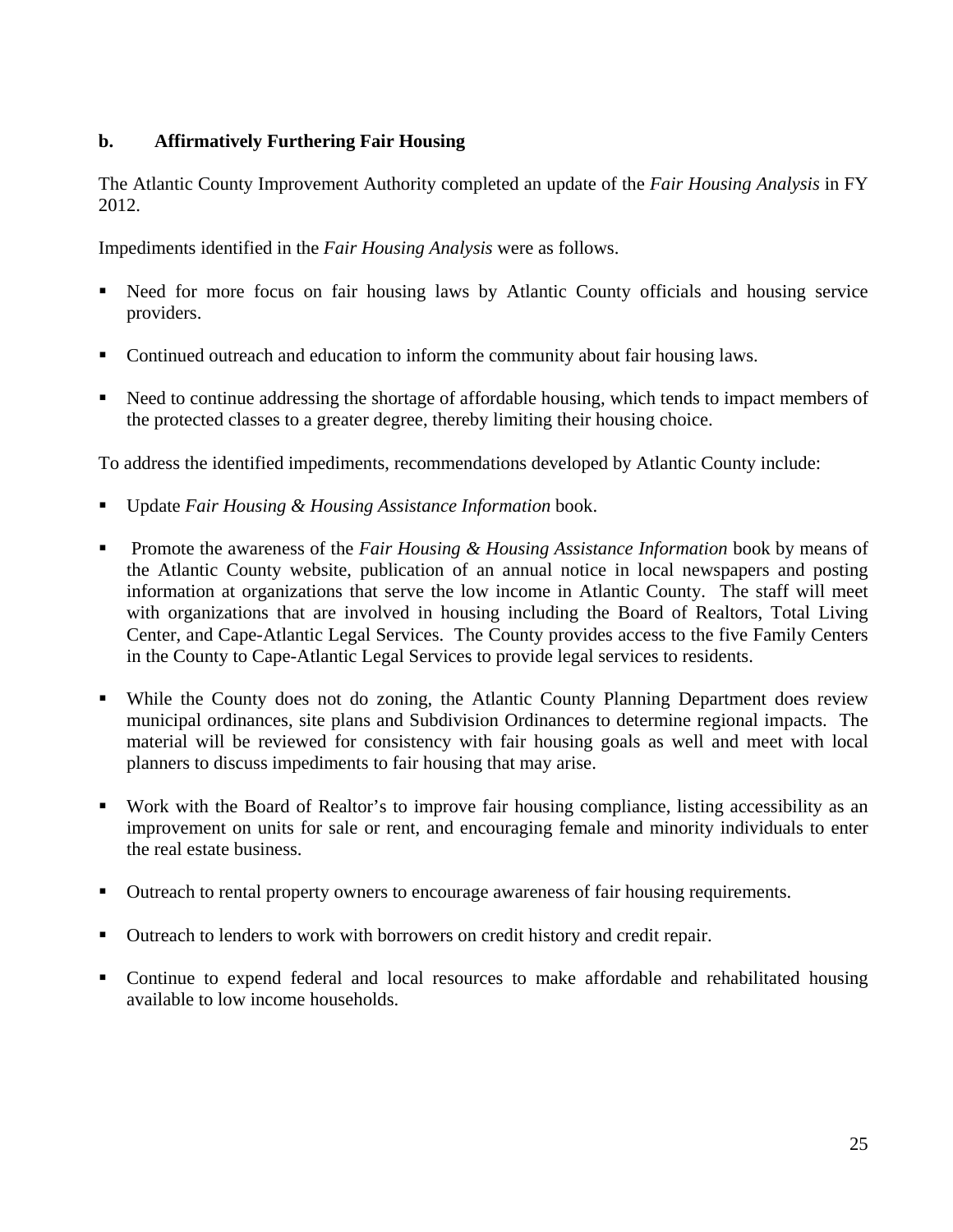To address the affordable housing shortage, Atlantic County promoted fair housing by:

Providing assistance for housing activities, including offering funds to CHDO's along with technical assistance to expand the supply of affordable housing. During the FY 2011, owner households received assistance with housing rehabilitation and assistance with purchasing units.

Camden Diocese completed construction on a 73 unit building for elderly residents and Pleasantville Housing Development Co. has 4 units of affordable rental housing underway.

The Atlantic County Improvement Authority Office of Community Development has available a *Fair Housing & Assistance Information* brochure.

During 2011, assistance with rehabilitation and home purchases reached 59 households. The racial composition of those households is described below:

| Renabilitation and First unit Homebuvers |                       |               |                                             |  |  |  |  |
|------------------------------------------|-----------------------|---------------|---------------------------------------------|--|--|--|--|
| <b>Racial/Ethnic Composition</b>         | <b>Rental Housing</b> | Homeownership | Housing<br>Rehabilitation                   |  |  |  |  |
| White                                    | 4                     | 16            | 14                                          |  |  |  |  |
| Black/African American                   |                       | 4             | 2                                           |  |  |  |  |
| Asian                                    | 0                     |               |                                             |  |  |  |  |
| Black/African American and White         | 0                     |               |                                             |  |  |  |  |
| 6. Other multi-racial                    |                       |               |                                             |  |  |  |  |
| <b>TOTAL</b>                             | 6                     | 21            | 17                                          |  |  |  |  |
| Hispanic *                               |                       | 10            |                                             |  |  |  |  |
|                                          |                       |               | * included by race – Hispanic is not a race |  |  |  |  |

#### **Rehabilitation and First time Homebuyers**

#### **c. Affordable Housing**

During the reporting period of September 1, 2011 through August 31, 2012, Atlantic County continued the implementation of housing programs that preserve and expand the supply of affordable housing. The total accomplishments for the various activities are shown in the previous table. Specific activities are shown on the IDIS Activity report in Part III of this CAPER.

Progress toward meeting goals:

Preservation of the Housing Stock

*Planned Goal: The Consolidated Plan projected 150 owner households would be assisted with rehabilitation during the five-year period*.

Progress toward meeting the goal:

In FY 2011, Atlantic County assisted 38 low and moderate income households with rehabilitation. Atlantic County's Housing Rehabilitation Program provides a 100 percent interest free deferred loan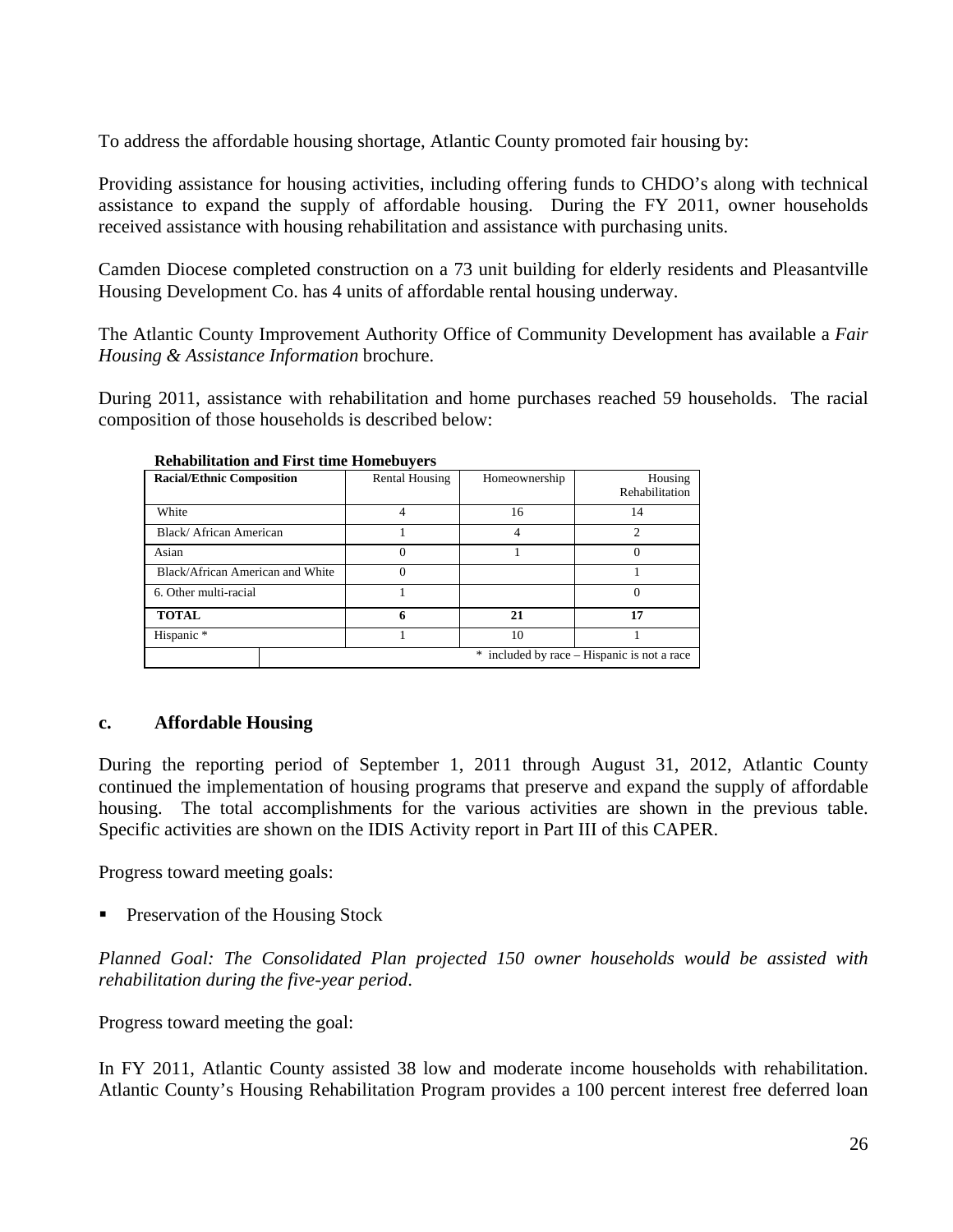repayable at time of sale. The primary funding source is HOME funds. Additionally, some of the municipalities will use CDBG funds from Atlantic County to assist with housing rehabilitation.

All households receive a grant to fund the cost of work related to the Lead-based Paint Hazard Reduction program.

Cumulative Progress:

FY 2011 is the first year of the five year cycle. Thirty-eight (38) housing units were rehabilitated.

Home Ownership

*Planned Goal: The Consolidated Plan established the five-year goal of assisting 60 households with home ownership assistance, either through the acquisition and resale of rehabilitated properties or direct home ownership assistance*.

Progress toward meeting the goal:

First-time home buyers are provided with assistance to purchase a home. The County provides households with a deferred loan of up to \$15,000. Loans are forgiven after the period of affordability has expired. Households are eligible to receive up to \$15,000 for down payment and closing and rehabilitation of the unit that is purchased. In FY 2011, 21 households were provided down payment and closing cost assistance.

New housing construction has been supported by the County. Funding has been provided to nonprofit sponsors to construct homes for sale to lower income buyers at affordable rates. During 2010, Pleasantville Housing and Redevelopment Corporation started rehabilitation of 3 homebuyers units. These units were still underway in FY 2011 and expected to be sold in 2012.

Cumulative progress:

FY 2011 is the first year of the five year cycle. Twenty-one (21) households received assistance with homeownership.

Develop New Affordable Rental Housing.

*Planned Goal: The Consolidated Plan established the five-year goal of creation of up to 50 rental housing units, which likely will be for senior citizens or other special needs populations*.

Progress toward meeting the goal:

During 2011, the St. Peter's Senior Center in Pleasantville by the Camden Diocese was completed. This project resulted in the creation of 73 new elderly housing units, of which 6 were HOME assisted.

The Pleasantville Housing and Redevelopment Corporation has the rehabilitation of 4 rental housing units underway. These were vacant, deteriorated and foreclosed homes that are now occupied by low income households. Neighborhood Stabilization Program (NSP) funds were also used in the project.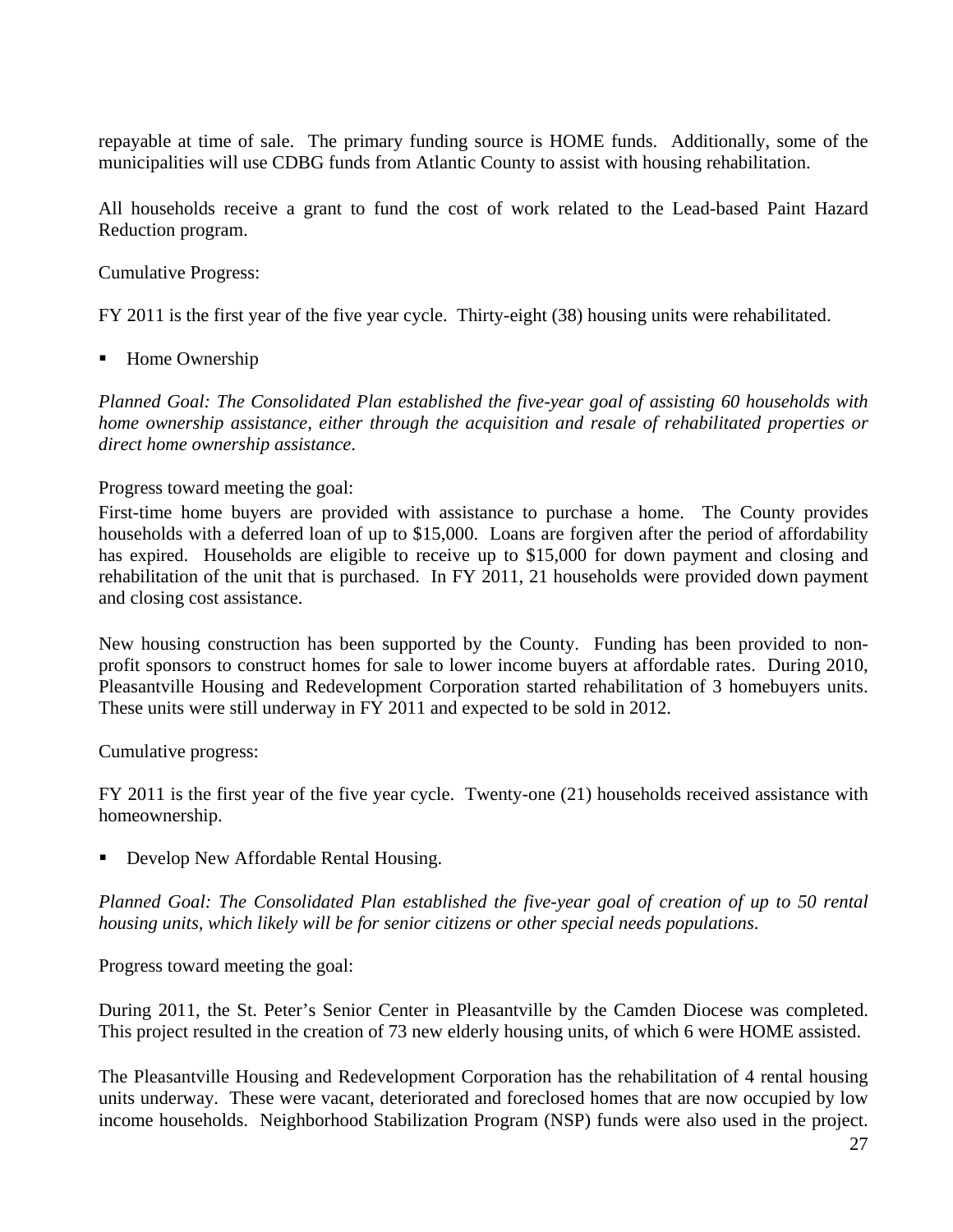The NSP activity is a spin-off of the Pleasantville Housing Authority HOPE VI funded development called the "New Hope Community". The planned demolition of Woodland Terrace resulted in the creation of 57 rental units scattered throughout Pleasantville and 12 homeownership units. The reuse of the site resulted in the creation of 71 new rental units and 9 for-sale units.

 A CHDO loan was provided to CARING, Inc. to study the feasibility of creation of new rental housing in a former school building.

| (Table 2A)                                                                       |       |                  |                |               |               |                  |               |
|----------------------------------------------------------------------------------|-------|------------------|----------------|---------------|---------------|------------------|---------------|
| <b>Priority Need</b>                                                             | 5-Yr. | Yr. 2011         | Yr. 2012       | Yr. 2013      | Yr. 2015      | <b>Year 2015</b> | Yr. 5         |
|                                                                                  | Goal  | <b>Actual</b>    | <b>Actual</b>  | <b>Actual</b> | <b>Actual</b> | <b>Actual</b>    | <b>Actual</b> |
|                                                                                  |       |                  |                |               |               |                  |               |
| Renters                                                                          | 50    |                  |                |               |               |                  |               |
| 0 - 30 of MFI                                                                    |       | 5                |                |               |               |                  |               |
| 31 - 50% of MFI                                                                  |       | 1                |                |               |               |                  |               |
| 51 - 80% of MFI                                                                  |       |                  |                |               |               |                  |               |
|                                                                                  |       |                  |                |               |               |                  |               |
| Owners                                                                           | 210   |                  |                |               |               |                  |               |
| 0 - 30 of MFI                                                                    | 25    | 6                |                |               |               |                  |               |
| 31 - 50 of MFI                                                                   | 70    | 25               |                |               |               |                  |               |
| 51 - 80% of MFI                                                                  | 115   | 28               |                |               |               |                  |               |
| Homeless*                                                                        |       |                  |                |               |               |                  |               |
| Individuals                                                                      | 50    | $\mathbf{0}$     |                |               |               |                  |               |
| Families                                                                         | 50    | $\boldsymbol{0}$ |                |               |               |                  |               |
| <b>Non-Homeless</b>                                                              |       |                  |                |               |               |                  |               |
| <b>Special Needs</b>                                                             |       |                  |                |               |               |                  |               |
| Elderly                                                                          | 100   | 73               |                |               |               |                  |               |
| Frail Elderly                                                                    |       |                  |                |               |               |                  |               |
| <b>Severe Mental Illness</b>                                                     |       |                  |                |               |               |                  |               |
| Physical Disability                                                              |       |                  |                |               |               |                  |               |
| Developmental Disability                                                         |       |                  |                |               |               |                  |               |
| Alcohol or Drug Abuse                                                            |       |                  |                |               |               |                  |               |
| <b>HIV/AIDS</b>                                                                  |       |                  |                |               |               |                  |               |
| Victims of Domestic Violence                                                     |       |                  |                |               |               |                  |               |
| *homeless beds based on Housing Inventory chart from Continuum of Care, May 2012 |       |                  |                |               |               |                  |               |
| Total (Sec. 215 and other)                                                       |       |                  |                |               |               |                  |               |
| Total Sec. 215                                                                   |       | 101              | 99             | 78            | 51            | 100              | 429           |
| 215 Renter                                                                       |       | 9                | $\overline{4}$ | 8             | 12            | 30               | 63            |
| 215 Owner                                                                        |       | 92               | 99             | 78            | 51            | 70               | 390           |

Cumulative Progress:

#### **Priority Housing Needs/Investment Plan Table**

\* Homeless individuals and families assisted with transitional and permanent housing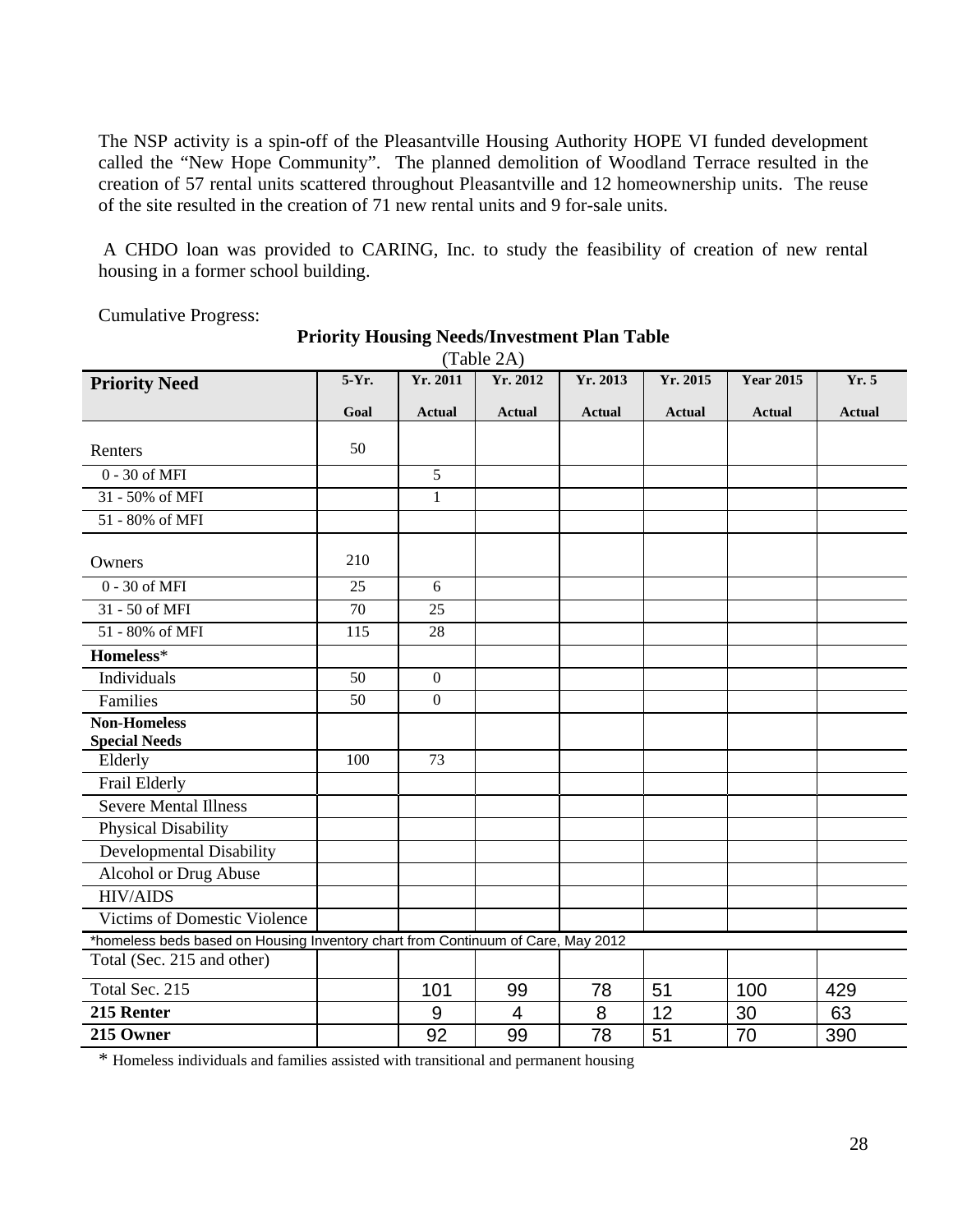## **d. Continuum of Care**

In 2012, Atlantic County completed the development of a Plan to End Homelessness. The lead entity for the planning process was the United Way. The process was very participatory and included representation from business, social services, local and state government and interested citizens.

Annually the Continuum of Care Committee prepares the COC application of funds to HUD. The COC Committee is comprised of representatives from homeless shelters and most social services agencies in the County. In developing the COC application for HUD funding, the Committee meets regularly throughout the year. To develop the COC application, the Committee reviewed systems gaps, shared concerns, reviewed the statistical data that is collected annually, and recommended programs to fill the unmet needs. Before the Committee presented its COC to the governing officials in Atlantic County and Atlantic City, the draft COC was reviewed by the Comprehensive Emergency Assistance Systems (CEAS) and the Human Services Advisory Board (HSAC). CDBG funds are used to cover the costs of staff participating in the continuum of care process and engagement of a consultant.

The Social Services for the Homeless Committee is engaged in improvements to the continuum of services for the homeless. Activities have been directed toward expanding outreach to the unsheltered homeless through expanded street contact and better preparation for the winter months. The "Getting Ready for Winter" meetings help agencies prepare for contact with unsheltered homeless. Street outreach expanded from one to two teams several days per week.

Additionally, communicating with the street homeless through outreach and the provision of accessible mental health and primary health services has been expanded. The Division on Mental Health Services funds partial care acute mental health services at the Rescue Mission. HHS funding was secured for a primary care clinic at the Rescue Mission. The Jewish Family Services and PATH Team and their collaborating partners, expanded from one team to two teams of street outreach workers. Creating a link between the nurse Practitioners from the health clinic to the street outreach teams on a regular basis to bring primary care to unsheltered homeless has also been accomplished.

The Rescue Mission provides housing placement services so that households could find housing in a timely manner.

There are 13 Shelter Plus Care housing certificates awarded to the State on behalf of the County via the 1998 for the Shelter Plus Care Initiative and renewed annually. The use of this essential service assists in accommodating homeless persons with severe and profound disabilities and impacted on the number of chronically homeless individuals. Funding for FY 2009 was approved for the Jewish Family Services/Collaborative Support Program to provide permanent supportive housing units for chronically homeless persons with disabilities. This program began providing 5 additional homeless individuals with rental assistance which in the fall 2011. Covenant House was awarded funds to create 5 units of permanent supportive housing for individuals and mothers and children in the FY 2010 round. This service has not yet been initiated.

Additionally, through funds from a private non-profit group, a drop-in center for severely and persistently mentally ill homeless women in Atlantic County was established. While this facility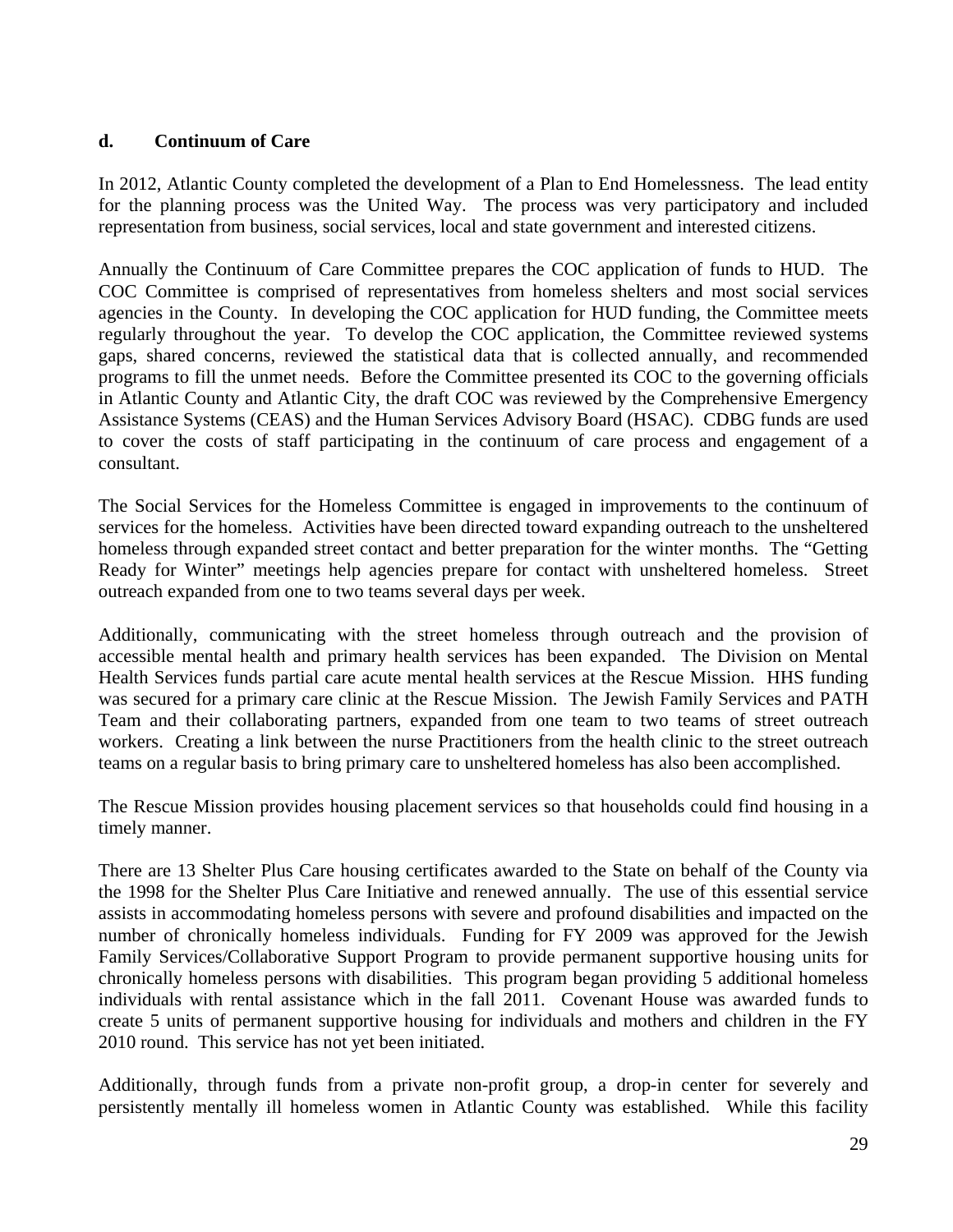provides no housing, it functions as a drop-in center to engage clients who have been very resistant to utilizing mainstream mental health resources. Its current location is in the basement of a local church in Atlantic City.

In January 2007, Career Opportunity Development, Inc. began operation of a Permanent Supportive housing program for 4 persons with mental illness who are homeless. This program helps individuals achieve stability and self-sufficiency. The program sought and was granted a renewal in 2009.

Covenant House began operation of a Permanent supportive housing program for youth who are homeless. The transitional housing program formerly operated was replaced with the new permanent housing program. This program houses and provides services to 20 homeless young adults age 18 to 24. Covenant House also received a grant to provide permanent supportive housing to young women with children. This program will begin in late 2012.

Beginning in 2005, the NJ Department of Community Affairs initiated a State-wide HMIS system. Atlantic County is a participant in this system. The system allows better tracking of the chronically homeless and the underlying issues.

Funds for homeless prevention and rapid re-housing were received in 2009 as part of the stimulus program. Atlantic County received \$545,890. This program was completed in June 2012. There were 49 households assisted to prevent homelessness and another 16 moved to permanent housing after becoming homeless.

### **e. Other Actions**

### *i. Obstacles in meeting under-served needs*

There are no institutional obstacles for meeting the needs. Atlantic County continues to look for ways to meet the housing, services and facilities needs of low-income households. Affordable housing in the County is limited. A number of efforts are underway to try to meet the need for affordable housing.

Obstacles are related to sufficiency of resources. The County lacks funding for increased levels of housing and services to the low income population.

### *ii. Foster and Maintain Affordable Housing*

As described in the previous sections, Atlantic County has a number of initiatives underway to preserve and expand the supply of affordable housing. The activities include:

- **Homeowner housing rehabilitation.**
- Funding assistance to low income first-time homebuyers
- **PERICE 2.5 EXECUTE:** Development of new or rehabilitation of affordable rental housing and homeowner housing

Atlantic County Improvement Authority Office of Community Development works closely with the Atlantic County Department of Public Health in areas related to water tests on new wells, well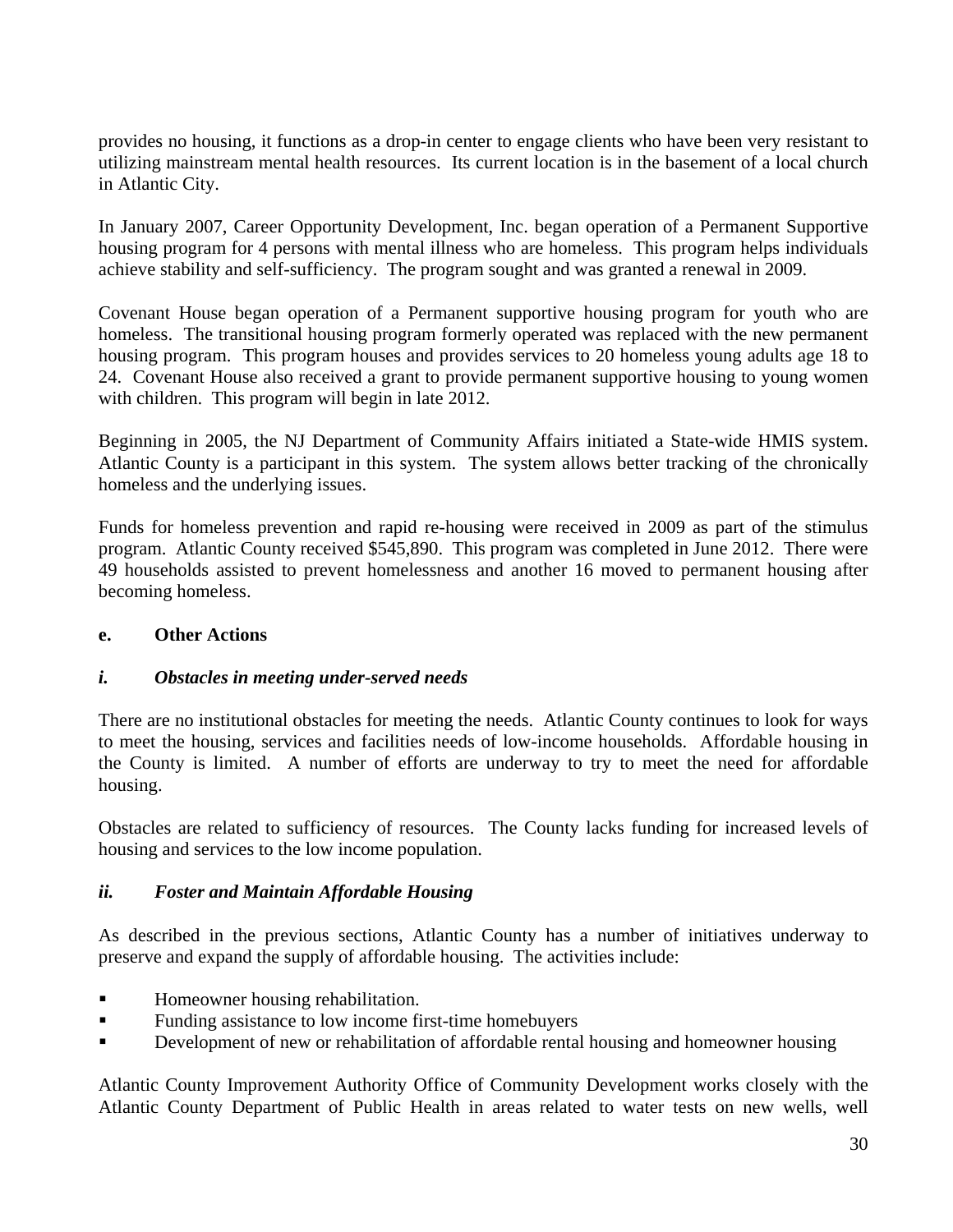contamination, health problems created by malfunctioning septic systems, and reduction of lead-based paint hazards.

As an entitlement, the consistency of the funding provided to Atlantic County will allow us to develop and expand our capacity to identify and address additional unmet needs.

## *iii. Institutional Structure*

The Atlantic County Improvement Authority, Office of Community Development, is the lead agency in implementing the Consolidated Plan, the five-year strategic plan and annual Action Plans. The staff works closely with local social service agencies and other County agencies and committees to meet the needs of low-income residents, reduce substandard housing conditions and maintain and expand the affordable housing stock.

## *iv. Improve Public Housing Management and Resident Initiatives*

There is no County public housing agency. There are two public housing agencies in municipalities outside of Atlantic City.

- The Buena Housing Authority administers one 60-unit elderly housing development. The Buena Housing Authority did not request funding from Atlantic County to assist with improving public housing management and resident initiatives.
- The Pleasantville Housing Authority manages three developments containing 140 units at two developments for the elderly. The Pleasantville Housing Authority did not request funding from Atlantic County to assist with improving public housing management and resident initiatives.

The Pleasantville Housing Authority used a HOPE VI grant in the amount of \$13,446,700. The HOPE VI funds leveraged at least an additional \$19 million in public and private funds to complete the revitalization of Woodland Terrace, a public housing development. The project included demolition of the 104 unit housing units. The site has been redeveloped to include 71 rental units and nine units for home ownership. Additionally, the project included construction of up to 57 scattered site units on lots in residential areas throughout the City of Pleasantville. Atlantic County has provided assistance to construct housing units that will be available for sale to lower income buyers.

In 2008, the CHDO operated by the Pleasantville Housing Authority was awarded NSP funding through the state-administered NSP grant. Through this grant, the Pleasantville Housing and Redevelopment Corporation has acquired and rehabilitated 12 homes that had been foreclosed and were in need of rehabilitation. This number was increased to 14 homes. Eight homes are available for rental and six will be sold for homeownership. The County provided HOME funds for rehabilitation of some of the units. Pleasantville is now ready to begin phase 2. A NSP 3 grant was awarded by NJ DCA and will be available to rehabilitate an additional 8 units with the 6 available to renters and 2 homeowner units. At least 2 units must be available to household with incomes below 50% of the median.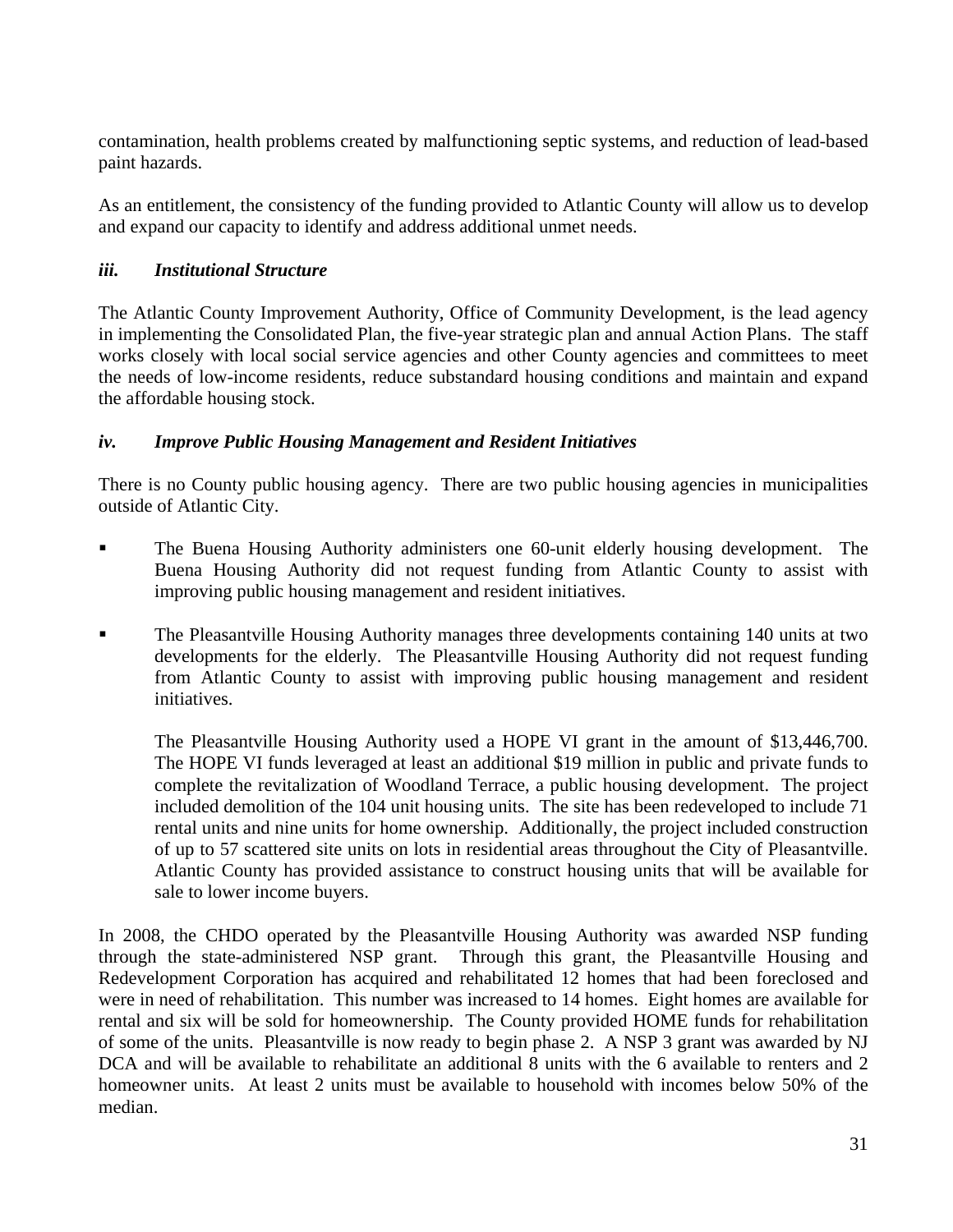## *v. Lead-Based Paint Hazard Reduction*

Atlantic County considers the presence of lead-based paint hazards a serious health problem. The County's Division of Public Health provides screening for lead as part of its Child Health Services. The Division of Public Health completes environmental assessments in any home where children reside that have elevated levels of lead in their blood. When peeling or chipped lead back paint is found in the home, the Division of Public Health will order and monitor an abatement or clean-up. The Division of Public Health refers households with children with elevated blood lead levels to the Atlantic County Improvement Authority to determine if the household is eligible to receive assistance through the housing rehabilitation program.

The HUD Regulation 1012 and 1013 require a more specific treatment for lead-based paint hazards. The extent of the treatment on federally funded projects is based on the project's cost and range from interim controls to full scale lead-based paint abatements. Atlantic County has implemented the HUD regulations for lead-paint hazards as part of all its housing activities by having contractors complete lead based paint assessments for households receiving funds from the County's housing rehabilitation program.

ACIA is working with the contractors to comply with the EPA guidance on Renovation, Repair and Painting ("RRP"). This regulation expands coverage of safe-work practices to contracting work on homes that are not assisted with federal funds and requires contractors to obtain special licenses from EPA for firms and individuals involved in such work on private housing.

### *vi. Ensure compliance with program and comprehensive planning requirements*

ACIA continues to maintain responsibility to ensure compliance with all requirements of the CDBG and HOME programs. During the year, ACIA held two sets of public hearings to obtain input into the Consolidated Planning process. Three hearing times were scheduled on two dates, one in March and the second in June. Input was sought from housing and service providers, citizen groups and municipalities in Atlantic County. The Board of Chosen Freeholders deliberated on the needs of the including the need for infrastructure, economic development, and housing rehabilitation. The comprehensive planning requirements were thereby met.

### *vii. Reduce the number of households with income below the poverty level*

Atlantic County is formalizing a Section 3 Plan, which provides for increased opportunity for local residents and businesses who meet the qualifications for Section 3 preference to participate in job creation and business opportunities. Contractors working for Atlantic County are reminded of the Section 3 obligation in all covered contracts and applications.

Encouragement for creation of businesses and improvements in the commercial districts will create new jobs.

Atlantic County provides an array of public services to assist households at or below poverty. The services provide an opportunity for low-income households to become self-sufficient. The housing rehabilitation program provides additional assistance to lower income homeowners.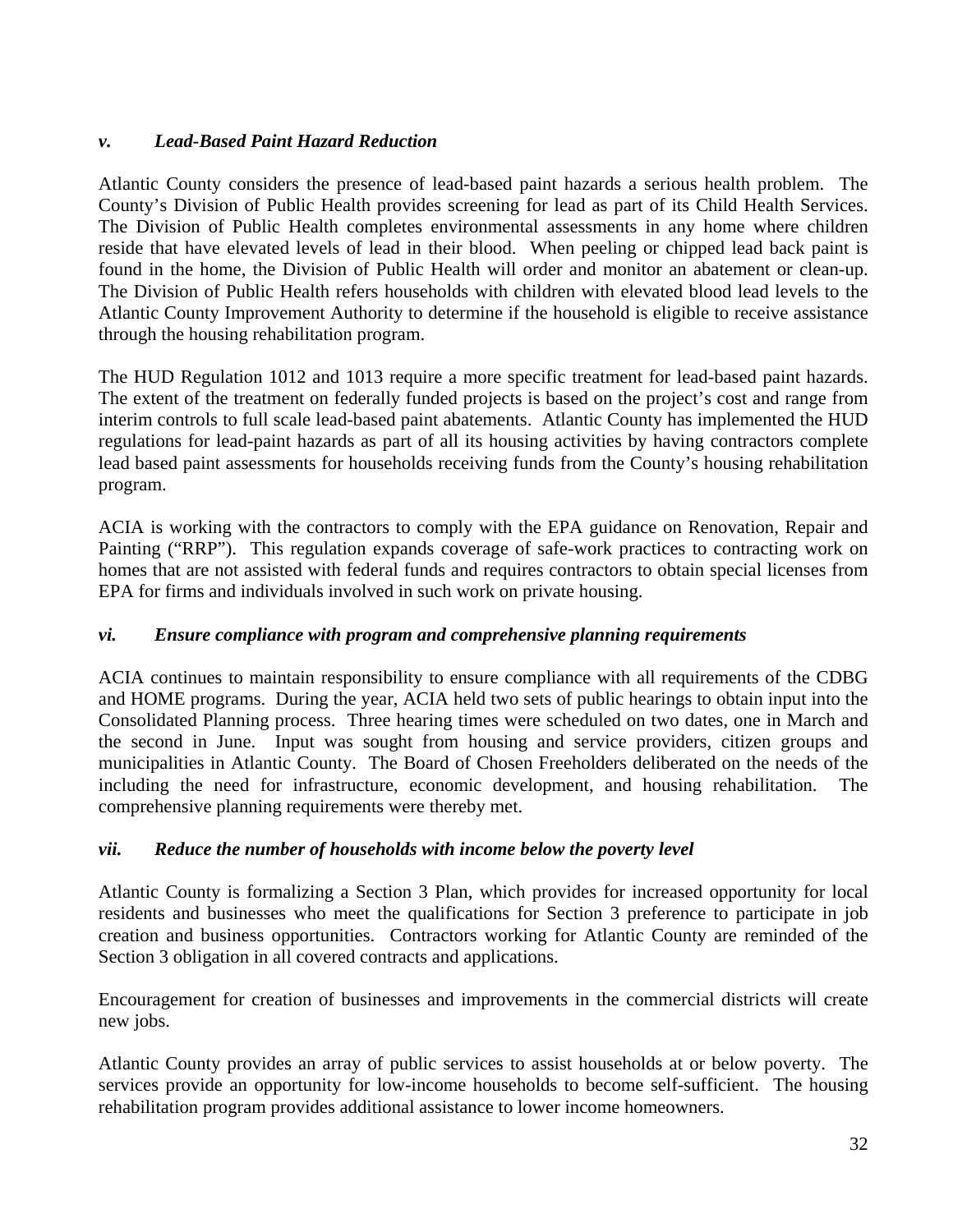## **f. Leveraging Resources**

Atlantic County leverages Community Development resources through use of recaptured funds from closed-out rehabilitation programs.

During 2011, \$147,737.80 in recycled loan repayment funds was expended. During this period, \$301,516.79 in HOME funds for owner-occupied housing rehabilitation was expended.

ACIA also works with other entities to manage construction projects. These projects are encouraged to meet the economic development goals of the County.

## **g. Citizen Comments**

There were no citizen comments received during the fiscal year.

## **h. Self-Evaluation**

Prior to 2009, there was a timeliness problem with the expenditure of the funds due to slow moving municipal projects. Atlantic County cleared up a timeliness problem in 2009. The balance available to the County remained below 1.5 times the allocation. During 2011, the County made progress in clearing up older multi-year projects.

Housing rehabilitation accomplishments of 38 units this year. The overall goal is 150 units in the five year period. This is the first report for the new five year plan. The performance under the housing rehabilitation program has been constant for several years and the programs are well received by clients and contractors.

The First-time homebuyer program has a waiting list of households seeking assistance. This program too is very successful in the community. The five year goal is 60 units. During FY 2011, 21 households were assisted.

Also, in support of home ownership, non-profit housing organizations have developed housing for home ownership. The FY 2011 CHDO funds will assist Habitat for Humanity construct 2 new homes.

The CP established the objective of assisting 50 renter households through new construction or substantial rehabilitation. It was expected that the majority of the assisted renters would be elderly and special needs households. The special needs housing goal was 100 elderly units. The Camden Diocese project, originally funded in 2009, created 73 units toward this goal. In additional CARING, Inc. has provided a CHDO loan to explore the feasibility of creating additional rental housing.

The programs are on-track and provide Atlantic County with resources needed to address the housing and community development needs of low-income communities.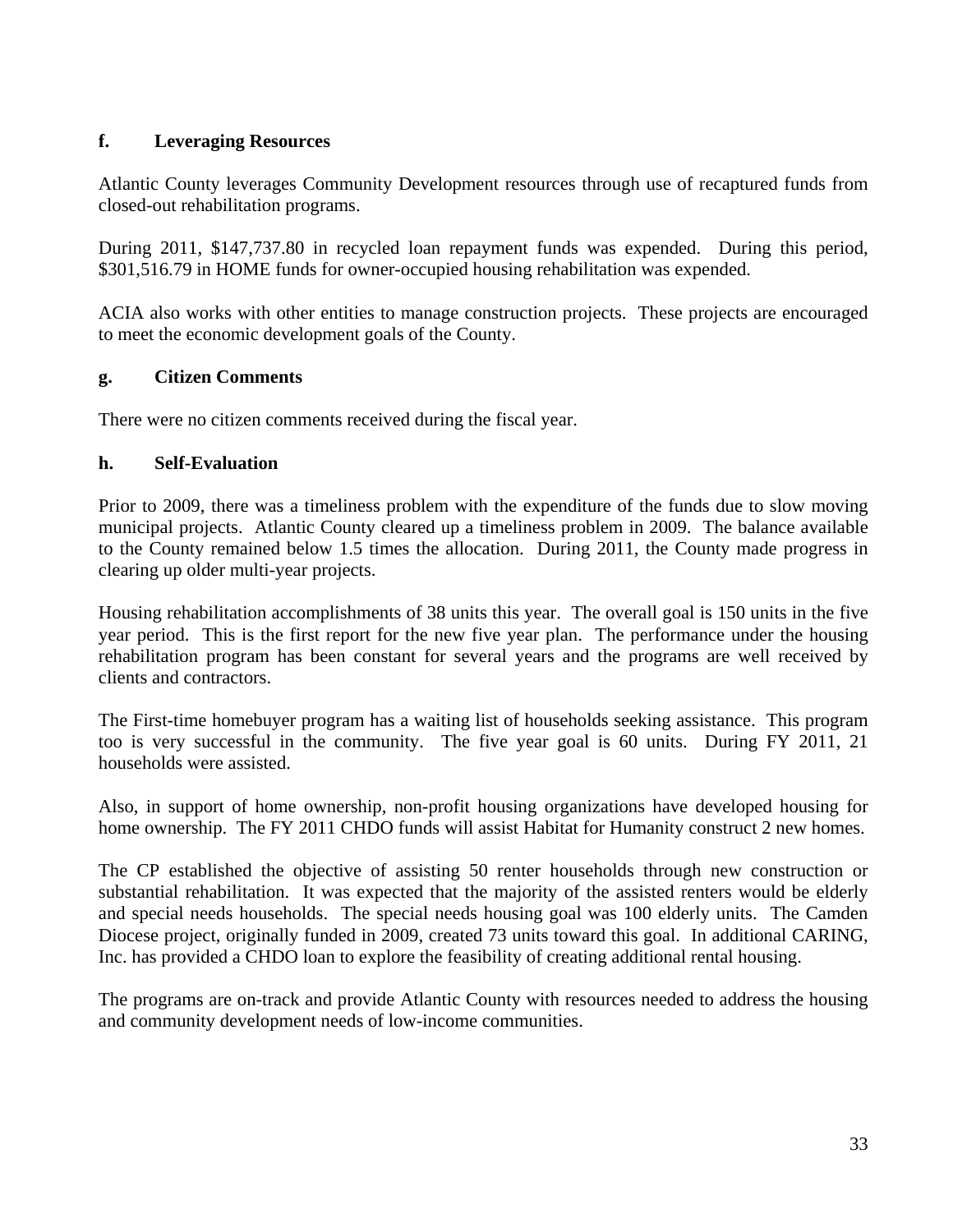## **a. Performance Measurement System**

In accordance with the Final Rule (FR-4970-N-02) published by HUD on March 7, 2006 on the Outcome Performance Measurement System for Community Planning and Development Formula Grant Programs, the County began entering information on activities and indicators in the Spring of 2006 in IDIS. The ability to clearly demonstrate program results at a national level is having serious consequences on program budgets. In response, HUD has developed an outcomes performance measurement system to collect information on outcomes of activities and to aggregate that information at the local and national level. The outcomes that HUD is tracking include:

- Availability/accessibility
	- Availability is related to making services, infrastructure, housing, or shelter available or accessible to individual residents/beneficiaries.
- Affordability
	- Affordability may include the creation or maintenance of affordable housing, basic infrastructure hook-ups or services such as transportation or day care.
- Sustainability: Promoting livable or viable communities
	- Sustainability is specifically tied to activities that are meant to ensure that a particular geographic area as a whole (neighborhood, downtown, etc) remains viable. It is targeted at supporting a specific physical location.

Each outcome is paired with an objective:

- Create a suitable living environment
	- This objective relates to activities that are intended to address a wide range of issues faced by LMI persons from physical problems with their environment such as poor quality infrastructure to social issues such as crime prevention, literacy or elderly health services.
- Provide decent affordable housing
	- This objective focuses on housing programs where the purpose of the program is to meet individual family or community needs and not programs where housing is an element of a larger effort since they would be more appropriately reported under suitable living environment.
- Create economic opportunities
	- This objective applies to the types of activities related to economic development, commercial revitalization or job creation.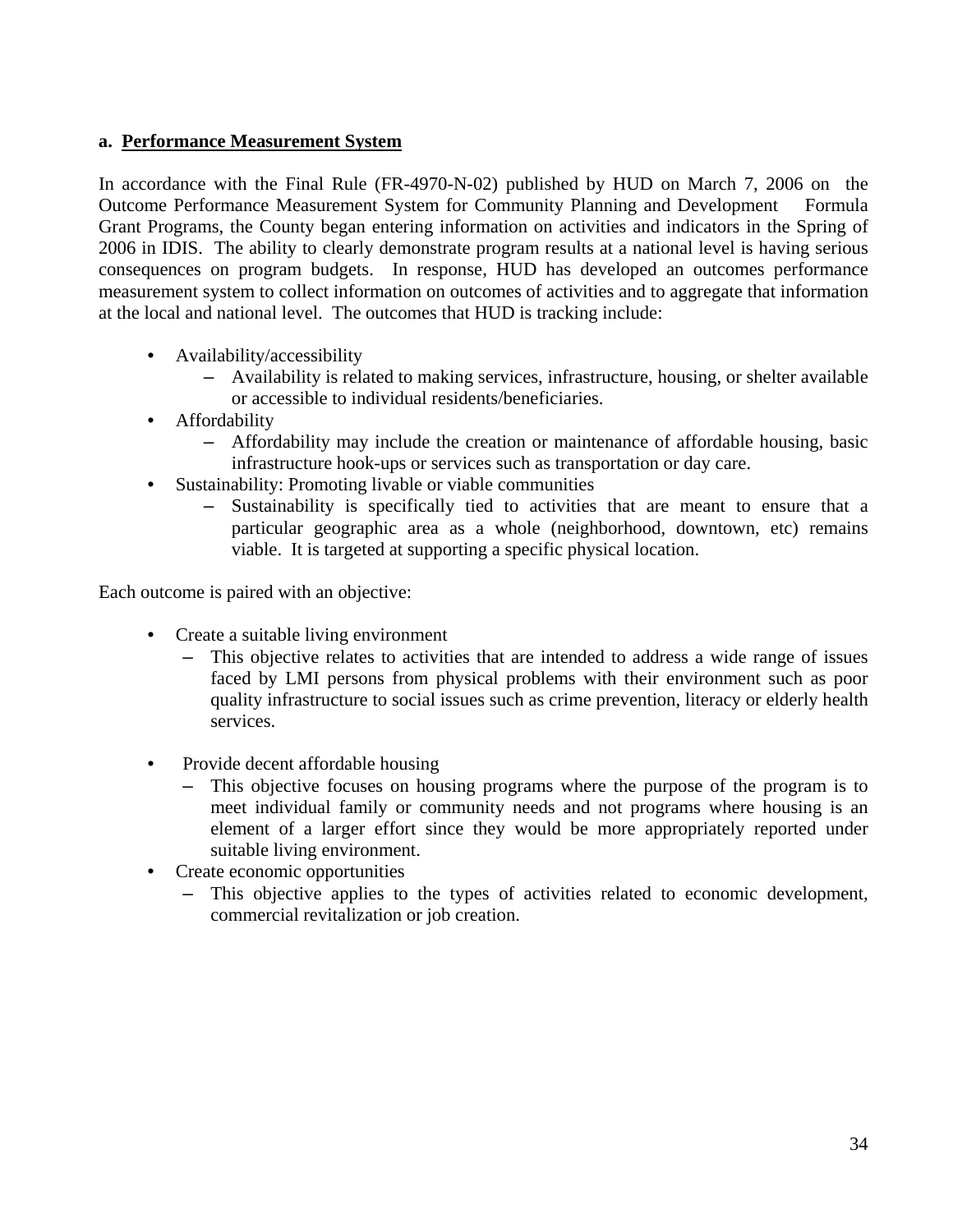The objectives, outcomes, and output indicators are combined to produce outcome narratives that are comprehensive and demonstrate the benefits that result from the expenditure of these federal funds. During 2011, the activities that were completed are described by the following Outcomes and Indicators:

| <b>ACTIVITY</b>          | <b>RECIPIENT</b>             | <b>OBJECTIVE</b> | <b>OUTCOME</b>            |
|--------------------------|------------------------------|------------------|---------------------------|
| Housing                  | <b>Atlantic County</b>       | Affordability    | Provide decent affordable |
| Rehabilitaiton           | <b>Improvement Authority</b> |                  | housing                   |
| $First-time$             | <b>Atlantic County</b>       | Affordability    | Provide decent affordable |
| homebuyer                | <b>Improvement Authority</b> |                  | housing                   |
| Homeowner                | <b>Pleasantville Housing</b> | Affordability    | Provide decent affordable |
| housing                  | and Redevelopment            |                  | housing                   |
|                          | Corporation                  |                  |                           |
| Special Needs            | CARING, Inc.                 | Availability     | Provide decent affordable |
| Housing                  |                              |                  | housing                   |
| <b>Public Facilities</b> | Municipalities               | Availability     | Create a suitable living  |
|                          |                              |                  | environment               |
| Infrastructure           | Municipalities               | Availability     | Create a suitable living  |
|                          |                              |                  | environment               |

### **2. CDBG Narrative Statements**

### **a. Assessment of Relationship of Funds to CP**

*Assessment of relationship of the use of CDBG funds to the priorities, needs, goals, and specific objectives identified in the Consolidated Plan*.

Atlantic County used FY 2011 CDBG allocations for projects that addressed various high and medium priority needs defined by the Consolidated Plan. The report is generated from the Integrated Disbursement and Information System (IDIS).

### **b. Nature and Reason for any Changes in Program Objectives**

*Describe the nature and reason for any changes in program objectives and indications as to how the jurisdiction would change its program as a result of its experiences*.

During 2011, the county continued its efforts to expedite the expenditure of funds. As a result, many multi-year projects were completed or are underway. No further changes in program design are anticipated.

#### **c. Grantee Efforts in Carrying-out Planned Actions**

*Assess grantee efforts in carrying out the planned actions described in its action plan as part of the grantee's certifications that it is following a current HUD approved Consolidated Plan. This should include a narrative analysis to show that the grantee: (1) pursued all resources that the grantee*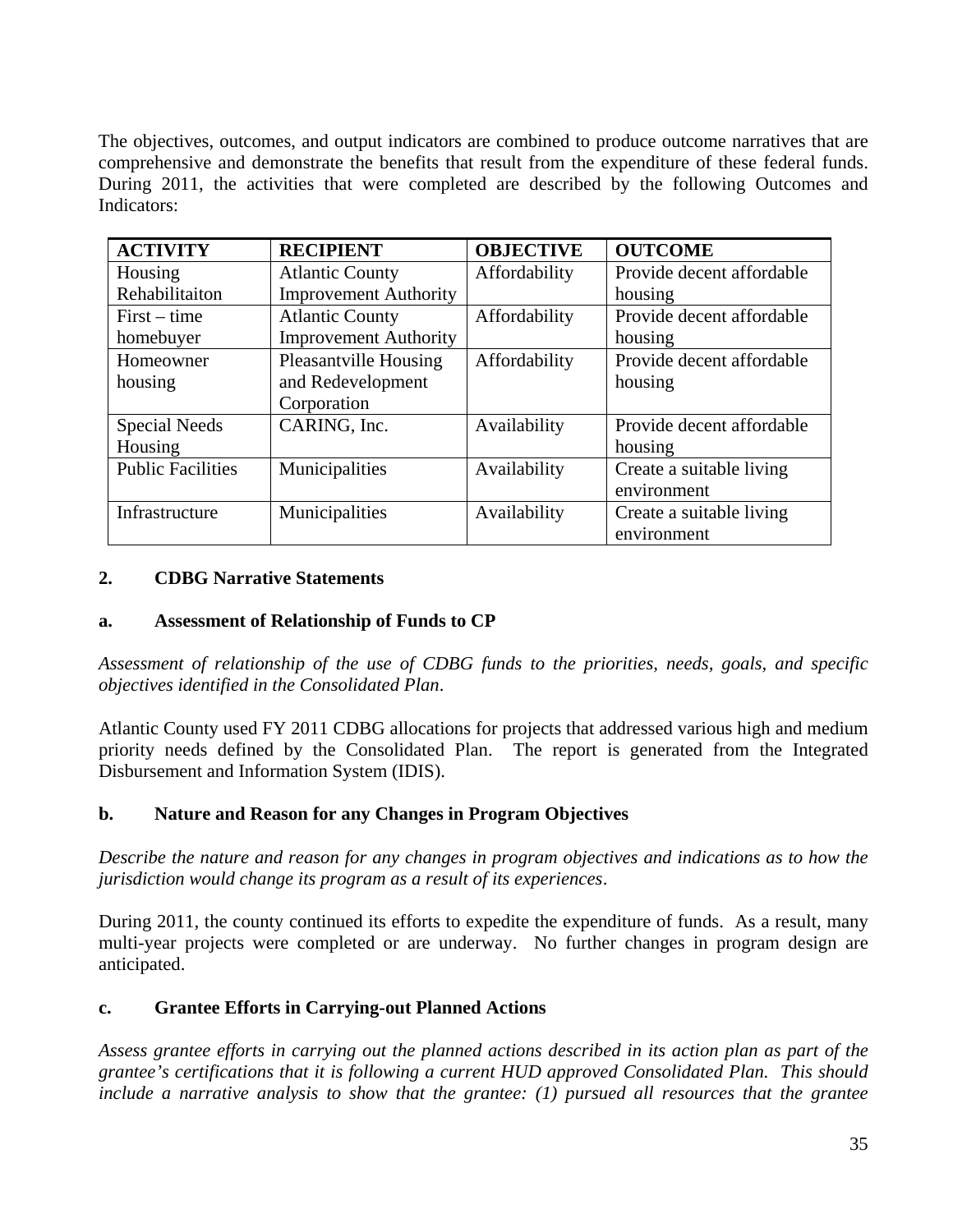*indicated that it would pursue; (2) support for applications that would promote housing opportunities; (3) did not hinder CP implementation by action or willful inaction*.

In FY 2011, Atlantic County was successful in carrying out planned actions that addressed various needs outlined in its HUD approved Five-Year Consolidated Plan. ACIA has used CDBG funds for such needs as housing rehabilitation delivery costs, infrastructure, removal of architectural barriers, and community facility improvements.

Atlantic County:

- (1) pursued all resources that we indicated that we would pursue;
- (2) supported applications that would promote housing opportunities;
- (3) did not hinder CP implementation by action or willful inaction.

During the year, Atlantic County provided a Certification of Consistency each time it was requested including: several McKinney Continuum of Care applications, the two Public Housing Authority Annual Plans and an NSP 3 application on behalf of the Pleasantville Housing and Redevelopment Corporation..

#### **d. Examine Overall Benefit and National Objectives**

Atlantic County used all of its CDBG funds for activities that met one of the three national objectives under the CDBG regulations during the reporting period. During FY 2011, 100% were allocated to activities that benefit low income households.

A three year overall low – mod period was chosen for the Certification for FY 2011. This certification includes 2012 and 2013 for which no funds have yet been expended.

#### **e. Steps Taken to Minimize Displacement**

*For all activities that involve acquisition, rehabilitation, or demolition of occupied property, narrate steps taken to minimize displacement and carry out displacement actions*.

No relocation or displacement was caused by actions taken by Atlantic County.

### **f. Program Beneficiaries**

*(1) Economic Development Activities: If jobs were made available but not filled by persons of lowand moderate-income, describe jobs and steps taken to fill jobs*.

During the program year, there were no activities undertaken that created jobs.

*(2) Limited Clientele*:

(*a) If there were activities undertaken which serve a limited clientele not falling within one of the categories of presumed benefit, provide a narrative description as to how the nature,*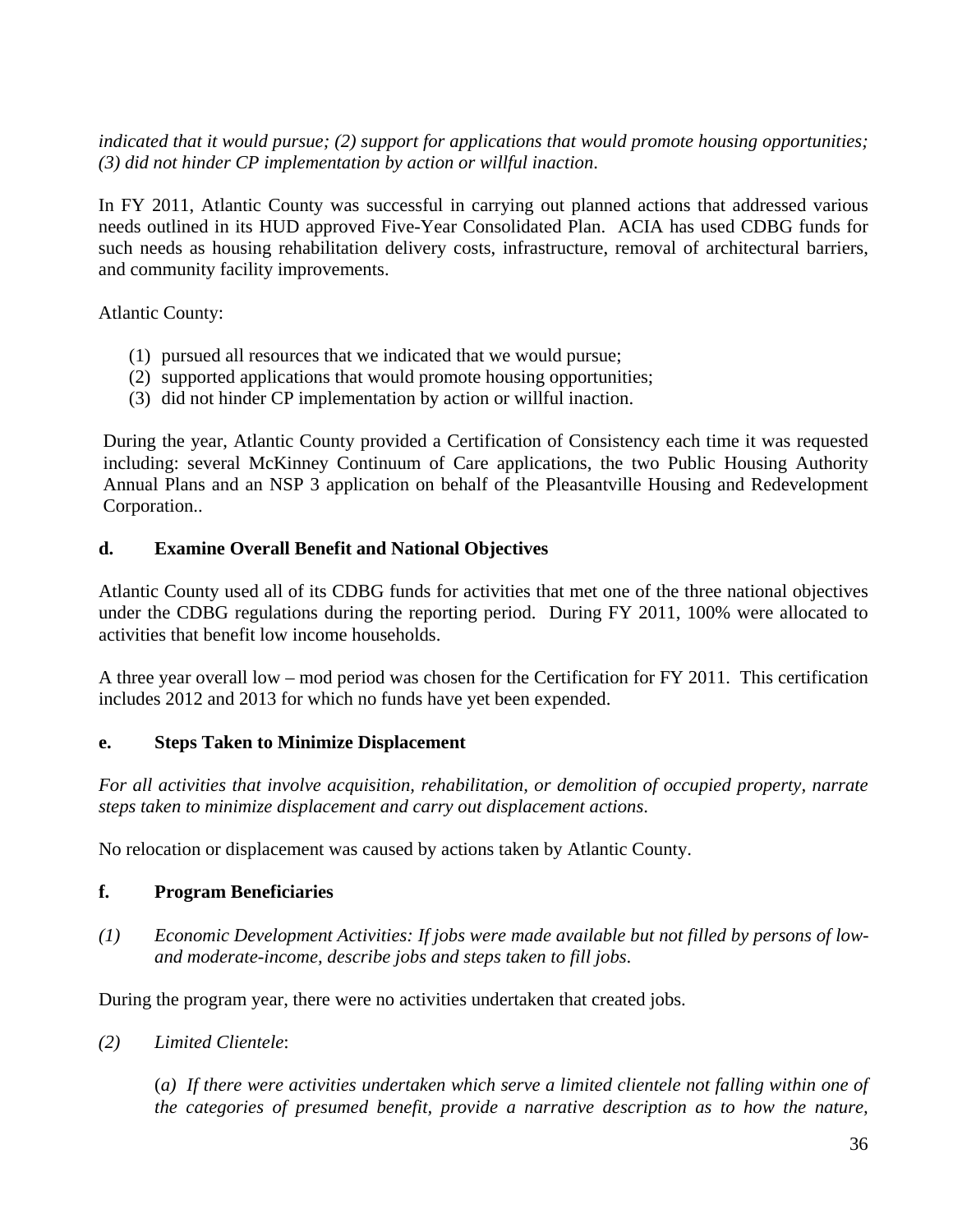*location or other information demonstrates that the activity benefit a limited clientele at least 51 percent of whom are low- and moderate-income*.

During the program year, all the activities that serve a limited clientele served persons for who presumed benefit has been established.

*(b) If activities undertaken during the program year generated program income or income from the sale of real property; or other loan repayments; adjustments to prior periods; or other financial gain, narrate.*

CDBG housing rehabilitation may generate program income if the properties are sold. There was no CDBG program income received in 2011.

*(c) For each type of rehabilitation program for which projects/units were reported as completed during the program year, provide a narrative description that identifies the type of program, and the number of projects/units completed for each, the total CDBG funds involved in the program and other public and private funds involved in the project.*

In FY 2011, Atlantic County assisted low income households through its Housing Rehabilitation Program funded with HOME funds and recaptured housing loan payments. The Housing Rehabilitation program provides a deferred payment loan to all households participating.

In FY 2011, no CDBG funds were expended for housing rehabilitation.

CDBG has 105 current liens totaling \$654,718.47 which are all housing rehabilitation liens in the form of 100% deferred payment loans and payable at the time of sale. HOME has 527 current lines totaling \$5,961,664.30. Of these liens, 96 of the liens, totaling \$1,462,879.23, are homebuyer loans where the lien is forgiven after 5 or 10 year affordability period. The remaining 431 totaling \$4,498,785.07 are housing rehabilitation loans. Older loans were 50% forgiven after 6 years, but since 2005, all loans are 100% deferred loans and payable at the time of sale.

Note on PR 26:

The administrative vouchers drawn in September and December against the FY 2010 Administration activity were for costs incurred or obligated in FY 2010. The September expense should have been entered as prior year in the amount of \$18,006.49. Further, the contract for the CAPER for \$5,500 should have been shown as an unliquidated obligation on PR 26. To correct these errors, these expenses are shown on PR 26 for FY 2011 as prior year unliquidated obligations.

### **3. HOME Narrative Statements**

### **a. Extent to Which HOME Funds Were Distributed by Category of Housing Need**

*An analysis of the extent to which HOME funds were distributed among different categories of housing needs identified in its approved Consolidated Plan*.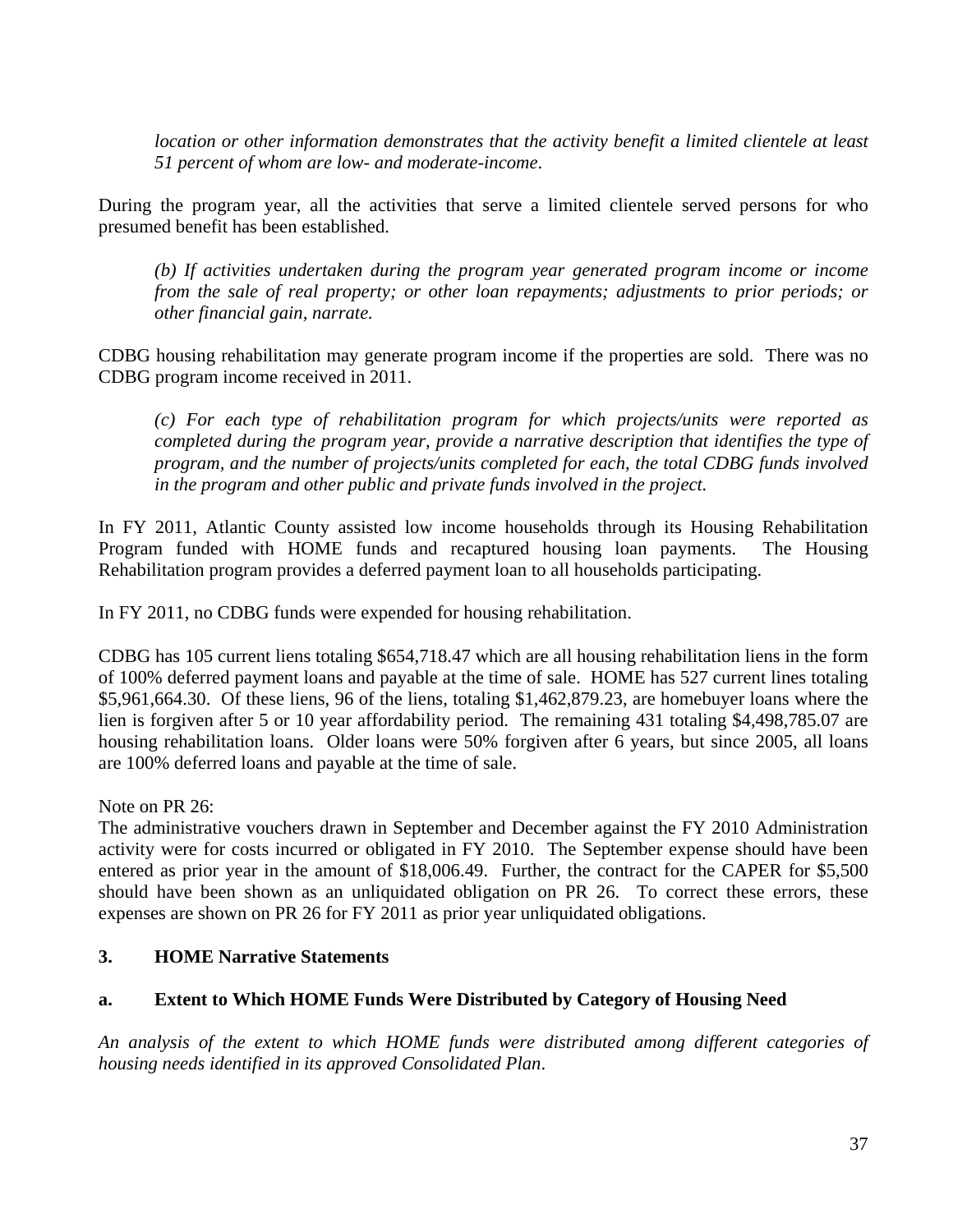Priority 1: Preserve the housing stock through rehabilitation.

In FY 2011, HOME funds were used to rehabilitate 17 housing units. Total HOME funds expended for housing rehabilitation was \$331,476. In addition, \$147,737.80 in program income was used to rehabilitate 21 homes.

Income of the HOME assisted housing units was as follows:

| Very Low income  | $0-30\%$ : | $\mathcal{L}$               |
|------------------|------------|-----------------------------|
| Low Income       | 31-50%     | 6.                          |
| Other Low Income | 51-60%     | $\mathcal{D}_{\mathcal{L}}$ |
| Moderate Income  | 61-80%     | 7                           |

Income of participants using the matching funds:

| Very Low income | $0 - 30\%$ | 4  |
|-----------------|------------|----|
| Low Income      | 31-50%     | 11 |
| Moderate Income | 51-80%     | 6  |

In 2011, funding in support of homeownership in the amount of \$300,000 was allocated. Assistance was provided to 21 first-time homeowners. During 2011, \$301,516.79 was used for homebuyer assistance.

Income of assisted households was as follows:

| Very Low income  | 0-30% MFI 0   |  |
|------------------|---------------|--|
| Low Income       | 31-50% MFI 5  |  |
| Other Low Income | 51-60% MFI 1  |  |
| Moderate Income  | 61-80% MFI 15 |  |

CHDO Funds were committed to the Pleasantville Housing and Redevelopment Corporation. In conjunction with NSP funding, 3 homeowner units will be rehabilitated.

Priority 3: Develop new affordable rental housing.

CHDO Funds were committed to Habitat for Humanity to construct 2 new homes.

During the year, the Pleasantville Housing and Redevelopment Corporation continued its effort to rehabilitate 4 homes for rental units.

### **b. Report on Matching Contributions**

*A report on matching contributions made using a separate HOME Match Report, HUD Form 40107-A for the period covered by the Consolidated Plan Program Year*.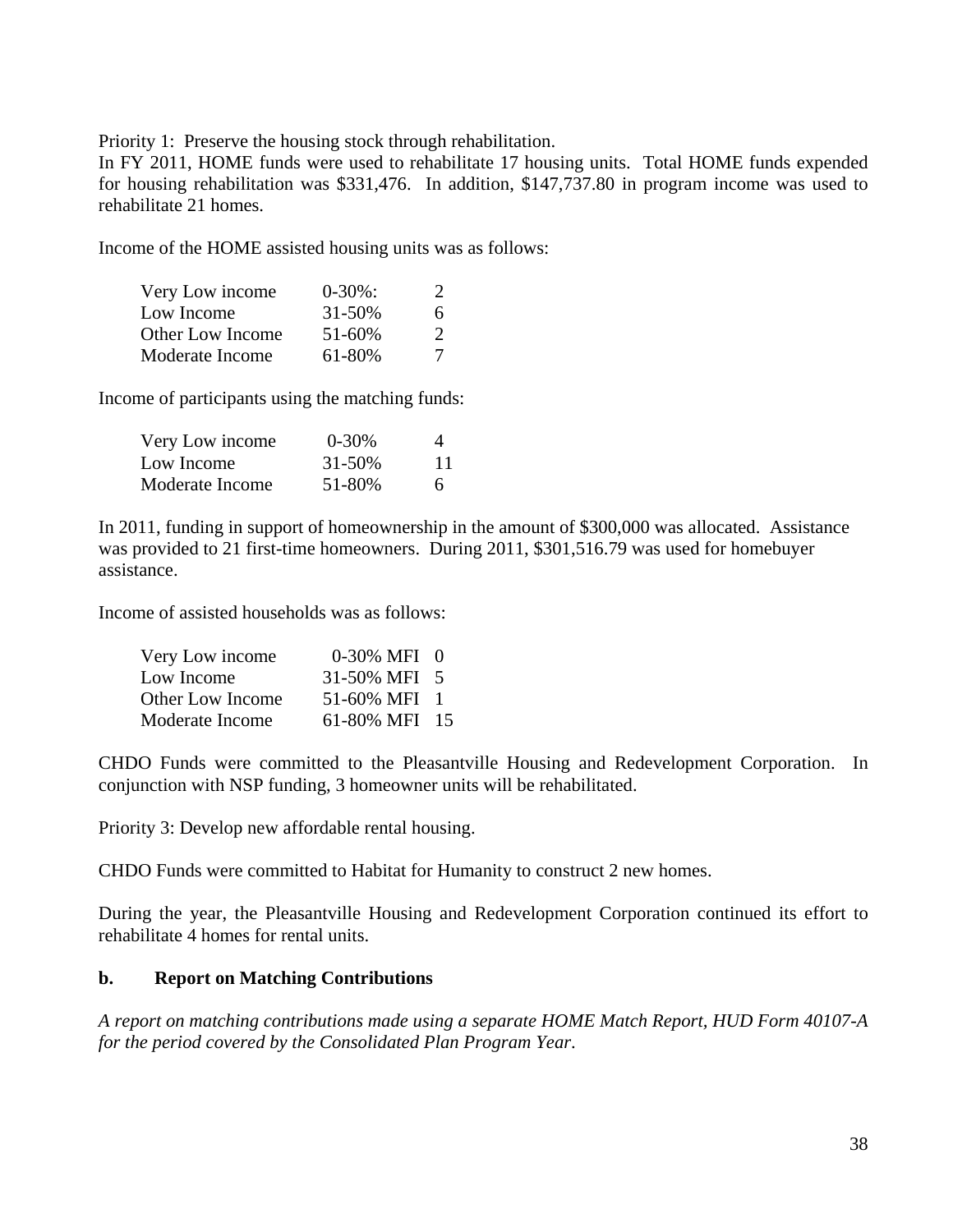HOME Match Report, HUD Form 40107-A is attached.

|    | Excess match from prior Federal Fiscal Year         | \$248,160.95 |
|----|-----------------------------------------------------|--------------|
| 2. | Match contributed during current Federal Fiscal     | \$147,737.80 |
|    | 3. Total match available for current Federal Fiscal | \$398,898.75 |
|    | 4. Match liability for current Federal Fiscal Year  | \$198,112.05 |
|    | 5. Excess match carried over to next Fiscal year    | \$197,786.70 |

### **c. Report on MBE and WBE and outreach**

*HOME PJ's should submit Part III of HUD Form-2516 to report contracts and subcontracts with Minority Business Enterprises (MBEs) and Women's Business Enterprises (WBEs)*. This form is now submitted electronically to HUD in October of each year.

Atlantic County Improvement Authority's Office of Community Development periodically publishes notices in the local newspapers seeking contractors for housing rehabilitation, well, septic system and sewer and water lateral installation. Contractors who respond must be approved to participate in the program. Women and minority businesses are encouraged to participate. ACIA's approved contractors list has twelve companies, of which, two are WBEs. Over the past several years both MBEs and WBEs have been part of the Atlantic County Community Development Programs. Some have submitted bids and have been unsuccessful.

### . **d. Results of On-site Inspections**

*The results of on-site inspections of affordable rental housing assisted under HOME and an assessment of the HOME jurisdiction's affirmative marketing actions and outreach to minority and women owned businesses*.

As required by HUD, HOME –assisted rental projects with total units from one to four (1-4) units are inspected every three (3) years, projects from five to twenty-five (5-25) units are inspected every two (2) years; and projects with twenty-six (26) or more units are inspected annually

Using HOME funds, Career Opportunity Development Inc., completed four (4) rental units in 2002 for very low income elderly persons discharged from area psychiatric hospitals. During fall 2005 Atlantic County completed inspections of the units in agreement with the on-site property inspection standards. Subsequent inspections will continue during the affordability period at least every three years for 20 years. The inspection was conducted last fall and there were no problems with these properties. The next inspection will be conducted at the latest, in the fall, 2014.

Another rental grant that is inspected every other year is CARING, Inc. The ten unit development developed in 2005-2006 with a 20 year affordability period. This property was inspected in the fall, 2011 and will be inspected again, at the latest, in 2013.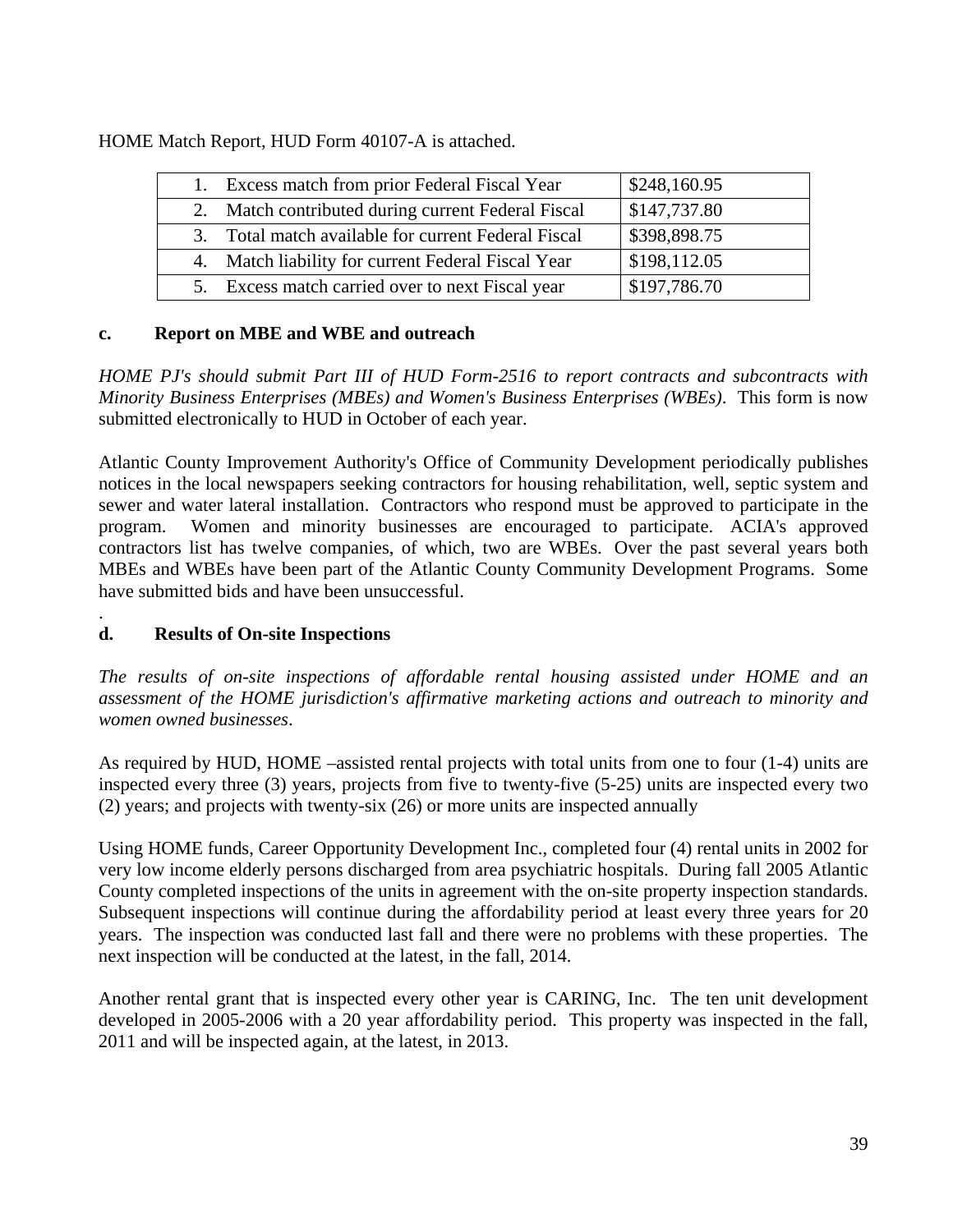### **e. Affirmative Marketing**

In accordance with Atlantic County's commitment to non-discrimination and equal opportunity in housing, the County has established procedures to affirmatively market housing units rehabilitated or assisted under the HOME Investment Partnerships Program. These procedures are intended to further the objectives of Title VIII of the Civil Rights Act of 1968 and Executive Order 11063.

Atlantic County believes that individuals of similar economic levels in the same housing market area should have available to them a similar range of housing choices regardless of their race, color, religion, sex, familial status, handicap, or national origin. Individuals eligible for public housing assistance or individuals who have minor children should also have available a similar range of housing choices.

Atlantic County implemented this policy through affirmative marketing procedures designed for the HOME Investment Partnerships Program. All participants in the HOME program must agree in writing to abide by the County's Affirmative Marketing Policy. The Affirmative Marketing Policy becomes part of the loan agreement that is signed by the owner of a rental project, or in case of a CHDO or Subrecipient, the agreement specifies the Affirmative Marketing Procedures that must be followed. This procedure applies where five or more units are receiving assistance.

## **4. Section 108 Reporting**

Atlantic County received a Section 108 Loan to assist the Boscov's Department Store in Atlantic County. The following reports the status of the job creation and loan distribution.

| Grantee Name                                       | <b>Atlantic County</b>                      |
|----------------------------------------------------|---------------------------------------------|
| <b>State</b>                                       | NJ                                          |
| Section 108 Project<br>Number                      | B09-UC-34-0111                              |
| <b>Project Name</b>                                | Boscov's Department<br><b>Store Project</b> |
|                                                    | Shore Mall, 6725 Black                      |
| Address                                            | Horse Pike                                  |
|                                                    | Egg Harbor, NJ                              |
| Zip Code                                           | 08234                                       |
| <b>Census Tract</b>                                | 118.02                                      |
| <b>EDI or BEDI Grant</b><br>Number (if applicable) | Not applicable                              |
| 108 Loan Amount                                    | \$3,000,000                                 |
| 108 Amount Advanced                                |                                             |
| 108 Project Amount (for<br>multiple projects)      | Not applicable                              |
| EDI or BEDI Grant<br>Amount                        | Not applicable                              |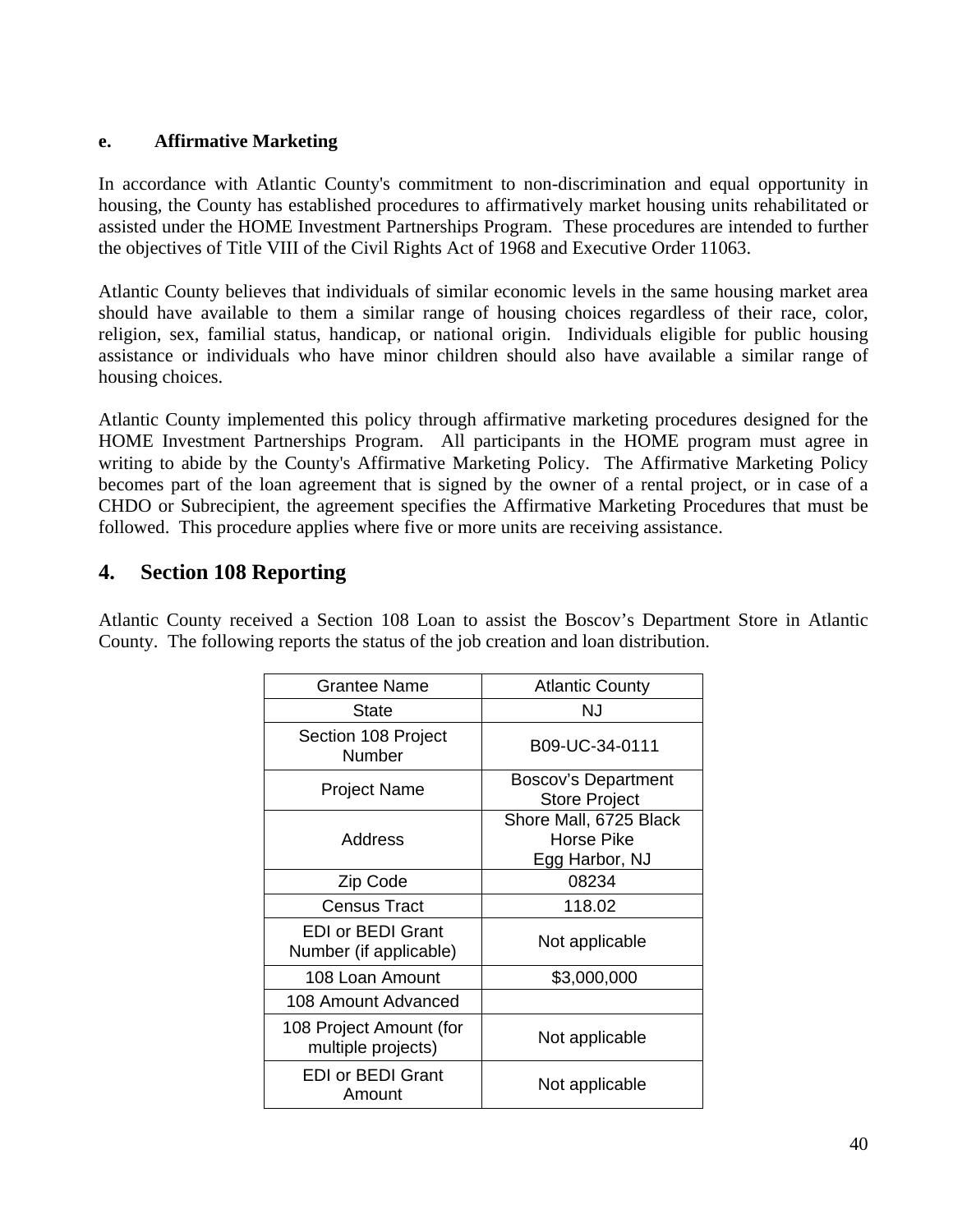| <b>Other CDBG</b>                                               | Not applicable      |
|-----------------------------------------------------------------|---------------------|
| <b>Total CDBG Assistance</b>                                    |                     |
| Have EDI or BEDI funds<br>been drawn (Y/N)                      | Not applicable      |
| <b>National Objective Code</b>                                  | LMJ                 |
| <b>IDIS Matrix Code</b>                                         | <b>18A</b>          |
| Is Activity Complete?<br>(Y/N)                                  | NΟ                  |
| Has N.O. Been Met?<br>(Y/N)                                     | <b>NO</b>           |
| Presumed Low/ Mod<br>Benefit (P) or Rev.<br>Strategy Area (RSA) | NΟ                  |
| FTE Jobs Est. in 108<br>Appl.                                   | 88                  |
| <b>Total Actual FTE Jobs</b><br><b>Created or Retained</b>      | 91                  |
| Number of FTE Jobs Held<br>by/ Made Avail. to Low/<br>Mod       | 115 total<br>91 L/M |
| <b>Total Housing Units</b><br>Assisted                          | Not applicable      |
| Number of Units Occpd.<br>by Low/ Mod Households                | Not applicable      |
| Slum/Blight Area                                                | Not applicable      |

# **5. Section 3 Reporting**

Section 3 is a provision of the Housing and Community Development Act of 1968 that is designed to help foster local economic development and individual self-sufficiency. The Section 3 Program requires that recipients of HUD financial assistance, to the greatest extent feasible, provide job training, employment, and contracting opportunities to low and very low-income residents. Specifically, the Section 3 regulations (which can be found at 24 CFR Section 135) apply to recipients of federal housing and community development assistance in excess of \$200,000 that is expended for: housing rehabilitation, housing construction, or other public construction projects; and to contracts and subcontracts in excess of \$100,000 awarded in connection with a Section 3 covered activity.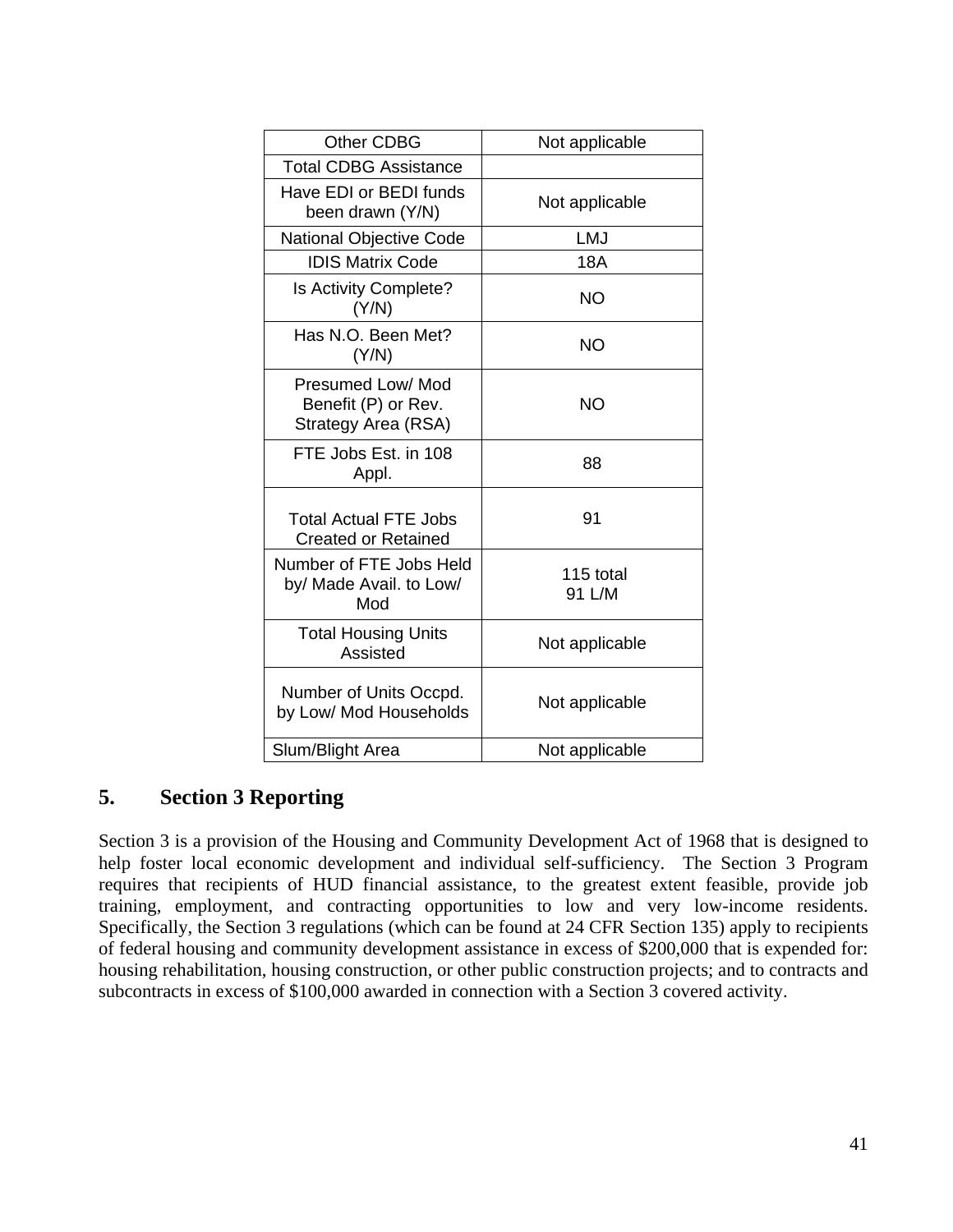**Section 3 Summary Report** 

Low and Very Low-Income Persons

Economic Opportunities for

October 19, 2012

OMB Approval No.2529-0043 (exp. 11/30/2010)

**HUD Field Office: : NEWARK, NJ** 

| See Public Reporting Burden Statement below |                                                                                          |                       |  |  |
|---------------------------------------------|------------------------------------------------------------------------------------------|-----------------------|--|--|
| 1.Recipient Name:                           | Recipient Address: (street, city, state, zip)                                            |                       |  |  |
| <b>Atlantic County Consortium</b>           | 1333 Atlantic Avenue<br>Atlantic City, New Jersey 08401                                  |                       |  |  |
| 2. Grant Number:                            | 3. Total Amount of Award:<br>\$1.186.474<br>Amount of All Contracts Awarded: \$1,431,840 |                       |  |  |
| B11UY340111                                 |                                                                                          |                       |  |  |
| 4. Contact Person:                          | 5. Phone: 609-645-5838                                                                   |                       |  |  |
| John Lamey                                  | Fax: 609-645-5813<br>E-Mail: lamey_john@aclink.org                                       |                       |  |  |
| 6. Length of Grant:<br>Month(s)             | 7. Reporting Period: Quarter 4 of Fiscal Year 2011                                       |                       |  |  |
| <b>8. Date Report Submitted:</b>            | 9. Program Code-Name:                                                                    |                       |  |  |
| 10/19/2012                                  | 7-CDBG-Entitlement                                                                       |                       |  |  |
| Program Codes:                              | $1 =$ Flexible Subsidy                                                                   | $2 =$ Section 202/811 |  |  |
| 3A = Public/Indian Housing Development      | 38 = Public/Indian Housing Operation<br>3C = Public/Indian Housing Modernization         |                       |  |  |
| $4 =$ Homeless Assistance                   | $5 =$ HOME Assistance<br>$6 =$ HOME-State Administered                                   |                       |  |  |
| 7 = CDBG-Entitlement                        | 8 = CDBG-State Administered<br>$9 =$ Other CD Programs                                   |                       |  |  |
| 10= Other Housing Programs                  |                                                                                          |                       |  |  |

**U.S. Department of Housing** 

and Urban Development

Office of Fair Housing and Equal Opportunity

http://www5.hud.gov:63001/apps/po/e/srs/Public/print.cfm

 $\ddot{\phantom{a}}$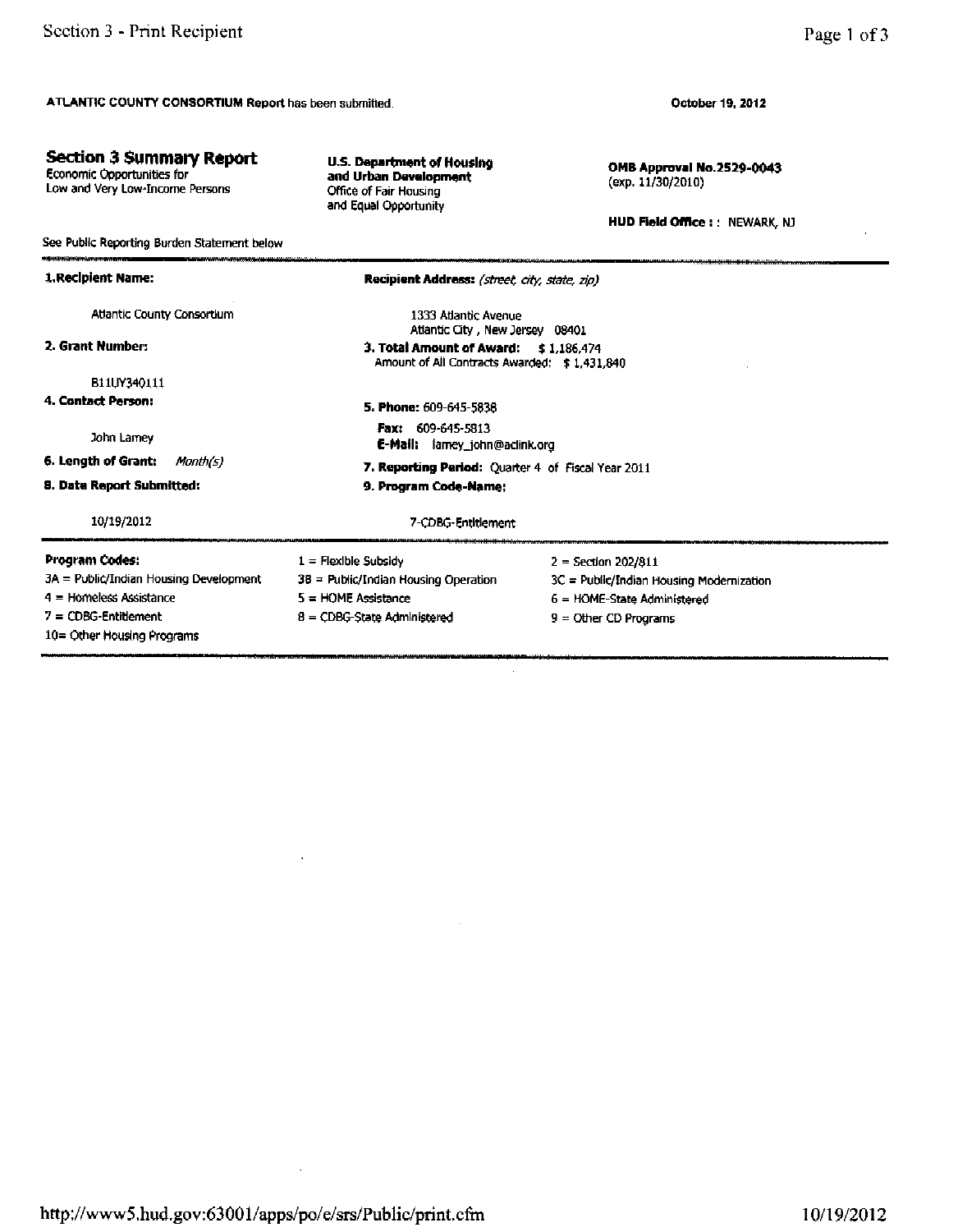| Part I. Employment and Training (Columns B, C, and F arc mandatory fields.) |                               |                                                          |                                  |                                                                       |                                    |
|-----------------------------------------------------------------------------|-------------------------------|----------------------------------------------------------|----------------------------------|-----------------------------------------------------------------------|------------------------------------|
| <b>Job Category</b>                                                         | Number of<br><b>New Hires</b> | Number of<br>New Hires<br>that are<br>Sec.3<br>Residents | D<br>% of Section<br>3 New Hires | % of Total<br><b>Staff Hours</b><br>for Section 3<br><b>Employees</b> | Number of<br>Section 3<br>Trainees |
| Professionals                                                               |                               |                                                          | 0.00 %                           | 0.00%                                                                 | n                                  |
| <b>Technicians</b>                                                          |                               |                                                          | 0.00 %                           | $0.00 \%$                                                             |                                    |
| <b>Office/Clerical</b>                                                      |                               |                                                          | 0.00 %                           | $0.00 \%$                                                             |                                    |
| <b>Officials/Managers</b>                                                   |                               |                                                          | 0.00%                            | 0.00 %                                                                |                                    |
| <b>Sales</b>                                                                |                               |                                                          | 0.00%                            | 0.00 %                                                                |                                    |
| <b>Craft Workers (skilled)</b>                                              |                               |                                                          | 0.00 %                           | 10.00 %                                                               |                                    |
| Operatives (semiskilled)                                                    |                               |                                                          | 0.00%                            | 0.00%                                                                 |                                    |
| Laborers (unskilled)                                                        |                               |                                                          | 0.00%                            | 0.00%                                                                 | o                                  |
| Service Workers                                                             |                               |                                                          | 0.00%                            | 0.00%                                                                 |                                    |
| Other (List)                                                                |                               |                                                          | 0.00 %                           | 0.00%                                                                 |                                    |
| Total                                                                       |                               |                                                          |                                  |                                                                       |                                    |

#### **Part II. Contracts Awarded**

#### 1. Construction Contracts:

| A. Total dollar amount of all construction contracts awarded on the project          | \$1,412,717 |
|--------------------------------------------------------------------------------------|-------------|
| B. Total dollar amount of construction contracts awarded to Section 3 businesses     | \$0         |
| C. Percentage of the total dollar amount that was awarded to Section 3 businesses    | 0.00%       |
| D. Total number of Section 3 businesses receiving construction contracts             | 0           |
| 2. Non-Construction Contracts:                                                       |             |
| A. Total dollar amount of all non-construction contracts awarded on the project      | \$19,123    |
| B. Total dollar amount of non-construction contracts awarded to Section 3 businesses | \$0         |
| C. Percentage of the total dollar amount that was awarded to Section 3 businesses    | 0.00%       |
| D. Total number of Section 3 businesses receiving non-construction contracts         | 0           |

#### Part III. Summary of Efforts

Indicate the efforts made to direct the employment and other economic opportunities generated by HUD financial assistance for housing and community development programs, to the greatest extent feasible, toward low- and very low-income persons, particularly those who are recipients of government assistance for housing. (Select yes to all that apply)

Yes Recruited low-income residents through; local advertising media, signs prominently displayed at the project site, contacts with community organizations and public or private agencies operating within the metropolitan area (or nonmetropolitan county) in which the Section 3 covered program or project is located, or similar methods.

No Participated in a HUD program or other program which promotes the training or employment of Section 3 residents.

No Participated in a HUD program or other program which promotes the award of contracts to business concerns which meet the definition of Section 3 business concerns.

No Coordinated with Youthbuild Programs and administered in the metropolitan area in which the Section 3 covered project is located.

Yes Other; describe below.

Incorporated Section 3 Goals into bid documents and reinforced at preconstruction meetings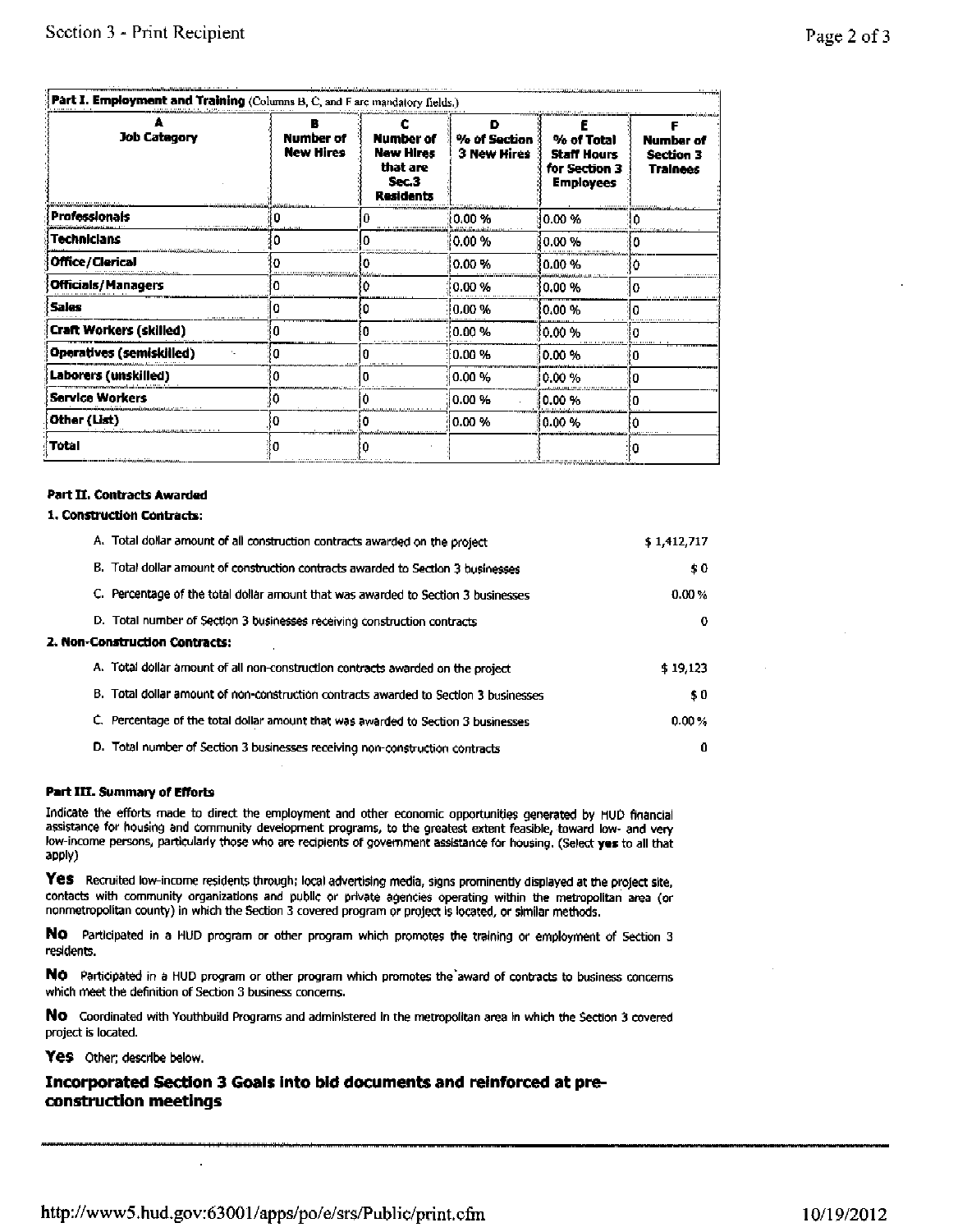Public reporting burden for this collection of information is estimated to average 6 hours per response, including the time for reviewing instructions, searching existing data sources, gathering and maintaining the data needed, and completing and reviewing the collection of information. This agency may not collect this information, and you are not required to complete this form, unless it displays a currently valid OMB control number.

Section 3 of the Housing and Urban Development Act of 1968, as amended, 12 U.S.C. 1701u., mandates that the Department ensure that employment and other economic opportunities generated by its housing and community development assistance programs are directed toward low- and very low-income persons, particularly those who are recipients of government assistance for housing. The regulations are found at 24 CFR Part 135. The information will be used by the Department to monitor program recipients' compliance with Section 3, to assess the results of the Department's efforts to meet the statutory objectives of Section 3, to prepare reports to Congress, and by recipients as a self-monitoring tool. The data is entered into a data base and will be analyzed and distributed. The collection of information involves reciplents receiving Federal financial assistance for housing and community development programs covered by Section 3. The information will be collected annually to assist HUD in meeting its reporting requirements under Section 808(e)(6) of the Fair Housing Act and Section 916 of the HCDA of 1992. An assurance of confidentiality is not applicable to this form. The Privacy Act of 1974 and OMB Circular A-108 are not applicable. The reporting requirements do not contain sensitive questions. Data is cumulative; personal identifying information is not included.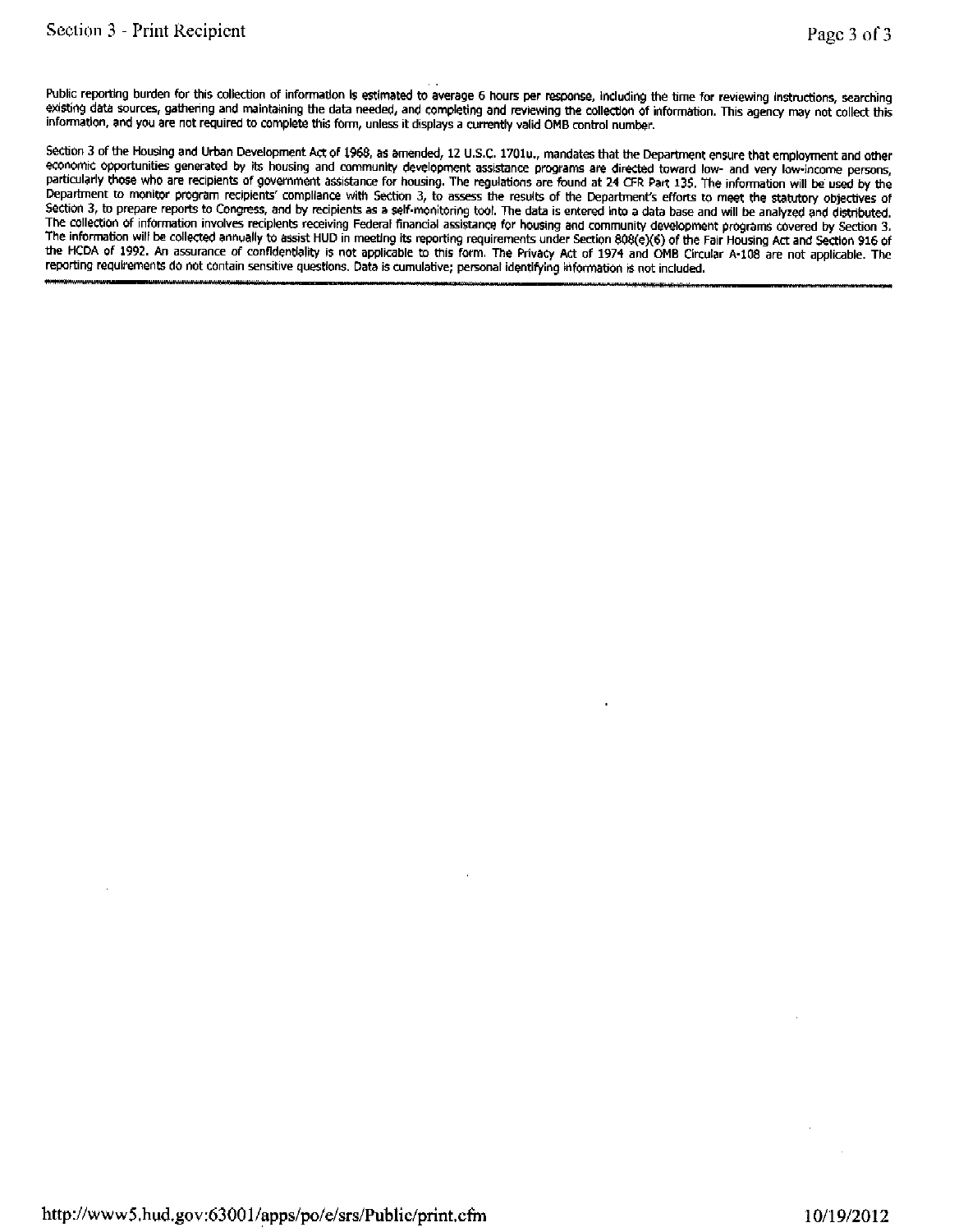**Section 3 Summary Report** 

Economic Opportunities for<br>Low and Very Low-Income Persons

October 19, 2012

OMB Approval No.2529-0043 (exp. 11/30/2010)

**HUD Field Office : : NEWARK, NJ** 

| See Public Reporting Burden Statement below |                                                                                   |                                          |  |  |
|---------------------------------------------|-----------------------------------------------------------------------------------|------------------------------------------|--|--|
| 1. Recipient Name:                          | Recipient Address: (street, city, state, zip)                                     |                                          |  |  |
| Atlantic County Consortium                  | 1333 Atlantic Avenue<br>Atlantic City, New Jersey 08401                           |                                          |  |  |
| 2. Grant Number:                            | 3. Total Amount of Award: \$678,142<br>Amount of All Contracts Awarded: \$480,826 |                                          |  |  |
| M11DC340229                                 |                                                                                   |                                          |  |  |
| 4. Contact Person:                          | 5. Phone: 609-645-5838                                                            |                                          |  |  |
| Lohn Lamey                                  | <b>Fax: 609-645-5813</b><br>E-Mail: lamey_john@aclink.org                         |                                          |  |  |
| 6. Length of Grant:<br>Month(s)             |                                                                                   |                                          |  |  |
| 8. Date Report Submitted:                   | 7. Reporting Period: Quarter 4 of Fiscal Year 2011<br>9. Program Code-Name:       |                                          |  |  |
| 10/19/2012                                  | 5-HOME Assistance                                                                 |                                          |  |  |
| Program Codes:                              | $1 =$ Flexible Subsidy                                                            | $2 = Section 202/811$                    |  |  |
| 3A = Public/Indian Housing Development      | 3B = Public/Indian Housing Operation                                              | 3C = Public/Indian Housing Modernization |  |  |
| 4 = Homeless Assistance                     | 5 = HOME Assistance                                                               | 6 = HOME-State Administered              |  |  |
| $7 = \text{CDBG-Entillement}$               | $8 = CDBG-State$ Administered<br>$9 =$ Other CD Programs                          |                                          |  |  |
| $10 =$ Other Housing Programs               |                                                                                   |                                          |  |  |

**U.S. Department of Housing** 

and Urban Development

Office of Fair Housing and Equal Opportunity

```
http://www5.hud.gov:63001/apps/po/e/srs/Public/print.cfm
```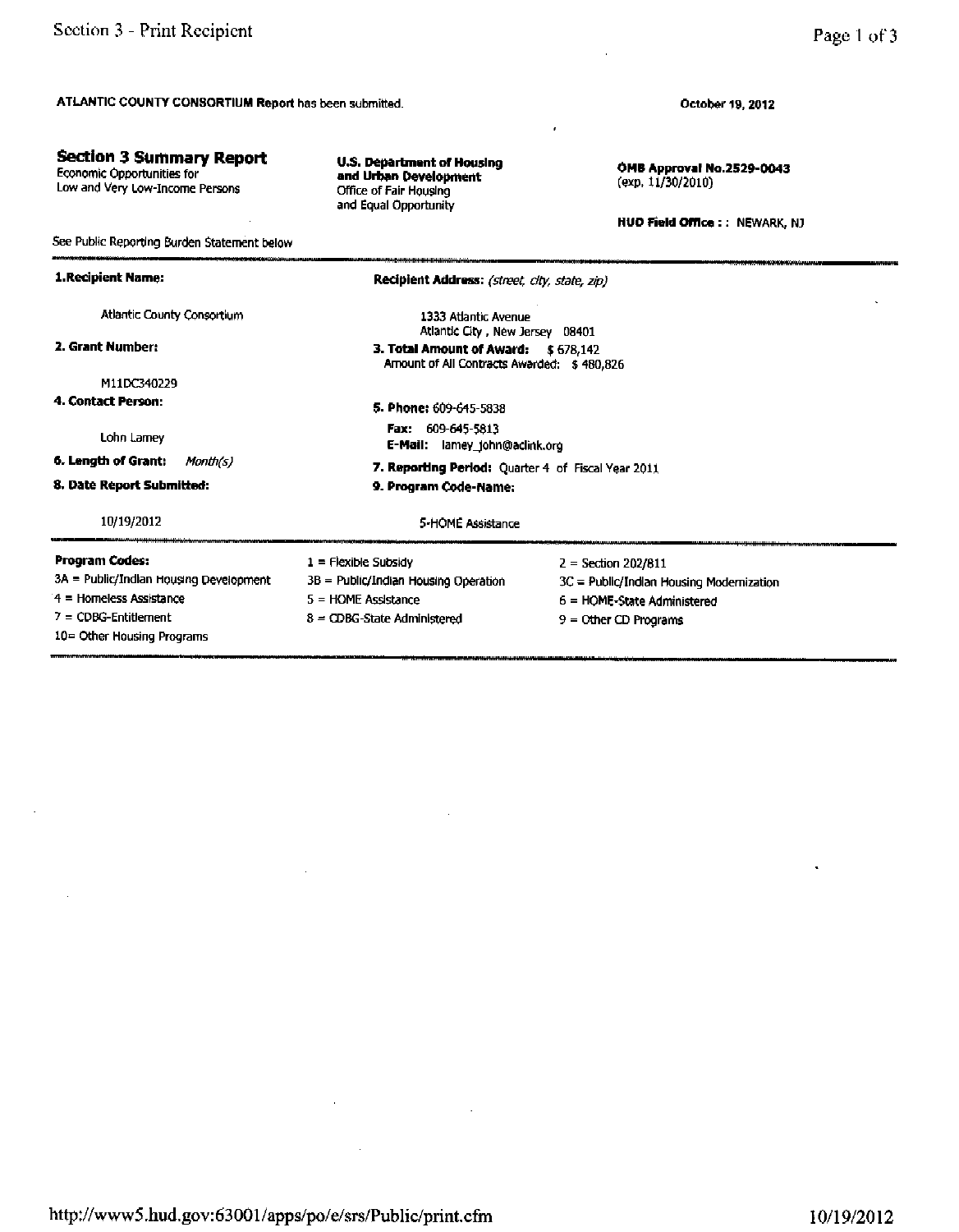| <b>Job Category</b>             | Number of<br><b>New Hires</b>            | Number of<br><b>New Hires</b><br>that are<br>Sec.3<br>Residents | % of Section<br>3 New Hires | % of Total<br><b>Staff Hours</b><br>for Section 3<br><b>Employees</b> | Number of<br><b>Section 3</b><br><b>Trainees</b> |
|---------------------------------|------------------------------------------|-----------------------------------------------------------------|-----------------------------|-----------------------------------------------------------------------|--------------------------------------------------|
| <b>Professionals</b>            | and the theory of the state of the state |                                                                 | {0.00 %                     | $0.00 \%$                                                             |                                                  |
| Technicians                     | o                                        |                                                                 | $0.00 \%$                   | 0.00 %                                                                |                                                  |
| Office/Clerical                 |                                          |                                                                 | i0.00 %                     | $0.00 \%$                                                             |                                                  |
| <b>Officials/Managers</b>       |                                          |                                                                 | $0.00 \%$                   | 0.00 %                                                                |                                                  |
| Sales                           |                                          |                                                                 | 10.00 %                     | 10.00 %                                                               |                                                  |
| <b>Craft Workers (skilled)</b>  | Ω                                        |                                                                 | 0.00%                       | 0.00%                                                                 |                                                  |
| <b>Operatives (semiskilled)</b> |                                          |                                                                 | $0.00 \%$                   | 0.00%                                                                 |                                                  |
| Laborers (unskilled)            |                                          |                                                                 | $0.00 \%$                   | 0.00 %                                                                | n                                                |
| <b>Service Workers</b>          | o                                        |                                                                 | 0.00%                       | $0.00 \%$                                                             |                                                  |
| Other (List)                    |                                          |                                                                 | 0.00 %                      | 0.00 %                                                                |                                                  |
| Total                           |                                          |                                                                 |                             |                                                                       |                                                  |

#### **Part II. Contracts Awarded**

#### 1. Construction Contracts:

| A. Total dollar amount of all construction contracts awarded on the project          | \$480,826 |
|--------------------------------------------------------------------------------------|-----------|
| B. Total dollar amount of construction contracts awarded to Section 3 businesses     | \$0       |
| C. Percentage of the total dollar amount that was awarded to Section 3 businesses    | 0.00%     |
| D. Total number of Section 3 businesses receiving construction contracts             | 0         |
| 2. Non-Construction Contracts:                                                       |           |
| A. Total dollar amount of all non-construction contracts awarded on the project      | \$0       |
| B. Total dollar amount of non-construction contracts awarded to Section 3 businesses | \$0       |
| C. Percentage of the total dollar amount that was awarded to Section 3 businesses    | 0.00%     |
| D. Total number of Section 3 businesses receiving non-construction contracts         | 0         |

#### Part III. Summary of Efforts

Indicate the efforts made to direct the employment and other economic opportunities generated by HUD financial assistance for housing and community development programs, to the greatest extent feasible, toward low- and very low-income persons, particularly those who are recipients of government assistance for housing. (Select yes to all that apply)

Yes Recruited low-income residents through: local advertising media, signs prominently displayed at the project site, contacts with community organizations and public or private agencies operating within the metropolitan area (or nonmetropolitan county) in which the Section 3 covered program or project is located, or similar methods.

No Participated in a HUD program or other program which promotes the training or employment of Section 3 residents.

No Participated in a HUD program or other program which promotes the award of contracts to business concerns which meet the definition of Section 3 business concerns.

NO Coordinated with Youthbuild Programs and administered in the metropolitan area in which the Section 3 covered project is located.

Yes Other; describe below.

Worked with housing Rehabilitation Contractors to educate them on our goals and encourage them to hire section 3 residents and to work with the Atlantic county Workforce training Investment Boardand One Stop Placement Center when hiring new employees.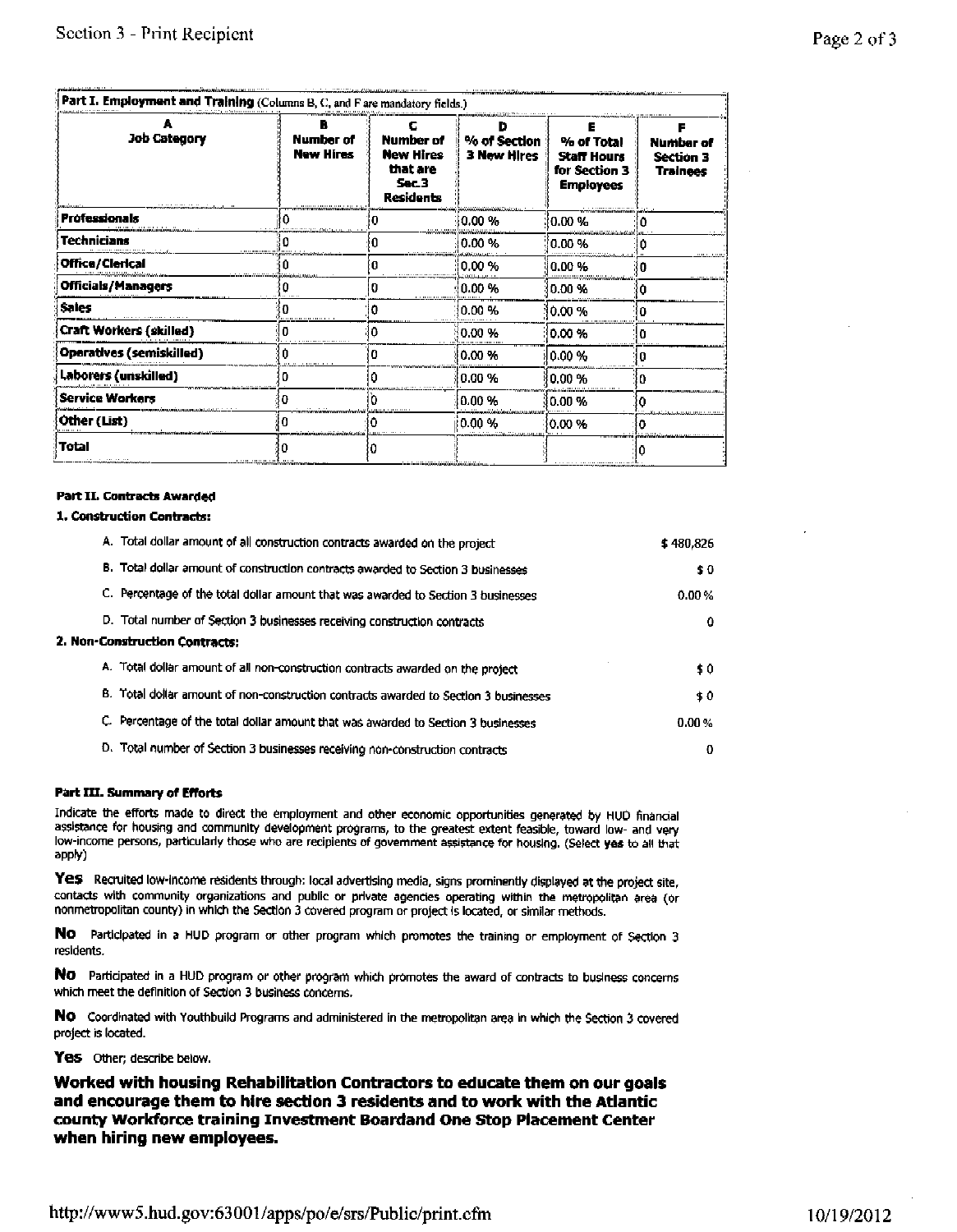Public reporting burden for this collection of information is estimated to average 6 hours per response, including the time for reviewing instructions, searching existing data sources, gathering and maintaining the data needed, and completing and reviewing the collection of information. This agency may not collect this information, and you are not required to complete this form, unless it displays a currently valid OMB control number.

Section 3 of the Housing and Urban Development Act of 1968, as amended, 12 U.S.C. 1701u., mandates that the Department ensure that employment and other economic opportunities generated by its housing and community development assistance programs are directed toward low- and very low-income persons, particularly those who are recipients of government assistance for housing. The regulations are found at 24 CFR Part 135. The information will be used by the Department to monitor program recipients' compliance with Section 3, to assess the results of the Department's efforts to meet the statutory objectives of Section 3, to prepare reports to Congress, and by recipients as a self-monitoring tool. The data is entered into a data base and will be analyzed and distributed. The collection of information involves recipients receiving Federal financial assistance for housing and community development programs covered by Section 3. The information will be collected annually to assist HUD in meeting its reporting requirements under Section 808(e)(6) of the Fair Housing Act and Section 916 of the HCDA of 1992. An assurance of confidentiality is not applicable to this form. The Privacy Act of 1974 and OMB Circular A-108 are not applicable. The reporting requirements do not contain sensitive questions. Data is cumulative; personal identifying information is not included.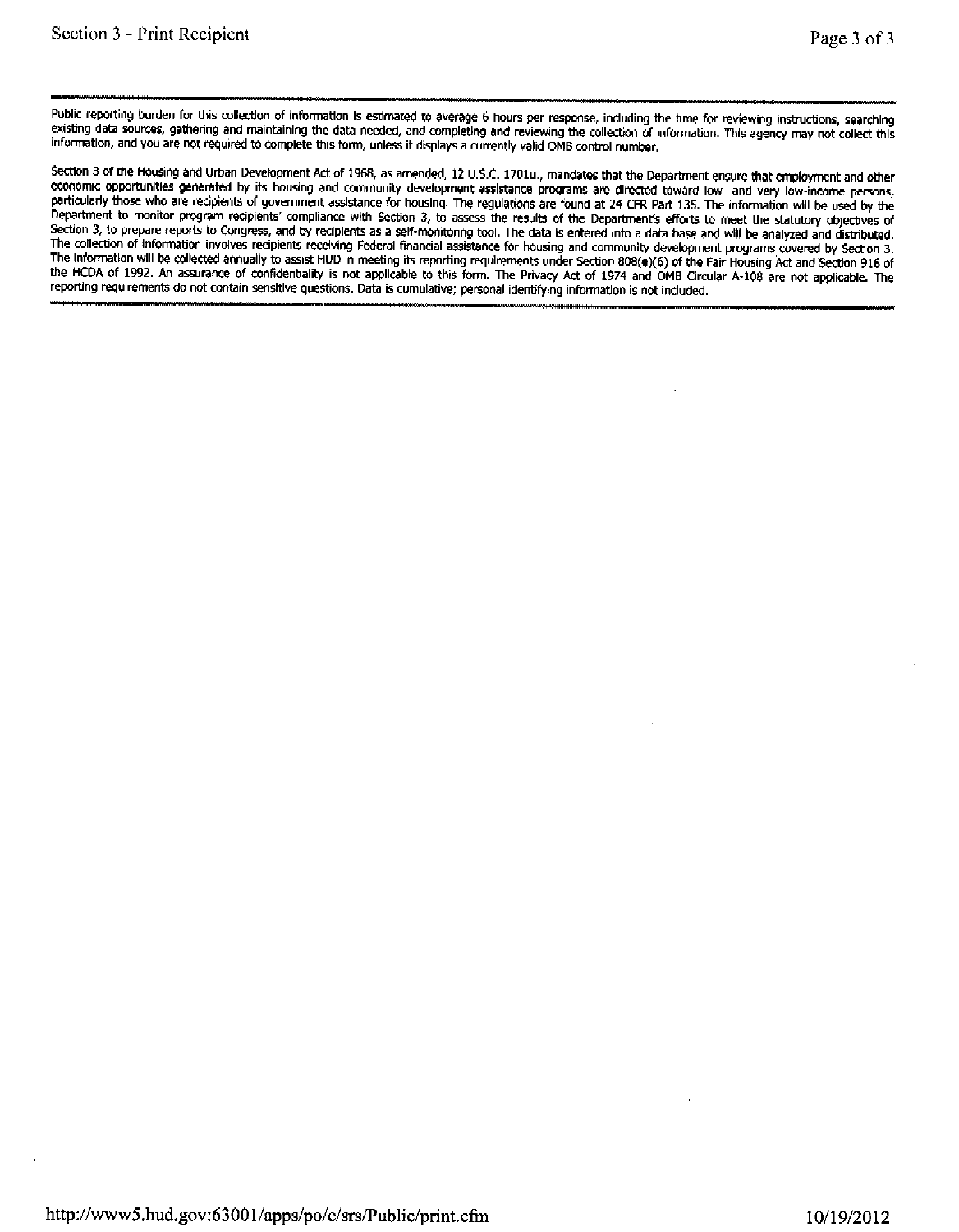### **6. Citizen Participation**

Atlantic County placed the CAPER on public display for a period of 15 days from November 7, 2012 to November 23, 2012. A copy of the Notice follows this page.

Insert comments were received on the CAPER.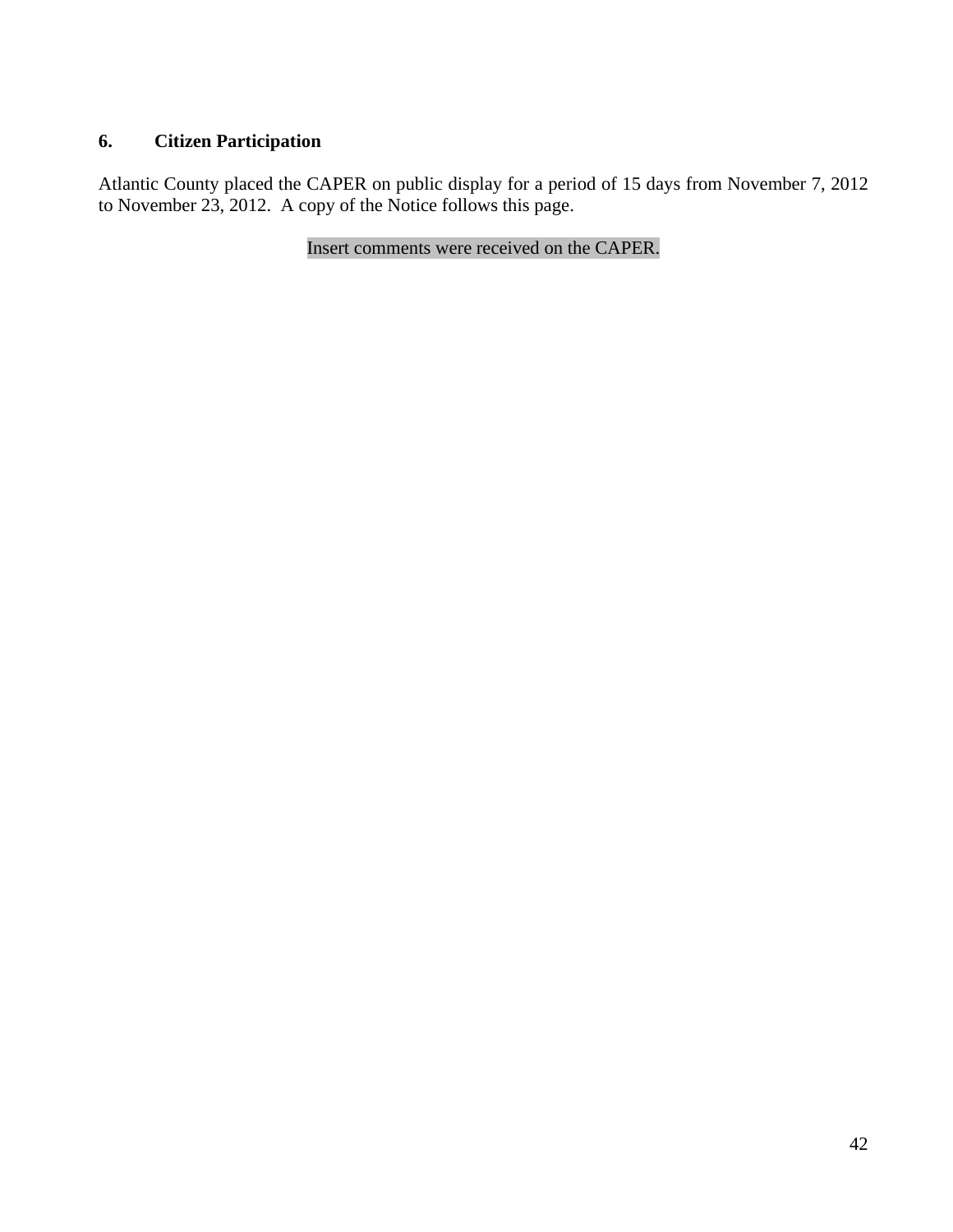### NOTICE OF AVAILABILITY ATLANTIC COUNTY CONSOLIDATED ANNUAL PERFORMANCE AND EVALUATION REPORT

Atlantic County hereby gives notice that it has completed its Consolidated Annual Performance and Evaluation Report (CAPER) for its Community Development Block Grant Program and HOME Program for the period September 1, 2011 through August 31, 2012. The CAPER contains all forms and narratives prescribed by the U.S. Department of Housing and Urban Development (HUD) in sufficient detail to describe the activities undertaken during the period noted above.

Interested citizens are invited to examine the CAPER and comment on its contents prior to submission of the CAPER to HUD. The document is available in alternative formats upon request to assist persons with limited English speaking ability or who are disabled. Copies of the 2011 CAPER for Atlantic County are available for inspection during regular business hours, 8:00 a.m. to 4:00 p.m. at:

Atlantic County Improvement Authority Office of Community Development 5909 Main Street, 2<sup>nd</sup> Floor Mays Landing, NJ 08330

And on line at: www.aclink.org

Atlantic County intends to submit the 2011 CAPER to HUD on or by November 30, 2012. Written comments on the CAPER will be considered through November 27, 2012. Written comments should be addressed to the Atlantic County Improvement Authority Office of Community Development, at the Mays Landing address shown above.

AD TO RUN NOVEMBER 7, 2012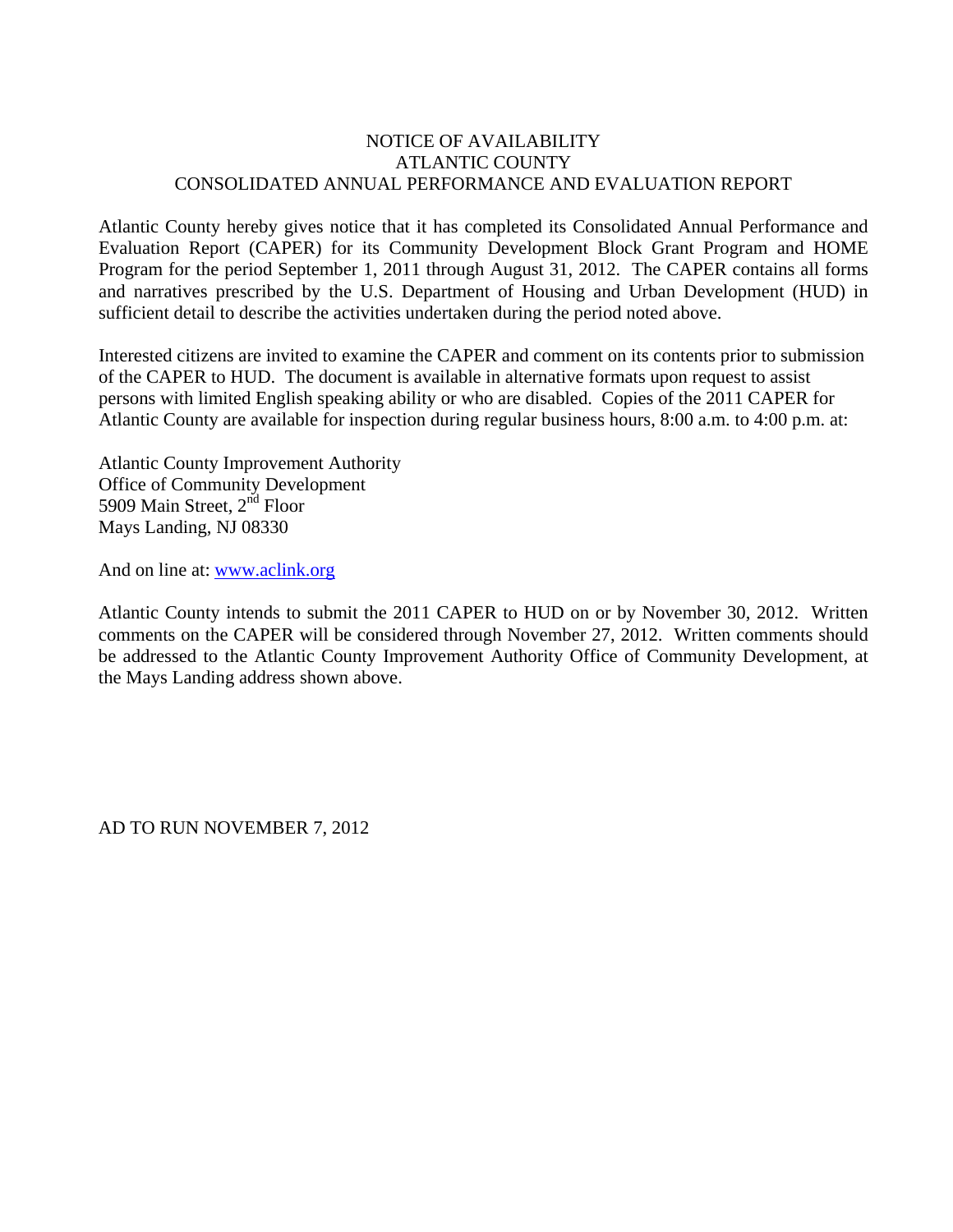**Section II** 

# **IDIS Reports**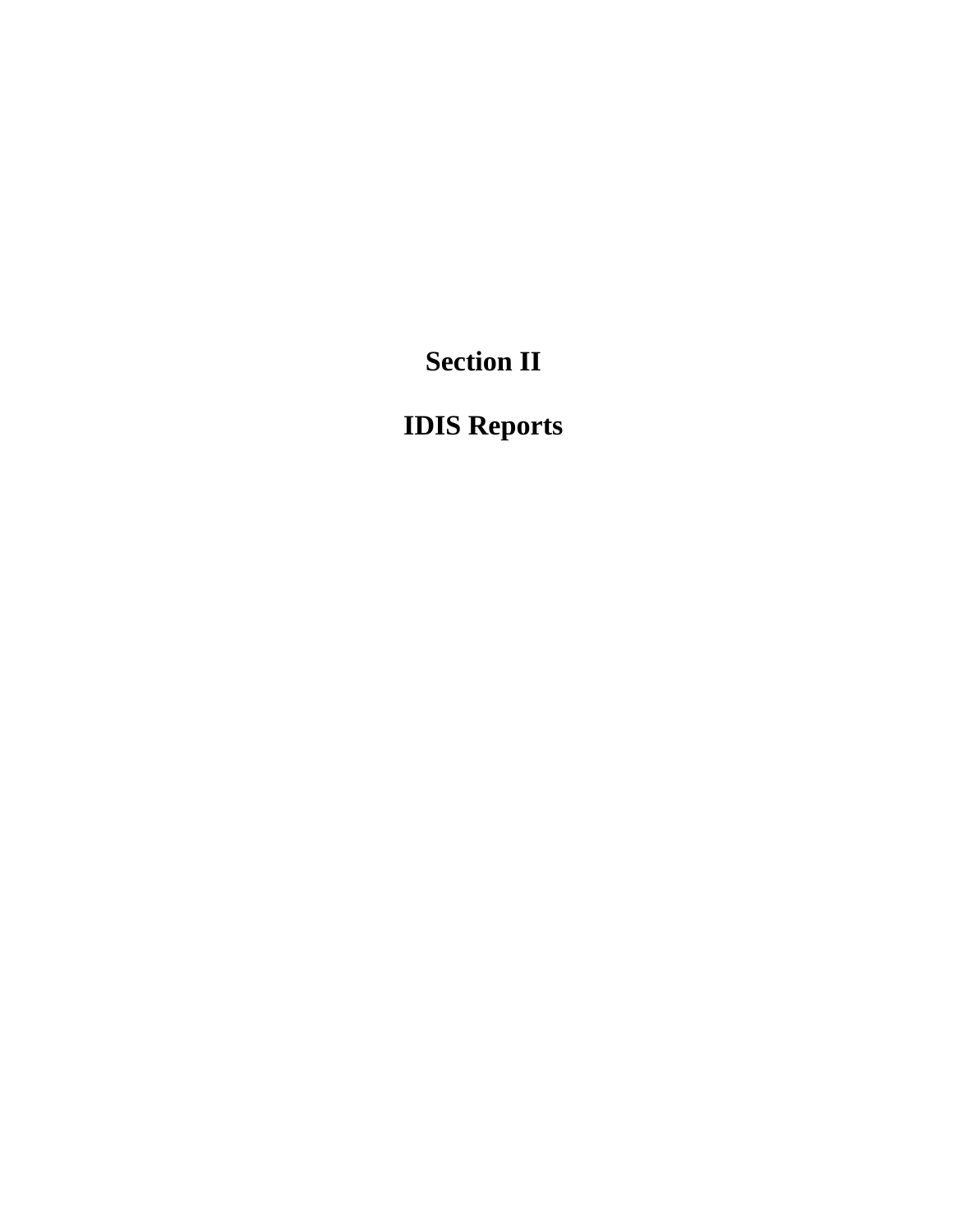### CDBG Reports

\*Summary of Accomplishments Report (C04PR23) presents data on CDBG/HOME activity counts and disbursements by priority need categories. It also contains data on CDBG accomplishments by various units of measure and housing units by racial/ethnic categories and HOME housing units by various income groups.

\*Summary of Consolidated Plan Projects for Report Year 2008 (C04PR06) tracks progress in implementing projects identified in the action plan. This report lists all projects for a plan year in sequence by project number. Disbursements are summarized by program for each project's activities.

\*Financial Summary Report (C04PR26) provides the key CDBG program indicators. This report shows the obligations and expenditures that the grantee has made for a specific program year. The expenditures are summarized to determine the relevant indicators for low- and moderate-income persons, planning/administration, public service activities, and economic development. (This report contains program year information on statutory requirements regarding overall percentage for low- and moderate-income benefit.

\*Summary of Activities (C04PR03) - lists each CDBG activity that was open during a program year. For each activity the report shows the status, accomplishments, program year narrative and program year expenditures. For each activity the report also shows the activity code, regulation cite and characteristics of the beneficiaries.

\*CDBG Performance Measures Report (C04PR83)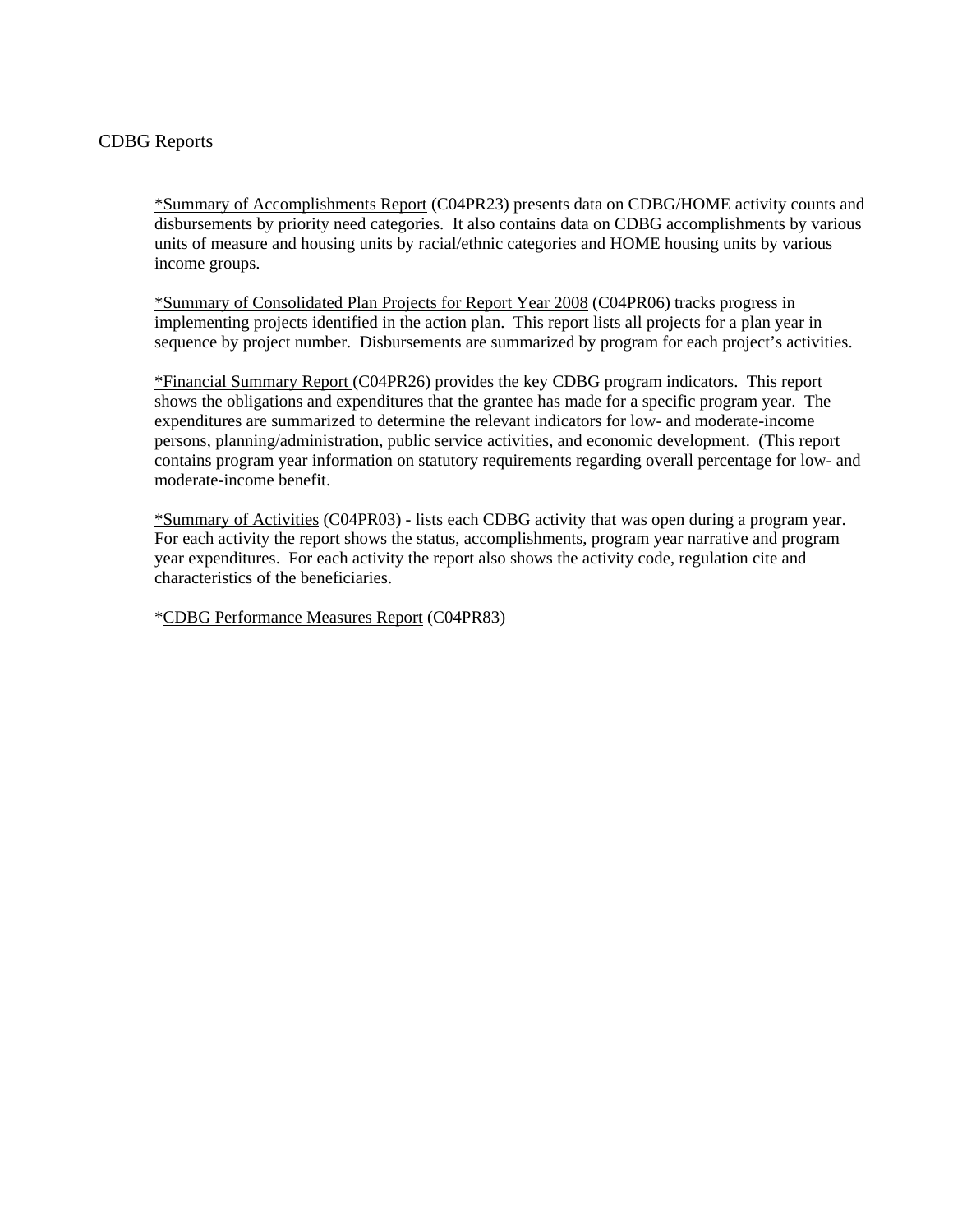

#### U.S. Department of Housing and Urban Development Office of Community Planning and Development Integrated Disbursement and Information System DATE: TIME: PAGE: 1 9:57 10-30-12 CDBG Summary of Accomplishments Program Year: 2011

### ATLANTIC COUNTY

### **Count of CDBG Activities with Disbursements by Activity Group & Matrix Code**

| <b>Activity Group</b>      | <b>Activity Category</b>                                                               | Underway<br>Count | Underway<br>Activities<br>Disbursed | Completed<br>Count | Completed<br>Activities<br><b>Disbursed</b> | Program Year<br>Count | <b>Total Activities</b><br>Disbursed |
|----------------------------|----------------------------------------------------------------------------------------|-------------------|-------------------------------------|--------------------|---------------------------------------------|-----------------------|--------------------------------------|
|                            | Public Facilities and Improvements Public Facilities and Improvement<br>(General) (03) | 0                 | \$0.00                              | 2                  | \$90,425.28                                 | 2                     | \$90,425.28                          |
|                            | Senior Centers (03A)                                                                   |                   | \$190,821.78                        | $\Omega$           | \$0.00                                      |                       | \$190,821.78                         |
|                            | Neighborhood Facilities (03E)                                                          |                   | \$0.00                              |                    | \$0.00                                      |                       | \$0.00                               |
|                            | Parks, Recreational Facilities (03F)                                                   |                   | \$0.00                              |                    | \$25,984.05                                 |                       | \$25,984.05                          |
|                            | Flood Drainage Improvements (031)                                                      |                   | \$0.00                              | 0                  | \$0.00                                      |                       | \$0.00                               |
|                            | Water/Sewer Improvements (03J)                                                         |                   | \$144,839.00                        | $\Omega$           | \$0.00                                      |                       | \$144,839.00                         |
|                            | Street Improvements (03K)                                                              |                   | \$213,185.00                        | 6                  | \$481,956.14                                | 8                     | \$695,141.14                         |
|                            | Sidewalks (03L)                                                                        |                   | \$0.00                              |                    | \$109,530.90                                | 5.                    | \$109,530.90                         |
|                            | <b>Total Public Facilities and</b><br>Improvements                                     | 8                 | \$548,845.78                        | 13                 | \$707,896.37                                | 21                    | \$1,256,742.15                       |
| <b>Public Services</b>     | Senior Services (05A)                                                                  |                   | \$9,362.80                          | $\mathbf{0}$       | \$0.00                                      |                       | \$9,362.80                           |
|                            | <b>Total Public Services</b>                                                           |                   | \$9,362.80                          | $\Omega$           | \$0.00                                      |                       | \$9,362.80                           |
| General Administration and | General Program Administration (21A)                                                   |                   | \$245,486.78                        |                    | \$44,026.29                                 |                       | \$289,513.07                         |
| Planning                   | <b>Total General Administration and</b><br>Planning                                    |                   | \$245,486.78                        |                    | \$44,026.29                                 |                       | \$289,513.07                         |
| <b>Grand Total</b>         |                                                                                        | 10                | \$803,695.36                        | 14                 | \$751,922.66                                | 24                    | \$1,555,618.02                       |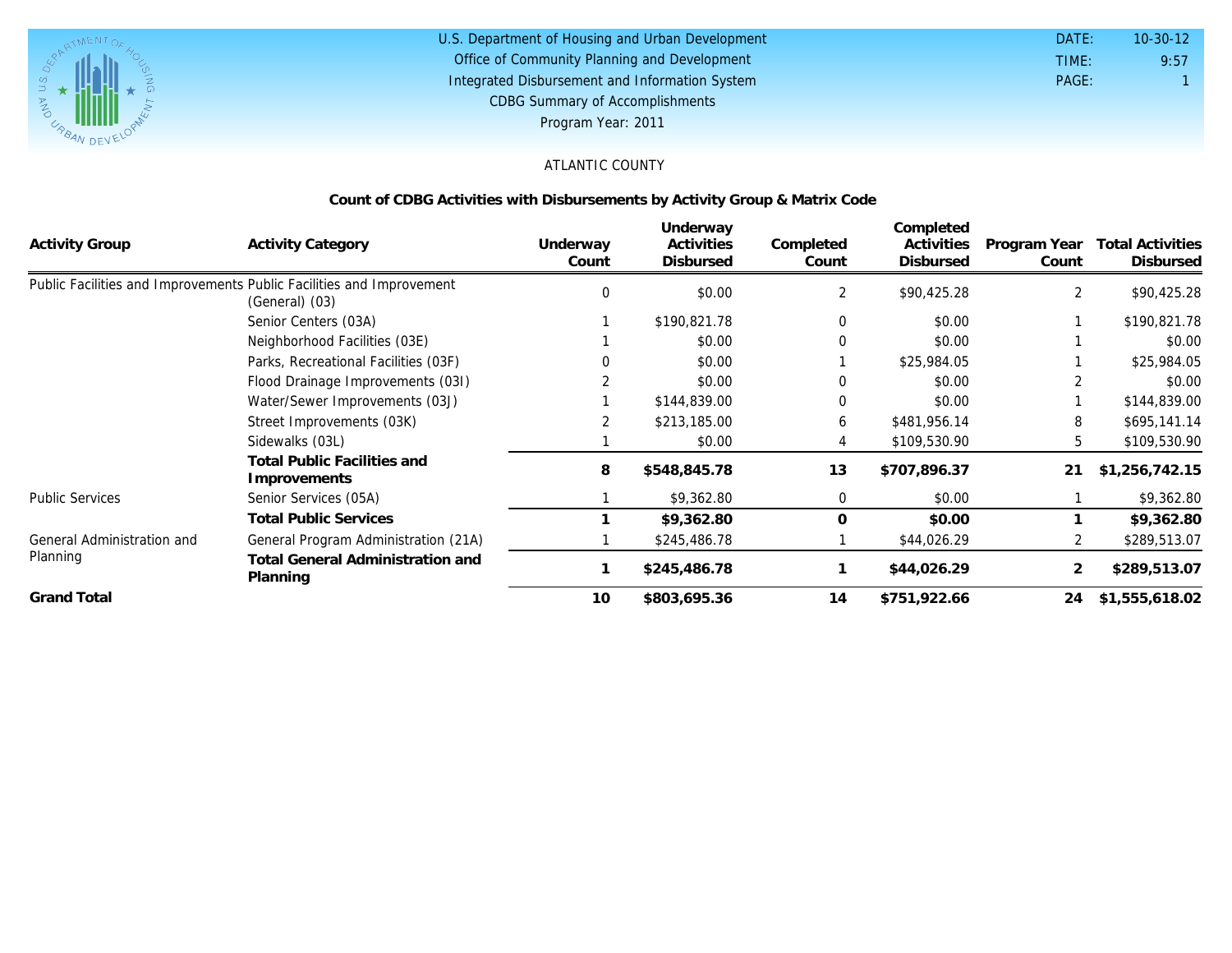

| U.S. Department of Housing and Urban Development | DATE: | $10 - 30 - 12$ |
|--------------------------------------------------|-------|----------------|
| Office of Community Planning and Development     | TIME: | 9:57           |
| Integrated Disbursement and Information System   | PAGE: |                |
| <b>CDBG Summary of Accomplishments</b>           |       |                |
| Program Year: 2011                               |       |                |

### ATLANTIC COUNTY

### **CDBG Sum of Actual Accomplishments by Activity Group and Accomplishment Type**

|                        | Matrix Code                                      |                          |                            |          | Program Year   |
|------------------------|--------------------------------------------------|--------------------------|----------------------------|----------|----------------|
| <b>Activity Group</b>  |                                                  | Accomplishment Type      | Open Count Completed Count |          | Totals         |
| Public Facilities and  | Public Facilities and Improvement (General) (03) | <b>Public Facilities</b> |                            | 46,700   | 46,700         |
| Improvements           | Senior Centers (03A)                             | <b>Public Facilities</b> |                            |          | $\Omega$       |
|                        | Neighborhood Facilities (03E)                    | <b>Public Facilities</b> |                            |          | $\Omega$       |
|                        | Parks, Recreational Facilities (03F)             | <b>Public Facilities</b> |                            | 7,680    | 7,680          |
|                        | Flood Drainage Improvements (031)                | <b>Public Facilities</b> | 4,664                      | 0        | 4,664          |
|                        | Water/Sewer Improvements (03J)                   | Persons                  | 6,388                      | $\Omega$ | 6,388          |
|                        | Street Improvements (03K)                        | Persons                  | 3,630                      | 11,764   | 15,394         |
|                        | Sidewalks (03L)                                  | Persons                  |                            | 0        | $\overline{0}$ |
|                        |                                                  | <b>Public Facilities</b> |                            | 3,794    | 3,794          |
|                        | Total Public Facilities and Improvements         |                          | 14,682                     | 69,938   | 84,620         |
| <b>Public Services</b> | Senior Services (05A)                            | Persons                  | 67                         |          | 67             |
|                        | <b>Total Public Services</b>                     |                          | 67                         | O        | 67             |
| <b>Grand Total</b>     |                                                  |                          | 14,749                     | 69,938   | 84,687         |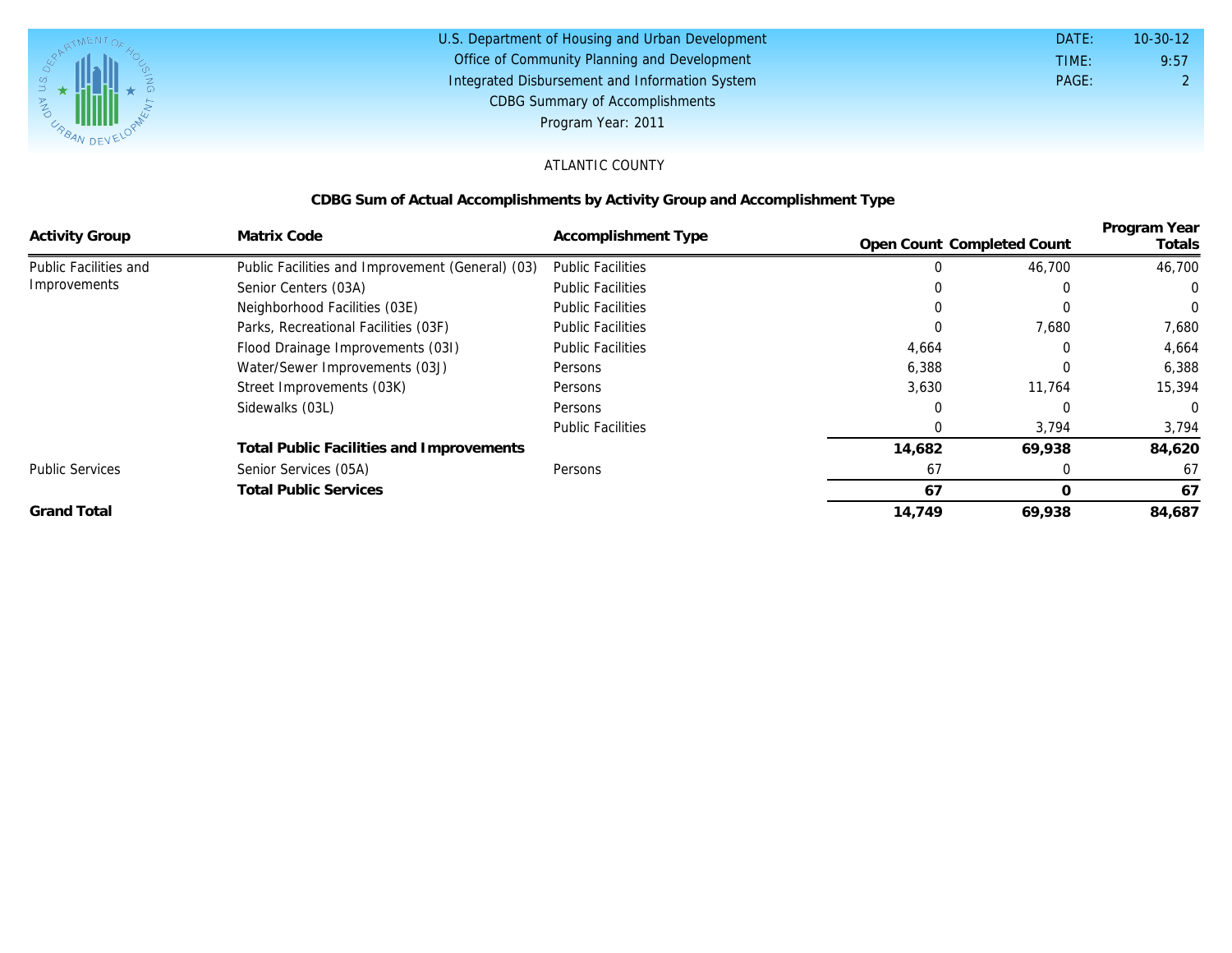

#### U.S. Department of Housing and Urban Development Office of Community Planning and Development Integrated Disbursement and Information System DATE: TIME: PAGE: 3 9:57 10-30-12 CDBG Summary of Accomplishments Program Year: 2011

### ATLANTIC COUNTY

### **CDBG Beneficiaries by Racial / Ethnic Category**

| Housing-Non Housing | Race                                   |                      | <b>Total Hispanic</b>    |          |                                     |
|---------------------|----------------------------------------|----------------------|--------------------------|----------|-------------------------------------|
|                     |                                        | <b>Total Persons</b> | Persons Total Households |          | <b>Total Hispanic</b><br>Households |
| Non Housing         | White                                  | 33,472               | 1,480                    |          |                                     |
|                     | Black/African American                 | 9,138                | $\left($                 |          |                                     |
|                     | Asian                                  | 2,837                |                          |          |                                     |
|                     | American Indian/Alaskan Native         | 180                  |                          |          |                                     |
|                     | Native Hawaiian/Other Pacific Islander | 42                   |                          |          |                                     |
|                     | Other multi-racial                     | 4,891                | 4,858                    |          |                                     |
|                     | <b>Total Non Housing</b>               | 50,560               | 6,338                    | $\Omega$ | 0                                   |
| <b>Grand Total</b>  | White                                  | 33,472               | 1,480                    |          |                                     |
|                     | Black/African American                 | 9,138                |                          |          |                                     |
|                     | Asian                                  | 2,837                |                          |          |                                     |
|                     | American Indian/Alaskan Native         | 180                  |                          |          |                                     |
|                     | Native Hawaiian/Other Pacific Islander | 42                   |                          |          |                                     |
|                     | Other multi-racial                     | 4,891                | 4,858                    |          |                                     |
|                     | <b>Total Grand Total</b>               | 50,560               | 6,338                    | 0        | 0                                   |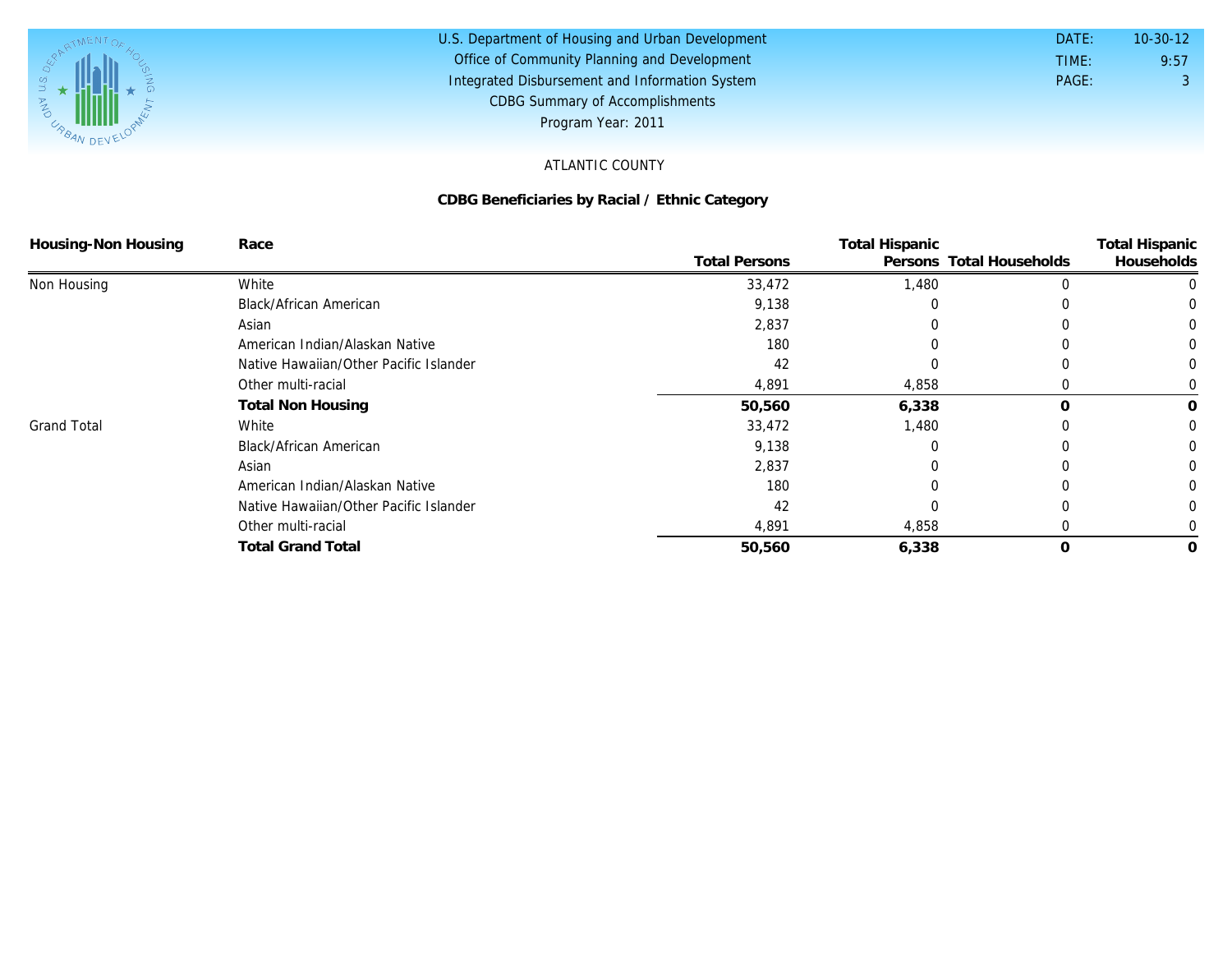| $V_{R}$ MILLEVEL | U.S. Department of Housing and Urban Development<br>Office of Community Planning and Development<br>Integrated Disbursement and Information System<br><b>CDBG Summary of Accomplishments</b><br>Program Year: 2011 | DATE:<br>TIME:<br>PAGE: | $10-30-12$<br>9:57 |
|------------------|--------------------------------------------------------------------------------------------------------------------------------------------------------------------------------------------------------------------|-------------------------|--------------------|
|                  | $\lambda$ TI ANITIO OOLINITY                                                                                                                                                                                       |                         |                    |

#### ATLANTIC COUNTY

### **CDBG Beneficiaries by Income Category**

|             | Income Levels                       | Owner Occupied | Renter Occupied | Persons  |
|-------------|-------------------------------------|----------------|-----------------|----------|
| Non Housing | Extremely Low $\left(<=30\%\right)$ |                |                 |          |
|             | Low ( $>30\%$ and $\lt$ =50%)       |                |                 | $\Omega$ |
|             | Mod ( $>50\%$ and $\lt$ =80%)       |                | 0               | 50,510   |
|             | Total Low-Mod                       |                |                 | 50,510   |
|             | Non Low-Mod $(>80\%)$               |                |                 | $\Omega$ |
|             | <b>Total Beneficiaries</b>          |                |                 | 50,510   |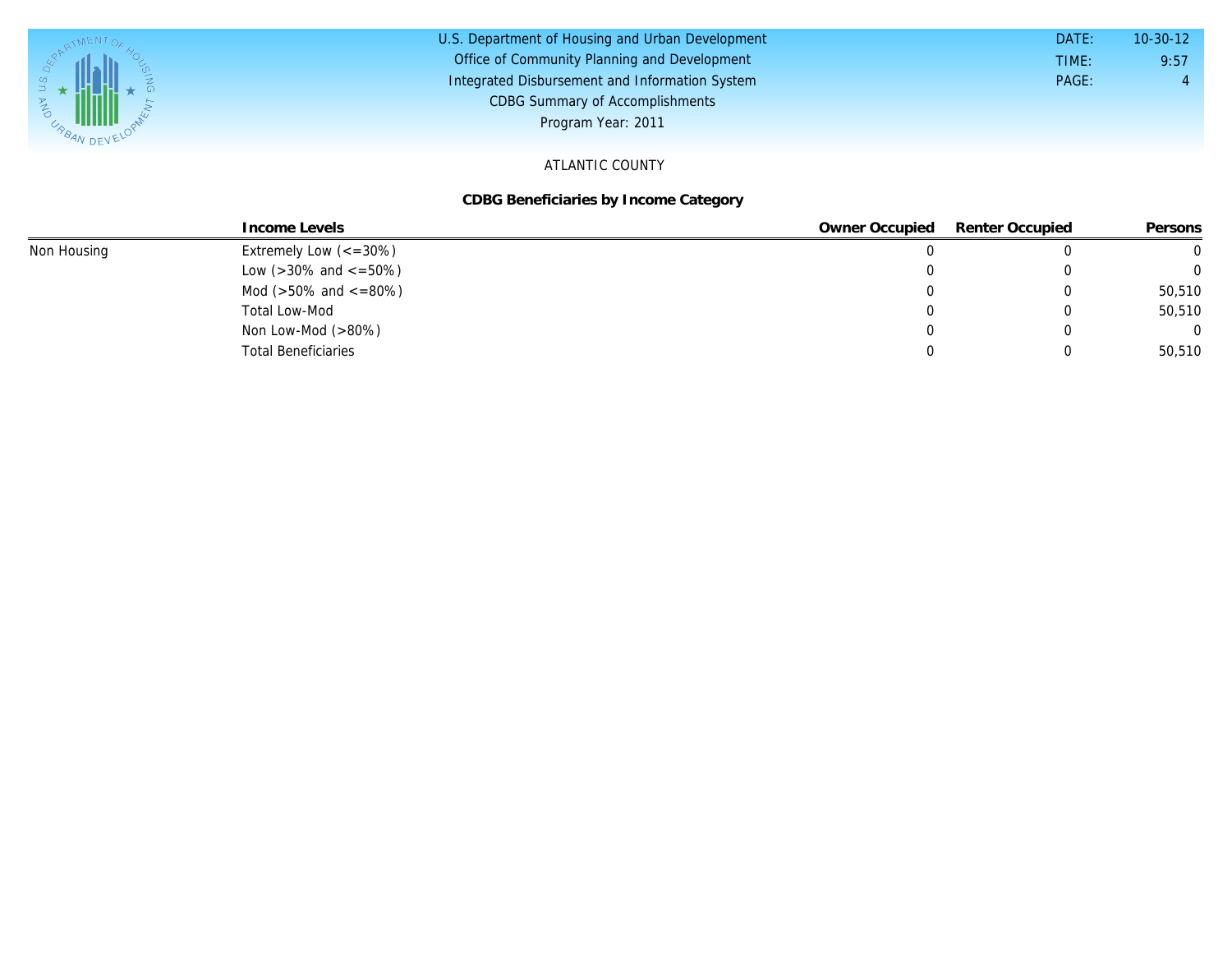

| U.S. Department of Housing and Urban Development | DATE: | $10 - 12 - 12$ |
|--------------------------------------------------|-------|----------------|
| Office of Community Planning and Development     | TIME: | 14:01          |
| Integrated Disbursement and Information System   | PAGE: |                |
| HOME Summary of Accomplishments                  |       |                |
| Program Year: 2011                               |       |                |

# ATLANTIC COUNTY CONSORTIUM

**Home Disbursements and Unit Completions**

| <b>Activity Type</b>                       | Disbursed Amount | Units Completed | Units Occupied |
|--------------------------------------------|------------------|-----------------|----------------|
| Rentals                                    | \$75,000.00      | 6               | 6              |
| First Time Homebuyers                      | \$301,516.79     | 21              | 21             |
| <b>Existing Homeowners</b>                 | \$331,476.00     | 17              |                |
| Total, Rentals and TBRA                    | \$75,000.00      | 6               | 6              |
| Total, Homebuyers and<br><b>Homeowners</b> | \$632,992.79     | 38              | 38             |
| Grand Total                                | \$707,992.79     | 44              | 44             |

### **Home Unit Completions by Percent of Area Median Income**

|                                     |              |           |               |           |                | <b>Units Completed</b> |
|-------------------------------------|--------------|-----------|---------------|-----------|----------------|------------------------|
| Activity Type                       | $0\% - 30\%$ | 31% - 50% | $51\% - 60\%$ | 61% - 80% | Total 0% - 60% | Total 0% - 80%         |
| Rentals                             |              |           |               |           |                |                        |
| First Time Homebuyers               |              |           |               |           |                | 21                     |
| <b>Existing Homeowners</b>          |              |           |               |           | 10             | 17                     |
| Total, Rentals and TBRA             |              |           |               |           |                |                        |
| Total, Homebuyers and<br>Homeowners |              |           |               | 22        | 16             | 38                     |
| Grand Total                         |              |           |               | 22        | 22             | 44                     |

**Home Unit Reported As Vacant**

| <b>Activity Type</b>       | Reported as Vacant |
|----------------------------|--------------------|
| Rentals                    |                    |
| First Time Homebuyers      |                    |
| <b>Existing Homeowners</b> |                    |
|                            |                    |
| Total, Rentals and TBRA    |                    |
| Total, Homebuyers and      | O                  |
| <b>Homeowners</b>          |                    |
| <b>Grand Total</b>         |                    |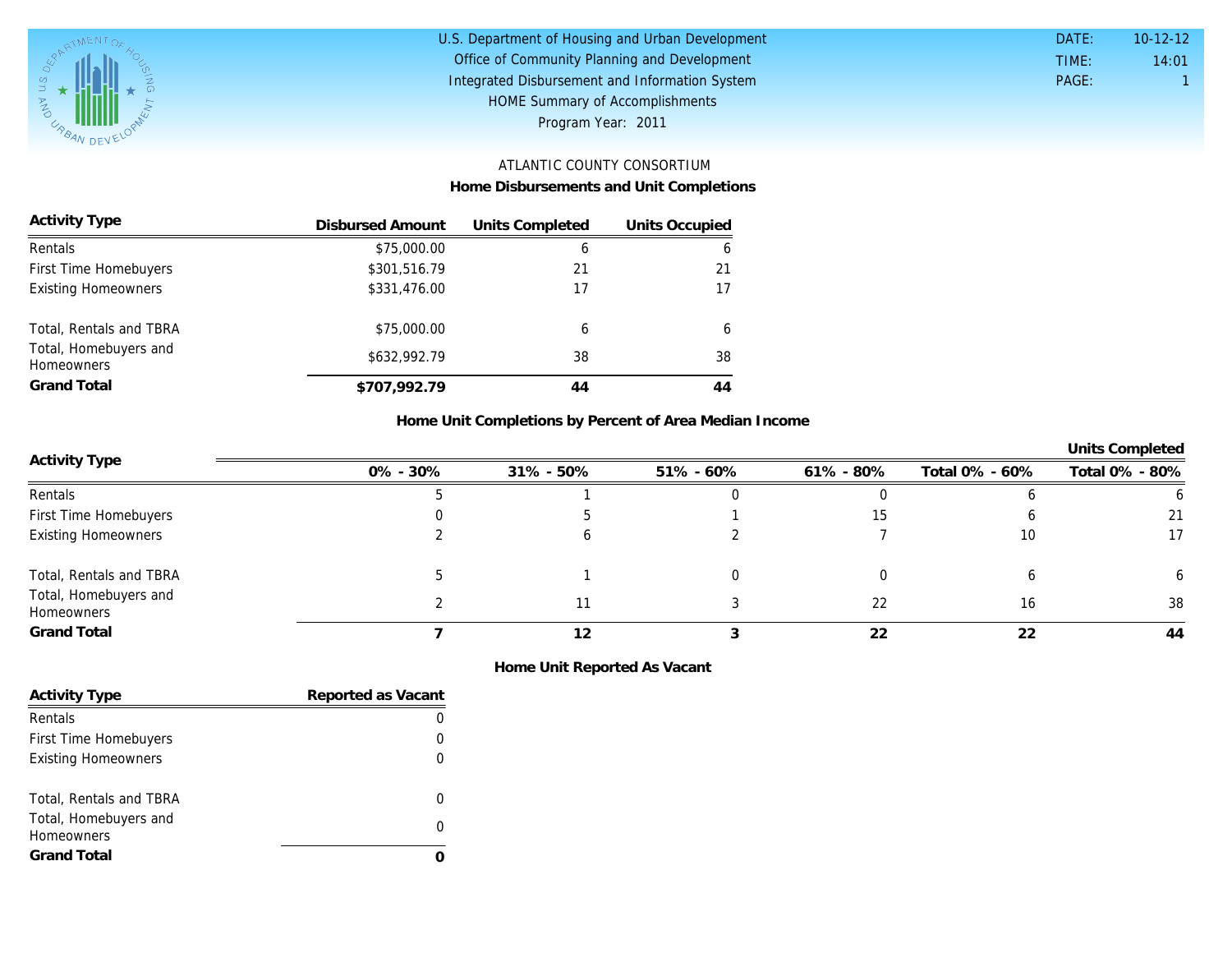

# U.S. Department of Housing and Urban Development Office of Community Planning and Development Integrated Disbursement and Information System HOME Summary of Accomplishments

| DATE: | $10-12-12$ |
|-------|------------|
| TIME: | 14:01      |
| PAGE: | 2          |
|       |            |

Program Year: 2011

### ATLANTIC COUNTY CONSORTIUM

### **Home Unit Completions by Racial / Ethnic Category**

|                                |           | Rentals     |           | First Time Homebuyers |           | <b>Existing Homeowners</b> |  |
|--------------------------------|-----------|-------------|-----------|-----------------------|-----------|----------------------------|--|
|                                |           | Units       |           | Units                 |           | Units                      |  |
|                                | Units     | Completed - | Units     | Completed -           | Units     | Completed -                |  |
|                                | Completed | Hispanics   | Completed | <b>Hispanics</b>      | Completed | Hispanics                  |  |
| White                          |           |             | 16        | 10                    | 14        |                            |  |
| Black/African American         |           |             |           |                       |           | $\Omega$                   |  |
| Asian                          |           |             |           |                       |           | $\Omega$                   |  |
| Black/African American & White |           |             |           |                       |           | $\Omega$                   |  |
| Other multi-racial             |           |             |           |                       |           |                            |  |
| Total                          |           |             |           | 10                    |           |                            |  |

|                                |           |                            |              | Total, Homebuyers and      |           |                      |
|--------------------------------|-----------|----------------------------|--------------|----------------------------|-----------|----------------------|
|                                |           | Total, Rentals and TBRA    |              | <b>Homeowners</b>          |           | <b>Grand Total</b>   |
|                                |           | Units<br>Units Completed - |              | Units<br>Units Completed - | Units     | Units<br>Completed - |
|                                | Completed | <b>Hispanics</b>           | Completed    | Hispanics                  | Completed | <b>Hispanics</b>     |
| White                          |           |                            | 30           |                            | 34        |                      |
| Black/African American         |           |                            | <sub>6</sub> |                            |           |                      |
| Asian                          |           |                            |              |                            |           |                      |
| Black/African American & White |           |                            |              |                            |           |                      |
| Other multi-racial             |           |                            |              |                            |           |                      |
| Total                          |           |                            | 38           |                            | 44        | 12                   |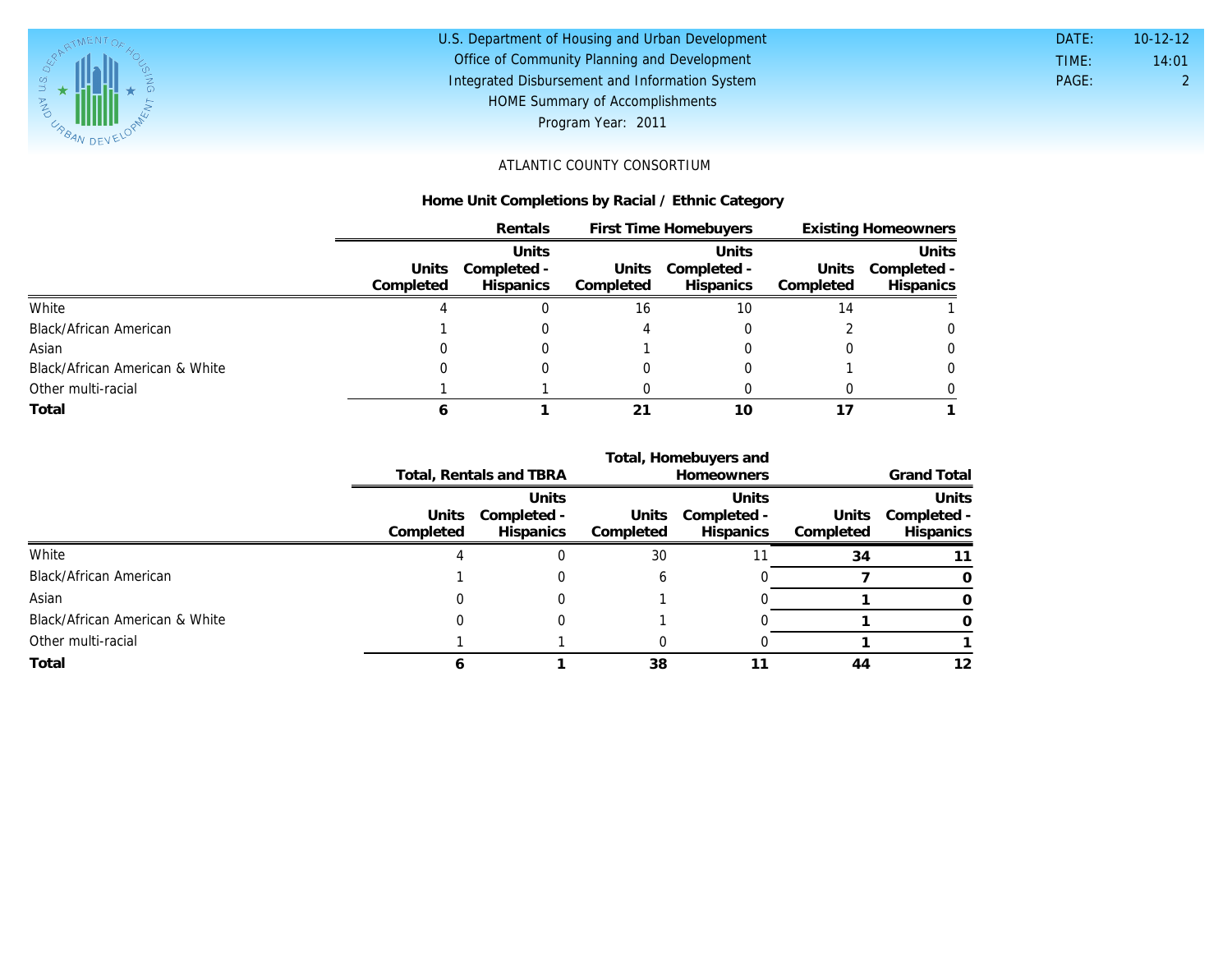#### IDIS U.S. DEPARTMENT OF HOUSING AND URBAN DEVELOPMENT

DATE: 10/30/2012

TIME: 10:00:32 AM

PAGE: 1/2

#### OFFICE OF COMMUNITY PLANNING AND DEVELOPMENT

### PR06 - Summary of Consolidated Plan Projects for Report Year

|       | <b>Plan IDIS</b> | Year Project Project Title and Description                    |                                                                                                                               | Program     | Project<br><b>Estimate</b> | Commited<br>Amount      | <b>Amount Drawn</b><br><b>Thru Report</b><br>Year |
|-------|------------------|---------------------------------------------------------------|-------------------------------------------------------------------------------------------------------------------------------|-------------|----------------------------|-------------------------|---------------------------------------------------|
| 20111 |                  | Administration                                                |                                                                                                                               | <b>CDBG</b> | \$266,596.00 \$282,797.55  |                         | \$245,486.78                                      |
|       |                  |                                                               |                                                                                                                               | <b>HOME</b> |                            | \$67,814.00 \$72,642.10 | \$72,642.10                                       |
| 2     |                  | Housing Rehabilitation Housing Rehab 1) HOME and 2) CDBG CDBG |                                                                                                                               |             | \$88.824.00                | \$0.00                  | \$0.00                                            |
|       |                  |                                                               | a. Folsom b. Hamilton                                                                                                         | <b>HOME</b> | \$238,606.00 \$252,896.00  |                         | \$252,896.00                                      |
|       | 3                |                                                               | Homebuyers Program County Wide First Time homebuyers,<br>ip to \$15,000 in Down Payment and<br><b>Closing Cost Assistance</b> | <b>HOME</b> | \$270,000,00 \$309,107.79  |                         | \$297.607.79                                      |
|       | 4                |                                                               | Infrastructure-Streets Reconstruction of Streets                                                                              | CDBG        | \$517,130.00 \$583,613.64  |                         | \$583,613.64                                      |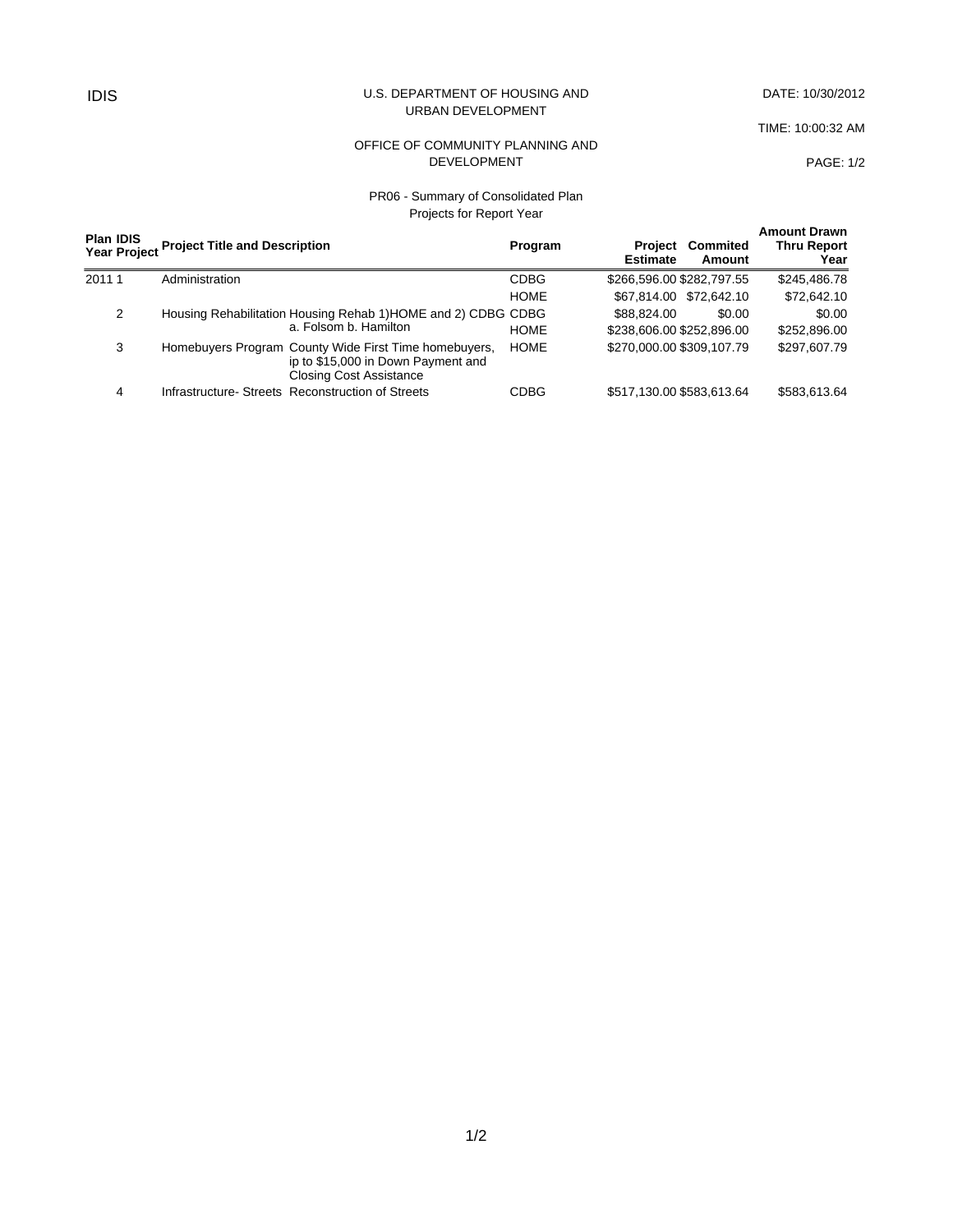#### IDIS U.S. DEPARTMENT OF HOUSING AND URBAN DEVELOPMENT

DATE: 10/30/2012

TIME: 10:00:32 AM

#### OFFICE OF COMMUNITY PLANNING AND DEVELOPMENT

PAGE: 2/2

#### PR06 - Summary of Consolidated Plan Projects for Report Year

| <b>Plan IDIS</b><br><b>Year Project</b> | <b>Project Title and Description</b> |                                                                                                                               | Program     | Amount<br><b>Available to</b><br><b>Draw</b> | Amount<br>Drawn in<br><b>Report Year</b> |  |
|-----------------------------------------|--------------------------------------|-------------------------------------------------------------------------------------------------------------------------------|-------------|----------------------------------------------|------------------------------------------|--|
| 20111                                   | Administration                       |                                                                                                                               | <b>CDBG</b> | \$37,310.77                                  | \$245,486.78                             |  |
|                                         |                                      |                                                                                                                               | <b>HOME</b> | \$0.00                                       | \$72,642.10                              |  |
| 2                                       |                                      | Housing Rehabilitation Housing Rehab 1) HOME and 2) CDBG CDBG                                                                 |             | \$0.00                                       | \$0.00                                   |  |
|                                         |                                      | a. Folsom b. Hamilton                                                                                                         | <b>HOME</b> | \$0.00                                       | \$252,896.00                             |  |
| 3                                       |                                      | Homebuyers Program County Wide First Time homebuyers,<br>ip to \$15,000 in Down Payment and<br><b>Closing Cost Assistance</b> | <b>HOME</b> | \$11,500.00                                  | \$297,607.79                             |  |
| 4                                       |                                      | Infrastructure-Streets Reconstruction of Streets                                                                              | CDBG        | \$0.00                                       | \$583,613.64                             |  |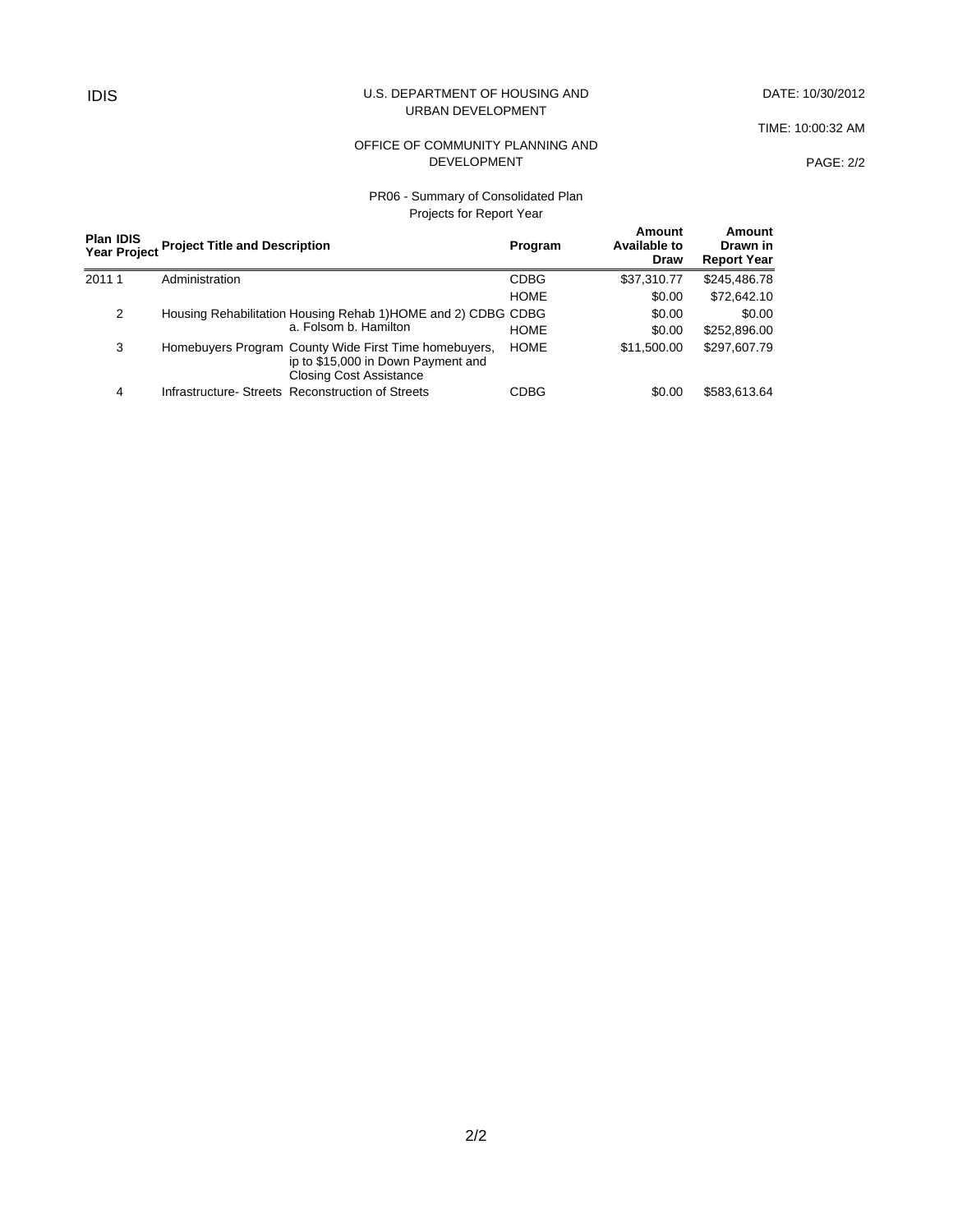|                 | Office of Community Planning and Development     | DATE: | $10-18-12$ |
|-----------------|--------------------------------------------------|-------|------------|
|                 | U.S. Department of Housing and Urban Development | TIME: | 11:15      |
| $\infty$        | Integrated Disbursement and Information System   | PAGE: |            |
|                 | PR26 - CDBG Financial Summary Report             |       |            |
| $\alpha$        | Program Year 2011                                |       |            |
| <b>BAN DEVE</b> | ATLANTIC COUNTY, NJ                              |       |            |

| PART I: SUMMARY OF CDBG RESOURCES                                              |              |
|--------------------------------------------------------------------------------|--------------|
| 01 UNEXPENDED CDBG FUNDS AT END OF PREVIOUS PROGRAM YEAR                       | 1,906,648.69 |
| 02 ENTITLEMENT GRANT                                                           | 1,332,979.00 |
| 03 SURPLUS URBAN RENEWAL                                                       | 0.00         |
| 04 SECTION 108 GUARANTEED LOAN FUNDS                                           | 0.00         |
| 05 CURRENT YEAR PROGRAM INCOME                                                 | 0.00         |
| 06 RETURNS                                                                     | 2,132.48     |
| 07 ADJUSTMENT TO COMPUTE TOTAL AVAILABLE                                       | 0.00         |
| 08 TOTAL AVAILABLE (SUM, LINES 01-07)                                          | 3,241,760.17 |
| PART II: SUMMARY OF CDBG EXPENDITURES                                          |              |
| 09 DISBURSEMENTS OTHER THAN SECTION 108 REPAYMENTS AND PLANNING/ADMINISTRATION | 1,266,104.95 |
| 10 ADJUSTMENT TO COMPUTE TOTAL AMOUNT SUBJECT TO LOW/MOD BENEFIT               | 0.00         |
| 11 AMOUNT SUBJECT TO LOW/MOD BENEFIT (LINE 09 + LINE 10)                       | 1,266,104.95 |
| 12 DISBURSED IN IDIS FOR PLANNING/ADMINISTRATION                               | 289,513.07   |
| 13 DISBURSED IN IDIS FOR SECTION 108 REPAYMENTS                                | 0.00         |
| 14 ADJUSTMENT TO COMPUTE TOTAL EXPENDITURES                                    | 0.00         |
| 15 TOTAL EXPENDITURES (SUM, LINES 11-14)                                       | 1,555,618.02 |
| 16 UNEXPENDED BALANCE (LINE 08 - LINE 15)                                      | 1,686,142.15 |
| PART III: LOWMOD BENEFIT THIS REPORTING PERIOD                                 |              |
| 17 EXPENDED FOR LOW/MOD HOUSING IN SPECIAL AREAS                               | 0.00         |
| 18 EXPENDED FOR LOW/MOD MULTI-UNIT HOUSING                                     | 0.00         |
| 19 DISBURSED FOR OTHER LOW/MOD ACTIVITIES                                      | 1,268,237.43 |
| 20 ADJUSTMENT TO COMPUTE TOTAL LOW/MOD CREDIT                                  | 0.00         |
| 21 TOTAL LOW/MOD CREDIT (SUM, LINES 17-20)                                     | 1,268,237.43 |
| 22 PERCENT LOW/MOD CREDIT (LINE 21/LINE 11)                                    | 100.17%      |
| LOW/MOD BENEFIT FOR MULTI-YEAR CERTIFICATIONS                                  |              |
| 23 PROGRAM YEARS(PY) COVERED IN CERTIFICATION                                  | PY: PY: PY:  |
| 24 CUMULATIVE NET EXPENDITURES SUBJECT TO LOW/MOD BENEFIT CALCULATION          | 0.00         |
| 25 CUMULATIVE EXPENDITURES BENEFITING LOW/MOD PERSONS                          | 0.00         |
| 26 PERCENT BENEFIT TO LOW/MOD PERSONS (LINE 25/LINE 24)                        | 0.00%        |
| PART IV: PUBLIC SERVICE (PS) CAP CALCULATIONS                                  |              |
| 27 DISBURSED IN IDIS FOR PUBLIC SERVICES                                       | 9,362.80     |
| 28 PS UNLIQUIDATED OBLIGATIONS AT END OF CURRENT PROGRAM YEAR                  | 0.00         |
| 29 PS UNLIQUIDATED OBLIGATIONS AT END OF PREVIOUS PROGRAM YEAR                 | 0.00         |
| 30 ADJUSTMENT TO COMPUTE TOTAL PS OBLIGATIONS                                  | 0.00         |
| 31 TOTAL PS OBLIGATIONS (LINE 27 + LINE 28 - LINE 29 + LINE 30)                | 9,362.80     |
| 32 ENTITLEMENT GRANT                                                           | 1,332,979.00 |
| 33 PRIOR YEAR PROGRAM INCOME                                                   | 11.650.00    |
| 34 ADJUSTMENT TO COMPUTE TOTAL SUBJECT TO PS CAP                               | 0.00         |
| 35 TOTAL SUBJECT TO PS CAP (SUM, LINES 32-34)                                  | 1,344,629.00 |
| 36 PERCENT FUNDS OBLIGATED FOR PS ACTIVITIES (LINE 31/LINE 35)                 | 0.70%        |
| PART V: PLANNING AND ADMINISTRATION (PA) CAP                                   |              |
| 37 DISBURSED IN IDIS FOR PLANNING/ADMINISTRATION                               | 289,513.07   |
| 38 PA UNLIQUIDATED OBLIGATIONS AT END OF CURRENT PROGRAM YEAR                  | 0.00         |
| 39 PA UNLIQUIDATED OBLIGATIONS AT END OF PREVIOUS PROGRAM YEAR                 | 23,506.29    |
| 40 ADJUSTMENT TO COMPUTE TOTAL PA OBLIGATIONS                                  | 0.00         |
| 41 TOTAL PA OBLIGATIONS (LINE 37 + LINE 38 - LINE 39 + LINE 40)                | 266,006.78   |
| 42 ENTITLEMENT GRANT                                                           | 1,332,979.00 |
| 43 CURRENT YEAR PROGRAM INCOME                                                 | 0.00         |
| 44 ADJUSTMENT TO COMPUTE TOTAL SUBJECT TO PA CAP                               | 0.00         |
| 45 TOTAL SUBJECT TO PA CAP (SUM, LINES 42-44)                                  | 1,332,979.00 |
| 46 PERCENT FUNDS OBLIGATED FOR PA ACTIVITIES (LINE 41/LINE 45)                 | 19.96%       |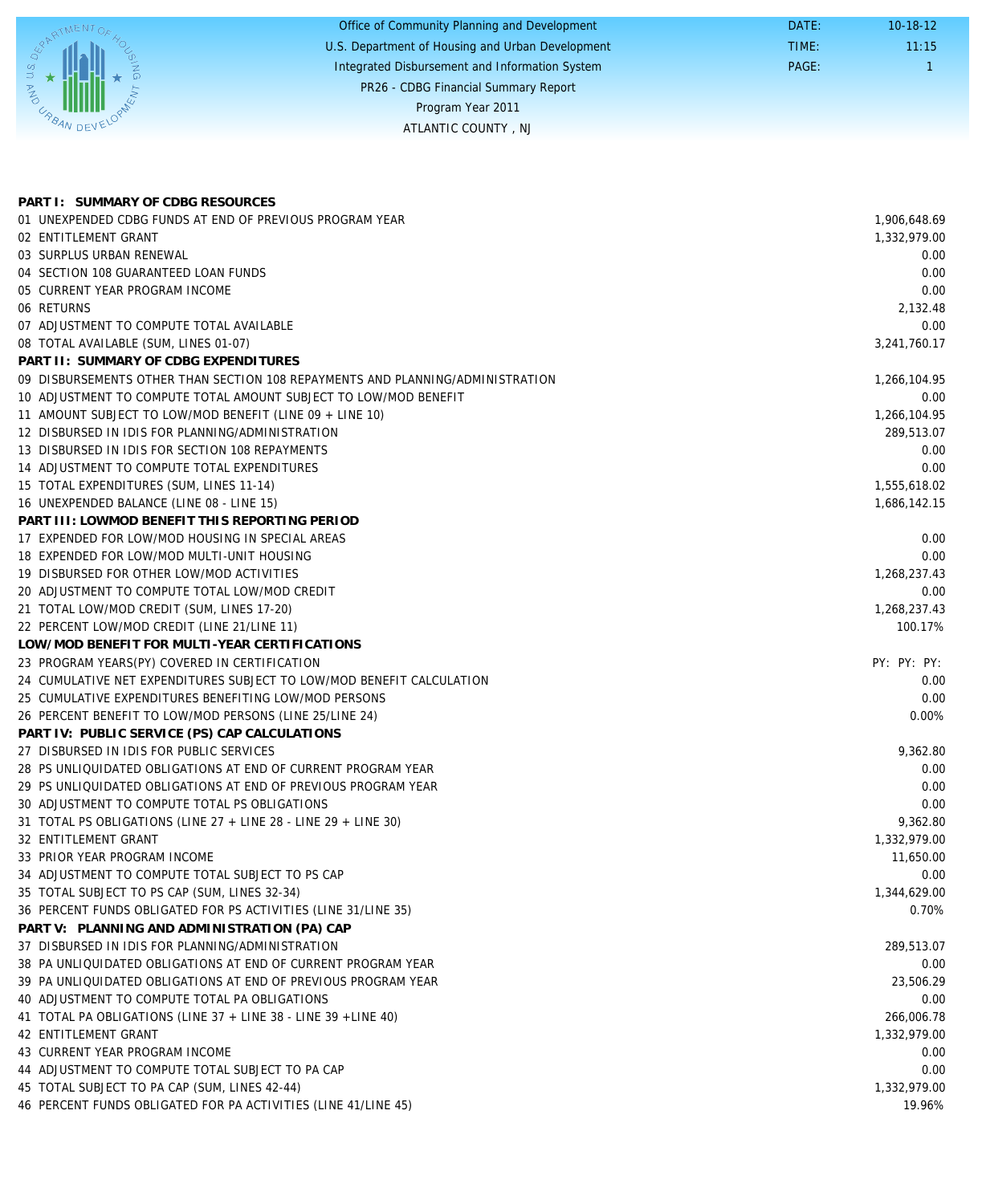

### U.S. Department of Housing and Urban Development Office of Community Planning and Development

Integrated Disbursement and Information System

 DATE: TIME:

PR26 - CDBG Financial Summary Report Program Year 2011

ATLANTIC COUNTY , NJ

### **LINE 17 DETAIL: ACTIVITIES TO CONSIDER IN DETERMINING THE AMOUNT TO ENTER ON LINE 17**

Report returned no data.

### **LINE 18 DETAIL: ACTIVITIES TO CONSIDER IN DETERMINING THE AMOUNT TO ENTER ON LINE 18** Report returned no data.

#### **LINE 19 DETAIL: ACTIVITIES INCLUDED IN THE COMPUTATION OF LINE 19**

| Plan Year | <b>IDIS Project</b> | <b>IDIS Activity</b> | Voucher<br>Number | <b>Activity Name</b>                           | Matrix<br>Code | National<br>Objective | Drawn Amount   |
|-----------|---------------------|----------------------|-------------------|------------------------------------------------|----------------|-----------------------|----------------|
| 2006      | 16                  | 713                  | 5346425           | Absecon Senior Transportation Operating        | 05A            | <b>LMC</b>            | \$1,957.75     |
| 2006      | 16                  | 713                  | 5346446           | Absecon Senior Transportation Operating        | 05A            | <b>LMC</b>            | \$1,956.21     |
| 2006      | 16                  | 713                  | 5440094           | Absecon Senior Transportation Operating        | 05A            | <b>LMC</b>            | \$2,628.73     |
| 2006      | 16                  | 713                  | 5467787           | Absecon Senior Transportation Operating        | 05A            | <b>LMC</b>            | \$2,820.11     |
| 2007      | 5                   | 320                  | 5444667           | <b>GALLOWAY SENIOR CENTER</b>                  | 03A            | <b>LMC</b>            | \$45,997.78    |
| 2007      | 5                   | 320                  | 5444672           | <b>GALLOWAY SENIOR CENTER</b>                  | 03A            | <b>LMC</b>            | \$144,824.00   |
| 2007      | $\overline{7}$      | 762                  | 5363011           | Bruno Merlini Park Improvements                | 03F            | LMA                   | \$23,914.50    |
| 2007      | $\overline{7}$      | 762                  | 5363015           | Bruno Merlini Park Improvements                | 03F            | <b>LMA</b>            | \$2,069.55     |
| 2009      | 9                   | 789                  | 5408844           | Margate Beach Access                           | 03L            | <b>LMC</b>            | \$26,545.00    |
| 2009      | 9                   | 789                  | 5408877           | Margate Beach Access                           | 03L            | <b>LMC</b>            | \$29,505.00    |
| 2010      | $\overline{4}$      | 781                  | 5363010           | Linwood-ADA Improvements to Bike Path Phase IV | 03L            | <b>LMC</b>            | \$18,060.40    |
| 2010      | 4                   | 788                  | 5444910           | Absecon Station and NJ Avenue                  | 03L            | LMC                   | \$35,384.50    |
| 2010      | $\overline{4}$      | 788                  | 5463616           | Absecon Station and NJ Avenue                  | 03L            | <b>LMC</b>            | \$36.00        |
| 2010      | $\overline{4}$      | 790                  | 5407970           | Atlantic County Extension Services Bldg        | 03             | <b>LMC</b>            | \$10,900.32    |
| 2010      | $\overline{4}$      | 790                  | 5408845           | Atlantic County Extension Services Bldg        | 03             | <b>LMC</b>            | \$16,856.00    |
| 2010      | $\overline{4}$      | 790                  | 5416206           | Atlantic County Extension Services Bldg        | 03             | <b>LMC</b>            | \$5,027.33     |
| 2010      | $\overline{4}$      | 790                  | 5423960           | Atlantic County Extension Services Bldg        | 03             | <b>LMC</b>            | \$17,650.35    |
| 2010      | $\overline{4}$      | 790                  | 5423961           | Atlantic County Extension Services Bldg        | 03             | <b>LMC</b>            | \$3,222.71     |
| 2010      | $\overline{4}$      | 790                  | 5448795           | Atlantic County Extension Services Bldg        | 03             | <b>LMC</b>            | \$37,049.89    |
| 2010      | $\overline{4}$      | 790                  | 5457165           | Atlantic County Extension Services Bldg        | 03             | <b>LMC</b>            | \$1,851.16     |
| 2010      | 5                   | 783                  | 5426341           | Pleasantville-Park Avenue                      | 03K            | <b>LMA</b>            | \$111,527.50   |
| 2010      | 6                   | 786                  | 5444823           | Ventnor Pump Station                           | 03J            | <b>LMA</b>            | \$76,040.00    |
| 2010      | 6                   | 786                  | 5444824           | Ventnor Pump Station                           | 03J            | <b>LMA</b>            | \$68,799.00    |
| 2011      | 4                   | 823                  | 5426341           | Brigantine 8th Street                          | 03K            | LMA                   | \$27,183.50    |
| 2011      | $\overline{4}$      | 823                  | 5444635           | <b>Brigantine 8th Street</b>                   | 03K            | LMA                   | \$44,346.50    |
| 2011      | $\overline{4}$      | 823                  | 5444637           | <b>Brigantine 8th Street</b>                   | 03K            | LMA                   | \$57,827.00    |
| 2011      | $\overline{4}$      | 824                  | 5444674           | Egg Harbor Township Streets                    | 03K            | <b>LMA</b>            | \$83,828.00    |
| 2011      | $\overline{4}$      | 825                  | 5444742           | <b>Hammonton Streets</b>                       | 03K            | <b>LMA</b>            | \$30,977.50    |
| 2011      | 4                   | 825                  | 5444743           | <b>Hammonton Streets</b>                       | 03K            | LMA                   | \$114,586.00   |
| 2011      | $\overline{4}$      | 825                  | 5444747           | <b>Hammonton Streets</b>                       | 03K            | <b>LMA</b>            | \$106,004.14   |
| 2011      | 4                   | 826                  | 5444819           | Somers Point - Sunny Avenue                    | 03K            | LMA                   | \$57,388.00    |
| 2011      | 4                   | 827                  | 5444842           | Ventnor - Rosborough Avenue                    | 03K            | <b>LMA</b>            | \$61,473.00    |
| Total     |                     |                      |                   |                                                |                |                       | \$1.268.237.43 |

**\$1,268,237.43**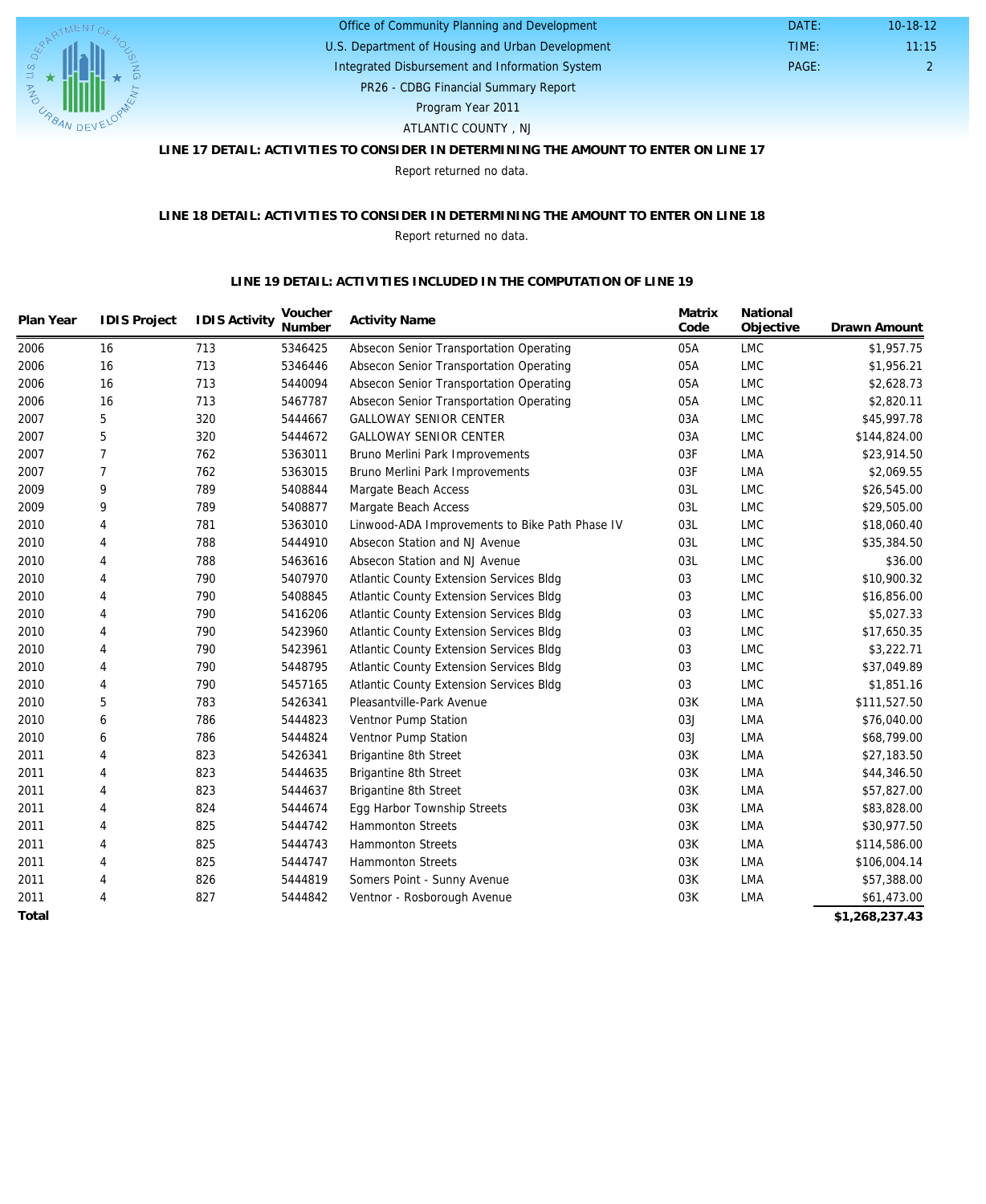

U.S. Department of Housing and Urban Development Office of Community Planning and Development Integrated Disbursement and Information System CDBG Activity Summary Report (GPR) for Program Year 2011 ATLANTIC COUNTY

Time: 10:31 Page: 1 Date: 30-Oct-2012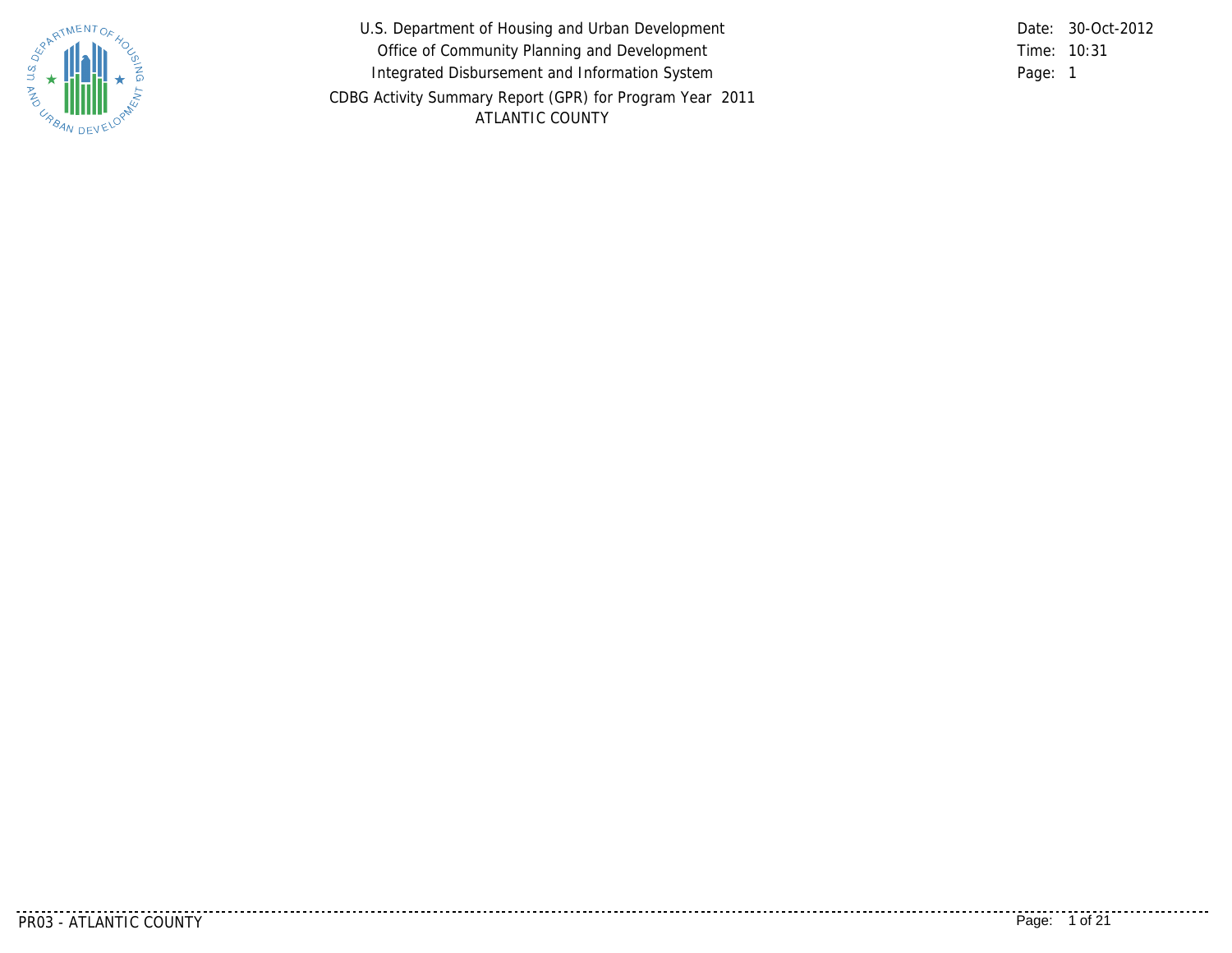### **PGM Year:** 2007

**Project:** 0005 - SENIOR CENTERS

### **IDIS Activity:** 320 - GALLOWAY SENIOR CENTER

| Status:   | Open                                          |  |
|-----------|-----------------------------------------------|--|
| Location: | 300 E Jimmie Leeds Rd Galloway, NJ 08205-4109 |  |

Matrix Code: Senior Centers (03A) Availability/accessibility Objective: Create suitable living environments Outcome:

National Objective: LMC

#### **Financing**<br>GALLOWAY Funded Amount: Drawn In Program Year: Drawn Thru Program Year: **Initial Funding Date:** 04/13/2004 1,059,404.00 1,059,404.00 190,821.78

#### **Description:**

CONSTRUCTION OF A SENIOR CENTER FOR THE BENEFIT OF LOW INCOMRESIDENTS IN

### **Proposed Accomplishments**

Public Facilities : 2

### **Actual Accomplishments**

|                                                          | Owner |          |       | Renter   |       | Total    |       | Person   |  |
|----------------------------------------------------------|-------|----------|-------|----------|-------|----------|-------|----------|--|
| Number assisted:                                         | Total | Hispanic | Total | Hispanic | Total | Hispanic | Total | Hispanic |  |
| White:                                                   |       |          | O     |          |       |          |       |          |  |
| Black/African American:                                  |       |          | 0     |          |       |          |       |          |  |
| Asian:                                                   |       |          | 0     |          |       |          | 0     |          |  |
| American Indian/Alaskan Native:                          |       |          | 0     |          |       |          |       |          |  |
| Native Hawaiian/Other Pacific Islander:                  |       |          |       |          |       |          |       |          |  |
| American Indian/Alaskan Native & White:                  |       |          |       |          |       |          |       |          |  |
| Asian White:                                             |       |          | 0     |          |       |          |       |          |  |
| Black/African American & White:                          |       |          |       |          |       |          |       |          |  |
| American Indian/Alaskan Native & Black/African American: |       |          | C     |          |       |          |       |          |  |
| Other multi-racial:                                      |       |          |       |          |       |          |       |          |  |
| Asian/Pacific Islander:                                  |       |          |       |          |       |          | 0     |          |  |
| Hispanic:                                                |       | 0        | 0     | $\Omega$ |       | O        |       |          |  |
| Total:                                                   | 0     | 0        | 0     | 0        | 0     | 0        |       |          |  |
| Female-headed Households:                                |       |          |       |          |       |          |       |          |  |

#### *Income Category:*

|                      | Owner | Renter | Total | <b>Person</b> |
|----------------------|-------|--------|-------|---------------|
| <b>Extremely Low</b> | 0     |        | O     |               |
| Low Mod              | 0     |        |       |               |
| Moderate             | 0     |        | O     |               |
| Non Low Moderate     | 0     |        | O     |               |
| Total                | 0     |        |       |               |
| Percent Low/Mod      |       |        |       |               |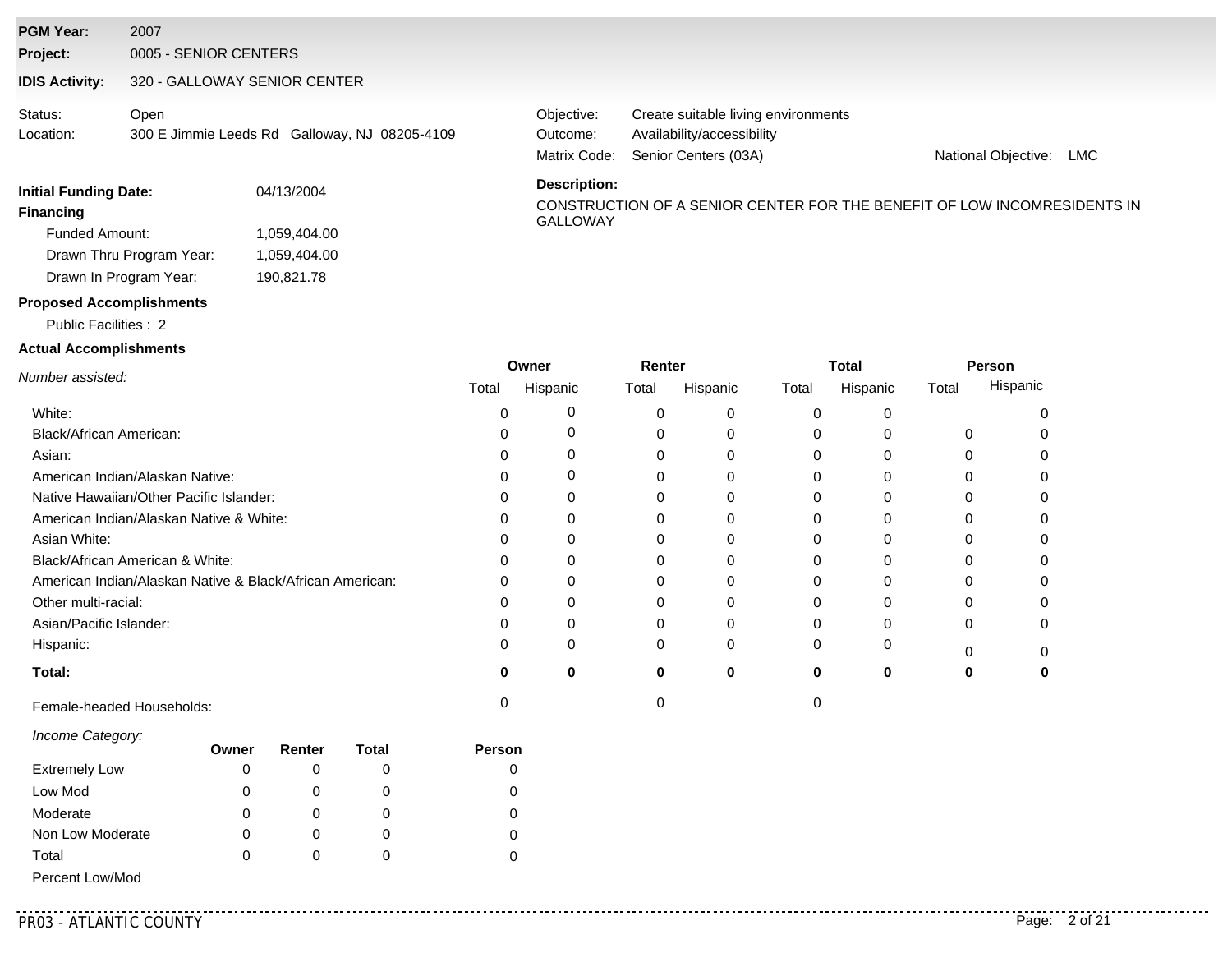### **Annual Accomplishments**

| Years                                                                                     | <b>Accomplishment Narrative</b>                        |                                                                                                                                                                                                                                      |                                                                           |                                                                                                                                                                                                                                                  |                         | # Benefitting |  |  |
|-------------------------------------------------------------------------------------------|--------------------------------------------------------|--------------------------------------------------------------------------------------------------------------------------------------------------------------------------------------------------------------------------------------|---------------------------------------------------------------------------|--------------------------------------------------------------------------------------------------------------------------------------------------------------------------------------------------------------------------------------------------|-------------------------|---------------|--|--|
| 2003<br>2004<br>2005<br>2008<br>2010<br>2011                                              |                                                        | PROJECT PENDING AWAITING ADDITIONAL FUNDING<br>FUNDS ADDED IN 2003, 2004, 2005 AND 2006 FOR A TOTAL OF \$608,451<br>GALLOWAY ACQUIRED PROPERTY ON MARCH 16, 2009<br>The Senior Center was completed in FY 2011 and began operations. |                                                                           | PROJECT IS A MULTI YEAR PROJECT. ACTIVITY HAS BEGUN AND CONSTRUCTION IS ANTICIPATED TO BEGIN IN 2005.<br>construction including electrical work, ADA restroom renovations, HVAC, roof repair, ADA doors and plumbing- approximately 90% complete |                         |               |  |  |
| <b>PGM Year:</b>                                                                          | 2005                                                   |                                                                                                                                                                                                                                      |                                                                           |                                                                                                                                                                                                                                                  |                         |               |  |  |
| <b>Project:</b>                                                                           |                                                        | 0005 - BVT COMMUNITY CENTER REHAB                                                                                                                                                                                                    |                                                                           |                                                                                                                                                                                                                                                  |                         |               |  |  |
| <b>IDIS Activity:</b>                                                                     |                                                        | 434 - BVT COMMUNITY CENTER REHAB                                                                                                                                                                                                     |                                                                           |                                                                                                                                                                                                                                                  |                         |               |  |  |
| Status:                                                                                   | Completed 6/1/2012 12:00:00 AM                         |                                                                                                                                                                                                                                      | Objective:                                                                | Create suitable living environments                                                                                                                                                                                                              |                         |               |  |  |
| Location:                                                                                 | 1308 HARDING HIGHWAY BUENA VISTA TOWNSHIP,<br>NJ 08310 |                                                                                                                                                                                                                                      | Outcome:<br>Matrix Code:                                                  | Sustainability<br>Public Facilities and Improvement                                                                                                                                                                                              | National Objective: SBS |               |  |  |
| <b>Initial Funding Date:</b><br>04/07/2006<br><b>Financing</b>                            |                                                        | <b>Description:</b>                                                                                                                                                                                                                  | (General) (03)<br>ADA COMPLIANT RAMP CONSTRUCTION, NEW HVAC, NEW ELECTRIC |                                                                                                                                                                                                                                                  |                         |               |  |  |
| <b>Funded Amount:</b>                                                                     |                                                        | 63,072.52                                                                                                                                                                                                                            |                                                                           |                                                                                                                                                                                                                                                  |                         |               |  |  |
|                                                                                           | Drawn Thru Program Year:<br>63,072.52                  |                                                                                                                                                                                                                                      |                                                                           |                                                                                                                                                                                                                                                  |                         |               |  |  |
|                                                                                           | Drawn In Program Year:                                 | (2, 132.48)                                                                                                                                                                                                                          |                                                                           |                                                                                                                                                                                                                                                  |                         |               |  |  |
| <b>Proposed Accomplishments</b><br>Public Facilities : 1<br><b>Annual Accomplishments</b> |                                                        |                                                                                                                                                                                                                                      |                                                                           |                                                                                                                                                                                                                                                  |                         |               |  |  |
| Years                                                                                     | <b>Accomplishment Narrative</b>                        |                                                                                                                                                                                                                                      |                                                                           |                                                                                                                                                                                                                                                  |                         | # Benefitting |  |  |
| 2005<br>2006                                                                              |                                                        | WORK COMPLETE AS OF 2/17/2006<br>WORK COMPLETE AS OF 2/17/2006                                                                                                                                                                       |                                                                           |                                                                                                                                                                                                                                                  |                         |               |  |  |
| <b>PGM Year:</b>                                                                          | 2003                                                   |                                                                                                                                                                                                                                      |                                                                           |                                                                                                                                                                                                                                                  |                         |               |  |  |
| Project:                                                                                  |                                                        | 0023 - Curbs and Crosswalks - Absecon                                                                                                                                                                                                |                                                                           |                                                                                                                                                                                                                                                  |                         |               |  |  |
| <b>IDIS Activity:</b>                                                                     |                                                        | 554 - ABSECON - CURB AND Crosswalks                                                                                                                                                                                                  |                                                                           |                                                                                                                                                                                                                                                  |                         |               |  |  |
| Status:<br>Location:                                                                      | Canceled 6/25/2012 4:02:55 PM                          | VARIOUS LOCATIONS ABSECON, NJ 08223                                                                                                                                                                                                  | Objective:<br>Outcome:<br>Matrix Code:                                    | Create suitable living environments<br>Availability/accessibility<br>Sidewalks (03L)                                                                                                                                                             | National Objective:     | LMC           |  |  |
| <b>Initial Funding Date:</b><br><b>Financing</b>                                          |                                                        | 11/01/2007                                                                                                                                                                                                                           | <b>Description:</b>                                                       | INSTALL ADA CURB RAMPS AND CROSSWALKS AT VARIOUS LOCATIONS INCLUDING STATION                                                                                                                                                                     |                         |               |  |  |
| <b>Funded Amount:</b>                                                                     |                                                        | 0.00                                                                                                                                                                                                                                 |                                                                           | AND NEW JERSEY AVENUES                                                                                                                                                                                                                           |                         |               |  |  |
|                                                                                           | Drawn Thru Program Year:                               | 0.00                                                                                                                                                                                                                                 |                                                                           |                                                                                                                                                                                                                                                  |                         |               |  |  |
|                                                                                           | Drawn In Program Year:                                 | 0.00                                                                                                                                                                                                                                 |                                                                           |                                                                                                                                                                                                                                                  |                         |               |  |  |
| <b>Proposed Accomplishments</b>                                                           |                                                        |                                                                                                                                                                                                                                      |                                                                           |                                                                                                                                                                                                                                                  |                         |               |  |  |
| Public Facilities: 100                                                                    |                                                        |                                                                                                                                                                                                                                      |                                                                           |                                                                                                                                                                                                                                                  |                         |               |  |  |
| PR03 - ATLANTIC COUNTY                                                                    |                                                        |                                                                                                                                                                                                                                      |                                                                           |                                                                                                                                                                                                                                                  |                         | Page: 3 of 21 |  |  |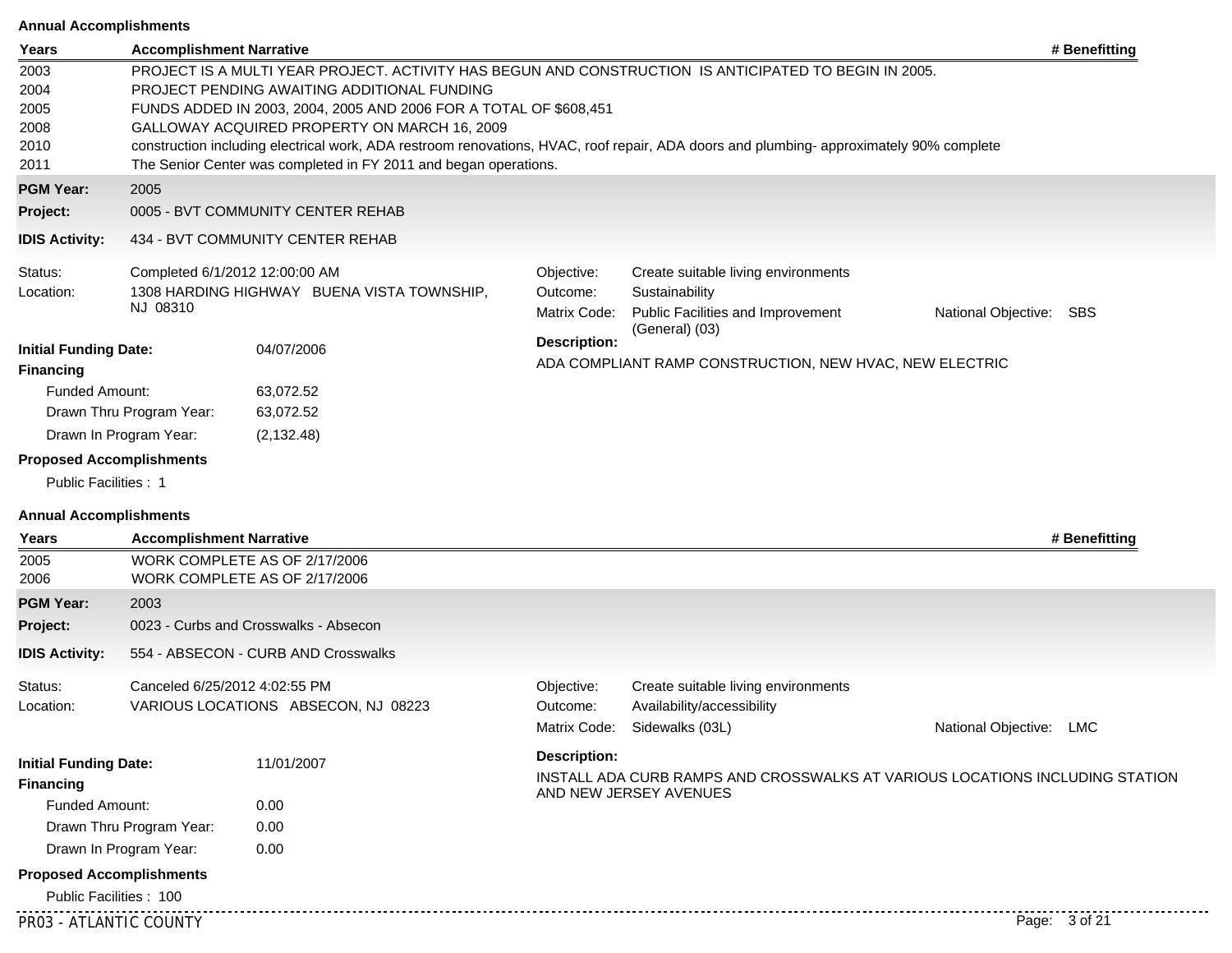#### **Actual Accomplishments**

| Number assisted:<br>White:<br>Black/African American:<br>Asian:<br>American Indian/Alaskan Native:<br>Native Hawaiian/Other Pacific Islander:<br>American Indian/Alaskan Native & White:<br>Asian White:<br>Black/African American & White:<br>American Indian/Alaskan Native & Black/African American:<br>Other multi-racial:<br>Asian/Pacific Islander:<br>Hispanic: |       | Owner  |              |        | Renter   |       | <b>Total</b> |       | Person   |   |   |
|------------------------------------------------------------------------------------------------------------------------------------------------------------------------------------------------------------------------------------------------------------------------------------------------------------------------------------------------------------------------|-------|--------|--------------|--------|----------|-------|--------------|-------|----------|---|---|
|                                                                                                                                                                                                                                                                                                                                                                        |       | Total  | Hispanic     | Total  | Hispanic | Total | Hispanic     | Total | Hispanic |   |   |
|                                                                                                                                                                                                                                                                                                                                                                        |       |        |              | 0      | 0        | 0     | 0            | 0     | 0        |   | 0 |
|                                                                                                                                                                                                                                                                                                                                                                        |       |        |              | O      | 0        | 0     | 0            | 0     | $\Omega$ | 0 | 0 |
|                                                                                                                                                                                                                                                                                                                                                                        |       |        |              |        |          | 0     | 0            | 0     | 0        | 0 |   |
|                                                                                                                                                                                                                                                                                                                                                                        |       |        |              |        |          | O     | 0            |       | 0        | O | 0 |
|                                                                                                                                                                                                                                                                                                                                                                        |       |        |              |        |          |       | 0            |       | 0        |   |   |
|                                                                                                                                                                                                                                                                                                                                                                        |       |        |              | 0      | 0        |       | 0            |       | 0        |   | 0 |
|                                                                                                                                                                                                                                                                                                                                                                        |       |        |              |        |          |       | 0            |       | $\Omega$ |   |   |
|                                                                                                                                                                                                                                                                                                                                                                        |       |        |              |        |          |       | 0            |       | 0        |   | ი |
|                                                                                                                                                                                                                                                                                                                                                                        |       |        |              |        |          |       |              |       | 0        |   |   |
|                                                                                                                                                                                                                                                                                                                                                                        |       |        |              |        |          |       |              |       | 0        |   | O |
|                                                                                                                                                                                                                                                                                                                                                                        |       |        |              | O      | 0        |       | 0            | 0     | 0        | O | 0 |
|                                                                                                                                                                                                                                                                                                                                                                        |       |        |              | 0      | 0        | 0     | 0            | 0     | 0        |   | 0 |
| Total:                                                                                                                                                                                                                                                                                                                                                                 |       |        |              | O      | 0        | 0     | 0            | 0     | 0        | 0 | 0 |
| Female-headed Households:                                                                                                                                                                                                                                                                                                                                              |       |        |              | 0      |          |       |              | 0     |          |   |   |
| Income Category:                                                                                                                                                                                                                                                                                                                                                       | Owner | Renter | <b>Total</b> | Person |          |       |              |       |          |   |   |
| <b>Extremely Low</b>                                                                                                                                                                                                                                                                                                                                                   |       | 0      |              |        |          |       |              |       |          |   |   |
| Low Mod                                                                                                                                                                                                                                                                                                                                                                | 0     | 0      | 0            |        |          |       |              |       |          |   |   |

 

Percent Low/Mod

Non Low Moderate

Moderate

Total

### **Annual Accomplishments**

 

 

 

| Years                                                                     | <b>Accomplishment Narrative</b> |                                      |                                        |                                                                                                    | # Benefitting                                                            |
|---------------------------------------------------------------------------|---------------------------------|--------------------------------------|----------------------------------------|----------------------------------------------------------------------------------------------------|--------------------------------------------------------------------------|
| 2006                                                                      | NO WORKTO DATE                  |                                      |                                        |                                                                                                    |                                                                          |
| <b>PGM Year:</b>                                                          | 2006                            |                                      |                                        |                                                                                                    |                                                                          |
| Project:                                                                  |                                 | 0006 - NEIGHBORHOOD FACILITIES       |                                        |                                                                                                    |                                                                          |
| <b>IDIS Activity:</b>                                                     |                                 | 557 - ADA IMPROVEMENTS - CORBIN CITY |                                        |                                                                                                    |                                                                          |
| Status:<br>Location:                                                      | Open                            | UNDECIDED CORBIN CITY, NJ 08221      | Objective:<br>Outcome:<br>Matrix Code: | Create suitable living environments<br>Availability/accessibility<br>Neighborhood Facilities (03E) | National Objective:<br>LMC                                               |
| <b>Initial Funding Date:</b><br><b>Financing</b><br><b>Funded Amount:</b> | Drawn Thru Program Year:        | 11/01/2007<br>66,928.46<br>0.00      | <b>Description:</b>                    | PROVIDE ACCESSIBILITY FOR THE ELDERLY AND THE HANDICAPPED                                          | CONTINUED USE OF CDBG FUNDS TO UNDERTAKE ADA IMPROVEMENTS ATCITY HALL TO |
|                                                                           |                                 |                                      |                                        |                                                                                                    |                                                                          |

PR03 - ATLANTIC COUNTY Page: 4 of 21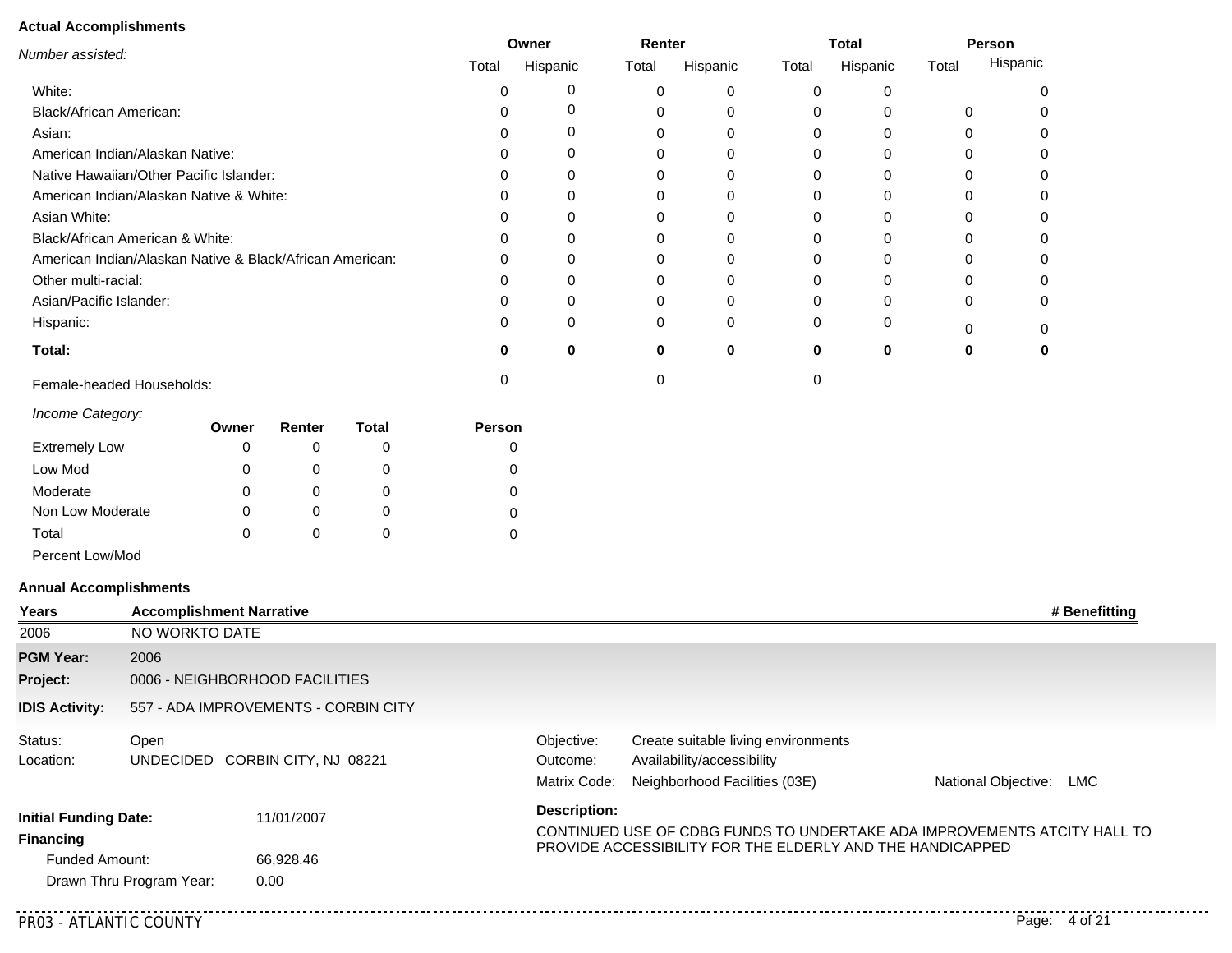Drawn In Program Year: 0.00

### **Proposed Accomplishments**

#### Public Facilities : 1

### **Actual Accomplishments**

|                                                          |       |        | Owner        |        | Renter   |          | <b>Total</b> |       | Person   |          |          |
|----------------------------------------------------------|-------|--------|--------------|--------|----------|----------|--------------|-------|----------|----------|----------|
| Number assisted:                                         |       |        |              | Total  | Hispanic | Total    | Hispanic     | Total | Hispanic | Total    | Hispanic |
| White:                                                   |       |        |              | 0      | 0        | 0        | 0            | 0     | 0        |          | 0        |
| Black/African American:                                  |       |        |              |        | 0        | 0        | 0            | 0     | 0        | 0        | U        |
| Asian:                                                   |       |        |              |        | 0        | 0        | 0            | 0     | 0        | 0        | 0        |
| American Indian/Alaskan Native:                          |       |        |              |        | 0        | 0        | 0            | 0     | 0        | 0        |          |
| Native Hawaiian/Other Pacific Islander:                  |       |        |              |        | 0        | 0        | 0            | 0     | 0        | 0        | 0        |
| American Indian/Alaskan Native & White:                  |       |        |              |        | 0        | 0        | 0            | 0     | 0        | 0        | 0        |
| Asian White:                                             |       |        |              |        | 0        | 0        | 0            | 0     | 0        | 0        | 0        |
| Black/African American & White:                          |       |        |              |        | 0        | 0        | 0            | 0     | 0        | 0        | 0        |
| American Indian/Alaskan Native & Black/African American: |       |        |              |        | 0        | 0        | 0            | 0     | 0        | 0        | 0        |
| Other multi-racial:                                      |       |        |              |        | 0        | 0        | 0            | 0     | O        | 0        |          |
| Asian/Pacific Islander:                                  |       |        |              |        | 0        | 0        | 0            | 0     | 0        | 0        | 0        |
| Hispanic:                                                |       |        |              |        | 0        | $\Omega$ | 0            | 0     | 0        | $\Omega$ | 0        |
| Total:                                                   |       |        |              | 0      | $\bf{0}$ | $\bf{0}$ | $\bf{0}$     | 0     | 0        | 0        | 0        |
| Female-headed Households:                                |       |        |              | 0      |          | 0        |              | 0     |          |          |          |
| Income Category:                                         | Owner | Renter | <b>Total</b> | Person |          |          |              |       |          |          |          |
| <b>Extremely Low</b>                                     | 0     | 0      | 0            | U      |          |          |              |       |          |          |          |
| Low Mod                                                  | 0     | 0      | 0            |        |          |          |              |       |          |          |          |
| Moderate                                                 | n     | 0      |              |        |          |          |              |       |          |          |          |
| Non Low Moderate                                         |       | 0      |              |        |          |          |              |       |          |          |          |
| Total                                                    |       | O      |              |        |          |          |              |       |          |          |          |

Percent Low/Mod

#### **Annual Accomplishments**

| Years                 | <b>Accomplishment Narrative</b>                                                       |                                                                |                                     |                     | # Benefitting |  |  |  |  |  |
|-----------------------|---------------------------------------------------------------------------------------|----------------------------------------------------------------|-------------------------------------|---------------------|---------------|--|--|--|--|--|
| 2009                  | Developing Project, additional funds needed to complete the project                   |                                                                |                                     |                     |               |  |  |  |  |  |
| 2010                  | Concept for project solidified, awaiting accumulation of sufficient funds to proceed. |                                                                |                                     |                     |               |  |  |  |  |  |
| 2012                  |                                                                                       | Work has begun on the improvements. Approximately 25% complete |                                     |                     |               |  |  |  |  |  |
| <b>PGM Year:</b>      | 2006                                                                                  |                                                                |                                     |                     |               |  |  |  |  |  |
| Project:              | 0011 - STREET IMPROVEMENTS                                                            |                                                                |                                     |                     |               |  |  |  |  |  |
| <b>IDIS Activity:</b> | 563 - HAMMONTON STREET 2006                                                           |                                                                |                                     |                     |               |  |  |  |  |  |
| Status:               | Canceled 10/15/2011 2:10:38 PM                                                        | Objective:                                                     | Create suitable living environments |                     |               |  |  |  |  |  |
| Location:             | 12TH ST HAMMONTON, NJ 08037                                                           | Outcome:                                                       | Availability/accessibility          |                     |               |  |  |  |  |  |
|                       |                                                                                       | Matrix Code:                                                   | Street Improvements (03K)           | National Objective: | LMA           |  |  |  |  |  |

. . . . . . . . . . . . .

<u>. . . . . . . . . . . . . . . . . . .</u>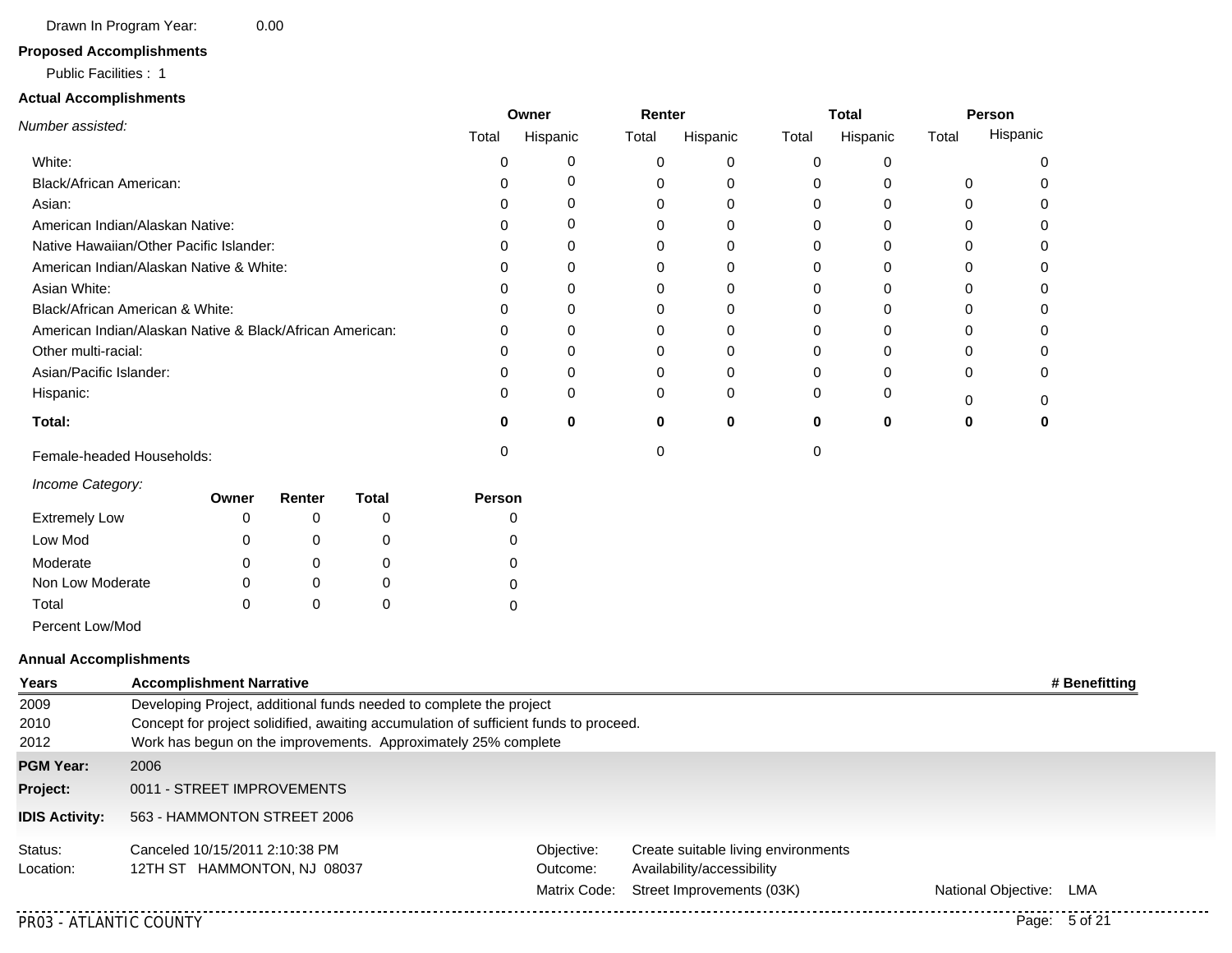| <b>Initial Funding Date:</b>          | 11/01/2007 | <b>Description:</b>                                                                                        |
|---------------------------------------|------------|------------------------------------------------------------------------------------------------------------|
| <b>Financing</b>                      |            | STREET IMPROVEMENTS WASHINGTON ST FROM 12TH TO SOMMERBY STPROJECT WILL<br>INCLUDE RESURFACING AND DRAINAGE |
| Funded Amount:                        | 0.00       |                                                                                                            |
| Drawn Thru Program Year:              | 0.00       |                                                                                                            |
| Drawn In Program Year:                | 0.00       |                                                                                                            |
| <b>Proposed Accomplishments</b>       |            |                                                                                                            |
| People (General): 891                 |            |                                                                                                            |
| Total Population in Service Area: 891 |            |                                                                                                            |
| Census Tract Percent Low / Mod: 46.80 |            |                                                                                                            |
| <b>Annual Accomplishments</b>         |            |                                                                                                            |

| Years                         | <b>Accomplishment Narrative</b>         |                                                                                                                                   |                                                                                           |                     |          |                                     |              |          |          |                                                                                                           | # Benefitting |
|-------------------------------|-----------------------------------------|-----------------------------------------------------------------------------------------------------------------------------------|-------------------------------------------------------------------------------------------|---------------------|----------|-------------------------------------|--------------|----------|----------|-----------------------------------------------------------------------------------------------------------|---------------|
| 2006                          |                                         | NO ACTIVITY TO DATE                                                                                                               |                                                                                           |                     |          |                                     |              |          |          |                                                                                                           |               |
| 2009                          |                                         | Have not yet begun project, may redirect these funds to another project if they can not identify additional funds to complete it. |                                                                                           |                     |          |                                     |              |          |          |                                                                                                           |               |
| <b>PGM Year:</b>              | 2006                                    |                                                                                                                                   |                                                                                           |                     |          |                                     |              |          |          |                                                                                                           |               |
| Project:                      | 0016 - Public Service                   |                                                                                                                                   |                                                                                           |                     |          |                                     |              |          |          |                                                                                                           |               |
| <b>IDIS Activity:</b>         |                                         | 713 - Absecon Senior Transportation Operating                                                                                     |                                                                                           |                     |          |                                     |              |          |          |                                                                                                           |               |
| Status:                       | Open                                    |                                                                                                                                   |                                                                                           | Objective:          |          | Create suitable living environments |              |          |          |                                                                                                           |               |
| Location:                     |                                         | Absecon Senior Center Absecon, NJ 08201                                                                                           |                                                                                           | Outcome:            |          | Availability/accessibility          |              |          |          |                                                                                                           |               |
|                               |                                         |                                                                                                                                   |                                                                                           | Matrix Code:        |          | Senior Services (05A)               |              |          |          | National Objective: LMC                                                                                   |               |
| <b>Initial Funding Date:</b>  |                                         | 05/17/2010                                                                                                                        |                                                                                           | <b>Description:</b> |          |                                     |              |          |          |                                                                                                           |               |
| <b>Financing</b>              |                                         |                                                                                                                                   |                                                                                           |                     |          |                                     |              |          |          | Absecon is using their allocation to reimburse the County for the operating costs of this new service for |               |
| <b>Funded Amount:</b>         |                                         | 35,794.00                                                                                                                         | seniors.<br>Transportation to the Senior center and varous activities two times per week. |                     |          |                                     |              |          |          |                                                                                                           |               |
|                               | Drawn Thru Program Year:                |                                                                                                                                   |                                                                                           |                     |          |                                     |              |          |          |                                                                                                           |               |
|                               | Drawn In Program Year:                  | 34,378.59<br>9,362.80                                                                                                             |                                                                                           |                     |          |                                     |              |          |          |                                                                                                           |               |
|                               | <b>Proposed Accomplishments</b>         |                                                                                                                                   |                                                                                           |                     |          |                                     |              |          |          |                                                                                                           |               |
|                               | People (General): 50                    |                                                                                                                                   |                                                                                           |                     |          |                                     |              |          |          |                                                                                                           |               |
| <b>Actual Accomplishments</b> |                                         |                                                                                                                                   |                                                                                           |                     |          |                                     |              |          |          |                                                                                                           |               |
| Number assisted:              |                                         |                                                                                                                                   |                                                                                           | Owner               | Renter   |                                     | <b>Total</b> |          | Person   |                                                                                                           |               |
|                               |                                         |                                                                                                                                   | Total                                                                                     | Hispanic            | Total    | Hispanic                            | Total        | Hispanic | Total    | Hispanic                                                                                                  |               |
| White:                        |                                         |                                                                                                                                   | $\mathbf 0$                                                                               | 0                   | 0        | 0                                   | 0            | 0        | 59       | $\overline{c}$                                                                                            |               |
| Black/African American:       |                                         |                                                                                                                                   | 0                                                                                         | 0                   | 0        | 0                                   | 0            | 0        | 4        | 0                                                                                                         |               |
| Asian:                        |                                         |                                                                                                                                   | $\Omega$                                                                                  | 0                   | $\Omega$ | 0                                   | $\Omega$     | 0        | 4        | $\Omega$                                                                                                  |               |
|                               | American Indian/Alaskan Native:         |                                                                                                                                   | 0                                                                                         | 0                   | 0        | 0                                   | 0            | 0        | 0        | 0                                                                                                         |               |
|                               | Native Hawaiian/Other Pacific Islander: |                                                                                                                                   | 0                                                                                         | 0                   | 0        | $\Omega$                            | 0            | 0        | 0        | 0                                                                                                         |               |
|                               | American Indian/Alaskan Native & White: |                                                                                                                                   | 0                                                                                         | 0                   | 0        | 0                                   | 0            | 0        | 0        | 0                                                                                                         |               |
| Asian White:                  |                                         |                                                                                                                                   | $\Omega$                                                                                  | $\Omega$            | $\Omega$ | $\Omega$                            | $\Omega$     | $\Omega$ | $\Omega$ | $\Omega$                                                                                                  |               |
|                               | Black/African American & White:         |                                                                                                                                   | $\Omega$                                                                                  | $\Omega$            | 0        | 0                                   | $\Omega$     | 0        | $\Omega$ | 0                                                                                                         |               |
|                               |                                         | American Indian/Alaskan Native & Black/African American:                                                                          | 0                                                                                         | 0                   | 0        | 0                                   | 0            | 0        | 0        | 0                                                                                                         |               |
| Other multi-racial:           |                                         |                                                                                                                                   | $\Omega$                                                                                  | $\Omega$            | $\Omega$ | $\Omega$                            | $\Omega$     | $\Omega$ | $\Omega$ | $\Omega$                                                                                                  |               |

PR03 - ATLANTIC COUNTY Page: 6 of 21

...........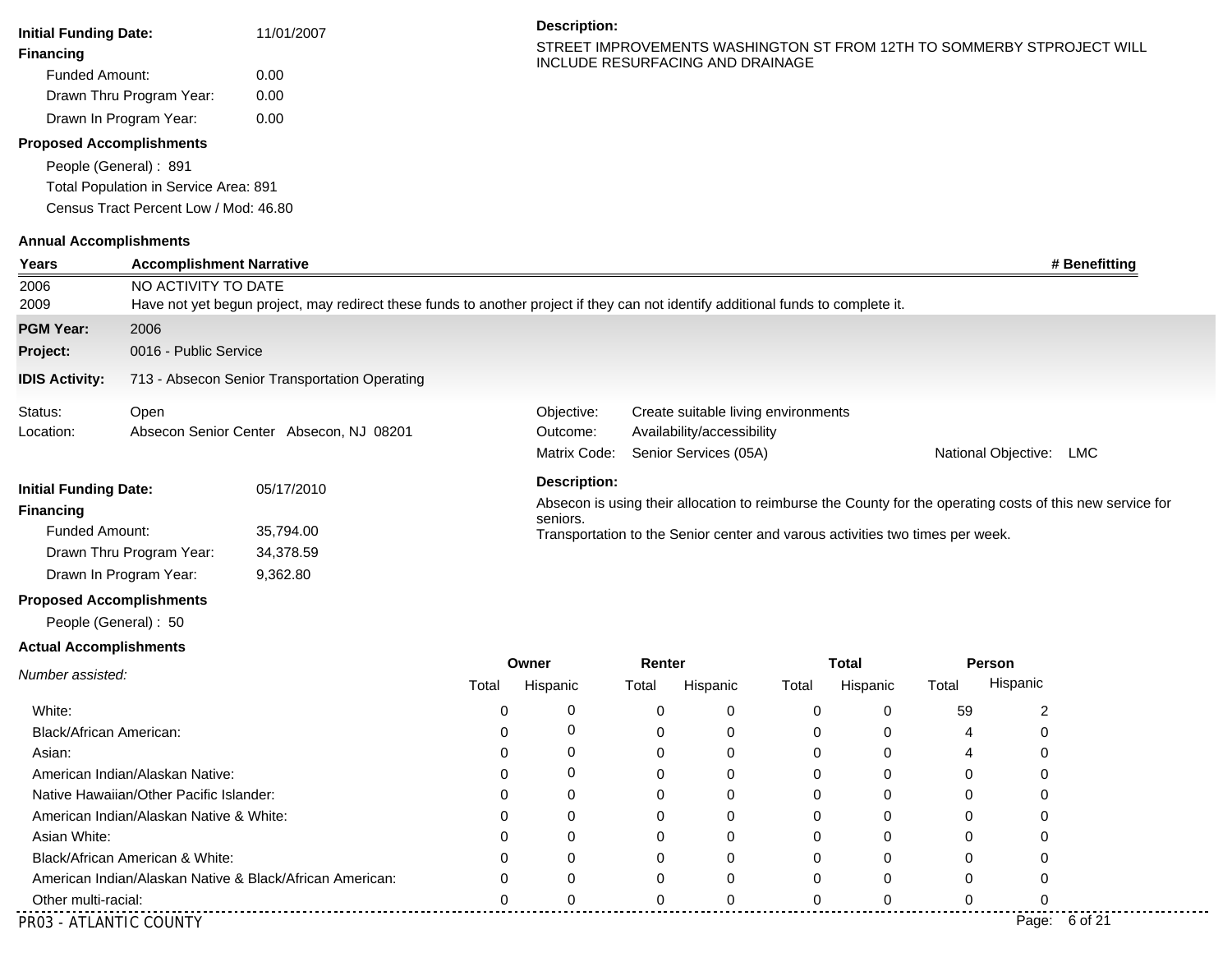| Asian/Pacific Islander:         |                                             |             |            |              | 0                                                                                                                                                                                                                                                          | 0                        | 0                              | 0        | 0                                    | 0           | 0                   | 0             |               |
|---------------------------------|---------------------------------------------|-------------|------------|--------------|------------------------------------------------------------------------------------------------------------------------------------------------------------------------------------------------------------------------------------------------------------|--------------------------|--------------------------------|----------|--------------------------------------|-------------|---------------------|---------------|---------------|
| Hispanic:                       |                                             |             |            |              | 0                                                                                                                                                                                                                                                          | 0                        | 0                              | 0        | 0                                    | 0           | 0                   | 0             |               |
| Total:                          |                                             |             |            |              | 0                                                                                                                                                                                                                                                          | 0                        | 0                              | 0        | 0                                    | $\mathbf 0$ | 67                  | $\mathbf{2}$  |               |
|                                 | Female-headed Households:                   |             |            |              | 0                                                                                                                                                                                                                                                          |                          | 0                              |          | 0                                    |             |                     |               |               |
| Income Category:                |                                             | Owner       | Renter     | <b>Total</b> | Person                                                                                                                                                                                                                                                     |                          |                                |          |                                      |             |                     |               |               |
| <b>Extremely Low</b>            |                                             | 0           | 0          | 0            | 0                                                                                                                                                                                                                                                          |                          |                                |          |                                      |             |                     |               |               |
| Low Mod                         |                                             | 0           | 0          | 0            | 50                                                                                                                                                                                                                                                         |                          |                                |          |                                      |             |                     |               |               |
| Moderate                        |                                             | 0           | 0          | $\mathbf 0$  | 17                                                                                                                                                                                                                                                         |                          |                                |          |                                      |             |                     |               |               |
| Non Low Moderate                |                                             | 0           | 0          | $\mathbf 0$  | 0                                                                                                                                                                                                                                                          |                          |                                |          |                                      |             |                     |               |               |
| Total                           |                                             | $\mathbf 0$ | 0          | $\mathbf 0$  | 67                                                                                                                                                                                                                                                         |                          |                                |          |                                      |             |                     |               |               |
| Percent Low/Mod                 |                                             |             |            |              | 100.0%                                                                                                                                                                                                                                                     |                          |                                |          |                                      |             |                     |               |               |
| <b>Annual Accomplishments</b>   |                                             |             |            |              |                                                                                                                                                                                                                                                            |                          |                                |          |                                      |             |                     |               |               |
| Years                           | <b>Accomplishment Narrative</b>             |             |            |              |                                                                                                                                                                                                                                                            |                          |                                |          |                                      |             |                     |               | # Benefitting |
| 2009                            | various activities undertaken by the center |             |            |              | Absecon is reimbursing Atlantic County for the operation of a bus to provide transportation to seniors to and from the Senior Center and for                                                                                                               |                          |                                |          |                                      |             |                     |               |               |
| 2010                            |                                             |             |            |              | Service continues to provide transportation for senior citizens to the Absecon Community Center. The center provides meals, rereational<br>opportunities, health screening and support services for elder; ly individuals in Absecon and surrounding area. |                          |                                |          |                                      |             |                     |               |               |
| 2011                            |                                             |             |            |              | The absecon bus service provided transportation for 17 persons during the program year. This is a presumed benefit activity                                                                                                                                |                          |                                |          |                                      |             |                     |               |               |
| <b>PGM Year:</b>                | 2010                                        |             |            |              |                                                                                                                                                                                                                                                            |                          |                                |          |                                      |             |                     |               |               |
| Project:                        | 0001 - Administration                       |             |            |              |                                                                                                                                                                                                                                                            |                          |                                |          |                                      |             |                     |               |               |
| <b>IDIS Activity:</b>           | 738 - CDBG Admin                            |             |            |              |                                                                                                                                                                                                                                                            |                          |                                |          |                                      |             |                     |               |               |
| Status:                         | Completed 1/31/2012 12:00:00 AM             |             |            |              |                                                                                                                                                                                                                                                            | Objective:               |                                |          |                                      |             |                     |               |               |
| Location:                       | $\,$                                        |             |            |              |                                                                                                                                                                                                                                                            | Outcome:<br>Matrix Code: |                                |          | General Program Administration (21A) |             | National Objective: |               |               |
|                                 |                                             |             |            |              |                                                                                                                                                                                                                                                            |                          |                                |          |                                      |             |                     |               |               |
| <b>Initial Funding Date:</b>    |                                             |             | 12/14/2010 |              |                                                                                                                                                                                                                                                            | <b>Description:</b>      |                                |          |                                      |             |                     |               |               |
| <b>Financing</b>                |                                             |             |            |              |                                                                                                                                                                                                                                                            |                          | Administration of CDBG Program |          |                                      |             |                     |               |               |
| Funded Amount:                  |                                             |             | 284,936.00 |              |                                                                                                                                                                                                                                                            |                          |                                |          |                                      |             |                     |               |               |
|                                 | Drawn Thru Program Year:                    |             | 284,936.00 |              |                                                                                                                                                                                                                                                            |                          |                                |          |                                      |             |                     |               |               |
|                                 | Drawn In Program Year:                      |             | 44,026.29  |              |                                                                                                                                                                                                                                                            |                          |                                |          |                                      |             |                     |               |               |
| <b>Proposed Accomplishments</b> |                                             |             |            |              |                                                                                                                                                                                                                                                            |                          |                                |          |                                      |             |                     |               |               |
| <b>Actual Accomplishments</b>   |                                             |             |            |              |                                                                                                                                                                                                                                                            |                          |                                |          |                                      |             |                     |               |               |
| Number assisted:                |                                             |             |            |              | Owner<br>Total                                                                                                                                                                                                                                             | Hispanic                 | Renter<br>Total                | Hispanic | <b>Total</b><br>Total                | Hispanic    | Person<br>Total     | Hispanic      |               |
| White:                          |                                             |             |            |              |                                                                                                                                                                                                                                                            |                          |                                |          | 0                                    | 0           |                     |               |               |
| Black/African American:         |                                             |             |            |              |                                                                                                                                                                                                                                                            |                          |                                |          | 0                                    | 0           |                     |               |               |
| Asian:                          |                                             |             |            |              |                                                                                                                                                                                                                                                            |                          |                                |          | 0                                    | 0           |                     |               |               |
|                                 | American Indian/Alaskan Native:             |             |            |              |                                                                                                                                                                                                                                                            |                          |                                |          | 0                                    | 0           |                     |               |               |
|                                 | Native Hawaiian/Other Pacific Islander:     |             |            |              |                                                                                                                                                                                                                                                            |                          |                                |          | 0                                    | 0           |                     |               |               |
|                                 |                                             |             |            |              |                                                                                                                                                                                                                                                            |                          |                                |          |                                      |             |                     |               |               |
| PR03 - ATLANTIC COUNTY          |                                             |             |            |              |                                                                                                                                                                                                                                                            |                          |                                |          |                                      |             |                     | Page: 7 of 21 |               |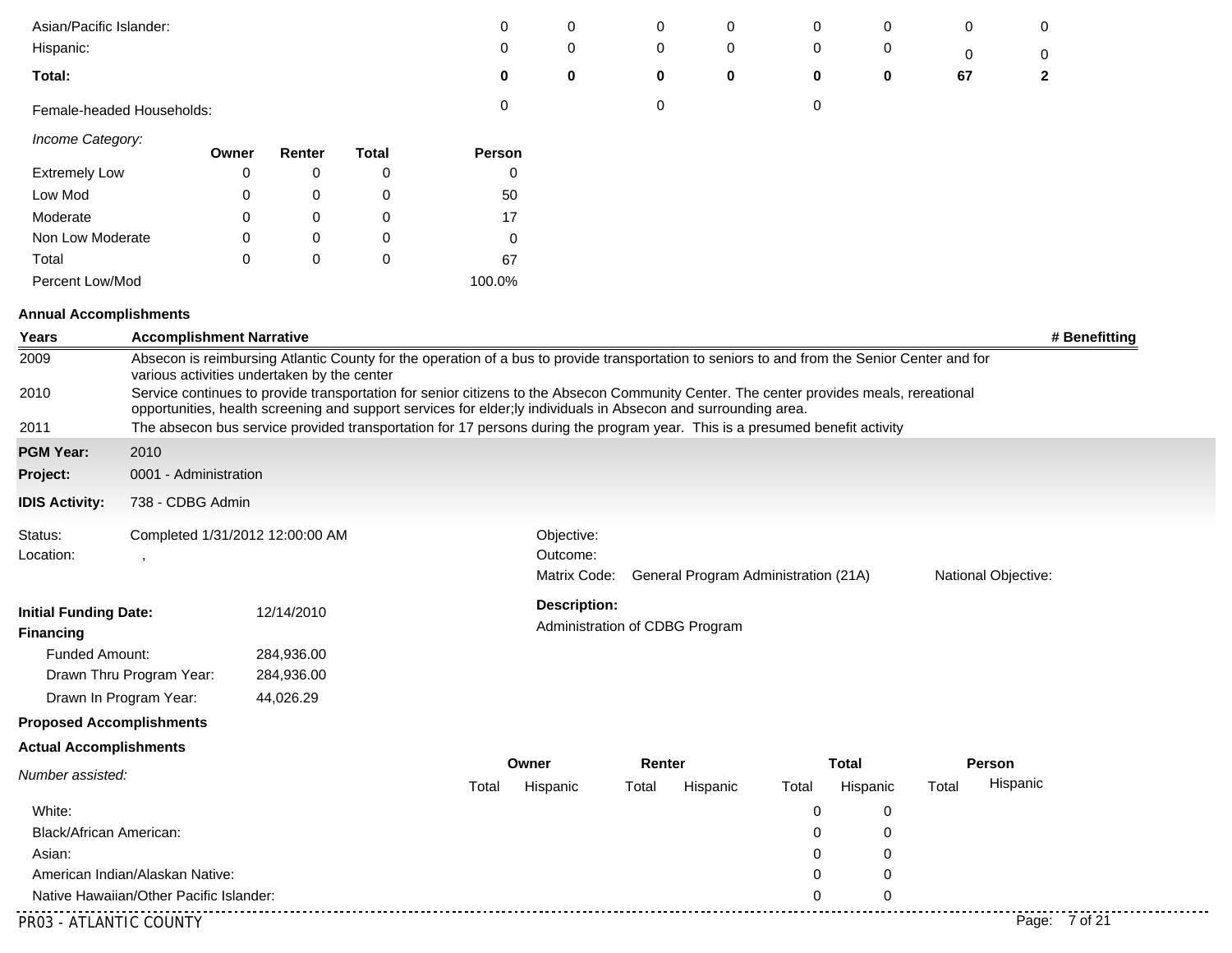| American Indian/Alaskan Native & White:                  |   |   |   |   | 0 |   |   |          |
|----------------------------------------------------------|---|---|---|---|---|---|---|----------|
| Asian White:                                             |   |   |   |   | 0 |   |   |          |
| Black/African American & White:                          |   |   |   |   | 0 | 0 |   |          |
| American Indian/Alaskan Native & Black/African American: |   |   |   |   | 0 | 0 |   |          |
| Other multi-racial:                                      |   |   |   |   | 0 |   |   |          |
| Asian/Pacific Islander:                                  |   |   |   |   | 0 | 0 |   |          |
| Hispanic:                                                |   |   |   |   | 0 | 0 |   |          |
| Total:                                                   | 0 | 0 | 0 | 0 | 0 | 0 | 0 | $\bf{0}$ |
| Female-headed Households:                                |   |   |   |   | 0 |   |   |          |

#### *Income Category:*

|                      | Owner | Renter | <b>Total</b> | <b>Person</b> |
|----------------------|-------|--------|--------------|---------------|
| <b>Extremely Low</b> |       |        | 0            |               |
| Low Mod              |       |        | 0            |               |
| Moderate             |       |        | 0            |               |
| Non Low Moderate     |       |        | 0            |               |
| Total                | 0     | 0      | 0            |               |
| Percent Low/Mod      |       |        |              |               |

#### **Annual Accomplishments**

No data returned for this view. This might be because the applied filter excludes all data.

| <b>PGM Year:</b>                                 | 2007                            |                                            |                                        |                                                                                                           |                            |  |
|--------------------------------------------------|---------------------------------|--------------------------------------------|----------------------------------------|-----------------------------------------------------------------------------------------------------------|----------------------------|--|
| Project:                                         |                                 | 0007 - PARK AND/OR RECREATION FACILITIES   |                                        |                                                                                                           |                            |  |
| <b>IDIS Activity:</b>                            |                                 | 762 - Bruno Merlini Park Improvements      |                                        |                                                                                                           |                            |  |
| Status:<br>Location:                             | Completed 8/30/2012 12:00:00 AM | Bruno Merlini Park Buena Borough, NJ 08341 | Objective:<br>Outcome:<br>Matrix Code: | Create suitable living environments<br>Availability/accessibility<br>Parks, Recreational Facilities (03F) | National Objective:<br>LMA |  |
| <b>Initial Funding Date:</b><br><b>Financing</b> |                                 | 04/25/2011                                 | Description:                           | PurchaseInstallation of Storage Shed, Bleachers and Activity Sign at Bruno Merlini Park                   |                            |  |
| <b>Funded Amount:</b>                            |                                 | 33,679.55                                  |                                        |                                                                                                           |                            |  |
|                                                  | Drawn Thru Program Year:        | 33,679.55                                  |                                        |                                                                                                           |                            |  |
|                                                  | Drawn In Program Year:          | 25,984.05                                  |                                        |                                                                                                           |                            |  |
| <b>Proposed Accomplishments</b>                  |                                 |                                            |                                        |                                                                                                           |                            |  |
| Public Facilities: 1                             |                                 |                                            |                                        |                                                                                                           |                            |  |
| PR03 - ATLANTIC COUNTY                           |                                 |                                            |                                        |                                                                                                           | Page: 8 of 21              |  |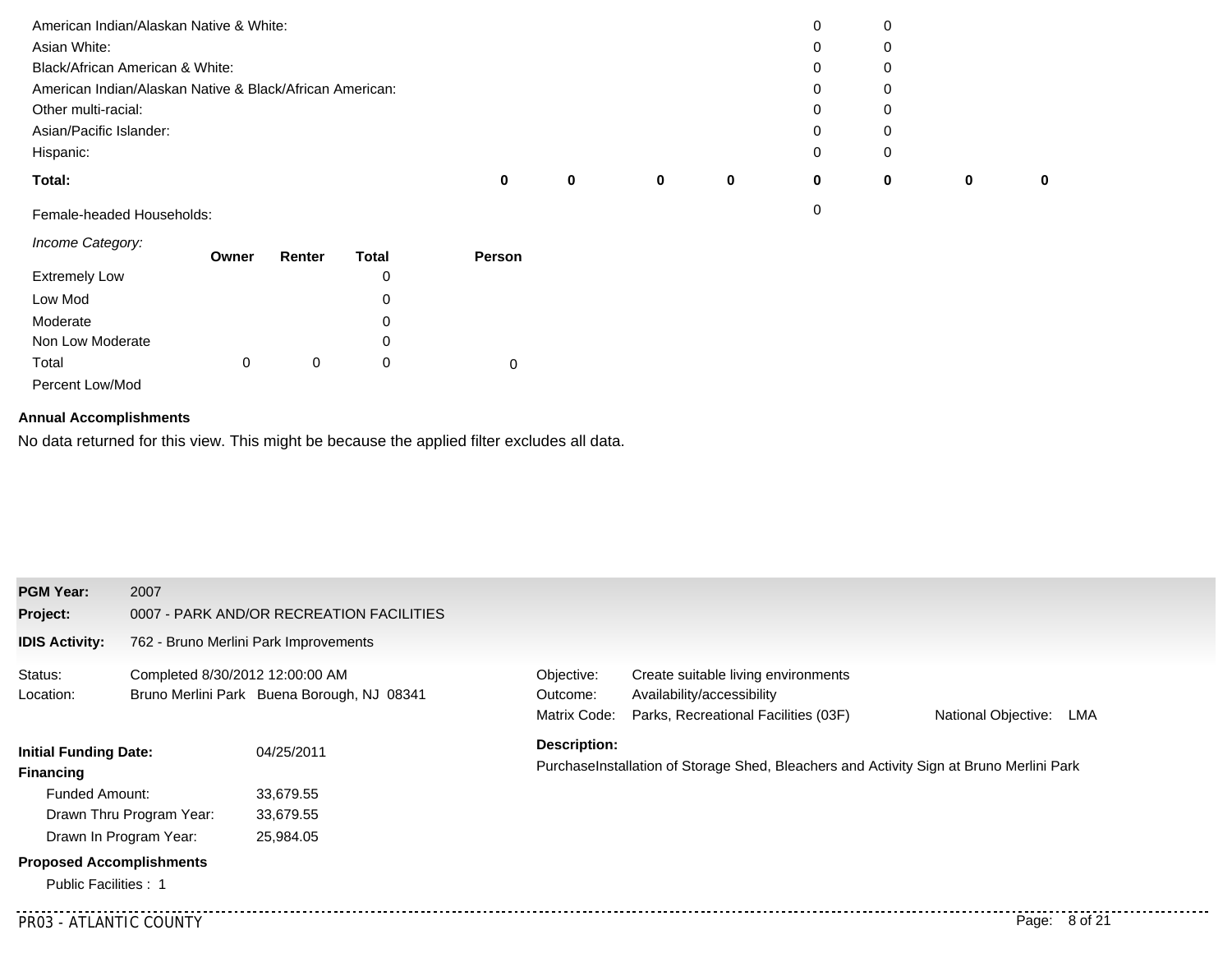Total Population in Service Area: 3,840 Census Tract Percent Low / Mod: 49.80

#### **Annual Accomplishments**

| Years                                                                                         | <b>Accomplishment Narrative</b>                      |                                                                                                                           |                                                                                                         |                                                                                      | # Benefitting              |  |  |  |
|-----------------------------------------------------------------------------------------------|------------------------------------------------------|---------------------------------------------------------------------------------------------------------------------------|---------------------------------------------------------------------------------------------------------|--------------------------------------------------------------------------------------|----------------------------|--|--|--|
| 2010<br>2012                                                                                  |                                                      | Acquired Bleachers, As of August sign has been ordered not yet received.<br>Project is complete - shed and sign installed |                                                                                                         |                                                                                      |                            |  |  |  |
| <b>PGM Year:</b>                                                                              | 2010                                                 |                                                                                                                           |                                                                                                         |                                                                                      |                            |  |  |  |
| Project:                                                                                      | 0004 - Removal of Architectural Barriers             |                                                                                                                           |                                                                                                         |                                                                                      |                            |  |  |  |
| <b>IDIS Activity:</b>                                                                         | 781 - Linwood-ADA Improvements to Bike Path Phase IV |                                                                                                                           |                                                                                                         |                                                                                      |                            |  |  |  |
| Status:<br>Location:                                                                          | 08221                                                | Completed 8/30/2012 12:00:00 AM<br>Wabash Ave between Poplar and Vernon Linwood, NJ                                       | Objective:<br>Outcome:<br>Matrix Code:                                                                  | Create suitable living environments<br>Availability/accessibility<br>Sidewalks (03L) | National Objective:<br>LMC |  |  |  |
| <b>Initial Funding Date:</b><br>10/15/2011<br><b>Financing</b><br>Funded Amount:<br>18,060.40 |                                                      | Description:<br>and elderly.<br>Curb cuts will be located between Poplar and Vernon Avenue.                               | Improve handicapped accessibility and ADA curb cuts in support of improved mobility for the handicapped |                                                                                      |                            |  |  |  |
|                                                                                               | Drawn Thru Program Year:                             | 18,060.40                                                                                                                 |                                                                                                         |                                                                                      |                            |  |  |  |
| Dranasad Assampliahments                                                                      | Drawn In Program Year:                               | 18,060.40                                                                                                                 |                                                                                                         |                                                                                      |                            |  |  |  |

#### **Proposed Accomplishments**

Public Facilities : 4

### **Actual Accomplishments**

|                                                          | Owner         |          | Renter   |          | Total |          | Person   |          |
|----------------------------------------------------------|---------------|----------|----------|----------|-------|----------|----------|----------|
| Number assisted:                                         | Total         | Hispanic | Total    | Hispanic | Total | Hispanic | Total    | Hispanic |
| White:                                                   | 0             |          | $\Omega$ | 0        | 0     | 0        | 948      | 0        |
| Black/African American:                                  | 0             |          | 0        | 0        | 0     | 0        | 19       |          |
| Asian:                                                   | 0             |          |          | 0        | 0     | $\Omega$ | 41       |          |
| American Indian/Alaskan Native:                          | 0             |          |          | 0        |       | 0        |          | 0        |
| Native Hawaiian/Other Pacific Islander:                  | 0             |          |          | 0        |       | 0        | 0        | 0        |
| American Indian/Alaskan Native & White:                  | 0             |          |          | 0        |       | 0        | 0        | 0        |
| Asian White:                                             |               |          |          | 0        |       | 0        | 0        | 0        |
| Black/African American & White:                          | 0             |          |          | 0        |       | 0        | 0        | 0        |
| American Indian/Alaskan Native & Black/African American: | 0             |          |          | 0        |       | 0        | 0        | 0        |
| Other multi-racial:                                      | ი             |          |          |          |       | 0        | 9        | 0        |
| Asian/Pacific Islander:                                  | 0             |          |          |          |       | 0        | 0        | 0        |
| Hispanic:                                                | 0             |          | $\Omega$ | 0        | 0     | 0        | $\Omega$ | 0        |
| Total:                                                   | o             | 0        | 0        | 0        | 0     | 0        | 1,024    | 0        |
| Female-headed Households:                                |               |          |          |          |       |          |          |          |
| Income Category:<br>Owner<br>Renter<br>Total             | <b>Person</b> |          |          |          |       |          |          |          |

. . . . . . . . . . . . .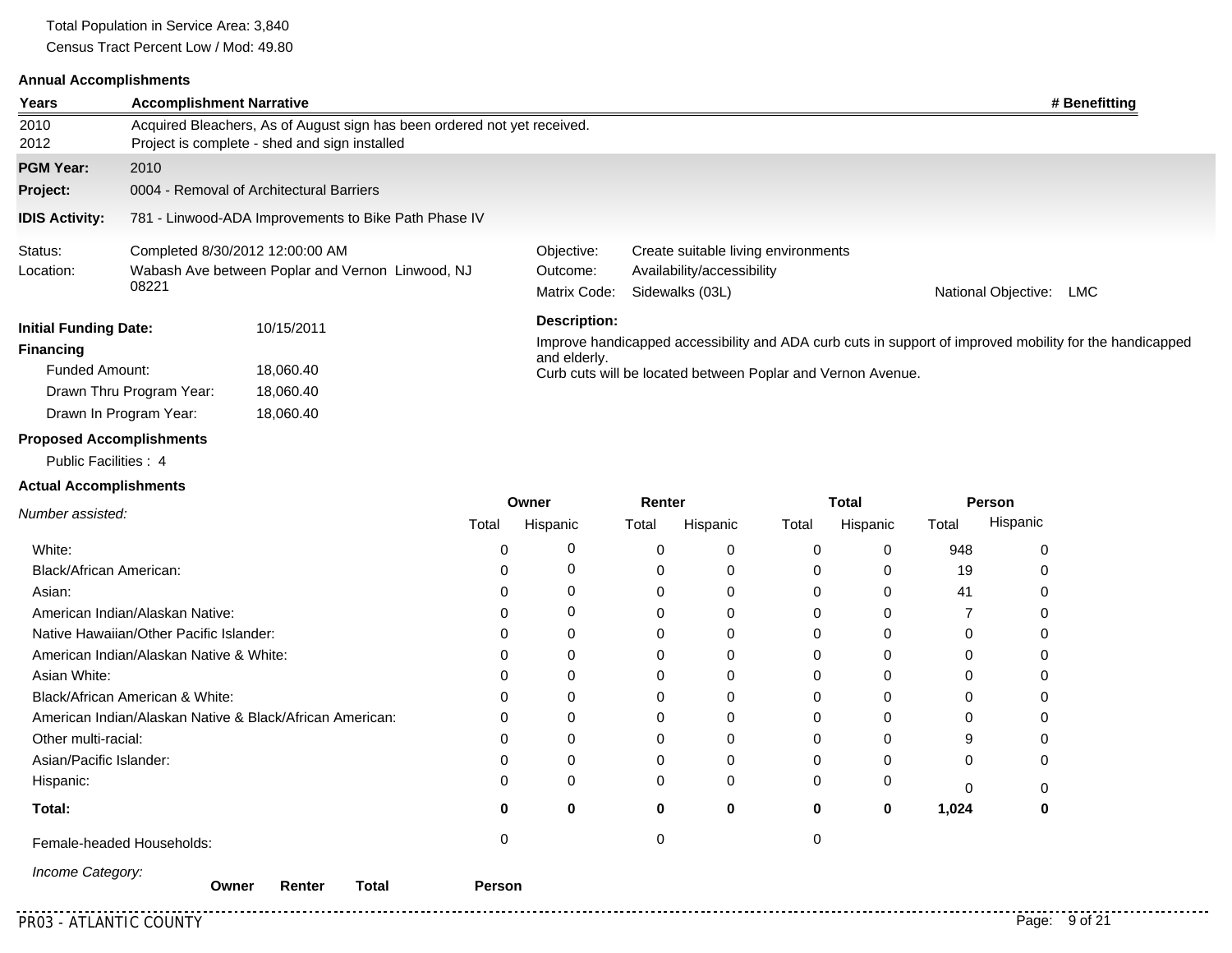| <b>Extremely Low</b> | 0 | O | 0      |
|----------------------|---|---|--------|
| Low Mod              | 0 | 0 | 0      |
| Moderate             | 0 | O | 1,024  |
| Non Low Moderate     | 0 | O | 0      |
| Total                | 0 | O | 1,024  |
| Percent Low/Mod      |   |   | 100.0% |

#### **Annual Accomplishments**

| <b>Years</b>                  | <b>Accomplishment Narrative</b>         |                                                                    |                                        |                                                                                            | # Benefitting                                                                                                                                                                                                      |
|-------------------------------|-----------------------------------------|--------------------------------------------------------------------|----------------------------------------|--------------------------------------------------------------------------------------------|--------------------------------------------------------------------------------------------------------------------------------------------------------------------------------------------------------------------|
| 2010                          |                                         |                                                                    |                                        |                                                                                            |                                                                                                                                                                                                                    |
| 2011                          |                                         | Project complete - curb improvements made to enhance accessiblity. |                                        |                                                                                            |                                                                                                                                                                                                                    |
| <b>PGM Year:</b>              | 2010                                    |                                                                    |                                        |                                                                                            |                                                                                                                                                                                                                    |
| Project:                      | 0006 - Sewer                            |                                                                    |                                        |                                                                                            |                                                                                                                                                                                                                    |
| <b>IDIS Activity:</b>         |                                         | 782 - Buena Borough - Louis Drive                                  |                                        |                                                                                            |                                                                                                                                                                                                                    |
| Status:<br>Location:          | Open<br>Louis Drive Buena, NJ 08341     |                                                                    | Objective:<br>Outcome:<br>Matrix Code: | Create suitable living environments<br>Sustainability<br>Flood Drainage Improvements (03I) | National Objective: LMA                                                                                                                                                                                            |
| <b>Initial Funding Date:</b>  |                                         | 10/15/2011                                                         | <b>Description:</b>                    |                                                                                            |                                                                                                                                                                                                                    |
| <b>Financing</b>              |                                         |                                                                    |                                        |                                                                                            | Reconstruct the existing disturbed right of way and install adequate storm water management system.<br>This will consist of installation of an underground storare unit which will be tied into the Borough's MUA. |
| Funded Amount:                |                                         | 94,444.00                                                          |                                        |                                                                                            |                                                                                                                                                                                                                    |
|                               | Drawn Thru Program Year:                | 0.00                                                               |                                        |                                                                                            |                                                                                                                                                                                                                    |
|                               | Drawn In Program Year:                  | 0.00                                                               |                                        |                                                                                            |                                                                                                                                                                                                                    |
|                               | <b>Proposed Accomplishments</b>         |                                                                    |                                        |                                                                                            |                                                                                                                                                                                                                    |
| Public Facilities: 1          |                                         |                                                                    |                                        |                                                                                            |                                                                                                                                                                                                                    |
|                               | Total Population in Service Area: 1,661 |                                                                    |                                        |                                                                                            |                                                                                                                                                                                                                    |
|                               | Census Tract Percent Low / Mod: 53.30   |                                                                    |                                        |                                                                                            |                                                                                                                                                                                                                    |
| <b>Annual Accomplishments</b> |                                         |                                                                    |                                        |                                                                                            |                                                                                                                                                                                                                    |
| Years                         | <b>Accomplishment Narrative</b>         |                                                                    |                                        |                                                                                            | # Benefitting                                                                                                                                                                                                      |
| 2010                          |                                         | As of August 2011 project in design development stage.             |                                        |                                                                                            |                                                                                                                                                                                                                    |
| 2011                          | Project has not yet been bid            |                                                                    |                                        |                                                                                            |                                                                                                                                                                                                                    |
| <b>PGM Year:</b>              | 2010                                    |                                                                    |                                        |                                                                                            |                                                                                                                                                                                                                    |

|                      | <b>IDIS Activity:</b> 783 - Pleasantville-Park Avenue                                                       |                        |                                                                                                 |                         |  |
|----------------------|-------------------------------------------------------------------------------------------------------------|------------------------|-------------------------------------------------------------------------------------------------|-------------------------|--|
| Status:<br>Location: | Completed 8/30/2012 12:00:00 AM<br>Park Avenue between New road and Harrison Ave<br>Pleasantville, NJ 08330 | Objective:<br>Outcome: | Create suitable living environments<br>Sustainability<br>Matrix Code: Street Improvements (03K) | National Objective: LMA |  |

**Project:** 0005 - Streets

...........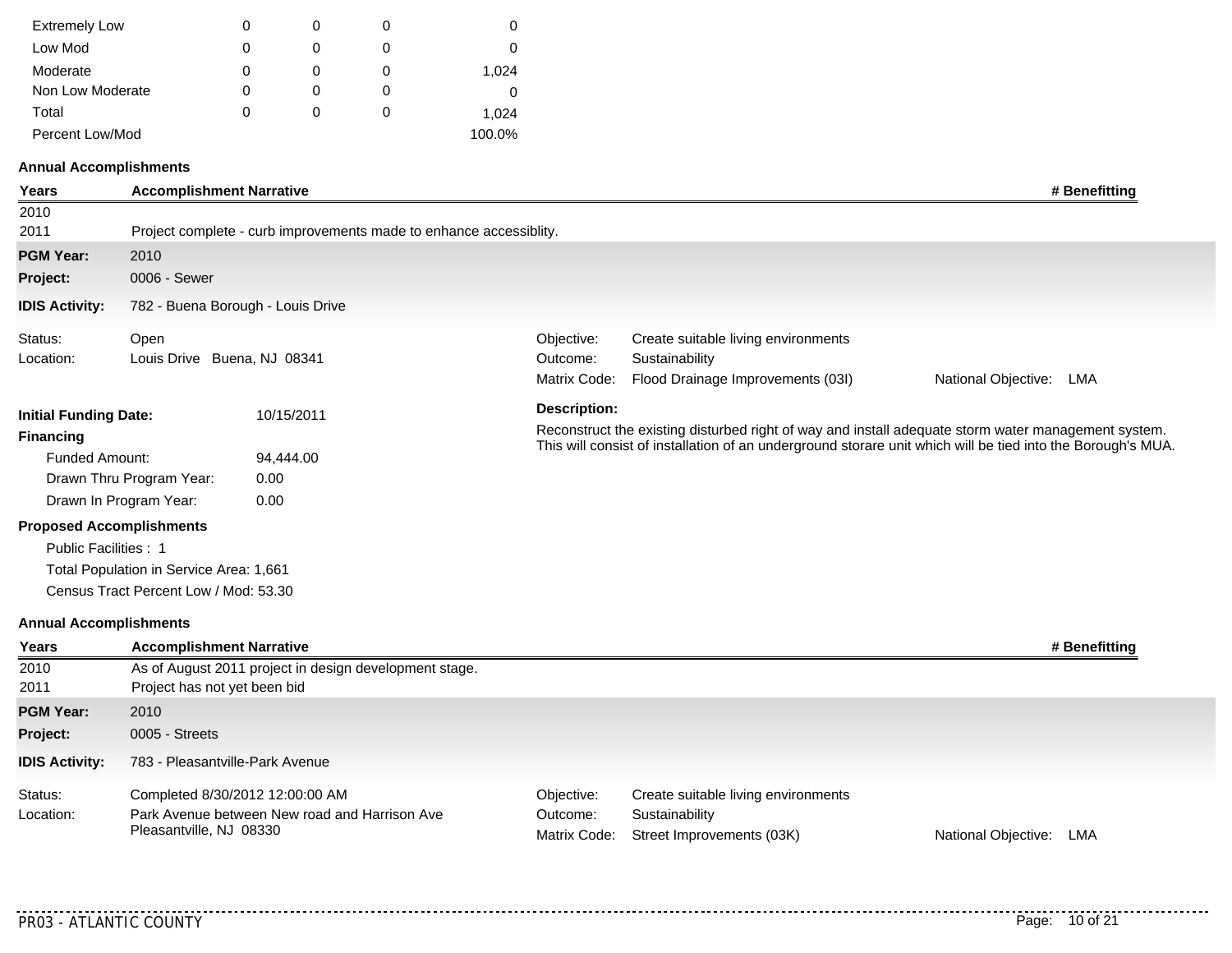| <b>Initial Funding Date:</b><br><b>Financing</b><br><b>Funded Amount:</b><br><b>Proposed Accomplishments</b> | Drawn Thru Program Year:<br>Drawn In Program Year:<br>People (General): 4,795<br>Total Population in Service Area: 1,671<br>Census Tract Percent Low / Mod: 46.10                 | 10/15/2011<br>111,527.50<br>111,527.50<br>111,527.50 |                                                      | <b>Description:</b>                    | Road Recontruction- work will include storm water improvements, sanitary sewer improvements if<br>required, excavation, reconstruction, curbing, sidewalks and driveways. |                         |  |  |  |  |
|--------------------------------------------------------------------------------------------------------------|-----------------------------------------------------------------------------------------------------------------------------------------------------------------------------------|------------------------------------------------------|------------------------------------------------------|----------------------------------------|---------------------------------------------------------------------------------------------------------------------------------------------------------------------------|-------------------------|--|--|--|--|
| <b>Annual Accomplishments</b>                                                                                |                                                                                                                                                                                   |                                                      |                                                      |                                        |                                                                                                                                                                           |                         |  |  |  |  |
| Years<br>2010<br>2011                                                                                        | <b>Accomplishment Narrative</b><br># Benefitting<br>Preconstruction meeting in May of 2011. Construction started in June. As of August project 65% complete.<br>Project completed |                                                      |                                                      |                                        |                                                                                                                                                                           |                         |  |  |  |  |
| <b>PGM Year:</b>                                                                                             | 2010                                                                                                                                                                              |                                                      |                                                      |                                        |                                                                                                                                                                           |                         |  |  |  |  |
| Project:                                                                                                     | 0005 - Streets                                                                                                                                                                    |                                                      |                                                      |                                        |                                                                                                                                                                           |                         |  |  |  |  |
| <b>IDIS Activity:</b>                                                                                        |                                                                                                                                                                                   | 784 - Brigantine West Beach Avenue                   |                                                      |                                        |                                                                                                                                                                           |                         |  |  |  |  |
| Status:<br>Location:                                                                                         | Canceled 6/27/2012 8:37:09 AM<br>08203                                                                                                                                            |                                                      | West Beach Avenue between 7th and 9th Brigantine, NJ | Objective:<br>Outcome:<br>Matrix Code: | Create suitable living environments<br>Availability/accessibility<br>Street Improvements (03K)                                                                            | National Objective: LMA |  |  |  |  |
| <b>Initial Funding Date:</b><br><b>Financing</b><br><b>Funded Amount:</b><br><b>Proposed Accomplishments</b> | Drawn Thru Program Year:<br>Drawn In Program Year:<br>People (General): 996<br>Total Population in Service Area: 996<br>Census Tract Percent Low / Mod: 58.00                     | 10/15/2011<br>0.00<br>0.00<br>0.00                   |                                                      | <b>Description:</b>                    | Reconstruct within the existing disturbed right of way including repair of the existing drainage system,<br>installation of concrete gutter, curbs and sidewalks.         |                         |  |  |  |  |
| <b>Annual Accomplishments</b>                                                                                |                                                                                                                                                                                   |                                                      |                                                      |                                        |                                                                                                                                                                           |                         |  |  |  |  |
| Years                                                                                                        | <b>Accomplishment Narrative</b>                                                                                                                                                   |                                                      |                                                      |                                        |                                                                                                                                                                           | # Benefitting           |  |  |  |  |
| 2010<br><b>PGM Year:</b>                                                                                     | 2010                                                                                                                                                                              | Design Complete, anticipate bid in fall of 2011.     |                                                      |                                        |                                                                                                                                                                           |                         |  |  |  |  |
| Project:                                                                                                     |                                                                                                                                                                                   | 0004 - Removal of Architectural Barriers             |                                                      |                                        |                                                                                                                                                                           |                         |  |  |  |  |
| <b>IDIS Activity:</b>                                                                                        | 785 - Margate Beach Access                                                                                                                                                        |                                                      |                                                      |                                        |                                                                                                                                                                           |                         |  |  |  |  |
| Status:<br>Location:                                                                                         | Open                                                                                                                                                                              |                                                      | Adams Avenue and Thurlow Avenue Margate, NJ 08402    | Objective:<br>Outcome:<br>Matrix Code: | Create suitable living environments<br>Availability/accessibility<br>Sidewalks (03L)                                                                                      | National Objective: LMC |  |  |  |  |
| PR03 - ATLANTIC COUNTY                                                                                       |                                                                                                                                                                                   |                                                      |                                                      |                                        |                                                                                                                                                                           | Page: 11 of 21          |  |  |  |  |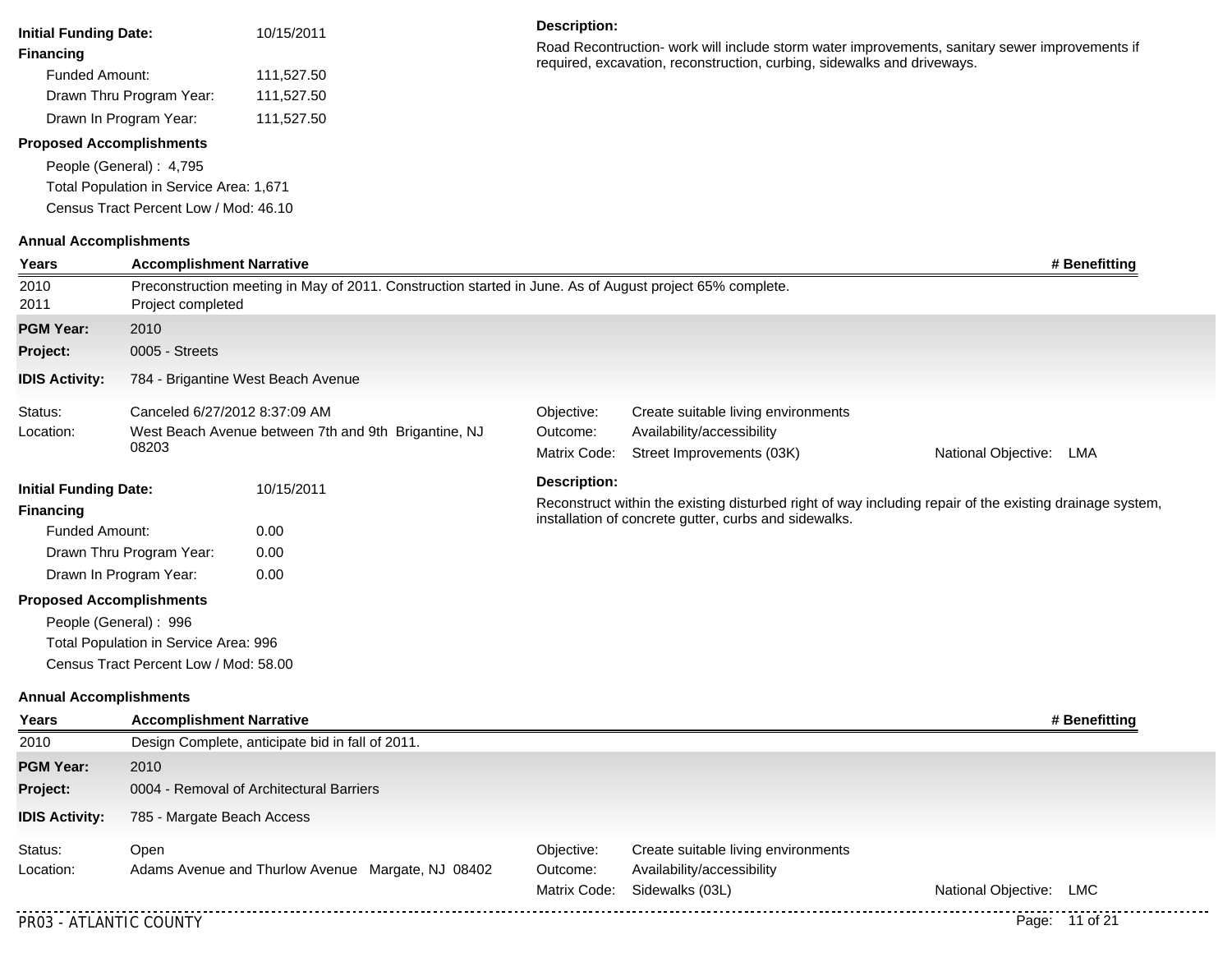| Initial Funding Date:    | 10/15/2011 |  |  |
|--------------------------|------------|--|--|
| Financing                |            |  |  |
| Funded Amount:           | 43,374.00  |  |  |
| Drawn Thru Program Year: | 0.00       |  |  |
| Drawn In Program Year:   | 0.00       |  |  |

#### **Proposed Accomplishments**

People (General) : 632

#### **Actual Accomplishments**

Reconstruct Bulhead to allow ADA Access to the breach at Adams and Thurlow Avenues **Financing**

| .                                                        | Owner |          | Renter   |          | <b>Total</b> |          | <b>Person</b> |          |
|----------------------------------------------------------|-------|----------|----------|----------|--------------|----------|---------------|----------|
| Number assisted:                                         | Total | Hispanic | Total    | Hispanic | Total        | Hispanic | Total         | Hispanic |
| White:                                                   |       |          | 0        |          |              |          |               |          |
| Black/African American:                                  |       |          | 0        |          |              |          | 0             |          |
| Asian:                                                   |       |          | 0        |          |              |          |               |          |
| American Indian/Alaskan Native:                          |       |          |          |          |              |          |               |          |
| Native Hawaiian/Other Pacific Islander:                  |       |          | 0        |          |              |          |               |          |
| American Indian/Alaskan Native & White:                  |       |          | 0        |          |              |          | $^{(1)}$      |          |
| Asian White:                                             |       |          |          |          |              |          |               |          |
| Black/African American & White:                          |       |          |          |          |              |          |               |          |
| American Indian/Alaskan Native & Black/African American: |       |          |          |          |              |          |               |          |
| Other multi-racial:                                      |       |          |          |          |              |          |               |          |
| Asian/Pacific Islander:                                  |       |          | 0        |          |              |          | 0             |          |
| Hispanic:                                                |       |          | $\Omega$ | $\Omega$ |              |          |               |          |
| Total:                                                   | 0     | 0        | 0        | 0        | 0            | 0        | O             |          |
| Female-headed Households:                                |       |          |          |          |              |          |               |          |

*Income Category:*

| Owner | Renter | Total | Person |
|-------|--------|-------|--------|
| 0     |        |       |        |
| 0     |        |       |        |
| 0     |        |       |        |
| 0     |        |       |        |
| 0     |        |       |        |
|       |        |       |        |

## Percent Low/Mod

#### **Annual Accomplishments**

**Years Accomplishment Narrative # Benefitting** Bid specifications being prepared as of August 2011. Anticipate bid in fall of 2011 or Spring of 2012. Project has not yet been bid

. . . . . . . . . . . . .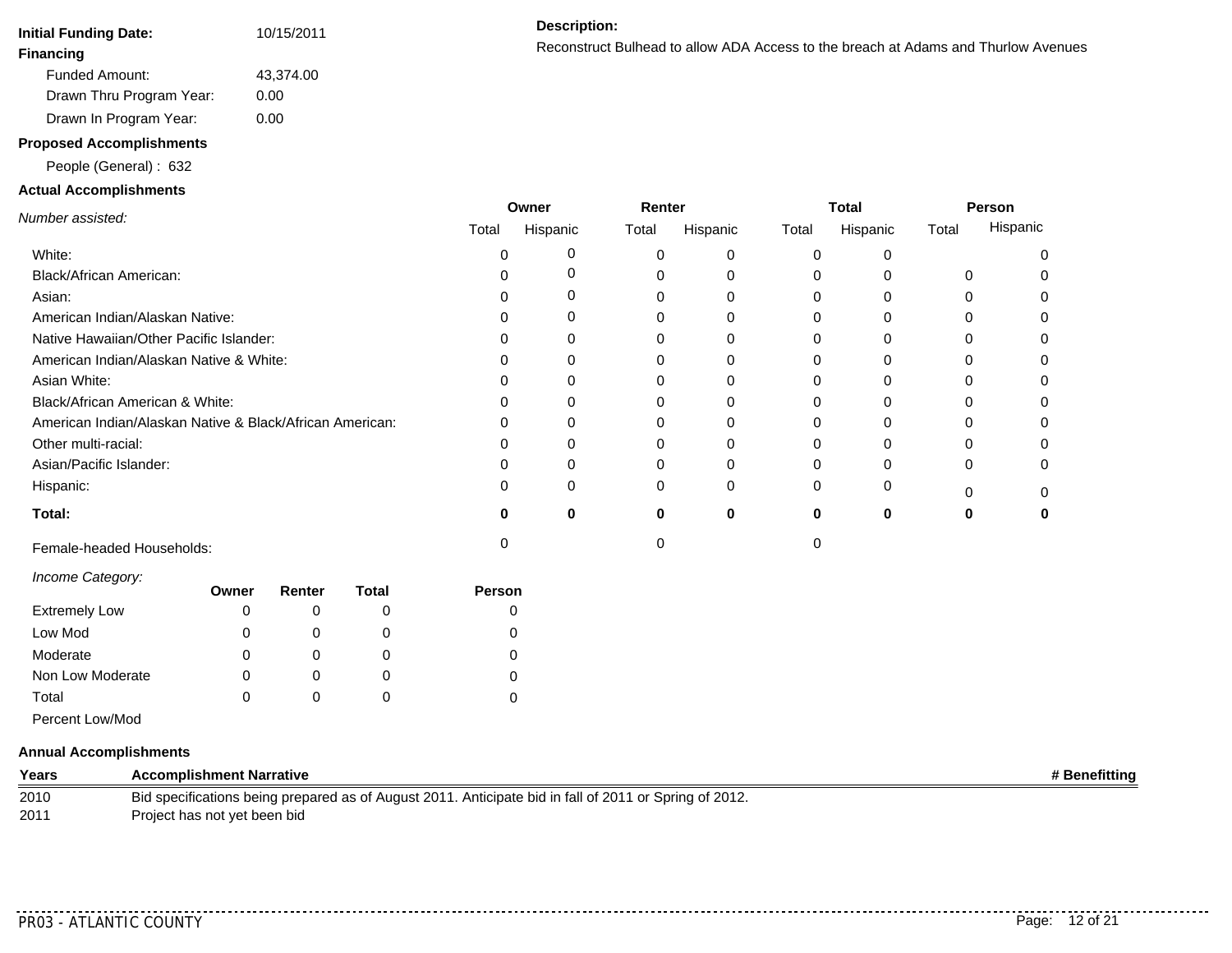| <b>PGM Year:</b>                                 | 2010                                                               |                                                                            |                                        |                                                                                            |                            |
|--------------------------------------------------|--------------------------------------------------------------------|----------------------------------------------------------------------------|----------------------------------------|--------------------------------------------------------------------------------------------|----------------------------|
| Project:                                         | 0006 - Sewer                                                       |                                                                            |                                        |                                                                                            |                            |
| <b>IDIS Activity:</b>                            | 786 - Ventnor Pump Station                                         |                                                                            |                                        |                                                                                            |                            |
| Status:                                          | Open                                                               |                                                                            | Objective:                             | Create suitable living environments                                                        |                            |
| Location:                                        |                                                                    | 1 Lily Avenue Ventnor, NJ 08406                                            | Outcome:<br>Matrix Code:               | Sustainability<br>Water/Sewer Improvements (03J)                                           | National Objective:<br>LMA |
| <b>Initial Funding Date:</b><br><b>Financing</b> |                                                                    | 10/15/2011                                                                 | <b>Description:</b>                    | Removal of Dry well, backfill and resurface area.                                          |                            |
| <b>Funded Amount:</b>                            |                                                                    | 144,839.00                                                                 |                                        |                                                                                            |                            |
|                                                  | Drawn Thru Program Year:                                           | 144,839.00                                                                 |                                        |                                                                                            |                            |
|                                                  | Drawn In Program Year:                                             | 144,839.00                                                                 |                                        |                                                                                            |                            |
| <b>Proposed Accomplishments</b>                  | People (General): 2,539<br>Total Population in Service Area: 3,194 |                                                                            |                                        |                                                                                            |                            |
|                                                  | Census Tract Percent Low / Mod: 47.50                              |                                                                            |                                        |                                                                                            |                            |
| <b>Annual Accomplishments</b>                    |                                                                    |                                                                            |                                        |                                                                                            |                            |
| Years                                            | <b>Accomplishment Narrative</b>                                    |                                                                            |                                        |                                                                                            | # Benefitting              |
| 2010<br>2011                                     | In design development phase                                        | The project is 90% complete and expected to be completed in the Fall, 2012 |                                        |                                                                                            |                            |
| <b>PGM Year:</b>                                 | 2010                                                               |                                                                            |                                        |                                                                                            |                            |
| Project:                                         | 0006 - Sewer                                                       |                                                                            |                                        |                                                                                            |                            |
| <b>IDIS Activity:</b>                            | 787 - Mullica Reading Avenue                                       |                                                                            |                                        |                                                                                            |                            |
| Status:<br>Location:                             | Open                                                               | reading avenue Mullica Township, NJ 08217                                  | Objective:<br>Outcome:<br>Matrix Code: | Create suitable living environments<br>Sustainability<br>Flood Drainage Improvements (03I) | National Objective:<br>LMA |
| <b>Initial Funding Date:</b><br><b>Financing</b> |                                                                    | 10/15/2011                                                                 | <b>Description:</b>                    | Drainage Improvements along reading Avenue                                                 |                            |
| Funded Amount:                                   |                                                                    | 126,601.00                                                                 |                                        |                                                                                            |                            |
|                                                  | Drawn Thru Program Year:                                           | 0.00                                                                       |                                        |                                                                                            |                            |
|                                                  | Drawn In Program Year:                                             | 0.00                                                                       |                                        |                                                                                            |                            |
| <b>Proposed Accomplishments</b>                  |                                                                    |                                                                            |                                        |                                                                                            |                            |
| Public Facilities: 1                             |                                                                    |                                                                            |                                        |                                                                                            |                            |
|                                                  | Total Population in Service Area: 1,342                            |                                                                            |                                        |                                                                                            |                            |
|                                                  | Census Tract Percent Low / Mod: 46.10                              |                                                                            |                                        |                                                                                            |                            |
| <b>Annual Accomplishments</b>                    |                                                                    |                                                                            |                                        |                                                                                            |                            |
| Years                                            | <b>Accomplishment Narrative</b>                                    |                                                                            |                                        |                                                                                            | # Benefitting              |
| 2011                                             | Prpoject has not yet been bid                                      |                                                                            |                                        |                                                                                            |                            |
| PR03 - ATLANTIC COUNTY                           |                                                                    |                                                                            |                                        |                                                                                            | Page: 13 of 21             |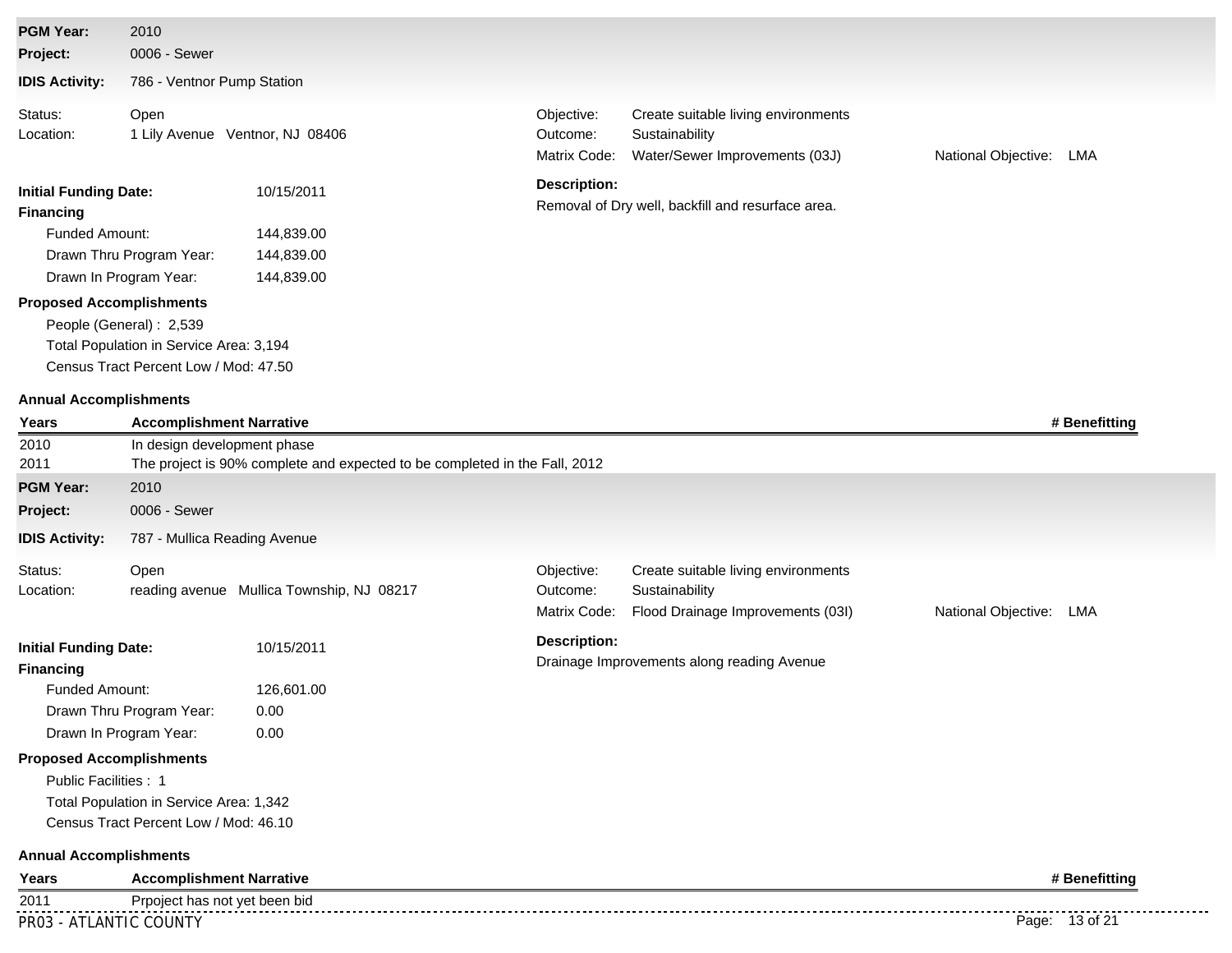## **IDIS Activity:** 788 - Absecon Station and NJ Avenue **Project:** 0004 - Removal of Architectural Barriers **PGM Year:** 2010

| Status:   | Completed 8/30/2012 12:00:00 AM   |
|-----------|-----------------------------------|
| Location: | Station Avenue Absecon', NJ 08201 |

| <b>Initial Funding Date:</b> | 10/15/2011 |  |  |  |
|------------------------------|------------|--|--|--|
| Financing                    |            |  |  |  |
| <b>Funded Amount:</b>        | 35.420.50  |  |  |  |
| Drawn Thru Program Year:     | 35.420.50  |  |  |  |
| Drawn In Program Year:       | 35,420.50  |  |  |  |

#### **Proposed Accomplishments**

#### Public Facilities : 8

#### **Actual Accomplishments**

| Objective: | Create suitable living environments |                     |     |
|------------|-------------------------------------|---------------------|-----|
| Outcome:   | Availability/accessibility          |                     |     |
|            | Matrix Code: Sidewalks (03L)        | National Objective: | LMC |

#### **Description:**

Reconstruction of existing curbs and walkways to provide Handicapped accessibility along Station Avenue and New Jersey Avenue. Will provide barrier free accessibility to the adjacent NJ Transit Rail Station.

|                                                          | Owner |          | Renter |          | Total |          | Person |          |
|----------------------------------------------------------|-------|----------|--------|----------|-------|----------|--------|----------|
| Number assisted:                                         | Total | Hispanic | Total  | Hispanic | Total | Hispanic | Total  | Hispanic |
| White:                                                   |       |          |        |          |       | 0        | 1,077  | 0        |
| Black/African American:                                  |       |          |        |          |       |          | 40     |          |
| Asian:                                                   |       |          | 0      |          |       | 0        | 123    |          |
| American Indian/Alaskan Native:                          |       |          | 0      |          |       |          |        |          |
| Native Hawaiian/Other Pacific Islander:                  |       |          |        |          |       |          |        | O        |
| American Indian/Alaskan Native & White:                  |       |          |        |          |       |          |        |          |
| Asian White:                                             |       |          | 0      |          |       |          |        |          |
| Black/African American & White:                          |       |          | 0      |          |       |          |        |          |
| American Indian/Alaskan Native & Black/African American: |       |          |        |          |       |          |        |          |
| Other multi-racial:                                      |       |          |        |          |       |          | 40     | 31       |
| Asian/Pacific Islander:                                  |       |          |        |          |       |          |        | $\Omega$ |
| Hispanic:                                                |       | 0        | 0      | $\Omega$ |       | 0        |        |          |
| Total:                                                   | 0     | 0        | 0      | 0        | 0     | 0        | 1,280  | 31       |
| Female-headed Households:                                |       |          |        |          |       |          |        |          |

#### *Income Category:*

|                      | Owner | Renter   | Total | <b>Person</b> |
|----------------------|-------|----------|-------|---------------|
| <b>Extremely Low</b> | 0     |          | 0     |               |
| Low Mod              | 0     |          | 0     | 0             |
| Moderate             | 0     | O        | 0     | 1,280         |
| Non Low Moderate     | 0     | O        | 0     |               |
| Total                | 0     | $\Omega$ | O     | 1,280         |
| Percent Low/Mod      |       |          |       | 100.0%        |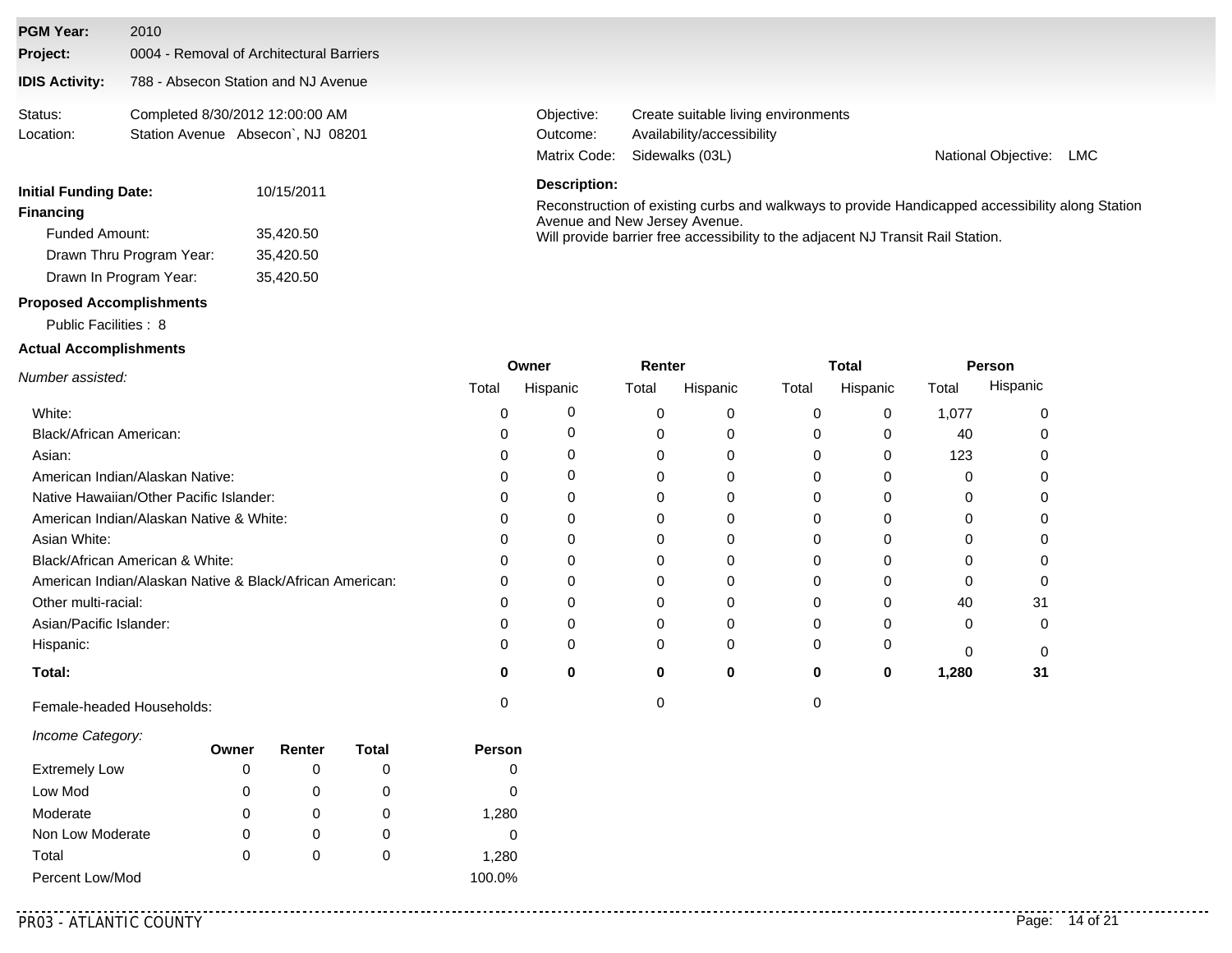#### **Annual Accomplishments**

| Years                                            | <b>Accomplishment Narrative</b>         |                                                                          |          |                                        |          |                                                                                      |              |             |             |                         | # Benefitting |
|--------------------------------------------------|-----------------------------------------|--------------------------------------------------------------------------|----------|----------------------------------------|----------|--------------------------------------------------------------------------------------|--------------|-------------|-------------|-------------------------|---------------|
| 2011                                             | Project is complete                     |                                                                          |          |                                        |          |                                                                                      |              |             |             |                         |               |
| <b>PGM Year:</b>                                 | 2009                                    |                                                                          |          |                                        |          |                                                                                      |              |             |             |                         |               |
| Project:                                         | 0009 - Public Facilities                |                                                                          |          |                                        |          |                                                                                      |              |             |             |                         |               |
| <b>IDIS Activity:</b>                            | 789 - Margate Beach Access              |                                                                          |          |                                        |          |                                                                                      |              |             |             |                         |               |
| Status:<br>Location:                             |                                         | Completed 8/30/2012 12:00:00 AM<br>Cleremont & barclay Margate, NJ 08402 |          | Objective:<br>Outcome:<br>Matrix Code: |          | Create suitable living environments<br>Availability/accessibility<br>Sidewalks (03L) |              |             |             | National Objective: LMC |               |
| <b>Initial Funding Date:</b><br><b>Financing</b> |                                         | 10/15/2011                                                               |          | <b>Description:</b>                    |          | Reconstruct Bulkheads at entrance to beach to provide handicapped access.            |              |             |             |                         |               |
| <b>Funded Amount:</b>                            |                                         | 56,050.00                                                                |          |                                        |          |                                                                                      |              |             |             |                         |               |
|                                                  | Drawn Thru Program Year:                | 56,050.00                                                                |          |                                        |          |                                                                                      |              |             |             |                         |               |
|                                                  | Drawn In Program Year:                  | 56,050.00                                                                |          |                                        |          |                                                                                      |              |             |             |                         |               |
|                                                  | <b>Proposed Accomplishments</b>         |                                                                          |          |                                        |          |                                                                                      |              |             |             |                         |               |
| Public Facilities : 2                            |                                         |                                                                          |          |                                        |          |                                                                                      |              |             |             |                         |               |
| <b>Actual Accomplishments</b>                    |                                         |                                                                          |          |                                        |          |                                                                                      |              |             |             |                         |               |
| Number assisted:                                 |                                         |                                                                          | Owner    | Renter                                 |          |                                                                                      | <b>Total</b> |             | Person      |                         |               |
|                                                  |                                         |                                                                          | Total    | Hispanic                               | Total    | Hispanic                                                                             | Total        | Hispanic    | Total       | Hispanic                |               |
| White:                                           |                                         |                                                                          | $\,0\,$  | 0                                      | 0        | 0                                                                                    | 0            | 0           | 1,470       | $\pmb{0}$               |               |
| Black/African American:                          |                                         |                                                                          | $\Omega$ | 0                                      | 0        | 0                                                                                    | 0            | $\mathbf 0$ | 0           | 0                       |               |
| Asian:                                           |                                         |                                                                          | $\Omega$ | 0                                      | 0        | 0                                                                                    | 0            | $\mathbf 0$ | 5           | 0                       |               |
|                                                  | American Indian/Alaskan Native:         |                                                                          | 0        | 0                                      | $\Omega$ | 0                                                                                    | 0            | 0           | 0           | 0                       |               |
|                                                  | Native Hawaiian/Other Pacific Islander: |                                                                          | 0        | 0                                      | $\Omega$ | $\Omega$                                                                             | 0            | $\Omega$    | 0           | 0                       |               |
|                                                  | American Indian/Alaskan Native & White: |                                                                          | 0        | 0                                      | 0        | 0                                                                                    | 0            | $\mathbf 0$ | 0           | 0                       |               |
| Asian White:                                     |                                         |                                                                          | 0        | 0                                      | 0        | 0                                                                                    | 0            | 0           | 0           | 0                       |               |
|                                                  | Black/African American & White:         |                                                                          | 0        | 0                                      | 0        | 0                                                                                    | 0            | 0           | 0           | 0                       |               |
|                                                  |                                         | American Indian/Alaskan Native & Black/African American:                 | 0        | 0                                      | 0        | 0                                                                                    | 0            | 0           | 0           | 0                       |               |
| Other multi-racial:                              |                                         |                                                                          | 0        | 0                                      | 0        | 0                                                                                    | 0            | 0           | 15          | 0                       |               |
| Asian/Pacific Islander:                          |                                         |                                                                          | 0        | 0                                      | 0        | 0                                                                                    | 0            | 0           | 0           | 0                       |               |
| Hispanic:                                        |                                         |                                                                          | 0        | 0                                      | 0        | 0                                                                                    | 0            | 0           | $\mathbf 0$ | $\,0\,$                 |               |
| Total:                                           |                                         |                                                                          | 0        | $\bf{0}$                               | 0        | 0                                                                                    | 0            | 0           | 1,490       | $\mathbf 0$             |               |
|                                                  | Female-headed Households:               |                                                                          | 0        |                                        | 0        |                                                                                      | 0            |             |             |                         |               |
| Income Category:                                 | Owner                                   | Renter<br>Total                                                          | Person   |                                        |          |                                                                                      |              |             |             |                         |               |

|                        | Owner | Renter | Гоtal | <b>Person</b> |                   |
|------------------------|-------|--------|-------|---------------|-------------------|
| <b>Extremely Low</b>   |       |        |       |               |                   |
| Low Mod                |       |        |       |               |                   |
| Moderate               |       |        |       | 490,          |                   |
| Non Low Moderate       |       |        |       |               |                   |
| PR03 - ATLANTIC COUNTY |       |        |       |               | 15 of 21<br>Page: |

. . . . . . . . . . . . .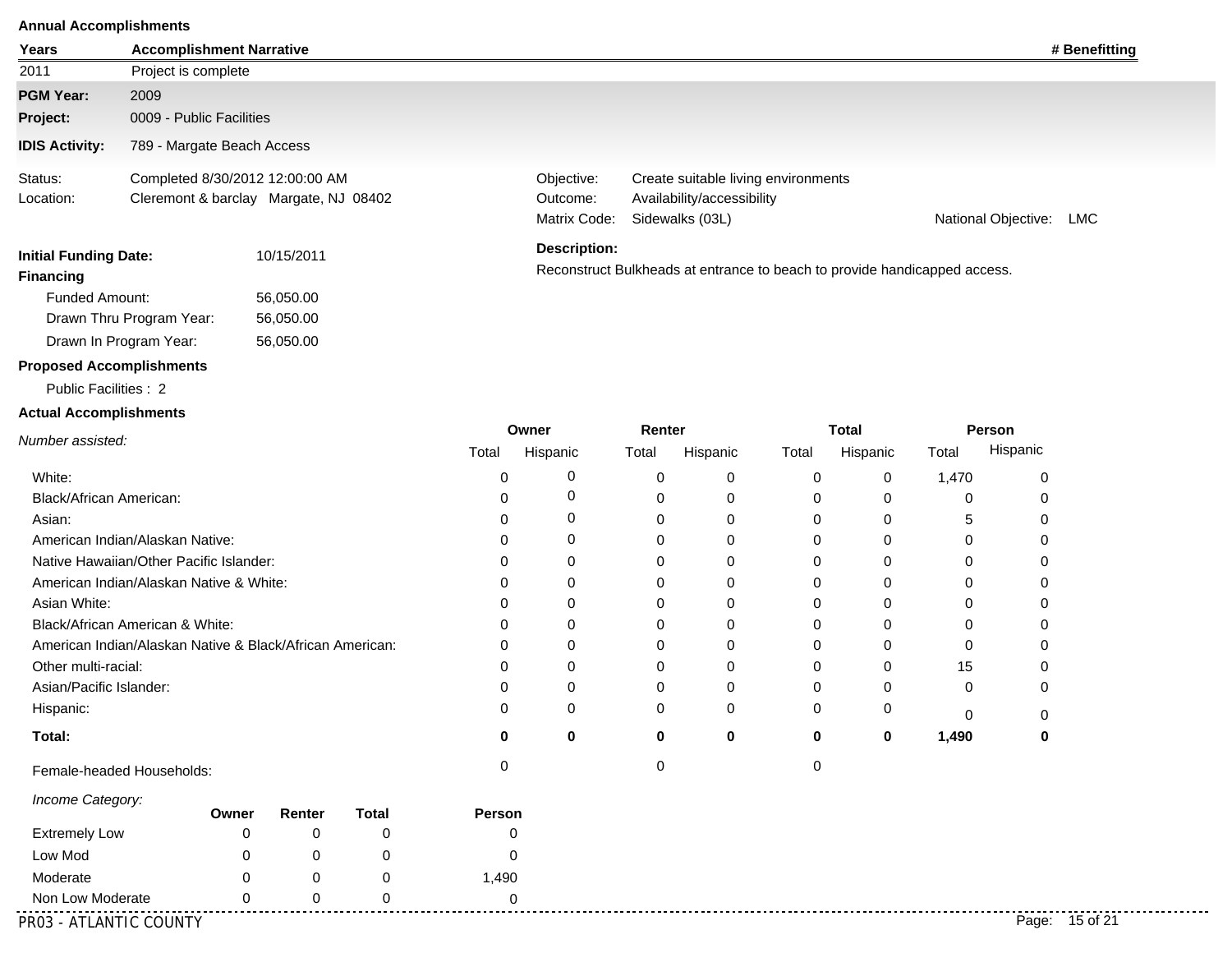| Total           |  | 1,490  |
|-----------------|--|--------|
| Percent Low/Mod |  | 100.0% |

92,557.76 92,557.76

#### **Annual Accomplishments**

| Years                        | <b>Accomplishment Narrative</b> |                                                            |                                                                                                                                                                                               |                                                            |                     | # Benefitting |
|------------------------------|---------------------------------|------------------------------------------------------------|-----------------------------------------------------------------------------------------------------------------------------------------------------------------------------------------------|------------------------------------------------------------|---------------------|---------------|
| 2010                         |                                 | Project substantially complete, punch list items remaining |                                                                                                                                                                                               |                                                            |                     |               |
| 2011                         | Beach access project complete   |                                                            |                                                                                                                                                                                               |                                                            |                     |               |
| <b>PGM Year:</b>             | 2010                            |                                                            |                                                                                                                                                                                               |                                                            |                     |               |
| Project:                     |                                 | 0004 - Removal of Architectural Barriers                   |                                                                                                                                                                                               |                                                            |                     |               |
| <b>IDIS Activity:</b>        |                                 | 790 - Atlantic County Extension Services Bldg              |                                                                                                                                                                                               |                                                            |                     |               |
| Status:                      | Completed 8/30/2012 12:00:00 AM |                                                            | Objective:                                                                                                                                                                                    | Create suitable living environments                        |                     |               |
| Location:                    |                                 | 6260 Old Harding Hwy Mays Landing, NJ 08330-1533           | Outcome:                                                                                                                                                                                      | Availability/accessibility                                 |                     |               |
|                              |                                 |                                                            | Matrix Code:                                                                                                                                                                                  | <b>Public Facilities and Improvement</b><br>(General) (03) | National Objective: | LMC           |
| <b>Initial Funding Date:</b> |                                 | 10/15/2011                                                 | <b>Description:</b>                                                                                                                                                                           |                                                            |                     |               |
| Financing                    |                                 |                                                            | Removal of Architectural barriers to provide handicapped accessibilty to and within extension Services<br>building including but not limited to restrooms and interior and exterior doorways. |                                                            |                     |               |
| Funded Amount:               |                                 | 92,557.76                                                  |                                                                                                                                                                                               |                                                            |                     |               |
|                              | Drawn Thru Program Year:        | 92,557.76                                                  |                                                                                                                                                                                               |                                                            |                     |               |

#### **Proposed Accomplishments**

Drawn In Program Year:

Public Facilities : 1

#### **Actual Accomplishments**

|                                                          | Owner |          | Renter   |          | Total |          | Person       |          |
|----------------------------------------------------------|-------|----------|----------|----------|-------|----------|--------------|----------|
| Number assisted:                                         | Total | Hispanic | Total    | Hispanic | Total | Hispanic | Total        | Hispanic |
| White:                                                   | U     |          | $\Omega$ | 0        | 0     | 0        | 29,918       | 1,478    |
| Black/African American:                                  | U     |          |          | 0        | 0     | 0        | 9,075        | 0        |
| Asian:                                                   |       |          |          | 0        | 0     | 0        | 2,664        | 0        |
| American Indian/Alaskan Native:                          | 0     |          |          |          |       | 0        | 173          | 0        |
| Native Hawaiian/Other Pacific Islander:                  | 0     |          |          |          |       | 0        | 42           | 0        |
| American Indian/Alaskan Native & White:                  | 0     |          |          |          |       | 0        | 0            | 0        |
| Asian White:                                             | U     |          |          | 0        | 0     | 0        | 0            | 0        |
| Black/African American & White:                          | 0     |          |          | $\Omega$ | O     | 0        | <sup>0</sup> | 0        |
| American Indian/Alaskan Native & Black/African American: | U     |          |          |          |       | 0        | ∩            | 0        |
| Other multi-racial:                                      | n     |          |          |          | 0     | 0        | 4,827        | 4,827    |
| Asian/Pacific Islander:                                  | U     |          |          |          |       | 0        | 0            | 0        |
| Hispanic:                                                | 0     | 0        | 0        | 0        | 0     | 0        | $\Omega$     | 0        |
| Total:                                                   | o     | 0        | 0        | 0        | 0     | 0        | 46,699       | 6,305    |
| Female-headed Households:                                |       |          |          |          | 0     |          |              |          |
| Income Category:                                         |       |          |          |          |       |          |              |          |

.............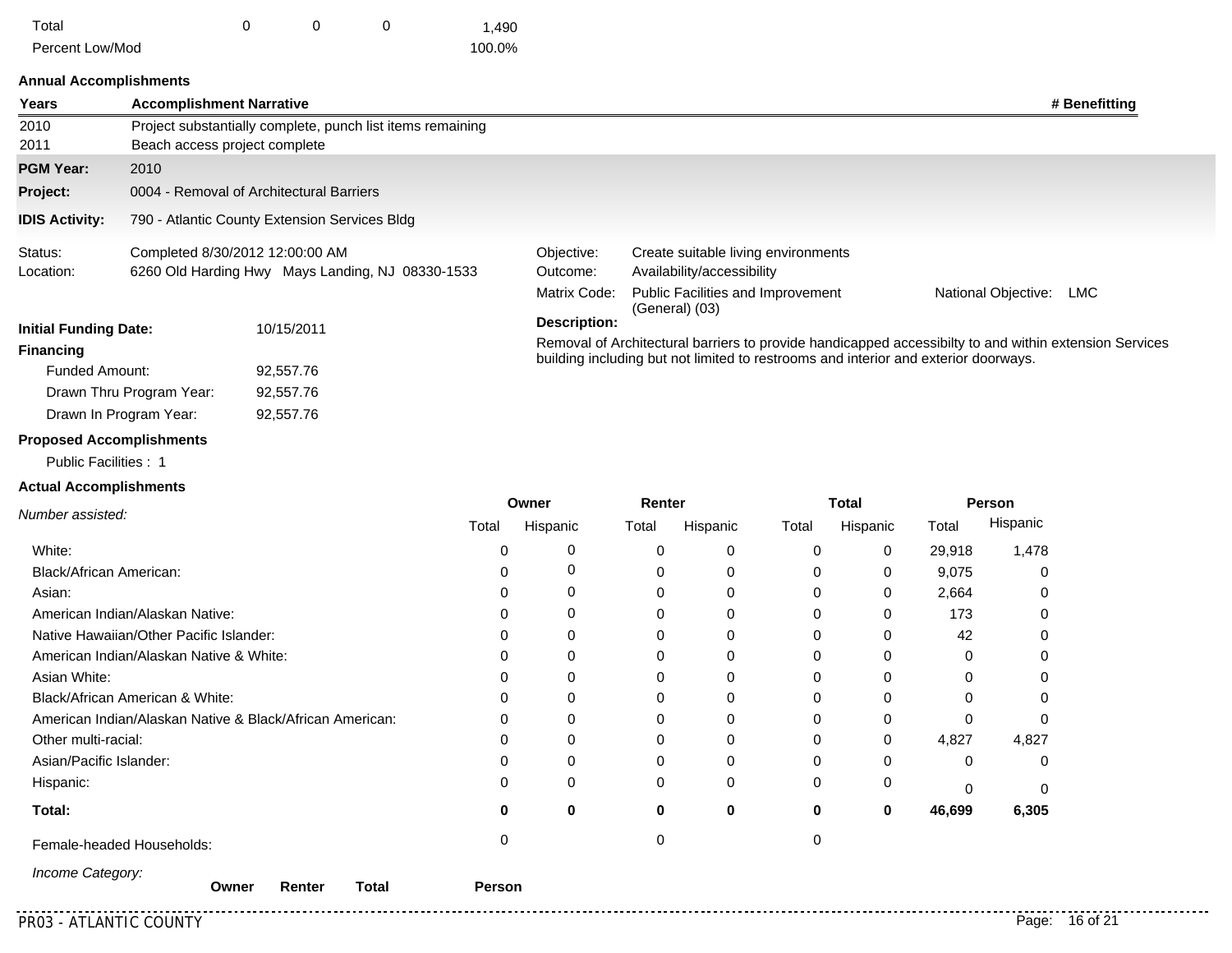| <b>Extremely Low</b> | 0 |   | 0      |
|----------------------|---|---|--------|
| Low Mod              | 0 |   | 0      |
| Moderate             | O |   | 46,699 |
| Non Low Moderate     | O | O | 0      |
| Total                | O | O | 46,699 |
| Percent Low/Mod      |   |   | 100.0% |

#### **Annual Accomplishments**

| Years                                            | <b>Accomplishment Narrative</b>         |                                                                                                                                                                      |                                                                                |          |             |          |          |              |                     |             | # Benefitting |
|--------------------------------------------------|-----------------------------------------|----------------------------------------------------------------------------------------------------------------------------------------------------------------------|--------------------------------------------------------------------------------|----------|-------------|----------|----------|--------------|---------------------|-------------|---------------|
| 2010<br>2011                                     |                                         | Design, Development underway, bid specs being prepared, anticipate bid before end of year.<br>County extension building handicap accessibilty improvements completed |                                                                                |          |             |          |          |              |                     |             |               |
| <b>PGM Year:</b>                                 | 2011                                    |                                                                                                                                                                      |                                                                                |          |             |          |          |              |                     |             |               |
| Project:                                         | 0001 - Administration                   |                                                                                                                                                                      |                                                                                |          |             |          |          |              |                     |             |               |
| <b>IDIS Activity:</b>                            | 792 - CDBG Admin                        |                                                                                                                                                                      |                                                                                |          |             |          |          |              |                     |             |               |
| Status:<br>Location:                             | Open<br>$\cdot$                         |                                                                                                                                                                      | Objective:<br>Outcome:<br>Matrix Code:<br>General Program Administration (21A) |          |             |          |          |              | National Objective: |             |               |
| <b>Initial Funding Date:</b><br><b>Financing</b> |                                         | 11/02/2011                                                                                                                                                           | <b>Description:</b><br>Planning and Admin 2011                                 |          |             |          |          |              |                     |             |               |
| Funded Amount:                                   |                                         | 282,797.55                                                                                                                                                           |                                                                                |          |             |          |          |              |                     |             |               |
|                                                  | Drawn Thru Program Year:                | 245,486.78                                                                                                                                                           |                                                                                |          |             |          |          |              |                     |             |               |
|                                                  | Drawn In Program Year:                  | 245,486.78                                                                                                                                                           |                                                                                |          |             |          |          |              |                     |             |               |
| <b>Proposed Accomplishments</b>                  |                                         |                                                                                                                                                                      |                                                                                |          |             |          |          |              |                     |             |               |
| <b>Actual Accomplishments</b>                    |                                         |                                                                                                                                                                      |                                                                                |          |             |          |          |              |                     |             |               |
| Number assisted:                                 |                                         |                                                                                                                                                                      |                                                                                | Owner    | Renter      |          |          | <b>Total</b> |                     | Person      |               |
|                                                  |                                         |                                                                                                                                                                      | Total                                                                          | Hispanic | Total       | Hispanic | Total    | Hispanic     | Total               | Hispanic    |               |
| White:                                           |                                         |                                                                                                                                                                      |                                                                                |          |             |          | 0        | 0            |                     |             |               |
| Black/African American:                          |                                         |                                                                                                                                                                      |                                                                                |          |             |          | 0        | $\mathbf 0$  |                     |             |               |
| Asian:                                           |                                         |                                                                                                                                                                      |                                                                                |          |             |          | 0        | 0            |                     |             |               |
|                                                  | American Indian/Alaskan Native:         |                                                                                                                                                                      |                                                                                |          |             |          | 0        | 0            |                     |             |               |
|                                                  | Native Hawaiian/Other Pacific Islander: |                                                                                                                                                                      |                                                                                |          |             |          | 0        | 0            |                     |             |               |
|                                                  | American Indian/Alaskan Native & White: |                                                                                                                                                                      |                                                                                |          |             |          | 0        | 0            |                     |             |               |
| Asian White:                                     |                                         |                                                                                                                                                                      |                                                                                |          |             |          | $\Omega$ | 0            |                     |             |               |
|                                                  | Black/African American & White:         |                                                                                                                                                                      |                                                                                |          |             |          | 0        | 0            |                     |             |               |
|                                                  |                                         | American Indian/Alaskan Native & Black/African American:                                                                                                             |                                                                                |          |             |          | 0        | 0            |                     |             |               |
| Other multi-racial:                              |                                         |                                                                                                                                                                      |                                                                                |          |             |          | 0        | 0            |                     |             |               |
| Asian/Pacific Islander:                          |                                         |                                                                                                                                                                      |                                                                                |          |             |          | 0        | 0            |                     |             |               |
| Hispanic:                                        |                                         |                                                                                                                                                                      |                                                                                |          |             |          | 0        | 0            |                     |             |               |
| Total:                                           |                                         |                                                                                                                                                                      | $\bf{0}$                                                                       | 0        | $\mathbf 0$ | 0        | 0        | 0            | $\mathbf 0$         | $\mathbf 0$ |               |

. . . . . . . . . . .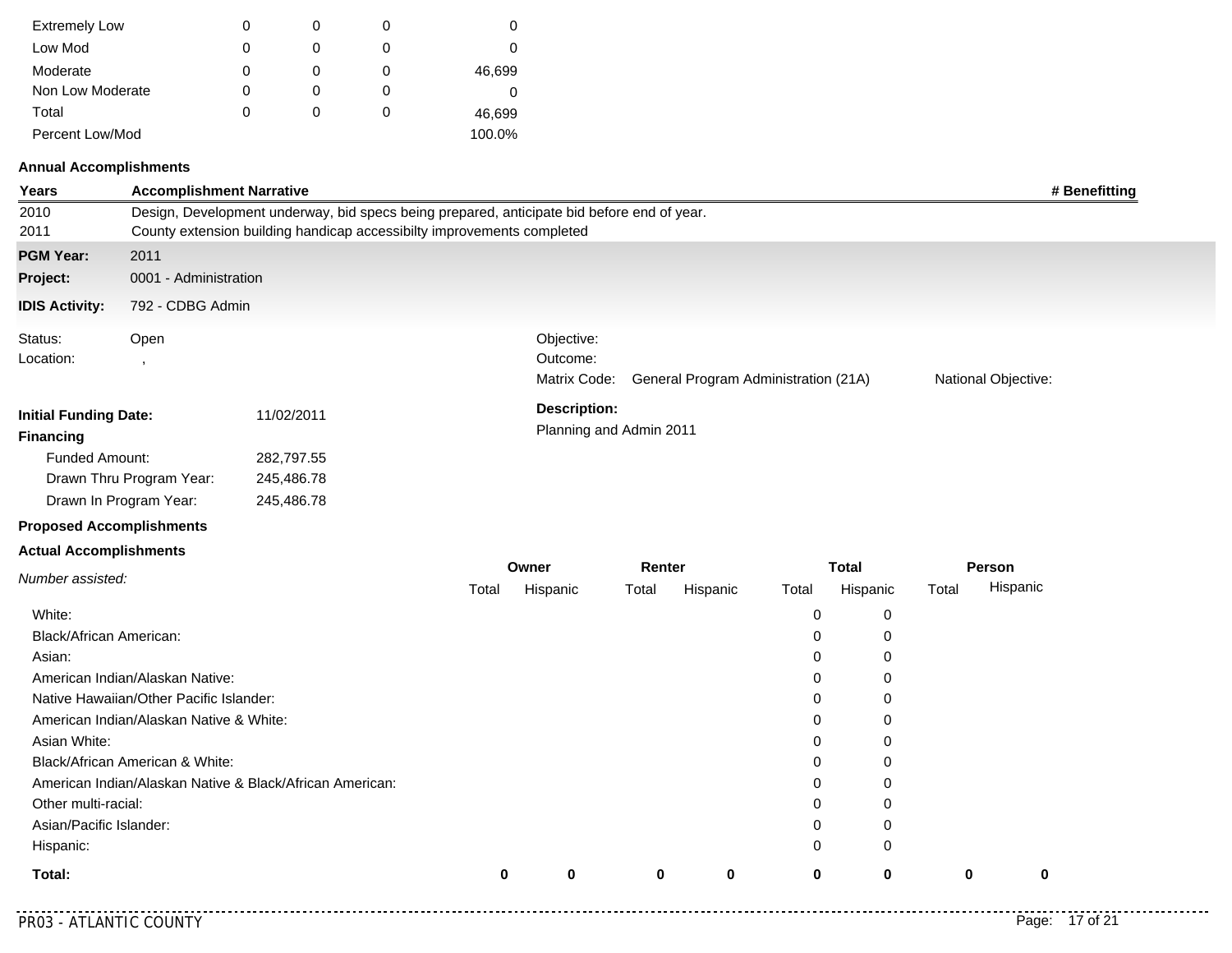## Female-headed Households: 0

| Income Category:     |       |        |       |        |
|----------------------|-------|--------|-------|--------|
|                      | Owner | Renter | Total | Person |
| <b>Extremely Low</b> |       |        | 0     |        |
| Low Mod              |       |        | 0     |        |
| Moderate             |       |        | 0     |        |
| Non Low Moderate     |       |        | 0     |        |
| Total                | 0     | 0      | 0     | 0      |
| Percent Low/Mod      |       |        |       |        |

## **Annual Accomplishments**

No data returned for this view. This might be because the applied filter excludes all data.

| <b>PGM Year:</b>                                                                 | 2011                                          |                                                                                  |                                                                                                                                                                                                                             |                                                       |                            |  |  |  |
|----------------------------------------------------------------------------------|-----------------------------------------------|----------------------------------------------------------------------------------|-----------------------------------------------------------------------------------------------------------------------------------------------------------------------------------------------------------------------------|-------------------------------------------------------|----------------------------|--|--|--|
| Project:                                                                         | 0004 - Infrastructure- Streets                |                                                                                  |                                                                                                                                                                                                                             |                                                       |                            |  |  |  |
| <b>IDIS Activity:</b>                                                            | 823 - Brigantine 8th Street                   |                                                                                  |                                                                                                                                                                                                                             |                                                       |                            |  |  |  |
| Status:<br>Location:                                                             | Open<br>8th Street South Brigantine, NJ 08203 |                                                                                  | Objective:<br>Outcome:<br>Matrix Code:                                                                                                                                                                                      | Create suitable living environments<br>Sustainability |                            |  |  |  |
|                                                                                  |                                               |                                                                                  |                                                                                                                                                                                                                             | Street Improvements (03K)                             | National Objective:<br>LMA |  |  |  |
|                                                                                  |                                               | 06/27/2012                                                                       | <b>Description:</b>                                                                                                                                                                                                         |                                                       |                            |  |  |  |
| <b>Initial Funding Date:</b><br><b>Financing</b><br>Funded Amount:<br>129,357.00 |                                               |                                                                                  | Reconstruct 8th StreetSouth Between Brigantine and Bayshore Avenues.<br>Included is the repair and replacement of the existing serwer and storm system, trench restoration and<br>installation of ADA compliant curb ramps. |                                                       |                            |  |  |  |
|                                                                                  |                                               |                                                                                  |                                                                                                                                                                                                                             |                                                       |                            |  |  |  |
|                                                                                  | Drawn Thru Program Year:                      | 129,357.00                                                                       |                                                                                                                                                                                                                             |                                                       |                            |  |  |  |
|                                                                                  | Drawn In Program Year:                        | 129,357.00                                                                       |                                                                                                                                                                                                                             |                                                       |                            |  |  |  |
|                                                                                  | <b>Proposed Accomplishments</b>               |                                                                                  |                                                                                                                                                                                                                             |                                                       |                            |  |  |  |
|                                                                                  | People (General): 996                         |                                                                                  |                                                                                                                                                                                                                             |                                                       |                            |  |  |  |
|                                                                                  | Total Population in Service Area: 996         |                                                                                  |                                                                                                                                                                                                                             |                                                       |                            |  |  |  |
|                                                                                  | Census Tract Percent Low / Mod: 58.00         |                                                                                  |                                                                                                                                                                                                                             |                                                       |                            |  |  |  |
| <b>Annual Accomplishments</b>                                                    |                                               |                                                                                  |                                                                                                                                                                                                                             |                                                       |                            |  |  |  |
| Years                                                                            | <b>Accomplishment Narrative</b>               |                                                                                  |                                                                                                                                                                                                                             |                                                       | # Benefitting              |  |  |  |
| 2011                                                                             |                                               | Project is underway and \$47,000 in additional funds will be added to the budget |                                                                                                                                                                                                                             |                                                       |                            |  |  |  |

. . . . . . . . . . . . . .

. . . . . . . . . . .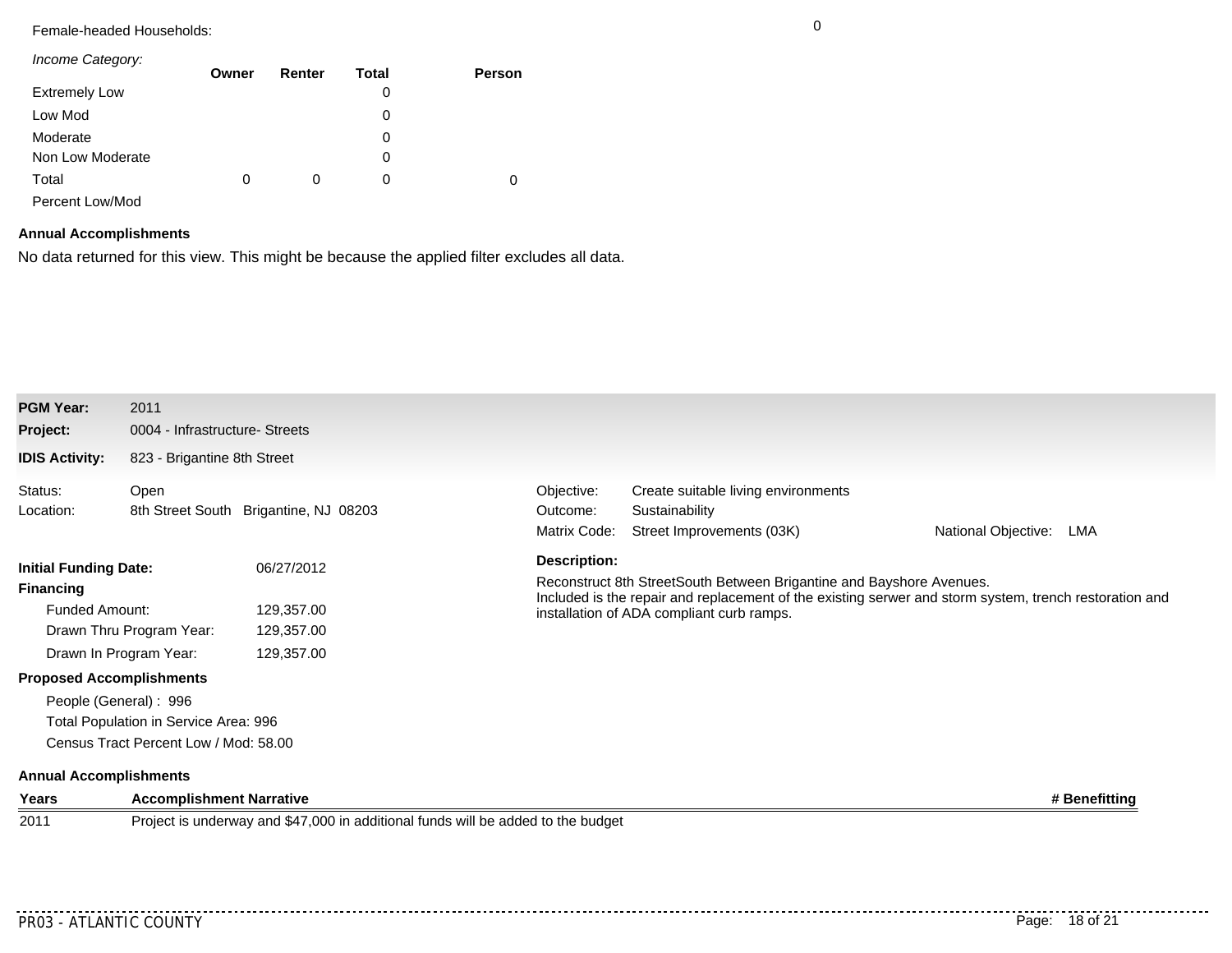| <b>PGM Year:</b>                                                                                             | 2011                                                                                                                                                              |                                                         |                                        |                                                                                    |                            |
|--------------------------------------------------------------------------------------------------------------|-------------------------------------------------------------------------------------------------------------------------------------------------------------------|---------------------------------------------------------|----------------------------------------|------------------------------------------------------------------------------------|----------------------------|
| Project:                                                                                                     | 0004 - Infrastructure- Streets                                                                                                                                    |                                                         |                                        |                                                                                    |                            |
| <b>IDIS Activity:</b>                                                                                        | 824 - Egg Harbor Township Streets                                                                                                                                 |                                                         |                                        |                                                                                    |                            |
| Status:<br>Location:                                                                                         | Open<br>08234                                                                                                                                                     | Farr, Foster, Nort and South Avenues Egg Harbor Twp, NJ | Objective:<br>Outcome:<br>Matrix Code: | Create suitable living environments<br>Sustainability<br>Street Improvements (03K) | National Objective:<br>LMA |
| <b>Initial Funding Date:</b><br><b>Financing</b><br><b>Funded Amount:</b><br><b>Proposed Accomplishments</b> | Drawn Thru Program Year:<br>Drawn In Program Year:<br>People (General): 2,015<br>Total Population in Service Area: 2,634<br>Census Tract Percent Low / Mod: 50.80 | 06/27/2012<br>83,828.00<br>83,828.00<br>83,828.00       | <b>Description:</b>                    | Street Reconstruction of Farr, Foster, North and South Avenues                     |                            |
| <b>Annual Accomplishments</b><br>Years                                                                       | <b>Accomplishment Narrative</b>                                                                                                                                   |                                                         |                                        |                                                                                    | # Benefitting              |
| 2011                                                                                                         |                                                                                                                                                                   | Project is underway - additional funds will be added.   |                                        |                                                                                    |                            |
| <b>PGM Year:</b>                                                                                             | 2011                                                                                                                                                              |                                                         |                                        |                                                                                    |                            |
| Project:                                                                                                     | 0004 - Infrastructure- Streets                                                                                                                                    |                                                         |                                        |                                                                                    |                            |
| <b>IDIS Activity:</b>                                                                                        | 825 - Hammonton Streets                                                                                                                                           |                                                         |                                        |                                                                                    |                            |
| Status:<br>Location:                                                                                         | Completed 8/30/2012 12:00:00 AM                                                                                                                                   | Various Streets Hammonton, NJ 08037                     | Objective:<br>Outcome:<br>Matrix Code: | Create suitable living environments<br>Sustainability<br>Street Improvements (03K) | National Objective: LMA    |
| <b>Initial Funding Date:</b><br><b>Financing</b><br>Funded Amount:<br><b>Proposed Accomplishments</b>        | Drawn Thru Program Year:<br>Drawn In Program Year:<br>People (General): 4,649<br>Total Population in Service Area: 4,362<br>Census Tract Percent Low / Mod: 49.50 | 06/27/2012<br>251,567.64<br>251,567.64<br>251,567.64    | <b>Description:</b>                    | Road Reconstruction, Various Roads                                                 |                            |
| <b>Annual Accomplishments</b>                                                                                |                                                                                                                                                                   |                                                         |                                        |                                                                                    |                            |
| Years                                                                                                        | <b>Accomplishment Narrative</b>                                                                                                                                   |                                                         |                                        |                                                                                    | # Benefitting              |
| 2011                                                                                                         | Project is complete                                                                                                                                               |                                                         |                                        |                                                                                    |                            |

...........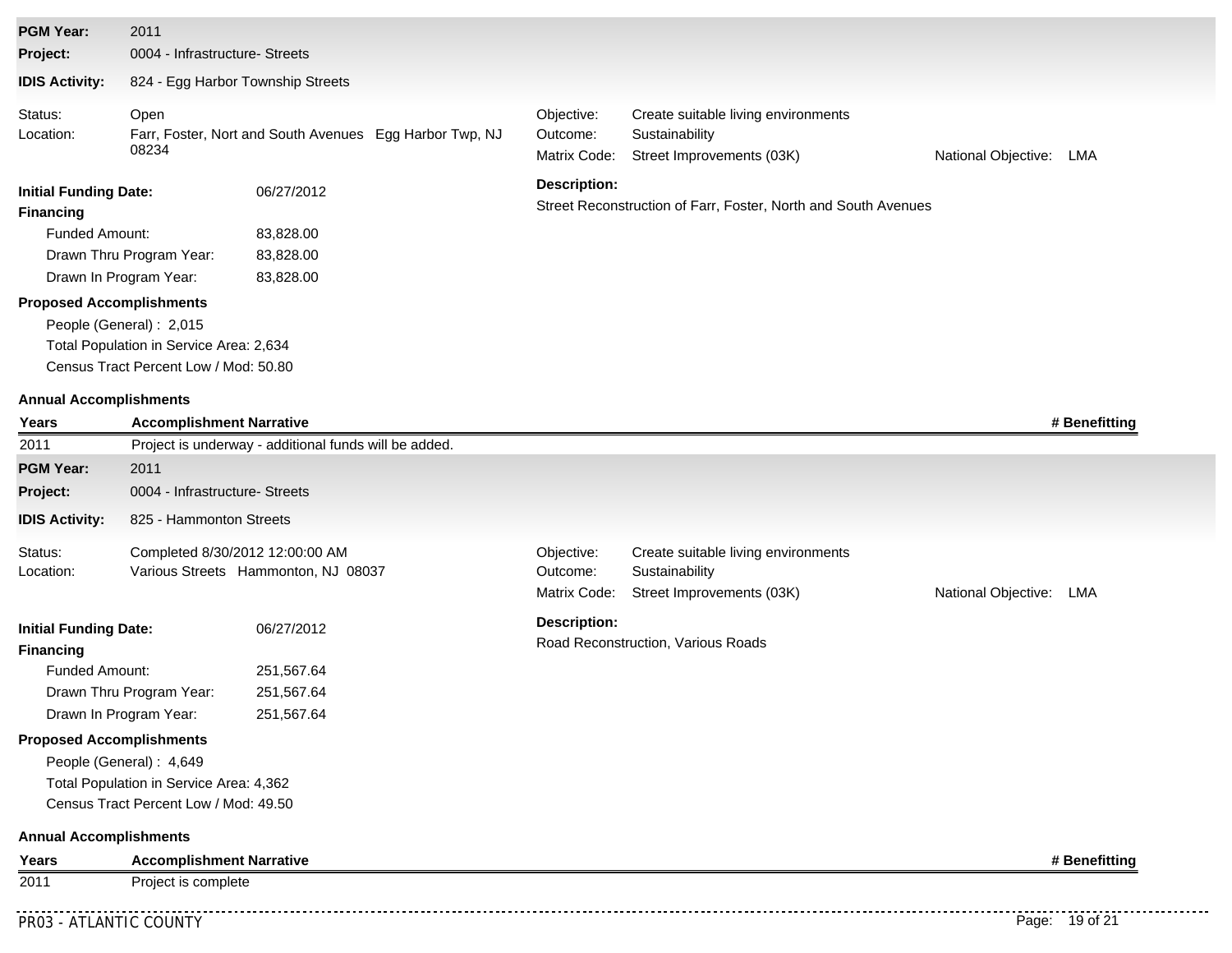| <b>PGM Year:</b>                                                            | 2011                                                                  |            |                                                                                                    |                                                                                    |                                                                                              |  |  |  |
|-----------------------------------------------------------------------------|-----------------------------------------------------------------------|------------|----------------------------------------------------------------------------------------------------|------------------------------------------------------------------------------------|----------------------------------------------------------------------------------------------|--|--|--|
| Project:                                                                    | 0004 - Infrastructure- Streets                                        |            |                                                                                                    |                                                                                    |                                                                                              |  |  |  |
| <b>IDIS Activity:</b>                                                       | 826 - Somers Point - Sunny Avenue                                     |            |                                                                                                    |                                                                                    |                                                                                              |  |  |  |
| Status:<br>Location:                                                        | Completed 8/30/2012 12:00:00 AM<br>Sunny Aveue Somers point, NJ 08244 |            | Objective:<br>Outcome:<br>Matrix Code:                                                             | Create suitable living environments<br>Sustainability<br>Street Improvements (03K) | National Objective:<br>LMA                                                                   |  |  |  |
| <b>Initial Funding Date:</b>                                                |                                                                       | 06/27/2012 | <b>Description:</b>                                                                                |                                                                                    |                                                                                              |  |  |  |
| <b>Financing</b>                                                            |                                                                       |            |                                                                                                    |                                                                                    | Construction of Sunny Avenue from Meyran Avenue to Shuman's Alley and from Shuman's Alley to |  |  |  |
| <b>Funded Amount:</b><br>57,388.00<br>Drawn Thru Program Year:<br>57,388.00 |                                                                       |            | Harned Avenue.<br>Including required drainage improvements, pedestrian walkway and handicap ramps. |                                                                                    |                                                                                              |  |  |  |
|                                                                             |                                                                       |            |                                                                                                    |                                                                                    |                                                                                              |  |  |  |
|                                                                             | Drawn In Program Year:                                                | 57,388.00  |                                                                                                    |                                                                                    |                                                                                              |  |  |  |
| <b>Proposed Accomplishments</b>                                             |                                                                       |            |                                                                                                    |                                                                                    |                                                                                              |  |  |  |
|                                                                             | People (General): 2,610                                               |            |                                                                                                    |                                                                                    |                                                                                              |  |  |  |
|                                                                             | Total Population in Service Area: 2,610                               |            |                                                                                                    |                                                                                    |                                                                                              |  |  |  |
|                                                                             | Census Tract Percent Low / Mod: 48.20                                 |            |                                                                                                    |                                                                                    |                                                                                              |  |  |  |
| <b>Annual Accomplishments</b>                                               |                                                                       |            |                                                                                                    |                                                                                    |                                                                                              |  |  |  |
| Years                                                                       | <b>Accomplishment Narrative</b>                                       |            |                                                                                                    |                                                                                    | # Benefitting                                                                                |  |  |  |
| 2011                                                                        | Project is complete                                                   |            |                                                                                                    |                                                                                    |                                                                                              |  |  |  |
| <b>PGM Year:</b>                                                            | 2011                                                                  |            |                                                                                                    |                                                                                    |                                                                                              |  |  |  |
| Project:                                                                    | 0004 - Infrastructure- Streets                                        |            |                                                                                                    |                                                                                    |                                                                                              |  |  |  |
| <b>IDIS Activity:</b>                                                       | 827 - Ventnor - Rosborough Avenue                                     |            |                                                                                                    |                                                                                    |                                                                                              |  |  |  |

| <b>Initial Funding Date:</b> |                                 | 06/27/2012                          | Description: |                                        |                     |     |
|------------------------------|---------------------------------|-------------------------------------|--------------|----------------------------------------|---------------------|-----|
|                              |                                 |                                     |              | Matrix Code: Street Improvements (03K) | National Objective: | LMA |
| Location:                    |                                 | Rosborough Avenue Ventnor, NJ 08406 | Outcome:     | Sustainability                         |                     |     |
| Status:                      | Completed 8/30/2012 12:00:00 AM |                                     | Obiective:   | Create suitable living environments    |                     |     |

Reconstruction of Rosborough Avenue between Monmouth and Winchester Avenues.

Included are repair and replacement of the existing water system, miscellaneous concrete work,

| <b>Financing</b>         |           |
|--------------------------|-----------|
| Funded Amount:           | 61,473.00 |
| Drawn Thru Program Year: | 61,473.00 |
| Drawn In Program Year:   | 61,473.00 |

## **Proposed Accomplishments**

People (General) : 2,539 Total Population in Service Area: 1,450 Census Tract Percent Low / Mod: 47.40

### **Annual Accomplishments**

| Years | <b>Accomplishment Narrative</b> | # Benefitting |
|-------|---------------------------------|---------------|
| 2011  | Project is complete             |               |

installation of ADA compliant curb ramps.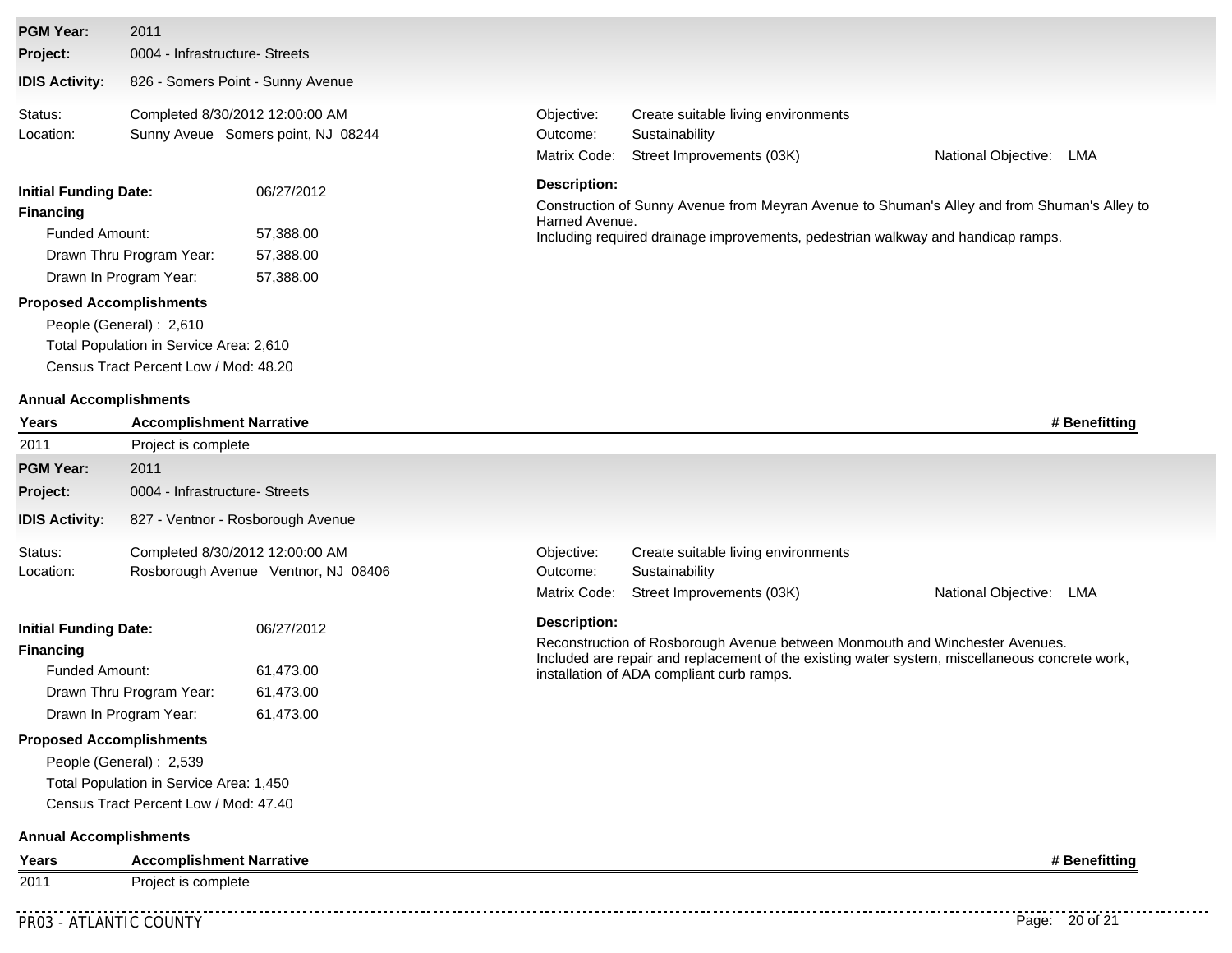| <b>Total Funded Amount:</b>           | \$3.133.099.88 |
|---------------------------------------|----------------|
| <b>Total Drawn Thru Program Year:</b> | \$2,763,026,24 |
| <b>Total Drawn In Program Year:</b>   | \$1,555,618.02 |

. . . . . . . . . . . .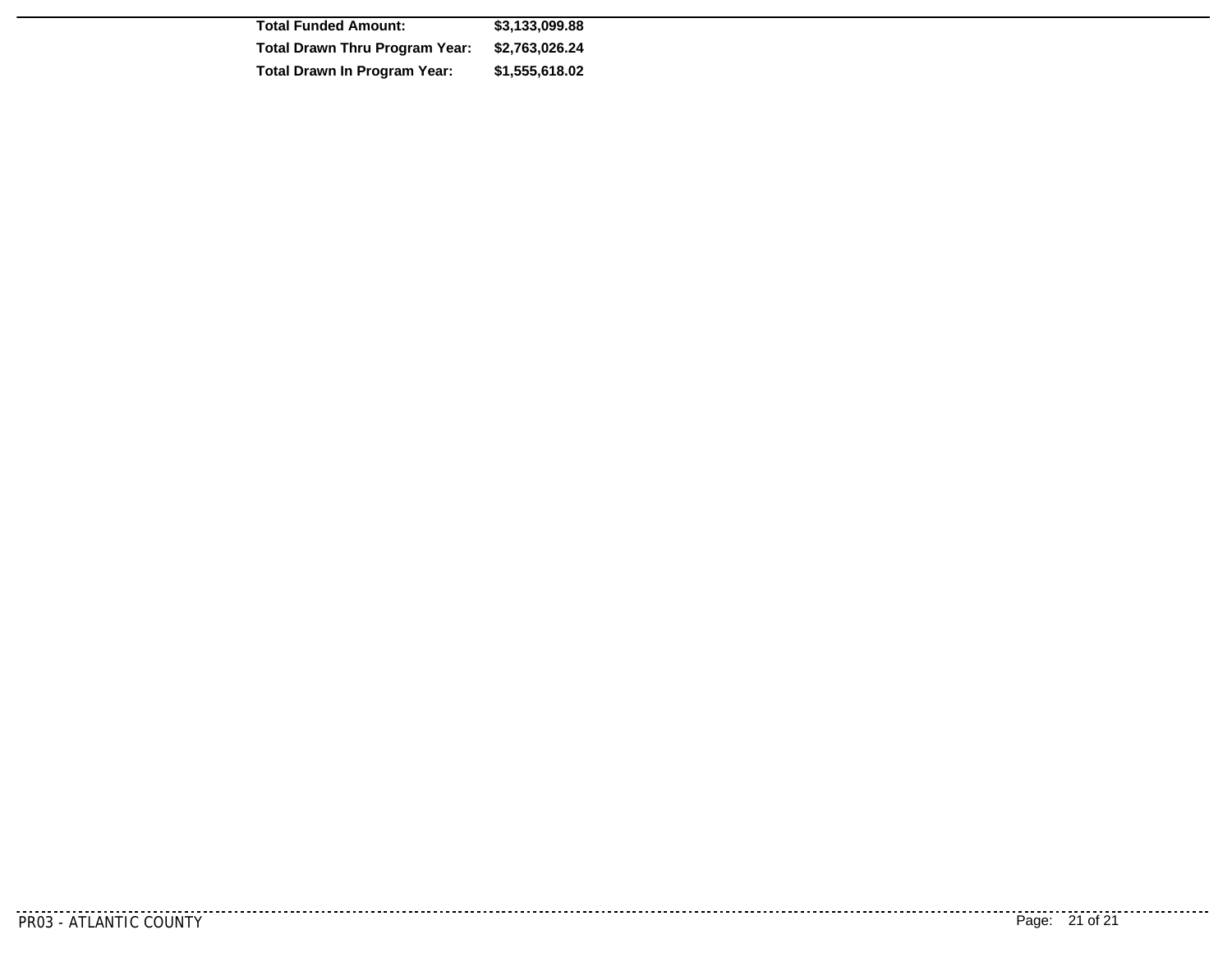| IDIS | PR83 |
|------|------|
|------|------|

## U.S. Department of Housing and Urban Development **DATE:** 10-30-12 Office of Community Planning and Development TIME: 10:01 Integrated Disbursement and Information System **PAGE:** PAGE: 1 CDBG Performance Measures Report Program Year ATLANTIC COUNTY,NJ

## Public Facilities and Infrastructure

|                                                         | Create Suitable Living |                | Provide Decent Housing |        |        | <b>Create Economic Opportunities</b> |          |        | Total    |        |
|---------------------------------------------------------|------------------------|----------------|------------------------|--------|--------|--------------------------------------|----------|--------|----------|--------|
|                                                         | Access                 | Afford         | Sustain                | Access | Afford | Sustain                              | Access   | Afford | Sustain  |        |
| Number of Persons Assisted                              |                        |                |                        |        |        |                                      |          |        |          |        |
| with new access to a facility                           |                        |                |                        |        |        |                                      |          |        |          |        |
|                                                         |                        |                |                        |        |        |                                      |          |        |          |        |
| with improved access to a facility                      |                        |                |                        |        |        |                                      |          |        |          |        |
|                                                         | 50,493                 | $\Omega$       |                        |        |        |                                      |          |        | $\Omega$ | 50,493 |
| with access to a facility that is no longer substandard |                        |                |                        |        |        |                                      |          |        |          |        |
|                                                         |                        |                | 10,093                 |        |        |                                      |          |        |          | 10,093 |
| Totals:                                                 | 50,493                 | $\overline{0}$ | 10,093                 |        |        |                                      |          |        |          | 60,586 |
| Number of Households Assisted                           |                        |                |                        |        |        |                                      |          |        |          |        |
| with new access to a facility                           |                        |                |                        |        |        |                                      |          |        |          |        |
|                                                         |                        |                |                        |        |        | $\Omega$                             | $\Omega$ |        |          |        |
| with improved access to a facility                      |                        |                |                        |        |        |                                      |          |        |          |        |
|                                                         |                        |                |                        |        |        |                                      |          |        |          |        |
| with access to a facility that is no longer substandard |                        |                |                        |        |        |                                      |          |        |          |        |
|                                                         |                        |                |                        |        |        |                                      |          |        |          |        |
| Totals:                                                 |                        |                |                        |        |        |                                      |          |        |          |        |

### Public Services

|                                                            | Create Suitable Living |        |         | <b>Provide Decent Housing</b> |        |         | Create Economic Opportunities |        |         |  |
|------------------------------------------------------------|------------------------|--------|---------|-------------------------------|--------|---------|-------------------------------|--------|---------|--|
|                                                            | Access                 | Afford | Sustain | Access                        | Afford | Sustain | Access                        | Afford | Sustain |  |
| Number of Persons Assisted                                 |                        |        |         |                               |        |         |                               |        |         |  |
| with new (or continuing) access to a service               |                        |        |         |                               |        |         |                               |        |         |  |
|                                                            |                        |        |         |                               |        |         |                               |        |         |  |
| with improved (or continuing) access to a service          |                        |        |         |                               |        |         |                               |        |         |  |
|                                                            |                        |        |         |                               |        |         |                               |        |         |  |
| with new access to a service that is no longer substandard |                        |        |         |                               |        |         |                               |        |         |  |
|                                                            |                        |        |         |                               |        |         |                               |        |         |  |
| Totals :                                                   |                        |        |         |                               |        |         |                               |        |         |  |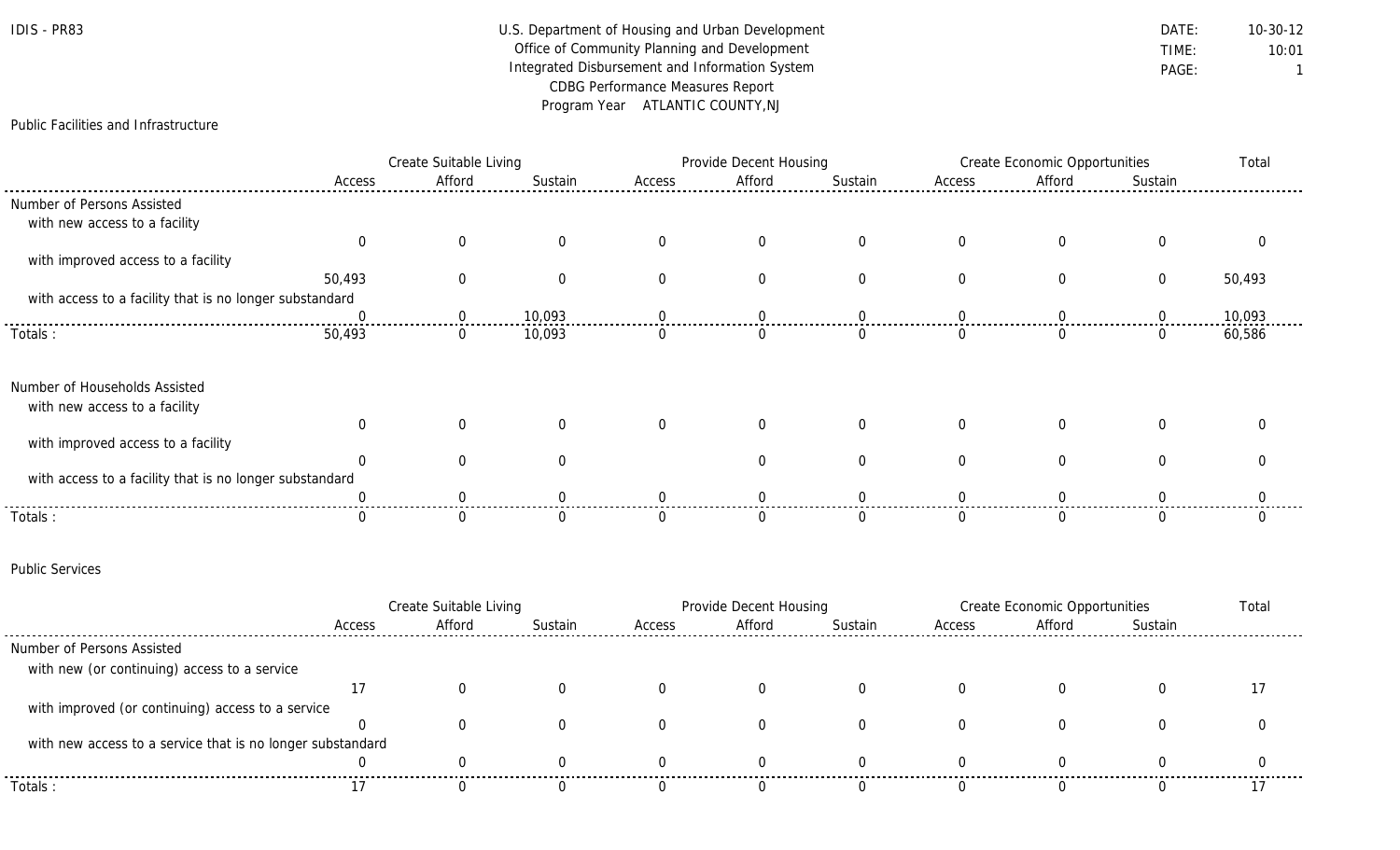| IDIS - | <b>PR83</b> |
|--------|-------------|
|--------|-------------|

## U.S. Department of Housing and Urban Development **DATE:** 10-30-12 Office of Community Planning and Development TIME: 10:01 Integrated Disbursement and Information System **PAGE:** PAGE: 2 CDBG Performance Measures Report Program Year ATLANTIC COUNTY,NJ

## Public Services (continued)

|                                                            | Create Suitable Living |        |         | Provide Decent Housing |        |         | Create Economic Opportunities |        |         | Total |
|------------------------------------------------------------|------------------------|--------|---------|------------------------|--------|---------|-------------------------------|--------|---------|-------|
|                                                            | Access                 | Afford | Sustain | Access                 | Afford | Sustain | Access                        | Afford | Sustain |       |
| Number of Households Assisted                              |                        |        |         |                        |        |         |                               |        |         |       |
| with new (or continuing) access to a service               |                        |        |         |                        |        |         |                               |        |         |       |
|                                                            |                        |        |         |                        |        |         |                               |        |         |       |
| with improved (or continuing) access to a service          |                        |        |         |                        |        |         |                               |        |         |       |
|                                                            |                        |        |         |                        |        |         |                               |        |         |       |
| with new access to a service that is no longer substandard |                        |        |         |                        |        |         |                               |        |         |       |
|                                                            |                        |        |         |                        |        |         |                               |        |         |       |
| Totals:                                                    |                        |        |         |                        |        |         |                               |        |         |       |

## Economic Development

|                                                                                           | Create Suitable Living |                | Provide Decent Housing |          |                | <b>Create Economic Opportunities</b> |                |                | Total       |  |
|-------------------------------------------------------------------------------------------|------------------------|----------------|------------------------|----------|----------------|--------------------------------------|----------------|----------------|-------------|--|
|                                                                                           | Access                 | Afford         | Sustain                | Access   | Afford         | Sustain                              | Access         | Afford         | Sustain     |  |
| Total Number of Businesses Assisted                                                       |                        |                |                        |          |                |                                      |                |                |             |  |
|                                                                                           | $\Omega$               | $\overline{0}$ | $\Omega$               | $\Omega$ | $\mathbf 0$    | $\overline{0}$                       | $\overline{0}$ | $\overline{0}$ | $\mathbf 0$ |  |
| Of Total                                                                                  |                        |                |                        |          |                |                                      |                |                |             |  |
| New businesses assisted                                                                   |                        |                |                        |          |                |                                      |                |                |             |  |
|                                                                                           | $\Omega$               | $\Omega$       | $\Omega$               | $\Omega$ | $\mathbf 0$    | $\overline{0}$                       | $\overline{0}$ | $\overline{0}$ | 0           |  |
| Existing businesses assisted                                                              |                        |                |                        |          |                |                                      |                |                |             |  |
|                                                                                           | $\Omega$               |                | $\Omega$               | $\Omega$ | $\Omega$       | $\Omega$                             | $\Omega$       | $\Omega$       | $\Omega$    |  |
| Number of business facades/buildings rehabilitated                                        |                        |                |                        |          |                |                                      |                |                |             |  |
|                                                                                           |                        |                | U                      | $\Omega$ | $\overline{0}$ | $\overline{0}$                       | $\Omega$       | $\Omega$       | $\mathbf 0$ |  |
| Assisted businesses that provide a good or service to service area/neighborhood/community |                        |                |                        |          |                |                                      |                |                |             |  |
|                                                                                           | $\Omega$               |                | 0                      | $\Omega$ | $\Omega$       | $\Omega$                             | $\Omega$       | $\Omega$       | $\mathbf 0$ |  |
| Total Number of Jobs Created                                                              |                        |                |                        |          |                |                                      |                |                |             |  |
|                                                                                           | $\Omega$               | $\Omega$       | 0                      | $\Omega$ | $\Omega$       | $\Omega$                             |                | $\Omega$       | $\Omega$    |  |
| Types of Jobs Created                                                                     |                        |                |                        |          |                |                                      |                |                |             |  |
| <b>Officials and Managers</b>                                                             |                        |                |                        |          |                |                                      |                |                |             |  |
|                                                                                           |                        | 0              |                        |          |                |                                      |                | $\Omega$       | $\Omega$    |  |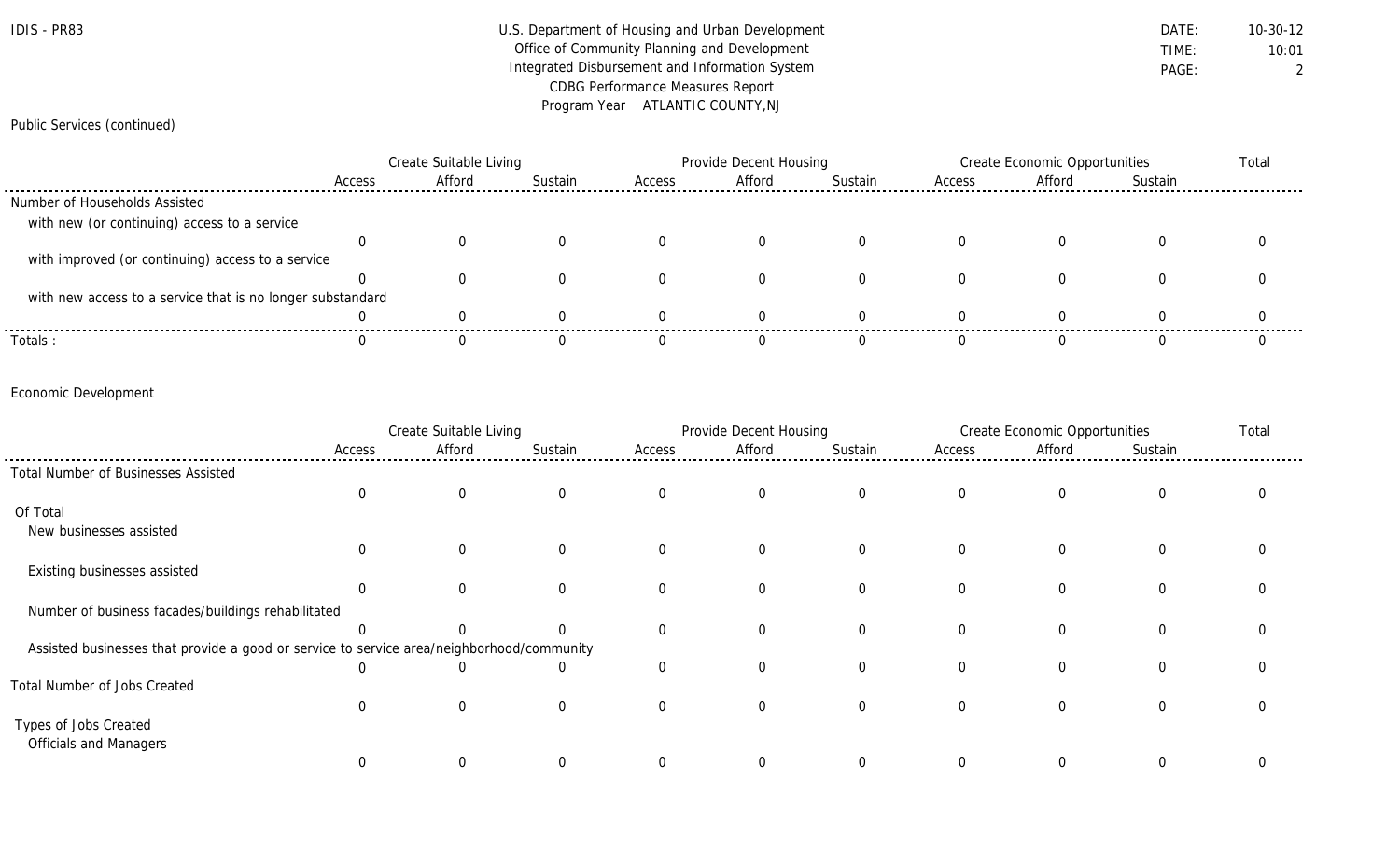## IDIS - PR83 Department of Housing and Urban Development DATE: 10-30-12 Office of Community Planning and Development TIME: 10:01 Integrated Disbursement and Information System **PAGE:** PAGE: 3 CDBG Performance Measures Report Program Year ATLANTIC COUNTY,NJ

## Economic Development (continued)

|                                                                      |                  | Create Suitable Living |                |                | Provide Decent Housing |                  |                | Create Economic Opportunities |                  |                |
|----------------------------------------------------------------------|------------------|------------------------|----------------|----------------|------------------------|------------------|----------------|-------------------------------|------------------|----------------|
|                                                                      | Access           | Afford                 | Sustain        | Access         | Afford                 | Sustain          | Access         | Afford                        | Sustain          |                |
| Professional                                                         |                  |                        |                |                |                        |                  |                |                               |                  |                |
|                                                                      | $\boldsymbol{0}$ | $\boldsymbol{0}$       | $\overline{0}$ | $\overline{0}$ | $\overline{0}$         | $\boldsymbol{0}$ | $\overline{0}$ | $\overline{0}$                | $\boldsymbol{0}$ | $\overline{0}$ |
| Technicians                                                          |                  |                        |                |                |                        |                  |                |                               |                  |                |
|                                                                      | $\Omega$         | $\overline{0}$         | $\Omega$       | $\Omega$       | $\overline{0}$         | $\overline{0}$   | $\overline{0}$ | $\mathbf 0$                   | $\overline{0}$   | $\Omega$       |
| Sales                                                                |                  |                        |                |                |                        |                  |                |                               |                  |                |
|                                                                      | $\Omega$         | $\overline{0}$         | 0              | $\Omega$       | 0                      | $\overline{0}$   | 0              | $\mathbf 0$                   | $\mathbf 0$      |                |
| Office and Clerical                                                  |                  |                        |                |                |                        |                  |                |                               |                  |                |
| Craft Workers (skilled)                                              | $\Omega$         | $\overline{0}$         | $\overline{0}$ | $\Omega$       | $\overline{0}$         | $\overline{0}$   | $\overline{0}$ | $\mathbf 0$                   | $\overline{0}$   | ∩              |
|                                                                      | 0                | 0                      | 0              | $\Omega$       | $\overline{0}$         | $\overline{0}$   | 0              | $\mathbf 0$                   | $\mathbf 0$      |                |
| Operatives (semi-skilled)                                            |                  |                        |                |                |                        |                  |                |                               |                  |                |
|                                                                      | 0                | $\mathbf 0$            | 0              | $\Omega$       | $\mathbf 0$            | $\mathbf 0$      | $\overline{0}$ | $\overline{0}$                | $\boldsymbol{0}$ |                |
| Laborers (unskilled)                                                 |                  |                        |                |                |                        |                  |                |                               |                  |                |
|                                                                      | $\overline{0}$   | $\Omega$               | $\Omega$       | $\Omega$       | $\mathbf 0$            | $\overline{0}$   | $\overline{0}$ | $\mathbf 0$                   | $\mathbf 0$      |                |
| Service Workers                                                      |                  |                        |                |                |                        |                  |                |                               |                  |                |
|                                                                      | $\Omega$         | $\Omega$               | $\Omega$       | $\Omega$       | $\overline{0}$         | $\overline{0}$   | $\overline{0}$ | $\overline{0}$                | $\mathbf 0$      |                |
| Of jobs created, number with employer sponsored health care benefits |                  |                        |                |                |                        |                  |                |                               |                  |                |
|                                                                      | $\Omega$         | $\mathbf{0}$           | $\Omega$       | $\Omega$       | $\overline{0}$         | $\overline{0}$   | $\overline{0}$ | $\mathbf 0$                   | $\overline{0}$   | ∩              |
| Number unemployed prior to taking jobs                               |                  |                        |                |                |                        |                  |                |                               |                  |                |
|                                                                      | 0                | $\mathbf 0$            | $\Omega$       | $\Omega$       | 0                      | $\mathbf 0$      | 0              | $\Omega$                      | $\mathbf 0$      |                |
| Total Number of Jobs Retained                                        |                  |                        |                |                |                        |                  |                |                               |                  |                |
|                                                                      | $\Omega$         | $\Omega$               | 0              | $\Omega$       | $\overline{0}$         | $\overline{0}$   | $\overline{0}$ | $\overline{0}$                | $\overline{0}$   | $\Omega$       |
| Types of Jobs Retained<br>Officials and Managers                     |                  |                        |                |                |                        |                  |                |                               |                  |                |
|                                                                      | $\Omega$         | $\Omega$               | $\Omega$       | $\Omega$       | $\overline{0}$         | $\mathbf 0$      | $\overline{0}$ | $\mathbf 0$                   | $\mathbf 0$      | ∩              |
| Professional                                                         |                  |                        |                |                |                        |                  |                |                               |                  |                |
|                                                                      | 0                | 0                      | 0              | 0              | 0                      | $\mathbf{0}$     | $\overline{0}$ | $\Omega$                      | $\mathbf{0}$     | 0              |
|                                                                      |                  |                        |                |                |                        |                  |                |                               |                  |                |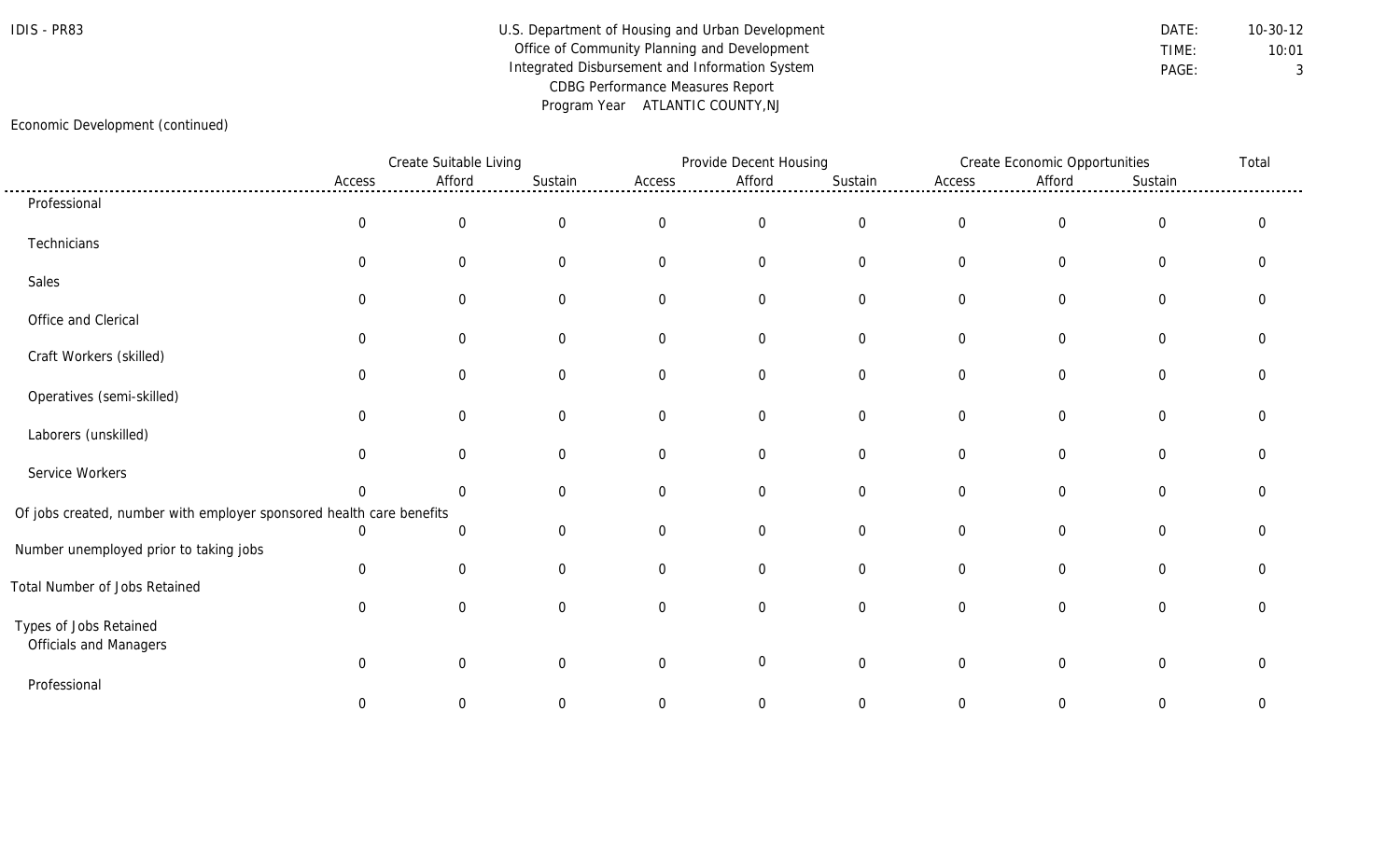## IDIS - PR83 Department of Housing and Urban Development DATE: 10-30-12 Office of Community Planning and Development TIME: 10:01 Integrated Disbursement and Information System **PAGE:** PAGE: 4 CDBG Performance Measures Report Program Year ATLANTIC COUNTY,NJ

## Economic Development (continued)

|                                                                       |        | Create Suitable Living |         |          | Provide Decent Housing |          |          | <b>Create Economic Opportunities</b> |                |  |
|-----------------------------------------------------------------------|--------|------------------------|---------|----------|------------------------|----------|----------|--------------------------------------|----------------|--|
|                                                                       | Access | Afford                 | Sustain | Access   | Afford                 | Sustain  | Access   | Afford                               | Sustain        |  |
| Technicians                                                           |        |                        |         |          |                        |          |          |                                      |                |  |
|                                                                       |        |                        |         | $\Omega$ | $\Omega$               | $\Omega$ | $\Omega$ | $\Omega$                             | $\Omega$       |  |
| Sales                                                                 |        |                        |         |          |                        |          |          |                                      |                |  |
|                                                                       |        |                        |         | $\Omega$ | $\Omega$               | $\Omega$ | $\Omega$ | $\Omega$                             | 0              |  |
| Office and Clerical                                                   |        |                        |         |          |                        |          |          |                                      |                |  |
|                                                                       |        |                        |         | $\Omega$ | 0                      |          |          | $\Omega$                             |                |  |
| Craft Workers (skilled)                                               |        |                        |         |          |                        |          |          |                                      |                |  |
|                                                                       |        |                        |         | $\Omega$ | $\Omega$               |          |          |                                      | $\Omega$       |  |
| Operatives (semi-skilled)                                             |        |                        |         |          |                        |          |          |                                      |                |  |
|                                                                       |        |                        |         | $\Omega$ | $\Omega$               | $\Omega$ |          | $\Omega$                             | $\overline{0}$ |  |
| Laborers (unskilled)                                                  |        |                        |         |          |                        |          |          |                                      |                |  |
|                                                                       |        |                        |         | $\Omega$ | $\Omega$               | $\Omega$ | $\Omega$ | $\Omega$                             | $\Omega$       |  |
| Service Workers                                                       |        |                        |         |          |                        |          |          |                                      |                |  |
|                                                                       |        |                        |         | $\Omega$ | $\Omega$               | $\Omega$ | $\Omega$ | $\Omega$                             | $\Omega$       |  |
| Of jobs retained, number with employer sponsored health care benefits |        |                        |         |          |                        |          |          |                                      |                |  |
|                                                                       |        |                        |         |          |                        |          |          |                                      |                |  |
| Acres of Brownfields Remediated                                       |        |                        |         |          |                        |          |          |                                      |                |  |
|                                                                       |        |                        |         |          |                        |          |          |                                      |                |  |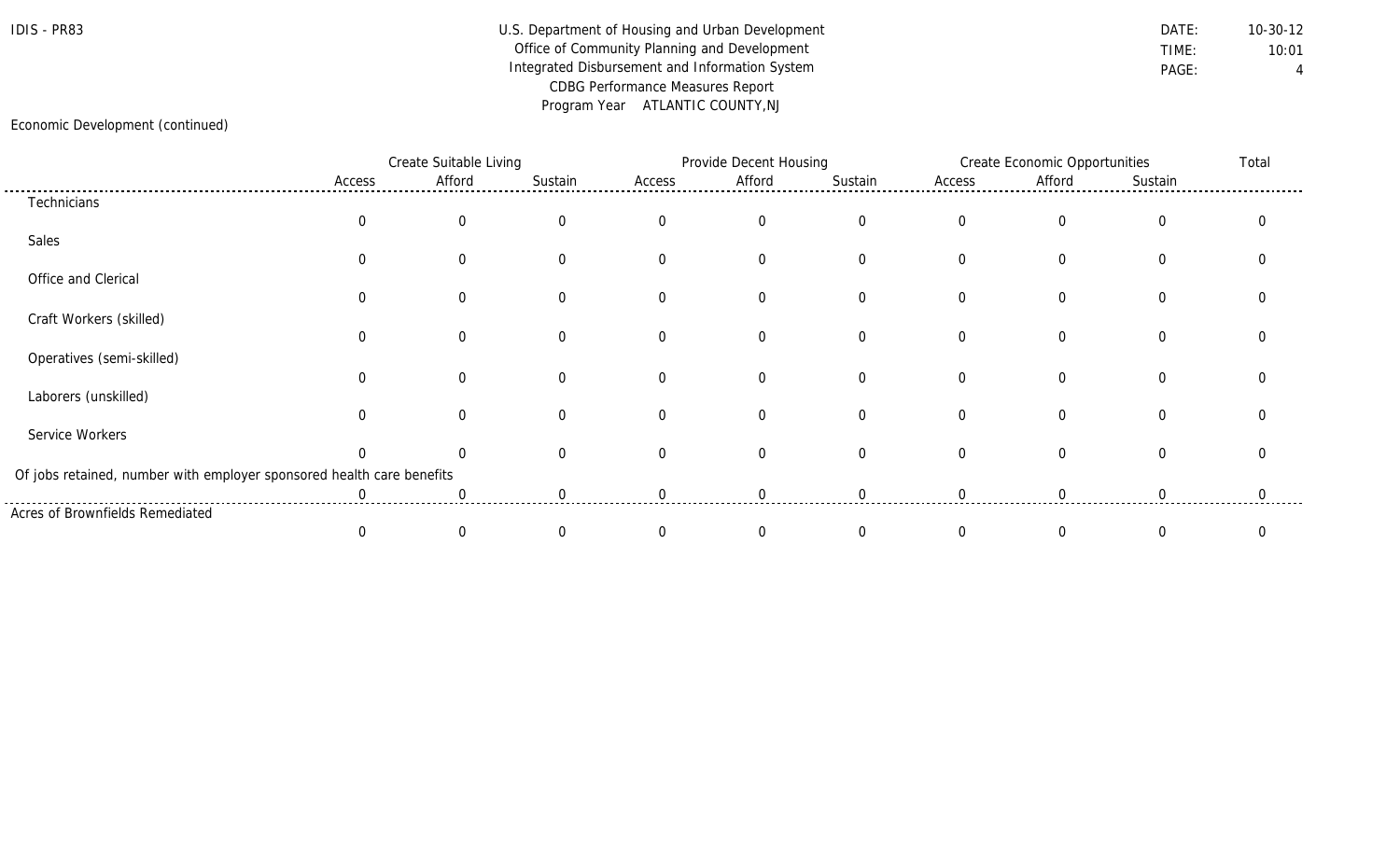| IDIS · | PR83 |
|--------|------|
|--------|------|

| IDIS - PR83 | U.S. Department of Housing and Urban Development | DATE: | $10-30-12$ |
|-------------|--------------------------------------------------|-------|------------|
|             | Office of Community Planning and Development     | TIME: | 10:13      |
|             | Integrated Disbursement and Information System   | PAGE: |            |
|             | CDBG Performance Measures Report                 |       |            |
|             | Program Year ATLANTIC COUNTY, NJ                 |       |            |

Rehabilitation of Rental Housing

|                                                                        |              | Create Suitable Living |                  |                | Provide Decent Housing |                  |                  | <b>Create Economic Opportunities</b> |                | Total    |
|------------------------------------------------------------------------|--------------|------------------------|------------------|----------------|------------------------|------------------|------------------|--------------------------------------|----------------|----------|
|                                                                        | Access       | Afford                 | Sustain          | Access         | Afford                 | Sustain          | Access           | Afford                               | Sustain        |          |
| Total LMH* units                                                       |              |                        |                  |                |                        |                  |                  |                                      |                |          |
|                                                                        | $\mathbf{0}$ | $\mathbf 0$            | $\boldsymbol{0}$ | $\overline{0}$ | $\mathbf 0$            | $\mathbf 0$      | $\boldsymbol{0}$ | $\overline{0}$                       | $\overline{0}$ | $\Omega$ |
| Total SB*, URG units                                                   |              |                        |                  |                |                        |                  |                  |                                      |                |          |
|                                                                        | $\cap$       | $\Omega$               | $\mathbf 0$      | $\overline{0}$ | $\overline{0}$         | $\overline{0}$   | $\overline{0}$   | $\overline{0}$                       | $\overline{0}$ | 0        |
| Of Total, Number of Units                                              |              |                        |                  |                |                        |                  |                  |                                      |                |          |
| Made 504 accessible                                                    |              |                        |                  |                |                        |                  |                  |                                      |                |          |
|                                                                        | $\Omega$     | $\Omega$               | $\mathbf 0$      | 0              | $\mathbf 0$            | $\overline{0}$   | $\boldsymbol{0}$ | $\overline{0}$                       | $\mathbf 0$    | 0        |
| Brought from substandard to standard condition                         |              |                        |                  |                |                        |                  |                  |                                      |                |          |
|                                                                        | $\Omega$     | $\Omega$               | $\mathbf 0$      | $\overline{0}$ | $\overline{0}$         | $\mathbf 0$      | $\boldsymbol{0}$ | $\overline{0}$                       | $\mathbf 0$    | 0        |
| Created through conversion of non-residential to residential buildings |              |                        |                  |                |                        |                  |                  |                                      |                |          |
|                                                                        |              | $\Omega$               | $\Omega$         | $\Omega$       | $\overline{0}$         | $\mathbf 0$      | $\mathbf 0$      | $\overline{0}$                       | $\mathbf 0$    | 0        |
| Qualified as Energy Star                                               | $\cap$       |                        |                  |                |                        |                  |                  |                                      |                | U        |
|                                                                        |              | $\mathbf 0$            | $\mathbf 0$      | $\overline{0}$ | $\overline{0}$         | $\overline{0}$   | $\mathbf 0$      | $\overline{0}$                       | $\Omega$       |          |
| Brought to lead safety compliance                                      | $\Omega$     | $\Omega$               | $\Omega$         | $\Omega$       | $\overline{0}$         | $\overline{0}$   | $\mathbf 0$      | $\Omega$                             | $\Omega$       | O        |
| Affordable                                                             |              |                        |                  |                |                        |                  |                  |                                      |                |          |
|                                                                        | $\Omega$     | $\mathbf 0$            | $\mathbf 0$      | $\Omega$       | $\overline{0}$         | $\overline{0}$   | $\mathbf 0$      | $\Omega$                             | $\Omega$       | U        |
| Of Affordable Units                                                    |              |                        |                  |                |                        |                  |                  |                                      |                |          |
| Number subsidized by another federal, state, local program             |              |                        |                  |                |                        |                  |                  |                                      |                |          |
|                                                                        |              | $\mathbf 0$            | $\mathbf 0$      | $\overline{0}$ | $\mathbf 0$            | $\boldsymbol{0}$ | $\boldsymbol{0}$ | 0                                    | $\mathbf 0$    | 0        |
| Number occupied by elderly                                             |              |                        |                  |                |                        |                  |                  |                                      |                |          |
|                                                                        | $\Omega$     | $\mathbf 0$            | $\mathbf 0$      | $\overline{0}$ | $\overline{0}$         | $\mathbf 0$      | $\mathbf 0$      | $\overline{0}$                       | $\overline{0}$ | U        |
| Number of years of affordability                                       |              |                        |                  |                |                        |                  |                  |                                      |                |          |
|                                                                        |              | $\overline{0}$         | $\mathbf 0$      | 0              | $\overline{0}$         | $\mathbf 0$      | $\boldsymbol{0}$ | $\overline{0}$                       | $\mathbf 0$    | U        |
| Average number of years of affordability per unit                      |              |                        |                  |                |                        |                  |                  |                                      |                |          |
|                                                                        | $\Omega$     | $\Omega$               | $\Omega$         | $\Omega$       | $\Omega$               | $\overline{0}$   | $\mathbf 0$      | $\Omega$                             | $\Omega$       | U        |
| Number designated for persons with HIV/AIDS                            |              |                        |                  |                |                        |                  |                  |                                      |                |          |
|                                                                        |              | $\Omega$               | $\Omega$         | $\Omega$       | $\Omega$               | $\Omega$         | $\Omega$         | 0                                    | $\Omega$       | 0        |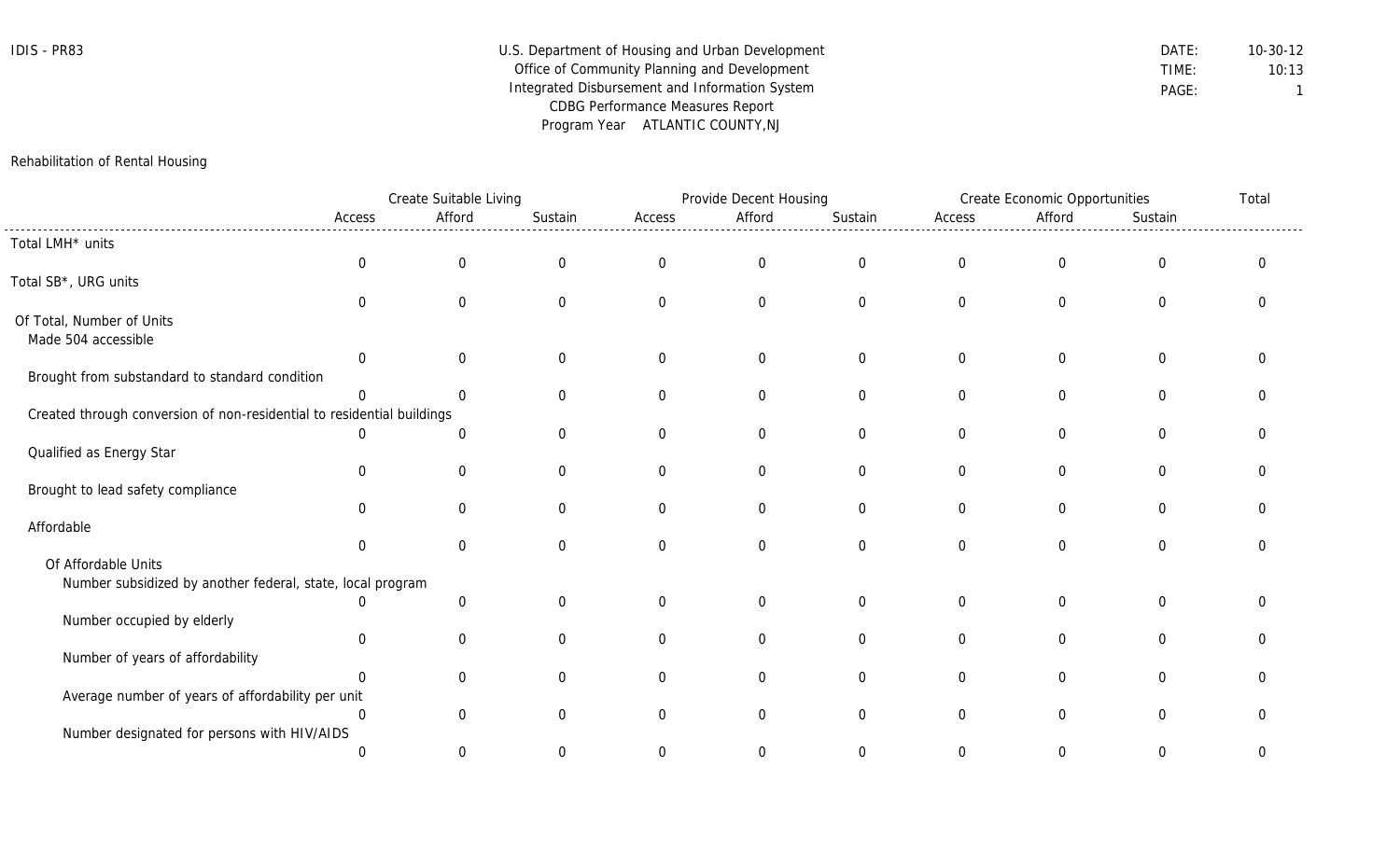| <b>IDIS - PR83</b> | U.S. Department of Housing and Urban Development | DATE: | 10-30-12 |
|--------------------|--------------------------------------------------|-------|----------|
|                    | Office of Community Planning and Development     | TIME: | 10:13    |
|                    | Integrated Disbursement and Information System   | PAGE: |          |
|                    | CDBG Performance Measures Report                 |       |          |
|                    | Program Year ATLANTIC COUNTY, NJ                 |       |          |

Rehabilitation of Rental Housing (continued)

|                                                                     | Create Suitable Living |        |         | Provide Decent Housing |        |         | Create Economic Opportunities |        |         | Total |
|---------------------------------------------------------------------|------------------------|--------|---------|------------------------|--------|---------|-------------------------------|--------|---------|-------|
|                                                                     | Access                 | Afford | Sustain | Access                 | Afford | Sustain | Access                        | Afford | Sustain |       |
| Of those, number for the chronically homeless                       |                        |        |         |                        |        |         |                               |        |         |       |
|                                                                     |                        |        |         |                        |        |         |                               |        |         |       |
| Number of permanent housing units for homeless persons and families |                        |        |         |                        |        |         |                               |        |         |       |
|                                                                     |                        |        |         |                        |        |         |                               |        |         |       |
| Of those, number for the chronically homeless                       |                        |        |         |                        |        |         |                               |        |         |       |
|                                                                     |                        |        |         |                        |        |         |                               |        |         |       |

## Construction of Rental Housing

|                                                   | Create Suitable Living |                |                |                  | Provide Decent Housing |                |                | <b>Create Economic Opportunities</b> |                |   |
|---------------------------------------------------|------------------------|----------------|----------------|------------------|------------------------|----------------|----------------|--------------------------------------|----------------|---|
|                                                   | Access                 | Afford         | Sustain        | Access           | Afford                 | Sustain        | Access         | Afford                               | Sustain        |   |
| Total LMH <sup>*</sup> units                      |                        |                |                |                  |                        |                |                |                                      |                |   |
|                                                   | $\mathbf 0$            | $\overline{0}$ | $\overline{0}$ | $\mathbf 0$      | $\overline{0}$         | $\overline{0}$ | $\overline{0}$ | $\overline{0}$                       | $\overline{0}$ |   |
| Total SB*, URG units                              |                        |                |                |                  |                        |                |                |                                      |                |   |
|                                                   | $\mathbf{0}$           | $\overline{0}$ | $\overline{0}$ | $\mathbf 0$      | $\overline{0}$         | $\overline{0}$ | $\overline{0}$ | $\overline{0}$                       | $\overline{0}$ |   |
| Of Total, Number of                               |                        |                |                |                  |                        |                |                |                                      |                |   |
| 504 accessible units                              |                        |                |                |                  |                        |                |                |                                      |                |   |
|                                                   | $\mathbf 0$            | $\mathbf 0$    | $\Omega$       | $\mathbf 0$      | $\overline{0}$         | $\Omega$       | $\Omega$       | $\overline{0}$                       | $\overline{0}$ | ∩ |
| Units qualified as Energy Star                    |                        |                |                |                  |                        |                |                |                                      |                |   |
|                                                   | $\Omega$               | $\Omega$       | $\overline{0}$ | $\boldsymbol{0}$ | $\overline{0}$         | $\overline{0}$ | $\overline{0}$ | $\overline{0}$                       | $\overline{0}$ |   |
| Affordable units                                  |                        |                |                |                  |                        |                |                |                                      |                |   |
|                                                   | $\overline{0}$         | $\Omega$       | $\Omega$       | $\mathbf 0$      | $\mathbf 0$            | $\Omega$       | $\Omega$       | 0                                    | $\overline{0}$ |   |
| Of Affordable Units                               |                        |                |                |                  |                        |                |                |                                      |                |   |
| Number occupied by elderly                        |                        |                |                |                  |                        |                |                |                                      |                |   |
|                                                   | $\Omega$               | $\Omega$       | $\overline{0}$ | $\overline{0}$   | $\overline{0}$         | $\overline{0}$ | $\overline{0}$ | $\overline{0}$                       | $\overline{0}$ |   |
| Years of affordability                            |                        |                |                |                  |                        |                |                |                                      |                |   |
|                                                   | $\mathbf 0$            | 0              | $\Omega$       | $\mathbf 0$      | $\overline{0}$         | $\overline{0}$ | $\Omega$       | $\overline{0}$                       | $\overline{0}$ |   |
| Average number of years of affordability per unit |                        |                |                |                  |                        |                |                |                                      |                |   |
|                                                   | $\mathbf 0$            | $\Omega$       | $\Omega$       | $\Omega$         | $\Omega$               | $\Omega$       | $\Omega$       | 0                                    | 0              | 0 |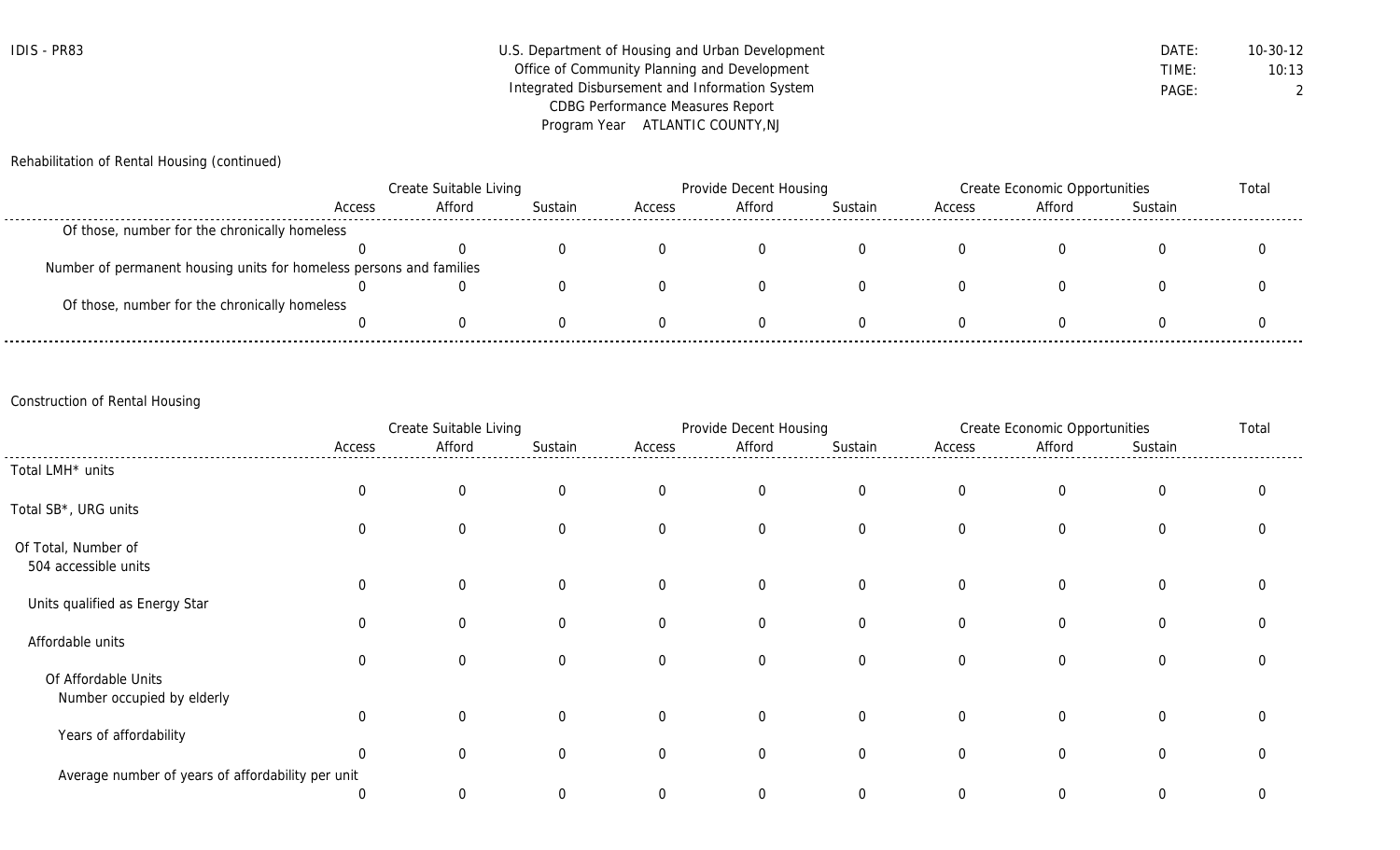| IDIS - PR83 | U.S. Department of Housing and Urban Development | DATE: | $10 - 30 - 12$ |
|-------------|--------------------------------------------------|-------|----------------|
|             | Office of Community Planning and Development     | TIME: | 10:13          |
|             | Integrated Disbursement and Information System   | PAGE: |                |
|             | <b>CDBG Performance Measures Report</b>          |       |                |
|             | Program Year ATLANTIC COUNTY, NJ                 |       |                |

## Construction of Rental Housing (continued)

|                                                                                                    | Create Suitable Living |        |         |        | Provide Decent Housing |          |        | <b>Create Economic Opportunities</b> |         |  |
|----------------------------------------------------------------------------------------------------|------------------------|--------|---------|--------|------------------------|----------|--------|--------------------------------------|---------|--|
|                                                                                                    | Access                 | Afford | Sustain | Access | Afford                 | Sustain  | Access | Afford                               | Sustain |  |
| Number subsidized with project based rental assistance by another federal, state, or local program |                        |        |         |        |                        |          |        |                                      |         |  |
|                                                                                                    |                        |        |         |        |                        |          |        |                                      |         |  |
| Number designated for persons with HIV/AIDS                                                        |                        |        |         |        |                        |          |        |                                      |         |  |
|                                                                                                    |                        |        |         |        |                        |          |        |                                      |         |  |
| Of those, the number for the chronically homeless                                                  |                        |        |         |        |                        |          |        |                                      |         |  |
|                                                                                                    |                        |        |         |        |                        |          |        |                                      |         |  |
| Number of permanent housing units for homeless persons and families                                |                        |        |         |        |                        |          |        |                                      |         |  |
|                                                                                                    |                        |        |         |        |                        | $\Omega$ |        |                                      |         |  |
| Of those, the number for the chronically homeless                                                  |                        |        |         |        |                        |          |        |                                      |         |  |
|                                                                                                    |                        |        |         |        |                        |          |        |                                      |         |  |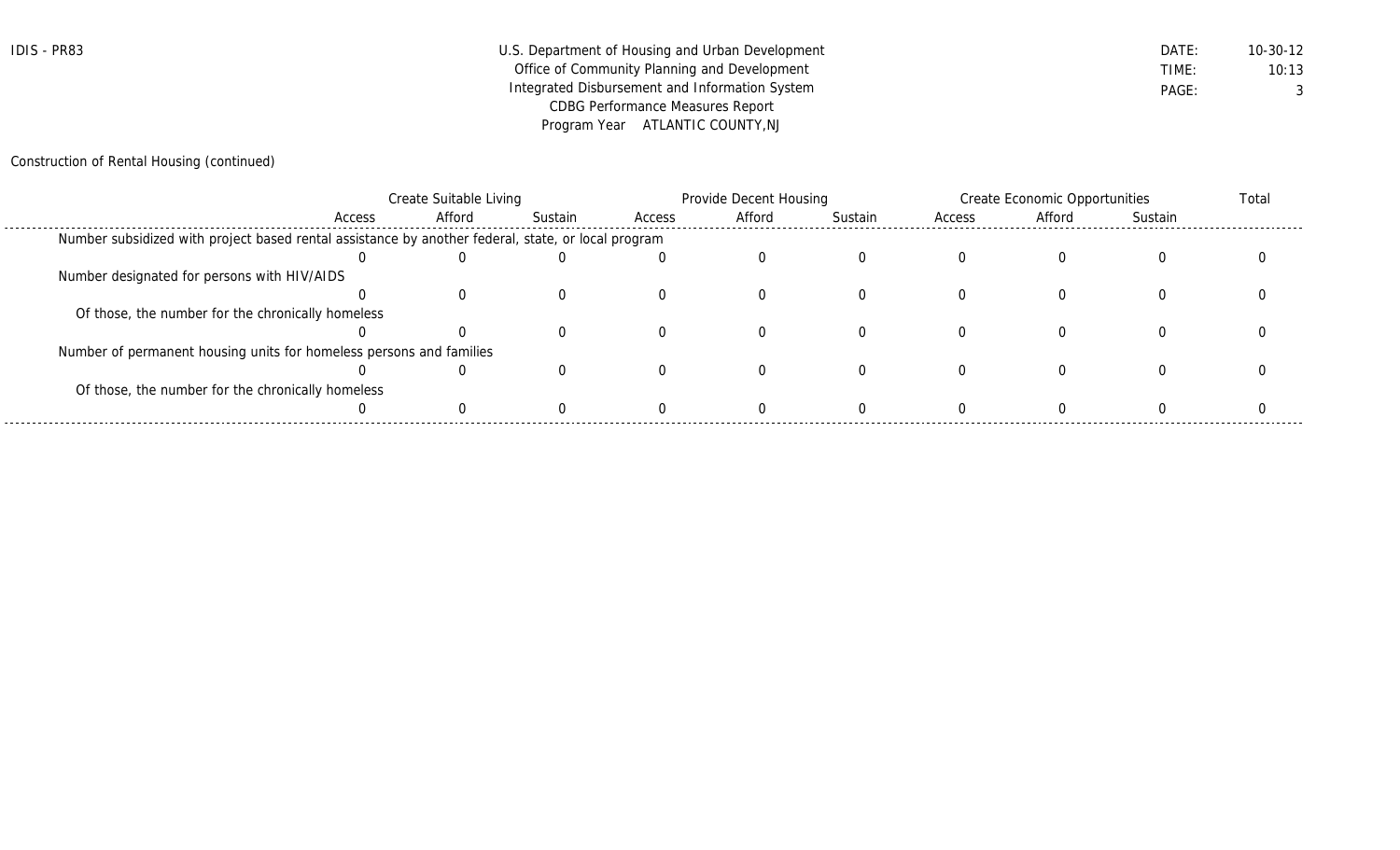## IDIS - PR83 Department of Housing and Urban Development DATE: 10-30-12 Office of Community Planning and Development TIME: TIME: 10:16 Integrated Disbursement and Information System **PAGE:** PAGE: 1 CDBG Performance Measures Report Program Year ATLANTIC COUNTY,NJ

## Owner Occupied Housing Rehabilitation

|                                                  | Create Suitable Living |        |         | Provide Decent Housing |                |                | Create Economic Opportunities |                |          | Total |
|--------------------------------------------------|------------------------|--------|---------|------------------------|----------------|----------------|-------------------------------|----------------|----------|-------|
|                                                  | Access                 | Afford | Sustain | Access                 | Afford         | Sustain        | Access                        | Afford         | Sustain  |       |
| Total LMH* units                                 |                        |        |         |                        |                |                |                               |                |          |       |
|                                                  |                        |        | 0       | $\Omega$               | $\overline{0}$ | $\overline{0}$ | $\Omega$                      | 0              | $\Omega$ |       |
| Total SB*, URG units                             |                        |        |         |                        |                |                |                               |                |          |       |
|                                                  |                        |        | 0       | $\Omega$               | $\Omega$       | $\Omega$       | $\Omega$                      | $\overline{0}$ | $\Omega$ |       |
| Of Total, Number of Units<br>Occupied by elderly |                        |        |         |                        |                |                |                               |                |          |       |
|                                                  | 0                      |        |         |                        | $\Omega$       | $\overline{0}$ | $\Omega$                      | $\overline{0}$ |          |       |
| Brought from substandard to standard condition   |                        |        |         |                        |                |                |                               |                |          |       |
|                                                  | 0                      |        | 0       |                        | $\Omega$       | $\Omega$       | $\Omega$                      | $\Omega$       | $\Omega$ |       |
| Qualified as Energy Star                         |                        |        |         |                        |                |                |                               |                |          |       |
|                                                  | $\Omega$               |        |         |                        | $\Omega$       | $\Omega$       |                               | $\Omega$       | $\Omega$ |       |
| Brought to lead safety compliance                |                        |        |         |                        | $\Omega$       | $\Omega$       |                               | $\Omega$       | $\Omega$ |       |
| Made accessible                                  |                        |        |         |                        |                |                |                               |                |          |       |
|                                                  |                        |        |         |                        |                |                |                               |                |          |       |

## Homebuyer Assistance

|                                                                     | Create Suitable Living |        |         | Provide Decent Housing |        |         | Create Economic Opportunities |        |         | Total |
|---------------------------------------------------------------------|------------------------|--------|---------|------------------------|--------|---------|-------------------------------|--------|---------|-------|
|                                                                     | Access                 | Afford | Sustain | Access                 | Afford | Sustain | Access                        | Afford | Sustain |       |
| <b>Total Households Assisted</b>                                    |                        |        |         |                        |        |         |                               |        |         |       |
|                                                                     |                        |        |         |                        |        |         |                               |        |         |       |
| Of Total:                                                           |                        |        |         |                        |        |         |                               |        |         |       |
| Number of first-time homebuyers                                     |                        |        |         |                        |        |         |                               |        |         |       |
|                                                                     |                        |        |         |                        |        |         |                               |        |         |       |
| Of those, number receiving housing counseling                       |                        |        |         |                        |        |         |                               |        |         |       |
|                                                                     |                        |        |         |                        |        |         |                               |        |         |       |
| Number of households receiving downpayment/closing costs assistance |                        |        |         |                        |        |         |                               |        |         |       |
|                                                                     |                        |        |         |                        |        |         |                               |        |         |       |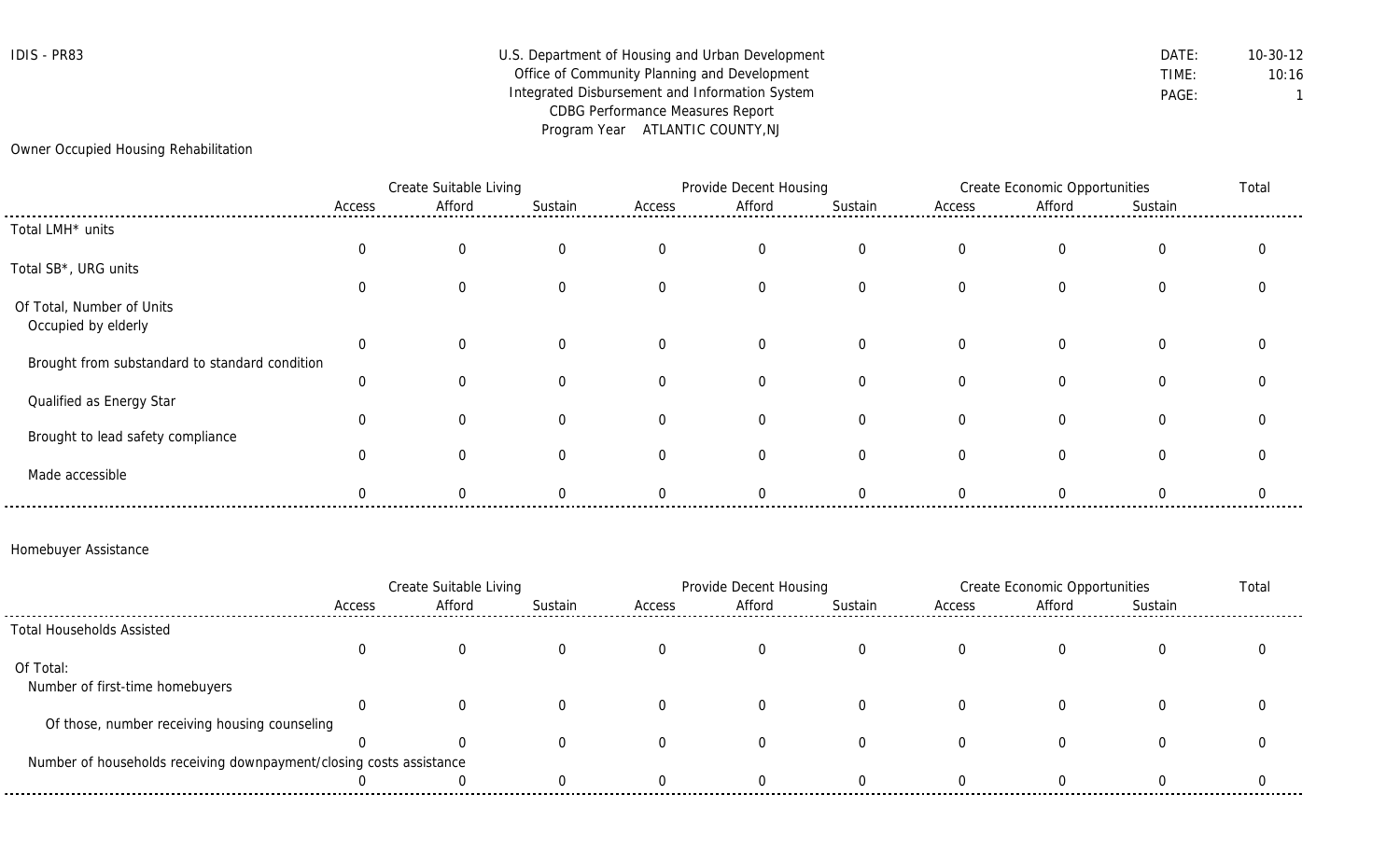## IDIS - PR83 Department of Housing and Urban Development DATE: 10-30-12 Office of Community Planning and Development TIME: 10:16 Integrated Disbursement and Information System **PAGE:** PAGE: 2 CDBG Performance Measures Report Program Year ATLANTIC COUNTY,NJ

## Development of Homeowner Housing

|                                                                      |                | Create Suitable Living |                | Provide Decent Housing |                  |                  |                | Create Economic Opportunities |                  |             |
|----------------------------------------------------------------------|----------------|------------------------|----------------|------------------------|------------------|------------------|----------------|-------------------------------|------------------|-------------|
|                                                                      | Access         | Afford                 | Sustain        | Access                 | Afford           | Sustain          | Access         | Afford                        | Sustain          |             |
| Total LMH* units                                                     |                |                        |                |                        |                  |                  |                |                               |                  |             |
|                                                                      | $\mathbf 0$    | $\mathbf 0$            | $\overline{0}$ | $\mathbf 0$            | $\boldsymbol{0}$ | $\mathbf 0$      | $\mathbf 0$    | $\mathbf 0$                   | $\mathbf 0$      | $\mathbf 0$ |
| Total SB <sup>*</sup> , URG units                                    |                |                        |                |                        |                  |                  |                |                               |                  |             |
|                                                                      | $\Omega$       | $\mathbf 0$            | $\Omega$       | $\mathbf 0$            | $\boldsymbol{0}$ | $\boldsymbol{0}$ | $\overline{0}$ | $\mathbf 0$                   | $\boldsymbol{0}$ |             |
| Of Total, Number of                                                  |                |                        |                |                        |                  |                  |                |                               |                  |             |
| Affordable units                                                     |                |                        |                |                        |                  |                  |                |                               |                  |             |
|                                                                      | $\mathbf 0$    | $\mathbf 0$            | $\overline{0}$ | $\overline{0}$         | $\mathbf 0$      | $\mathbf 0$      | $\overline{0}$ | $\mathbf 0$                   | $\overline{0}$   |             |
| Years of affordability                                               |                |                        |                |                        |                  |                  |                |                               |                  |             |
|                                                                      | $\Omega$       | $\Omega$               | $\Omega$       | $\mathbf 0$            | $\overline{0}$   | $\overline{0}$   | $\overline{0}$ | $\Omega$                      | 0                | U           |
| Average number of years of affordability per unit                    |                |                        |                |                        |                  |                  |                |                               |                  |             |
|                                                                      | $\mathbf 0$    | $\Omega$               | $\Omega$       | $\Omega$               | $\overline{0}$   | $\overline{0}$   | $\overline{0}$ | $\Omega$                      | $\overline{0}$   |             |
| Units qualified as Energy Star                                       |                |                        |                |                        |                  |                  |                |                               |                  |             |
|                                                                      | $\mathbf 0$    | $\mathbf 0$            | $\Omega$       | $\mathbf 0$            | $\overline{0}$   | $\overline{0}$   | $\overline{0}$ | $\Omega$                      | $\mathbf 0$      |             |
| 504 accessible units                                                 | $\cap$         | $\overline{0}$         | $\Omega$       | $\mathbf 0$            | $\mathbf 0$      | $\mathbf 0$      | $\overline{0}$ | $\mathbf 0$                   | $\mathbf 0$      |             |
|                                                                      |                |                        |                |                        |                  |                  |                |                               |                  |             |
| Units occupied by households previously living in subsidized housing | $\Omega$       | $\overline{0}$         | $\Omega$       | $\mathbf 0$            | $\overline{0}$   | $\overline{0}$   | $\Omega$       | $\mathbf 0$                   | $\overline{0}$   | ∩           |
|                                                                      |                |                        |                |                        |                  |                  |                |                               |                  |             |
| Of Affordable Units                                                  |                |                        |                |                        |                  |                  |                |                               |                  |             |
| Number occupied by elderly                                           | $\mathbf 0$    | $\mathbf 0$            | $\Omega$       | $\overline{0}$         | $\overline{0}$   | $\overline{0}$   | $\overline{0}$ | $\overline{0}$                | $\mathbf 0$      |             |
|                                                                      |                |                        |                |                        |                  |                  |                |                               |                  |             |
| Number designated for persons with HIV/AIDS                          |                |                        |                |                        |                  |                  |                |                               |                  |             |
|                                                                      | $\mathbf 0$    | $\Omega$               | $\Omega$       | $\Omega$               | $\overline{0}$   | $\overline{0}$   | $\overline{0}$ | $\Omega$                      | $\overline{0}$   |             |
| Of those, number for the chronically homeless                        |                |                        |                |                        |                  |                  |                |                               |                  |             |
|                                                                      | $\mathbf{0}$   | $\Omega$               | $\Omega$       | $\Omega$               | $\overline{0}$   | $\overline{0}$   | $\Omega$       | $\Omega$                      | $\Omega$         |             |
| Number of housing units for homeless persons and families            |                |                        |                |                        |                  |                  |                |                               |                  |             |
|                                                                      | $\mathbf 0$    | $\Omega$               | ∩              | $\Omega$               | $\overline{0}$   | $\overline{0}$   | $\Omega$       | $\Omega$                      | $\Omega$         |             |
| Of those, number for the chronically homeless                        |                |                        |                |                        |                  |                  |                |                               |                  |             |
|                                                                      | $\overline{0}$ | $\mathbf 0$            | $\overline{0}$ | $\overline{0}$         | $\mathbf 0$      | $\mathbf 0$      | $\overline{0}$ | $\overline{0}$                | $\mathbf 0$      | $\Omega$    |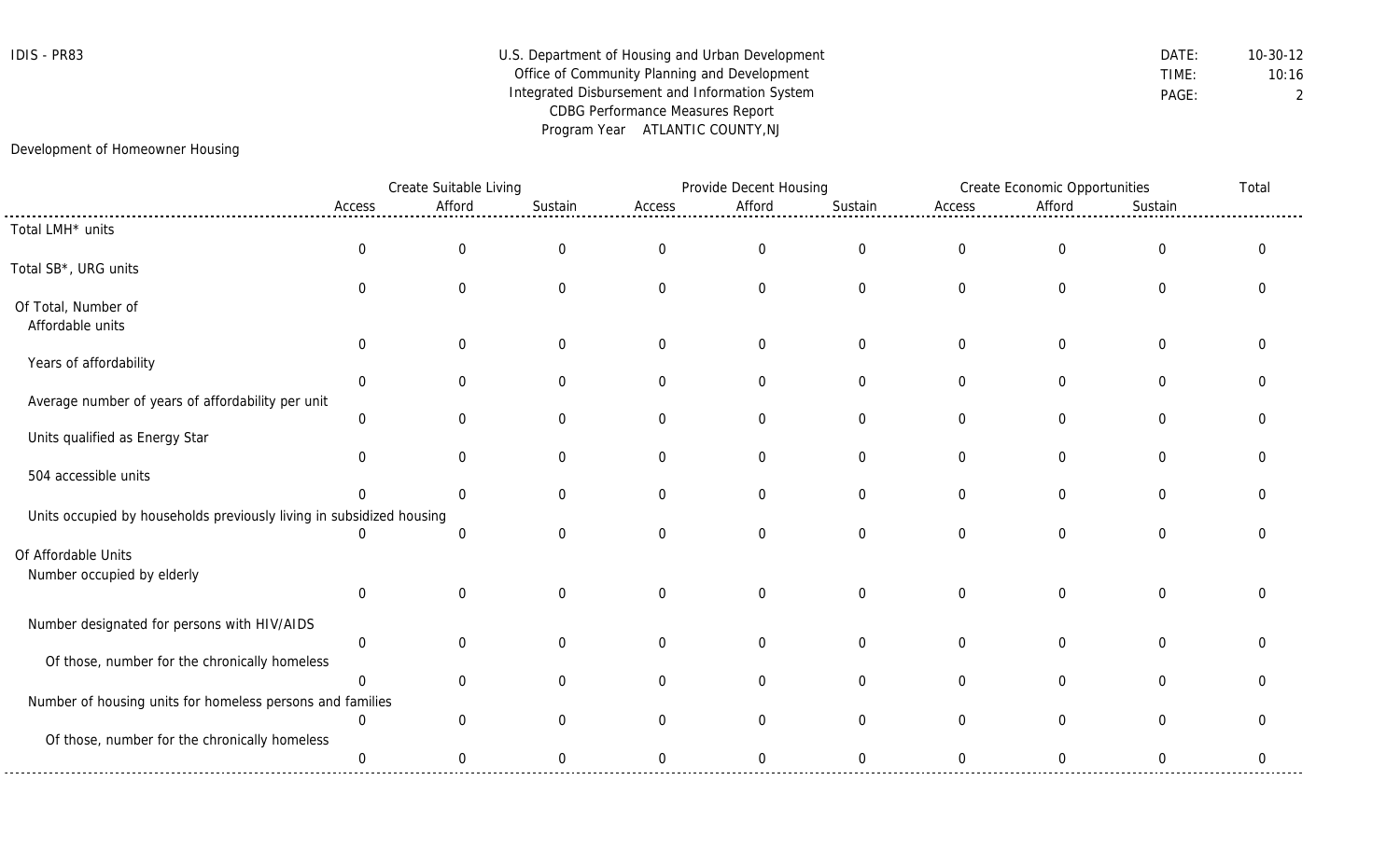| IDIS - | PR83 |
|--------|------|
|--------|------|

## U.S. Department of Housing and Urban Development **DATE:** 10-30-12 Office of Community Planning and Development TIME: 10:16 Integrated Disbursement and Information System **PAGE:** PAGE: 3 CDBG Performance Measures Report Program Year ATLANTIC COUNTY,NJ

## Housing Subsidies

|                                                                             | Create Suitable Living |        |         | Provide Decent Housing |        |         | Create Economic Opportunities |        |         | Total |
|-----------------------------------------------------------------------------|------------------------|--------|---------|------------------------|--------|---------|-------------------------------|--------|---------|-------|
|                                                                             | Access                 | Afford | Sustain | Access                 | Afford | Sustain | Access                        | Afford | Sustain |       |
| Total Number of Households                                                  |                        |        |         |                        |        |         |                               |        |         |       |
|                                                                             |                        |        |         |                        |        |         |                               |        |         |       |
| Of Total:                                                                   |                        |        |         |                        |        |         |                               |        |         |       |
| Number of households receiving short-term rental assistance $($ = 3 months) |                        |        |         |                        |        |         |                               |        |         |       |
|                                                                             |                        |        |         |                        |        |         |                               |        |         |       |
| Number of households assisted that were previously homeless                 |                        |        |         |                        |        |         |                               |        |         |       |
|                                                                             |                        |        |         |                        |        |         |                               |        |         |       |
| Of those, number of chronically homeless households                         |                        |        |         |                        |        |         |                               |        |         |       |
|                                                                             |                        |        |         |                        |        |         |                               |        |         |       |

Shelter for Homeless Persons

|                                                                     | Create Suitable Living |        |         | Provide Decent Housing |        |         | Create Economic Opportunities |        |         | Totai |
|---------------------------------------------------------------------|------------------------|--------|---------|------------------------|--------|---------|-------------------------------|--------|---------|-------|
|                                                                     | Access                 | Afford | Sustain | Access                 | Afford | Sustain | Access                        | Afford | Sustain |       |
| Number of beds created in overnight shelter/other emergency housing |                        |        |         |                        |        |         |                               |        |         |       |
|                                                                     |                        |        |         |                        |        |         |                               |        |         |       |
| Number of homeless persons given overnight shelter                  |                        |        |         |                        |        |         |                               |        |         |       |
|                                                                     |                        |        |         |                        |        |         |                               |        |         |       |

## Homeless Prevention

|                                                                      | Create Suitable Living |        |         | Provide Decent Housing |        |         | Create Economic Opportunities |        |         | Total |
|----------------------------------------------------------------------|------------------------|--------|---------|------------------------|--------|---------|-------------------------------|--------|---------|-------|
|                                                                      | Access                 | Afford | Sustain | Access                 | Afford | Sustain | Access                        | Afford | Sustain |       |
| Number of Persons Assisted                                           |                        |        |         |                        |        |         |                               |        |         |       |
| that received emergency financial assistance to prevent homelessness |                        |        |         |                        |        |         |                               |        |         |       |
|                                                                      |                        |        |         |                        |        |         |                               |        |         |       |
| that received emergency legal assistance to prevent homelessness     |                        |        |         |                        |        |         |                               |        |         |       |
|                                                                      |                        |        |         |                        |        |         |                               |        |         |       |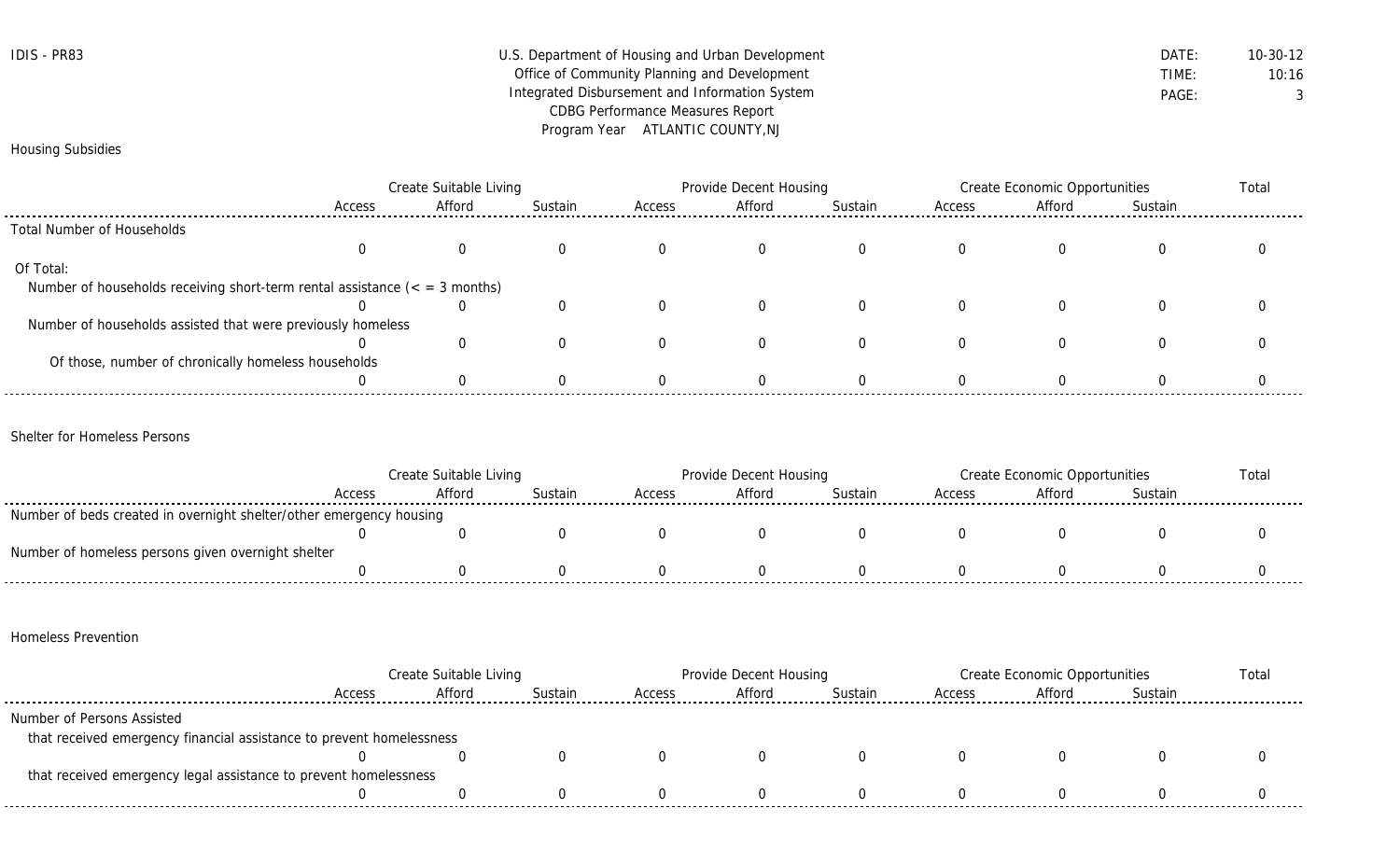## HOME REPORT FORMS

- A. PR27 Status of HOME Grants
- B. PR 33 HOME Match Liability Report<br>C. HOME Match Report
- C. HOME Match Report<br>D. HOME Housing Perfo
- HOME Housing Performance Report (PR85)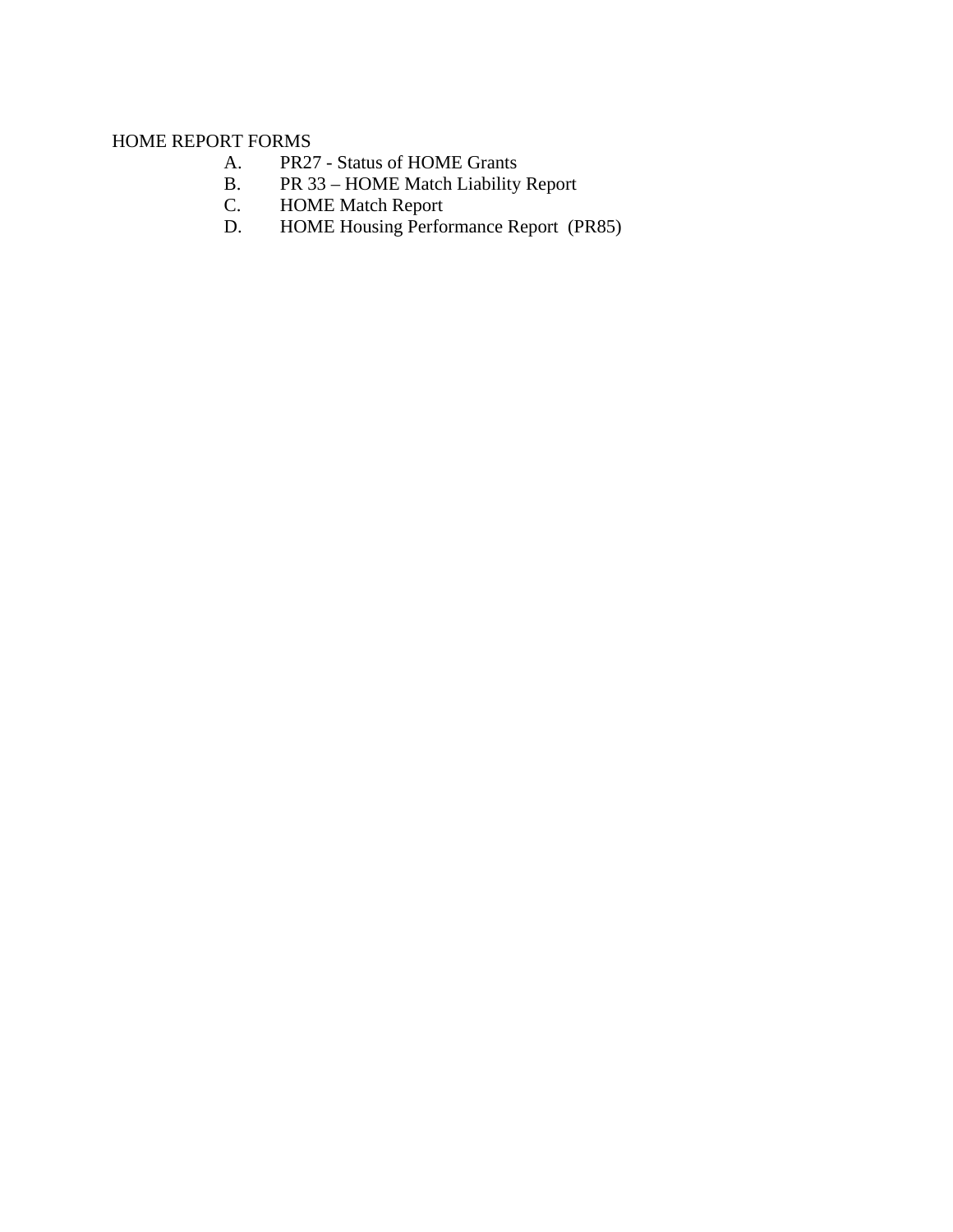

#### U.S. Department of Housing and Urban Development **ATLANTIC COUNTY CONSORTIUM** Office of Community Planning and Development Integrated Disbursement and Information System DATE: TIME: PAGE: 1 10:22 10-30-12 **Status of HOME Grants**

### **Commitments from Authorized Funds**

| (A)<br><b>Fiscal</b> |                         | (C) Admin/OP       | (E) CR/CC Funds-<br><b>Amount Reserved to</b><br><b>CHDOS</b> | (F) %<br><b>CHDO</b> | (G) SU Funds-<br><b>Reservations to Other</b> | (H) EN Funds-PJ<br><b>Committed to</b> | (I) Total Authorized<br><b>Commitments</b> | (K) % of         |
|----------------------|-------------------------|--------------------|---------------------------------------------------------------|----------------------|-----------------------------------------------|----------------------------------------|--------------------------------------------|------------------|
| Year                 | (B) Total Authorization | <b>Reservation</b> |                                                               | <b>Rsvd</b>          | <b>Entities</b>                               | <b>Activities</b>                      |                                            | <b>Auth Cmtd</b> |
| 1997                 | \$488,000.00            | \$48,800.00        | \$73,200.00                                                   | 15.0%                | \$0.00                                        | \$366,000.00                           | \$488,000.00                               | 100.0%           |
| 1998                 | \$516,000.00            | \$51,600.00        | \$77,400.00                                                   | 15.0%                | \$0.00                                        | \$387,000.00                           | \$516,000.00                               | 100.0%           |
| 1999                 | \$555,000.00            | \$55,500.00        | \$83,250.00                                                   | 15.0%                | \$0.00                                        | \$416,250.00                           | \$555,000.00                               | 100.0%           |
| 2000                 | \$556,000.00            | \$55,600.00        | \$83,400.00                                                   | 15.0%                | \$0.00                                        | \$417,000.00                           | \$556,000.00                               | 100.0%           |
| 2001                 | \$618,000.00            | \$65,806.10        | \$92,700.00                                                   | 15.0%                | \$0.00                                        | \$459,493.90                           | \$618,000.00                               | 100.0%           |
| 2002                 | \$617,000.00            | \$66,908.40        | \$92,550.00                                                   | 15.0%                | \$0.00                                        | \$457,541.60                           | \$617,000.00                               | 100.0%           |
| 2003                 | \$799,966.00            | \$84,953.00        | \$119,994.90                                                  | 15.0%                | \$0.00                                        | \$595,018.10                           | \$799,966.00                               | 100.0%           |
| 2004                 | \$879,410.00            | \$92,169.47        | \$119,280.90                                                  | 13.5%                | \$0.00                                        | \$667,959.63                           | \$879,410.00                               | 100.0%           |
| 2005                 | \$795,854.00            | \$95,660.00        | \$115,479.60                                                  | 14.5%                | \$0.00                                        | \$584,714.40                           | \$795,854.00                               | 100.0%           |
| 2006                 | \$673,087.00            | \$98,896.55        | \$44,863.35                                                   | 6.6%                 | \$0.00                                        | \$529,327.10                           | \$673,087.00                               | 100.0%           |
| 2007                 | \$731,074.00            | \$89,922.60        | \$107,715.75                                                  | 14.7%                | \$0.00                                        | \$533,435.65                           | \$731,074.00                               | 100.0%           |
| 2008                 | \$700,196.00            | \$71,740.60        | \$104,243.40                                                  | 14.8%                | \$0.00                                        | \$524,212.00                           | \$700,196.00                               | 100.0%           |
| 2009                 | \$773,958.00            | \$82,500.80        | \$116,093.70                                                  | 15.0%                | \$0.00                                        | \$575,363.50                           | \$773,958.00                               | 100.0%           |
| 2010                 | \$766,606.00            | \$86,893.00        | \$114,990.90                                                  | 15.0%                | \$0.00                                        | \$564,722.10                           | \$766,606.00                               | 100.0%           |
| 2011                 | \$678,142.00            | \$72,642.10        | \$100,637.40                                                  | 14.8%                | \$0.00                                        | \$441,580.56                           | \$614,860.06                               | 90.6%            |
| 2012                 | \$428,254.00            | \$42,825.40        | \$0.00                                                        | 0.0%                 | \$0.00                                        | \$0.00                                 | \$42,825.40                                | 10.0%            |
| Total                | \$10,576,547.00         | \$1,162,418.02     | \$1,445,799.90                                                | 13.6%                | \$0.00                                        | \$7,519,618.54                         | \$10,127,836.46                            | 95.7%            |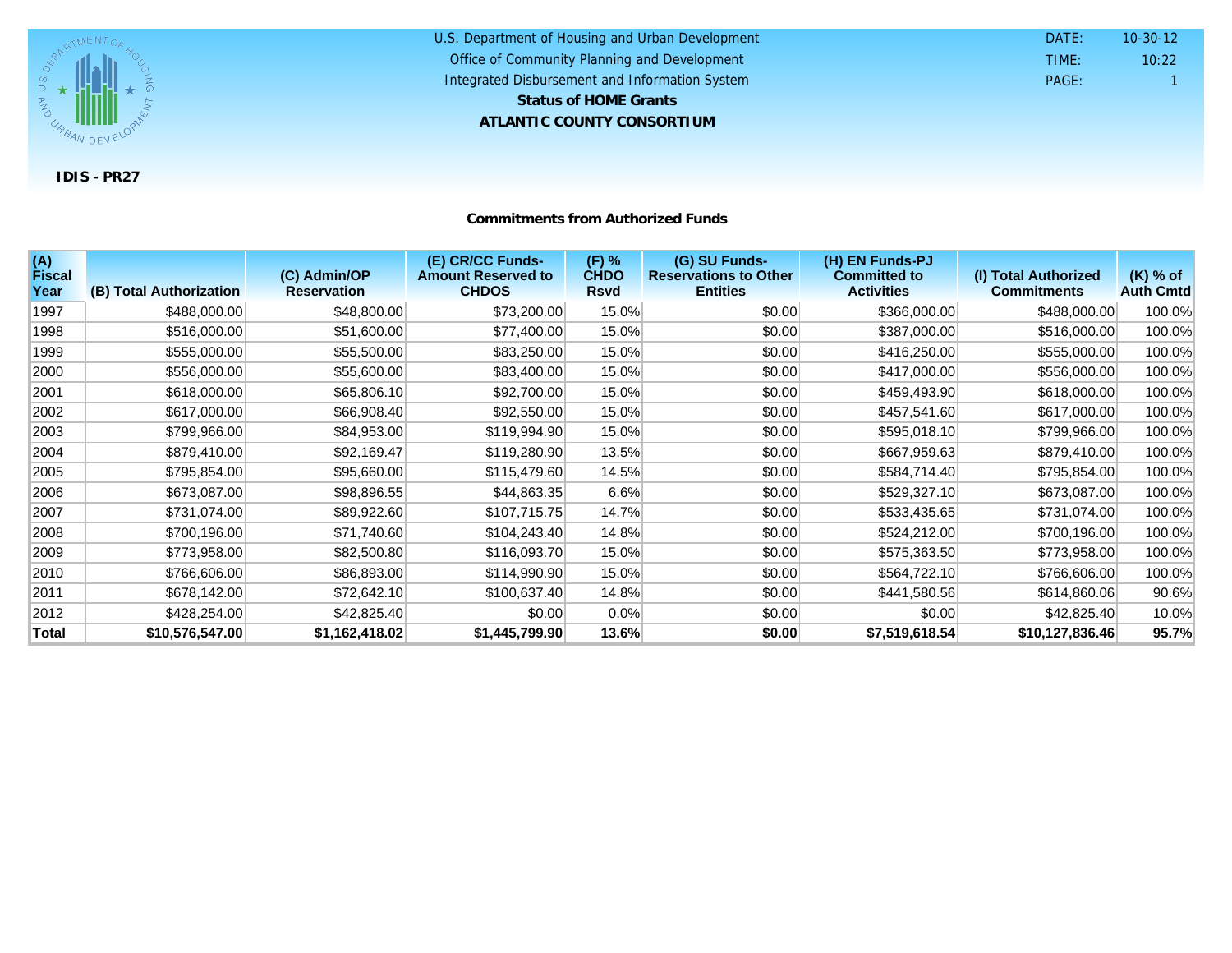

| U.S. Department of Housing and Urban Development | DATE: | $10 - 30 - 12$ |
|--------------------------------------------------|-------|----------------|
| Office of Community Planning and Development     | TIME: | 10:22          |
| Integrated Disbursement and Information System   | PAGE: |                |
| <b>Status of HOME Grants</b>                     |       |                |
| ATLANTIC COUNTY CONSORTIUM                       |       |                |

**Program Income (PI)**

| <b>Fiscal</b> |                                | <b>Amount Committed to</b> | %                |                      | <b>Disbursed Pending</b> |                        | %                |
|---------------|--------------------------------|----------------------------|------------------|----------------------|--------------------------|------------------------|------------------|
| Year          | <b>Program Income Receipts</b> | <b>Activities</b>          | <b>Committed</b> | <b>Net Disbursed</b> | <b>Approval</b>          | <b>Total Disbursed</b> | <b>Disbursed</b> |
| 1997          | \$3,363.00                     | \$3,363.00                 | 100.0%           | \$3,363.00           | \$0.00                   | \$3,363.00             | 100.0%           |
| 1998          | \$0.00                         | \$0.00                     | $0.0\%$          | \$0.00               | \$0.00                   | \$0.00                 | 0.0%             |
| 1999          | \$0.00                         | \$0.00                     | $0.0\%$          | \$0.00               | \$0.00                   | \$0.00                 | 0.0%             |
| 2000          | \$0.00                         | \$0.00                     | $0.0\%$          | \$0.00               | \$0.00                   | \$0.00                 | 0.0%             |
| 2001          | \$63,429.00                    | \$63,429.00                | 100.0%           | \$63,429.00          | \$0.00                   | \$63,429.00            | 100.0%           |
| 2002          | \$37,846.00                    | \$37,846.00                | 100.0%           | \$37,846.00          | \$0.00                   | \$37,846.00            | 100.0%           |
| 2003          | \$49,566.00                    | \$49,566.00                | 100.0%           | \$49,566.00          | \$0.00                   | \$49,566.00            | 100.0%           |
| 2004          | \$87,863.75                    | \$87,863.75                | 100.0%           | \$87,863.75          | \$0.00                   | \$87,863.75            | 100.0%           |
| 2005          | \$186,738.75                   | \$186,738.75               | 100.0%           | \$186,738.75         | \$0.00                   | \$186,738.75           | 100.0%           |
| 2006          | \$249,732.50                   | \$249,732.50               | 100.0%           | \$249,732.50         | \$0.00                   | \$249,732.50           | 100.0%           |
| 2007          | \$181,121.00                   | \$181,121.00               | 100.0%           | \$181,121.00         | \$0.00                   | \$181,121.00           | 100.0%           |
| 2008          | \$45,825.00                    | \$45,825.00                | 100.0%           | \$45,825.00          | \$0.00                   | \$45,825.00            | 100.0%           |
| 2009          | \$51,050.00                    | \$51,050.00                | 100.0%           | \$51,050.00          | \$0.00                   | \$51,050.00            | 100.0%           |
| 2010          | \$103,824.00                   | \$103,824.00               | 100.0%           | \$103,824.00         | \$0.00                   | \$103,824.00           | 100.0%           |
| 2011          | \$48,279.00                    | \$48,279.00                | 100.0%           | \$48,279.00          | \$0.00                   | \$48,279.00            | 100.0%           |
| 2012          | \$0.00                         | \$0.00                     | $0.0\%$          | \$0.00               | \$0.00                   | \$0.00                 | 0.0%             |
| <b>Total</b>  | \$1,108,638.00                 | \$1,108,638.00             | 100.0%           | \$1,108,638.00       | \$0.00                   | \$1,108,638.00         | 100.0%           |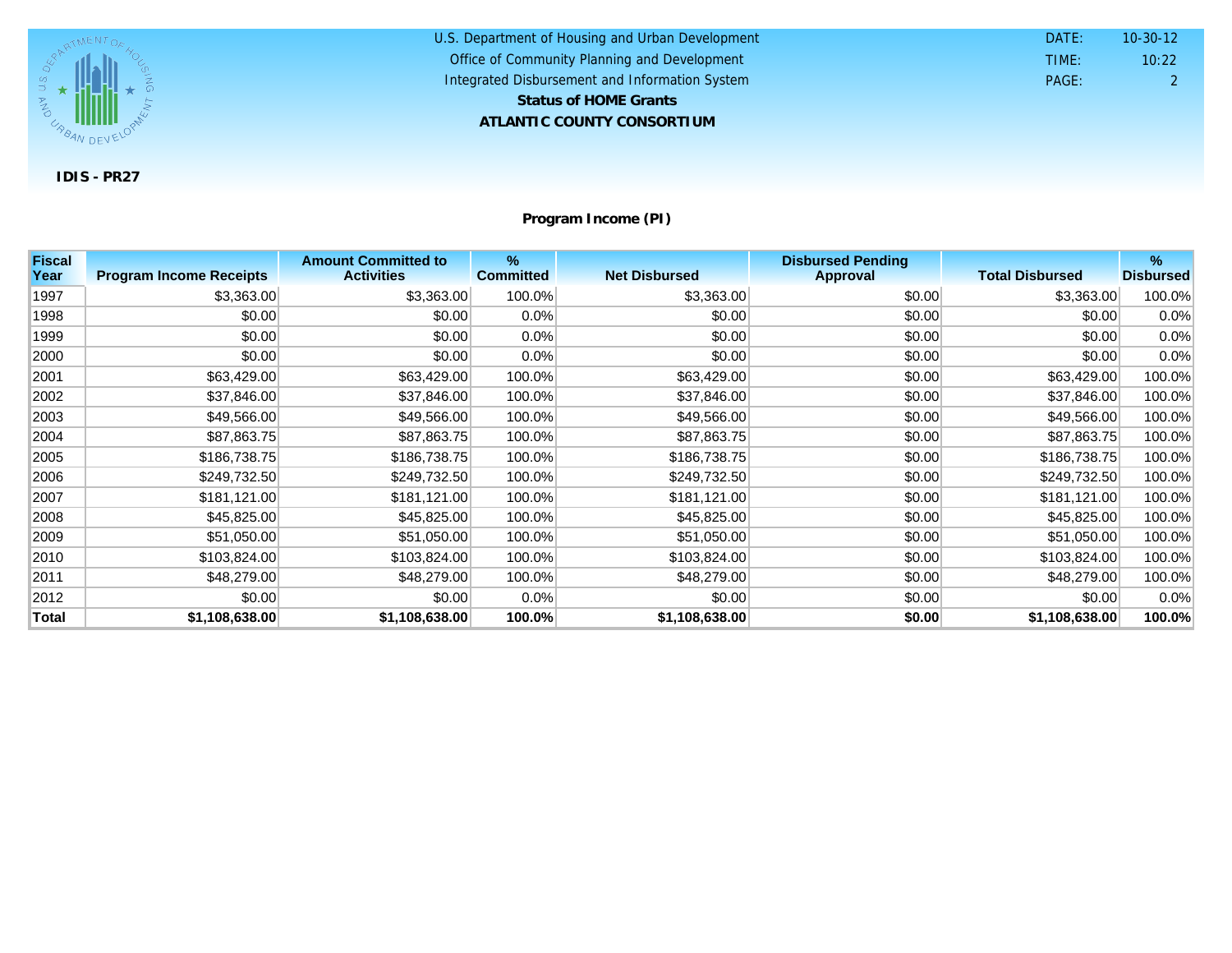

#### U.S. Department of Housing and Urban Development **ATLANTIC COUNTY CONSORTIUM** Office of Community Planning and Development Integrated Disbursement and Information System DATE: TIME: PAGE: 3 10:22 10-30-12 **Status of HOME Grants**

## **Disbursements**

| (A)<br>Fiscal | (B) Total            |                |              |                   | (F) Disbursed           |                     |              |                   |
|---------------|----------------------|----------------|--------------|-------------------|-------------------------|---------------------|--------------|-------------------|
| Year          | <b>Authorization</b> | (C) Disbursed  | (D) Returned | (E) Net Disbursed | <b>Pending Approval</b> | (G) Total Disbursed | $(H)$ % Disb | (I) Grant Balance |
| 1997          | \$488,000.00         | \$488,000.00   | \$0.00       | \$488,000.00      | \$0.00                  | 488,000.00          | 100.0%       | \$0.00            |
| 1998          | \$516,000.00         | \$516,475.00   | (\$475.00)   | \$516,000.00      | \$0.00                  | 516,000.00          | 100.0%       | \$0.00            |
| 1999          | \$555,000.00         | \$555,000.00   | \$0.00       | \$555,000.00      | \$0.00                  | 555,000.00          | 100.0%       | \$0.00            |
| 2000          | \$556,000.00         | \$556,000.00   | \$0.00       | \$556,000.00      | \$0.00                  | 556,000.00          | 100.0%       | \$0.00            |
| 2001          | \$618,000.00         | \$618,000.00   | \$0.00       | \$618,000.00      | \$0.00                  | 618,000.00          | 100.0%       | \$0.00            |
| 2002          | \$617,000.00         | \$617,000.00   | \$0.00       | \$617,000.00      | \$0.00                  | 617,000.00          | 100.0%       | \$0.00            |
| 2003          | \$799,966.00         | \$799,966.00   | \$0.00       | \$799,966.00      | \$0.00                  | 799,966.00          | 100.0%       | \$0.00            |
| 2004          | \$879,410.00         | \$879,410.00   | \$0.00       | \$879,410.00      | \$0.00                  | 879,410.00          | 100.0%       | \$0.00            |
| 2005          | \$795,854.00         | \$795,854.00   | \$0.00       | \$795,854.00      | \$0.00                  | 795,854.00          | 100.0%       | \$0.00            |
| 2006          | \$673,087.00         | \$673,087.00   | \$0.00       | \$673,087.00      | \$0.00                  | 673,087.00          | 100.0%       | \$0.00            |
| 2007          | \$731,074.00         | \$731,074.00   | \$0.00       | \$731,074.00      | \$0.00                  | 731,074.00          | 100.0%       | \$0.00            |
| 2008          | \$700,196.00         | \$670,195.69   | \$0.00       | \$670,195.69      | \$0.00                  | 670,195.69          | 95.7%        | \$30,000.31       |
| 2009          | \$773,958.00         | \$709,630.56   | \$0.00       | \$709,630.56      | \$0.00                  | 709,630.56          | 91.6%        | \$64,327.44       |
| 2010          | \$766,606.00         | \$651,615.10   | \$0.00       | \$651,615.10      | \$0.00                  | 651,615.10          | 85.0%        | \$114,990.90      |
| 2011          | \$678,142.00         | \$492,987.49   | \$0.00       | \$492,987.49      | \$11,500.00             | 504,487.49          | 74.3%        | \$173,654.51      |
| 2012          | \$428,254.00         | \$0.00         | \$0.00       | \$0.00            | \$0.00                  | 0.00                | $0.0\%$      | \$428,254.00      |
| Total         | \$10,576,547.00      | \$9,754,294.84 | (\$475.00)   | \$9,753,819.84    | \$11,500.00             | 9,765,319.84        | 92.3%        | \$811,227.16      |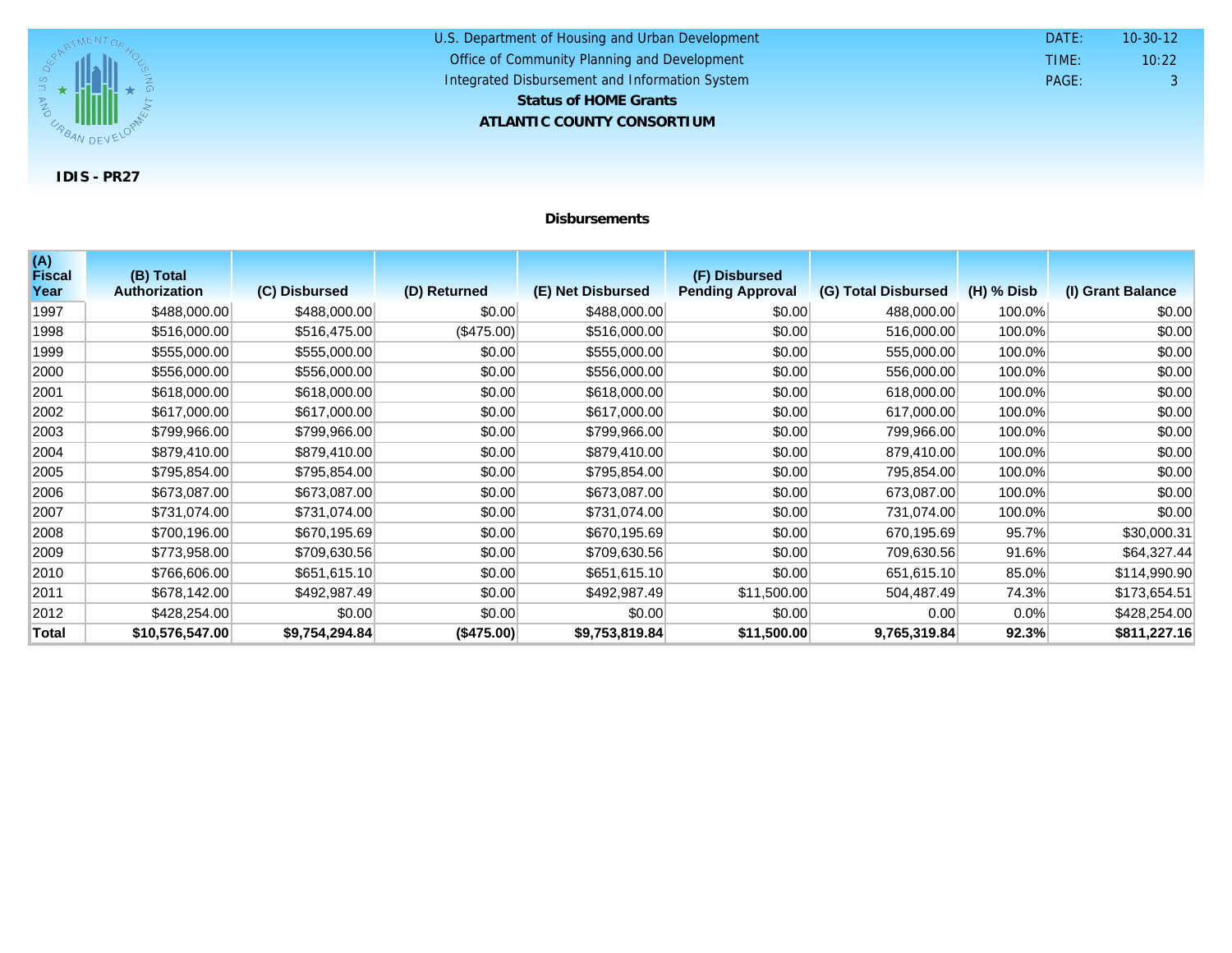

| U.S. Department of Housing and Urban Development | DATE: | $10 - 30 - 12$ |
|--------------------------------------------------|-------|----------------|
| Office of Community Planning and Development     | TIME: | 10:22          |
| Integrated Disbursement and Information System   | PAGE: | 4              |
| <b>Status of HOME Grants</b>                     |       |                |
| ATLANTIC COUNTY CONSORTIUM                       |       |                |

| (A)<br><b>Fiscal</b><br>Year | (B) Authorized for<br><b>Activities</b> | (C) Amount<br><b>Committed to</b><br><b>Activities</b> | (D) %<br><b>Cmtd</b> | (E) Disbursed  | (F) Returned | (G) Net Disbursed | $(H)$ %<br><b>Net Disb</b> | (I) Disbursed<br><b>Pending</b><br><b>Approval</b> | (J) Total<br><b>Disbursed</b> | $(K)$ %<br><b>Disb</b> |
|------------------------------|-----------------------------------------|--------------------------------------------------------|----------------------|----------------|--------------|-------------------|----------------------------|----------------------------------------------------|-------------------------------|------------------------|
| 1997                         | \$439,200.00                            | \$439,200.00                                           | 100.0%               | \$439,200.00   | \$0.00       | \$439,200.00      | 100.0%                     | \$0.00                                             | \$439,200.00                  | 100.0%                 |
| 1998                         | \$464,400.00                            |                                                        |                      |                |              | \$464,400.00      | 100.0%                     |                                                    | \$464,400.00                  | 100.0%                 |
|                              |                                         | \$464,400.00                                           | 100.0%               | \$464,875.00   | (\$475.00)   |                   |                            | \$0.00                                             |                               |                        |
| 1999                         | \$499,500.00                            | \$499,500.00                                           | 100.0%               | \$499,500.00   | \$0.00       | \$499,500.00      | 100.0%                     | \$0.00                                             | \$499,500.00                  | 100.0%                 |
| 2000                         | \$500,400.00                            | \$500,400.00                                           | 100.0%               | \$500,400.00   | \$0.00       | \$500,400.00      | 100.0%                     | \$0.00                                             | \$500,400.00                  | 100.0%                 |
| 2001                         | \$552,193.90                            | \$552,193.90                                           | 100.0%               | \$552,193.90   | \$0.00       | \$552,193.90      | 100.0%                     | \$0.00                                             | \$552,193.90                  | 100.0%                 |
| 2002                         | \$550,091.60                            | \$550,091.60                                           | 100.0%               | \$550,091.60   | \$0.00       | \$550,091.60      | 100.0%                     | \$0.00                                             | \$550,091.60                  | 100.0%                 |
| 2003                         | \$715,013.00                            | \$715,013.00                                           | 100.0%               | \$715,013.00   | \$0.00       | \$715,013.00      | 100.0%                     | \$0.00                                             | \$715,013.00                  | 100.0%                 |
| 2004                         | \$787,240.53                            | \$787,240.53                                           | 100.0%               | \$787,240.53   | \$0.00       | \$787,240.53      | 100.0%                     | \$0.00                                             | \$787,240.53                  | 100.0%                 |
| 2005                         | \$700,194.00                            | \$700,194.00                                           | 100.0%               | \$700,194.00   | \$0.00       | \$700,194.00      | 100.0%                     | \$0.00                                             | \$700,194.00                  | 100.0%                 |
| 2006                         | \$574,190.45                            | \$574,190.45                                           | 100.0%               | \$574,190.45   | \$0.00       | \$574,190.45      | 100.0%                     | \$0.00                                             | \$574,190.45                  | 100.0%                 |
| 2007                         | \$641,151.40                            | \$641,151.40                                           | 100.0%               | \$641,151.40   | \$0.00       | \$641,151.40      | 100.0%                     | \$0.00                                             | \$641,151.40                  | 100.0%                 |
| 2008                         | \$628,455.40                            | \$598,455.40                                           | 95.2%                | \$598,455.09   | \$0.00       | \$598,455.09      | 95.2%                      | \$0.00                                             | \$598,455.09                  | 95.2%                  |
| 2009                         | \$691,457.20                            | \$627,129.76                                           | 90.6%                | \$627,129.76   | \$0.00       | \$627,129.76      | 90.6%                      | \$0.00                                             | \$627,129.76                  | 90.6%                  |
| 2010                         | \$679,713.00                            | \$564,722.10                                           | 83.0%                | \$564,722.10   | \$0.00       | \$564,722.10      | 83.0%                      | \$0.00                                             | \$564,722.10                  | 83.0%                  |
| 2011                         | \$605,499.90                            | \$441,580.56                                           | 72.9%                | \$430,080.56   | \$0.00       | \$430,080.56      | 71.0%                      | \$11,500.00                                        | \$441,580.56                  | 72.9%                  |
| 2012                         | \$385,428.60                            | \$0.00                                                 | 0.0%                 | \$0.00         | \$0.00       | \$0.00            | $0.0\%$                    | \$0.00                                             | \$0.00                        | 0.0%                   |
| <b>Total</b>                 | \$9,414,128.98                          | \$8,655,462.70                                         | 91.9%                | \$8,644,437.39 | (\$475.00)   | \$8,643,962.39    | 91.8%                      | \$11,500.00                                        | \$8,655,462.39                | 91.9%                  |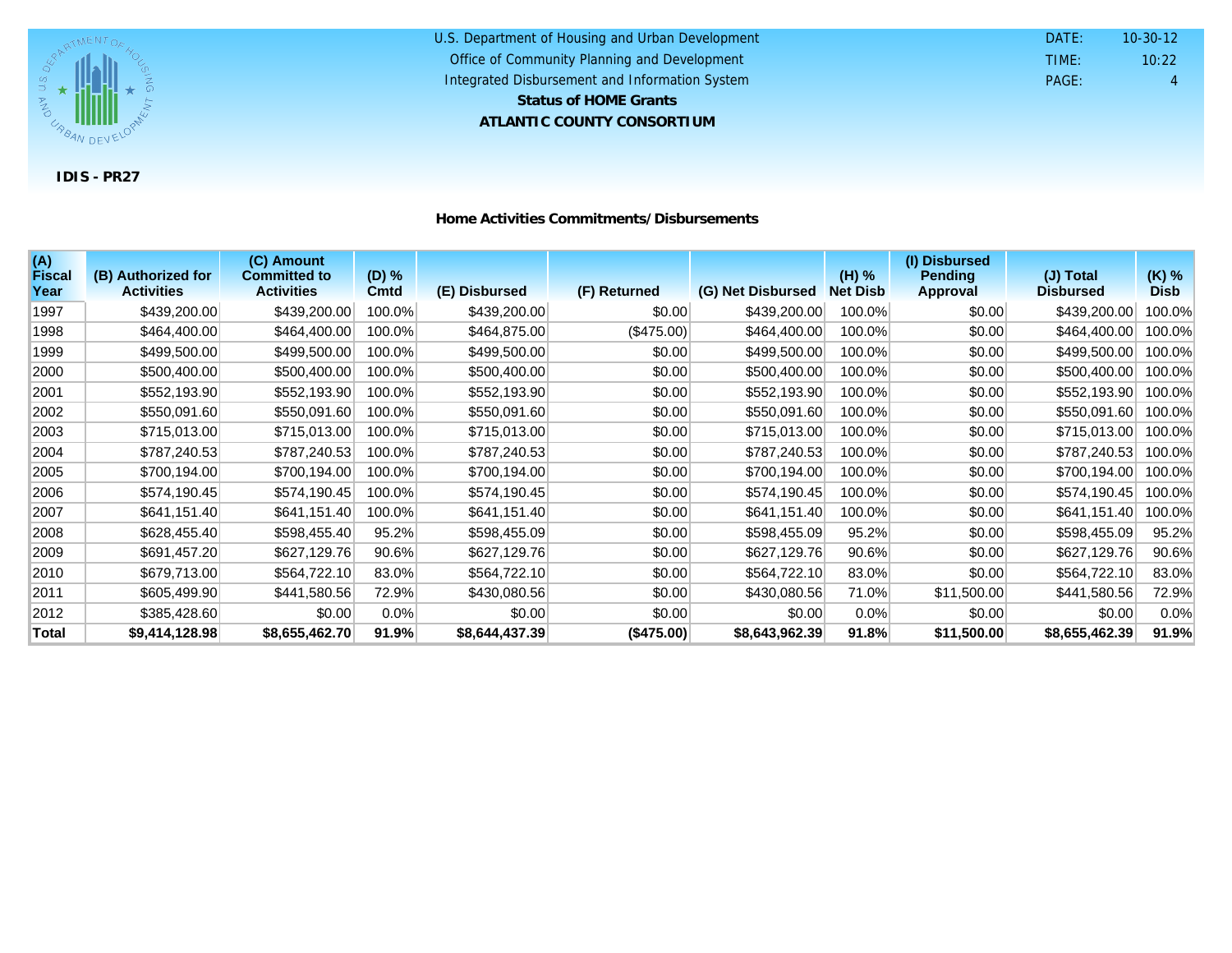

U.S. Department of Housing and Urban Development **ATLANTIC COUNTY CONSORTIUM** Office of Community Planning and Development Integrated Disbursement and Information System DATE: TIME: PAGE: 5 10:22 10-30-12 **Status of HOME Grants**

**Administrative Funds (AD)**

| <b>Fiscal</b> |                          | <b>Amount Authorized</b> |                        | % Auth      |                           |                        |        |                                   |
|---------------|--------------------------|--------------------------|------------------------|-------------|---------------------------|------------------------|--------|-----------------------------------|
| Year          | <b>Authorized Amount</b> | from PI                  | <b>Amount Reserved</b> | <b>Rsvd</b> | <b>Balance to Reserve</b> | <b>Total Disbursed</b> |        | % Rsyd Disb Available to Disburse |
| 1997          | \$48,800.00              | \$336.30                 | \$48,800.00            | 99.3%       | \$0.00                    | \$48,800.00            | 100.0% | \$0.00                            |
| 1998          | \$51,600.00              | \$0.00                   | \$51,600.00            | 100.0%      | \$0.00                    | \$51,600.00            | 100.0% | \$0.00                            |
| 1999          | \$55,500.00              | \$0.00                   | \$55,500.00            | 100.0%      | \$0.00                    | \$55,500.00            | 100.0% | \$0.00                            |
| 2000          | \$55,600.00              | \$0.00                   | \$55,600.00            | 100.0%      | \$0.00                    | \$55,600.00            | 100.0% | \$0.00                            |
| 2001          | \$61,800.00              | \$6,342.90               | \$65,806.10            | 96.5%       | \$0.00                    | \$65,806.10            | 100.0% | \$0.00                            |
| 2002          | \$61,700.00              | \$3,784.60               | \$66,908.40            | 102.1%      | \$0.00                    | \$66,908.40            | 100.0% | \$0.00                            |
| 2003          | \$79,996.60              | \$4,956.60               | \$84,953.00            | 99.9%       | \$0.00                    | \$84,953.00            | 100.0% | \$0.00                            |
| 2004          | \$83,383.10              | \$8,786.37               | \$92,169.47            | 100.0%      | \$0.00                    | \$92,169.47            | 100.0% | \$0.00                            |
| 2005          | \$76,986.40              | \$18,673.87              | \$95,660.00            | 99.9%       | \$0.00                    | \$95,660.00            | 100.0% | \$0.00                            |
| 2006          | \$72,382.90              | \$24,973.25              | \$98,896.55            | 101.5%      | \$0.00                    | \$98,896.55            | 100.0% | \$0.00                            |
| 2007          | \$71,810.50              | \$18,112.10              | \$89,922.60            | 100.0%      | \$0.00                    | \$89,922.60            | 100.0% | \$0.00                            |
| 2008          | \$69,495.60              | \$4,582.50               | \$71,740.60            | 96.8%       | \$0.00                    | \$71,740.60            | 100.0% | \$0.00                            |
| 2009          | \$82,500.80              | \$5,105.00               | \$82,500.80            | 94.1%       | \$0.00                    | \$82,500.80            | 100.0% | \$0.00                            |
| 2010          | \$76,660.60              | \$10,382.40              | \$86,893.00            | 99.8%       | \$0.00                    | \$86,893.00            | 100.0% | \$0.00                            |
| 2011          | \$67,814.20              | \$4,827.90               | \$72,642.10            | 100.0%      | \$0.00                    | \$62,906.93            | 86.5%  | \$9,735.17                        |
| 2012          | \$42,825.40              | \$0.00                   | \$42,825.40            | 100.0%      | \$0.00                    | \$0.00                 | 0.0%   | \$42,825.40                       |
| <b>Total</b>  | \$1,058,856.10           | \$110,863.79             | \$1,162,418.02         | 99.3%       | \$7,301.87                | \$1,109,857.45         | 95.4%  | \$52,560.57                       |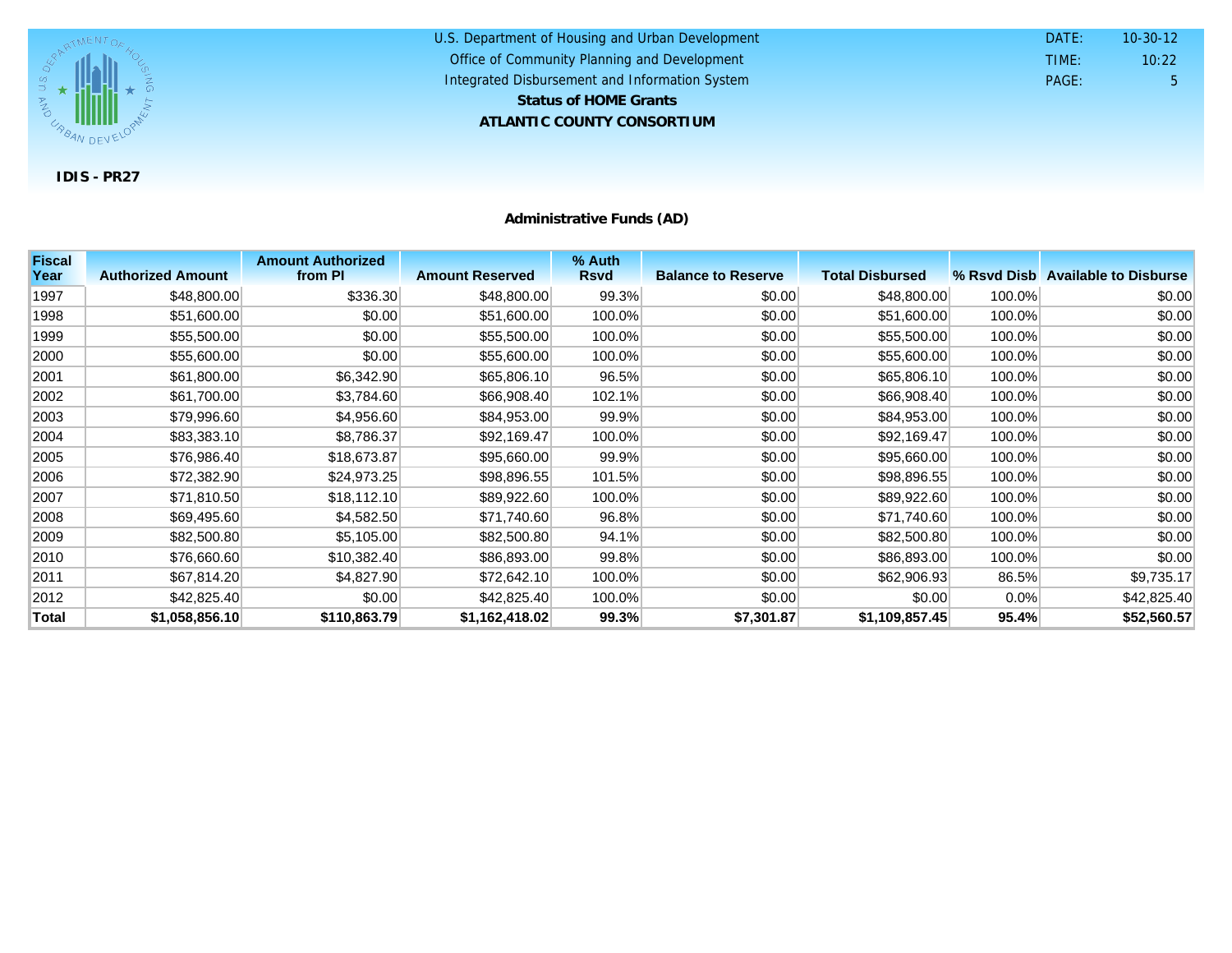

U.S. Department of Housing and Urban Development **ATLANTIC COUNTY CONSORTIUM** Office of Community Planning and Development Integrated Disbursement and Information System DATE: TIME: PAGE: 6 10:22 10-30-12 **Status of HOME Grants**

**CHDO Operating Funds (CO)**

| <b>Fiscal</b> |                          |                        | % Auth      |                           |                        |             |                              |
|---------------|--------------------------|------------------------|-------------|---------------------------|------------------------|-------------|------------------------------|
| Year          | <b>Authorized Amount</b> | <b>Amount Reserved</b> | <b>Rsvd</b> | <b>Balance to Reserve</b> | <b>Total Disbursed</b> | % Rsvd Disb | <b>Available to Disburse</b> |
| 1997          | \$0.00                   | \$0.00                 | 0.0%        | \$0.00                    | \$0.00                 | 0.0%        | \$0.00                       |
| 1998          | \$0.00                   | \$0.00                 | 0.0%        | \$0.00                    | \$0.00                 | 0.0%        | \$0.00                       |
| 1999          | \$0.00                   | \$0.00                 | 0.0%        | \$0.00                    | \$0.00                 | 0.0%        | \$0.00                       |
| 2000          | \$27,800.00              | \$0.00                 | 0.0%        | \$27,800.00               | \$0.00                 | 0.0%        | \$0.00                       |
| 2001          | \$30,900.00              | \$0.00                 | 0.0%        | \$30,900.00               | \$0.00                 | 0.0%        | \$0.00                       |
| 2002          | \$30,850.00              | \$0.00                 | 0.0%        | \$30,850.00               | \$0.00                 | 0.0%        | \$0.00                       |
| 2003          | \$39,998.30              | \$0.00                 | 0.0%        | \$39,998.30               | \$0.00                 | 0.0%        | \$0.00                       |
| 2004          | \$0.00                   | \$0.00                 | 0.0%        | \$0.00                    | \$0.00                 | 0.0%        | \$0.00                       |
| 2005          | \$0.00                   | \$0.00                 | 0.0%        | \$0.00                    | \$0.00                 | 0.0%        | \$0.00                       |
| 2006          | \$36,191.45              | \$0.00                 | 0.0%        | \$36,191.45               | \$0.00                 | 0.0%        | \$0.00                       |
| 2007          | \$0.00                   | \$0.00                 | 0.0%        | \$0.00                    | \$0.00                 | 0.0%        | \$0.00                       |
| 2008          | \$0.00                   | \$0.00                 | 0.0%        | \$0.00                    | \$0.00                 | 0.0%        | \$0.00                       |
| 2009          | \$0.00                   | \$0.00                 | 0.0%        | \$0.00                    | \$0.00                 | 0.0%        | \$0.00                       |
| 2010          | \$0.00                   | \$0.00                 | 0.0%        | \$0.00                    | \$0.00                 | 0.0%        | \$0.00                       |
| 2011          | \$0.00                   | \$0.00                 | 0.0%        | \$0.00                    | \$0.00                 | 0.0%        | \$0.00                       |
| 2012          | \$0.00                   | \$0.00                 | 0.0%        | \$0.00                    | \$0.00                 | 0.0%        | \$0.00                       |
| <b>Total</b>  | \$165,739.75             | \$0.00                 | 0.0%        | \$165,739.75              | \$0.00                 | 0.0%        | \$0.00                       |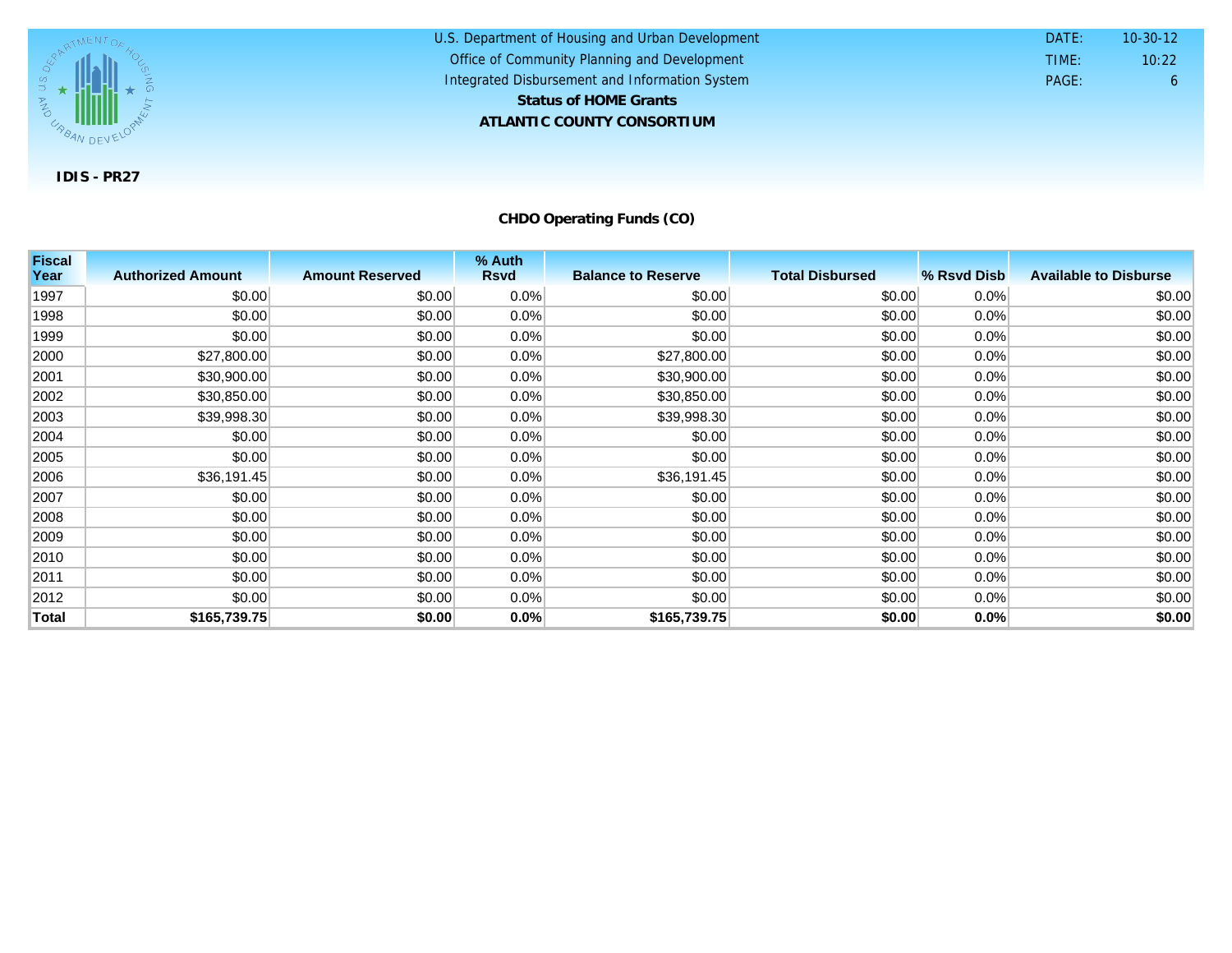

#### U.S. Department of Housing and Urban Development **ATLANTIC COUNTY CONSORTIUM** Office of Community Planning and Development Integrated Disbursement and Information System DATE: TIME: PAGE: 7 10:22 10-30-12 **Status of HOME Grants**

## **CHDO Funds (CR)**

| <b>Fiscal</b><br>Year | <b>CHDO</b><br><b>Requirement</b> | <b>Authorized</b><br><b>Amount</b> | <b>Amount</b><br><b>Reserved to</b><br><b>CHDOS</b> | $%$ Req<br><b>Rsvd</b> | <b>Unreserved</b><br><b>CHDO Amount</b> | <b>Funds</b><br><b>Committed to</b><br><b>Activities</b> | % Rsvd<br><b>Cmtd</b> | <b>Balance to</b><br><b>Commit</b> | <b>Total Disbursed</b> | $%$ Disb | <b>Available to</b><br><b>Disburse</b> |
|-----------------------|-----------------------------------|------------------------------------|-----------------------------------------------------|------------------------|-----------------------------------------|----------------------------------------------------------|-----------------------|------------------------------------|------------------------|----------|----------------------------------------|
| 1997                  | \$73,200.00                       | \$73,200.00                        | \$73,200.00                                         | 100.0%                 | \$0.00                                  | \$73,200.00                                              | 100.0%                | \$0.00                             | \$73,200.00            | 100.0%   | \$0.00                                 |
|                       |                                   |                                    |                                                     |                        |                                         |                                                          |                       |                                    |                        |          |                                        |
| 1998                  | \$77,400.00                       | \$77,400.00                        | \$77,400.00                                         | 100.0%                 | \$0.00                                  | \$77,400.00                                              | 100.0%                | \$0.00                             | \$77,400.00            | 100.0%   | \$0.00                                 |
| 1999                  | \$83,250.00                       | \$83,250.00                        | \$83,250.00                                         | 100.0%                 | \$0.00                                  | \$83,250.00                                              | 100.0%                | \$0.00                             | \$83,250.00            | 100.0%   | \$0.00                                 |
| 2000                  | \$83,400.00                       | \$83,400.00                        | \$83,400.00                                         | 100.0%                 | \$0.00                                  | \$83,400.00                                              | 100.0%                | \$0.00                             | \$83,400.00            | 100.0%   | \$0.00                                 |
| 2001                  | \$92,700.00                       | \$92,700.00                        | \$92,700.00                                         | 100.0%                 | \$0.00                                  | \$92,700.00                                              | 100.0%                | \$0.00                             | \$92,700.00            | 100.0%   | \$0.00                                 |
| 2002                  | \$92,550.00                       | \$92,550.00                        | \$92,550.00                                         | 100.0%                 | \$0.00                                  | \$92,550.00                                              | 100.0%                | \$0.00                             | \$92,550.00            | 100.0%   | \$0.00                                 |
| 2003                  | \$119,994.90                      | \$119,994.90                       | \$119,994.90                                        | 100.0%                 | \$0.00                                  | \$119,994.90                                             | 100.0%                | \$0.00                             | \$119,994.90           | 100.0%   | \$0.00                                 |
| 2004                  | \$119,280.90                      | \$119,280.90                       | \$119,280.90                                        | 100.0%                 | \$0.00                                  | \$119,280.90                                             | 100.0%                | \$0.00                             | \$119,280.90           | 100.0%   | \$0.00                                 |
| 2005                  | \$115,479.60                      | \$115,479.60                       | \$115,479.60                                        | 100.0%                 | \$0.00                                  | \$115,479.60                                             | 100.0%                | \$0.00                             | \$115,479.60           | 100.0%   | \$0.00                                 |
| 2006                  | \$44,863.35                       | \$44,863.35                        | \$44,863.35                                         | 100.0%                 | \$0.00                                  | \$44,863.35                                              | 100.0%                | \$0.00                             | \$44,863.35            | 100.0%   | \$0.00                                 |
| 2007                  | \$107,715.75                      | \$107,715.75                       | \$107,715.75                                        | 100.0%                 | \$0.00                                  | \$107,715.75                                             | 100.0%                | \$0.00                             | \$107,715.75           | 100.0%   | \$0.00                                 |
| 2008                  | \$98,705.00                       | \$104,243.40                       | \$104,243.40                                        | 105.6%                 | \$0.00                                  | \$74,243.40                                              | 71.2%                 | \$30,000.00                        | \$74,243.09            | 71.2%    | \$30,000.31                            |
| 2009                  | \$116,093.70                      | \$116,093.70                       | \$116,093.70                                        | 100.0%                 | \$0.00                                  | \$51,766.26                                              | 44.5%                 | \$64,327.44                        | \$51,766.26            | 44.5%    | \$64,327.44                            |
| 2010                  | \$114,990.90                      | \$114,990.90                       | \$114,990.90                                        | 100.0%                 | \$0.00                                  | \$0.00                                                   | $0.0\%$               | \$114,990.90                       | \$0.00                 | $0.0\%$  | \$114,990.90                           |
| 2011                  | \$101,721.30                      | \$101,721.30                       | \$90,637.40                                         | 98.9%                  | \$1,083.90                              | \$0.00                                                   | 0.0%                  | \$90,637.40                        | \$0.00                 | $0.0\%$  | \$90,637.40                            |
| 2012                  | \$64,238.10                       | \$64,238.10                        | \$0.00                                              | 0.0%                   | \$64,238.10                             | \$0.00                                                   | 0.0%                  | \$0.00                             | \$0.00                 | $0.0\%$  | \$0.00                                 |
| Total                 | \$1,505,583.50                    | \$1,511,121.90                     | \$1,435,799.90                                      | 96.0%                  | \$65,322.00                             | \$1,135,844.16                                           | 79.1%                 | \$299,955.74                       | \$1,135,843.85         | 79.1%    | \$299,956.05                           |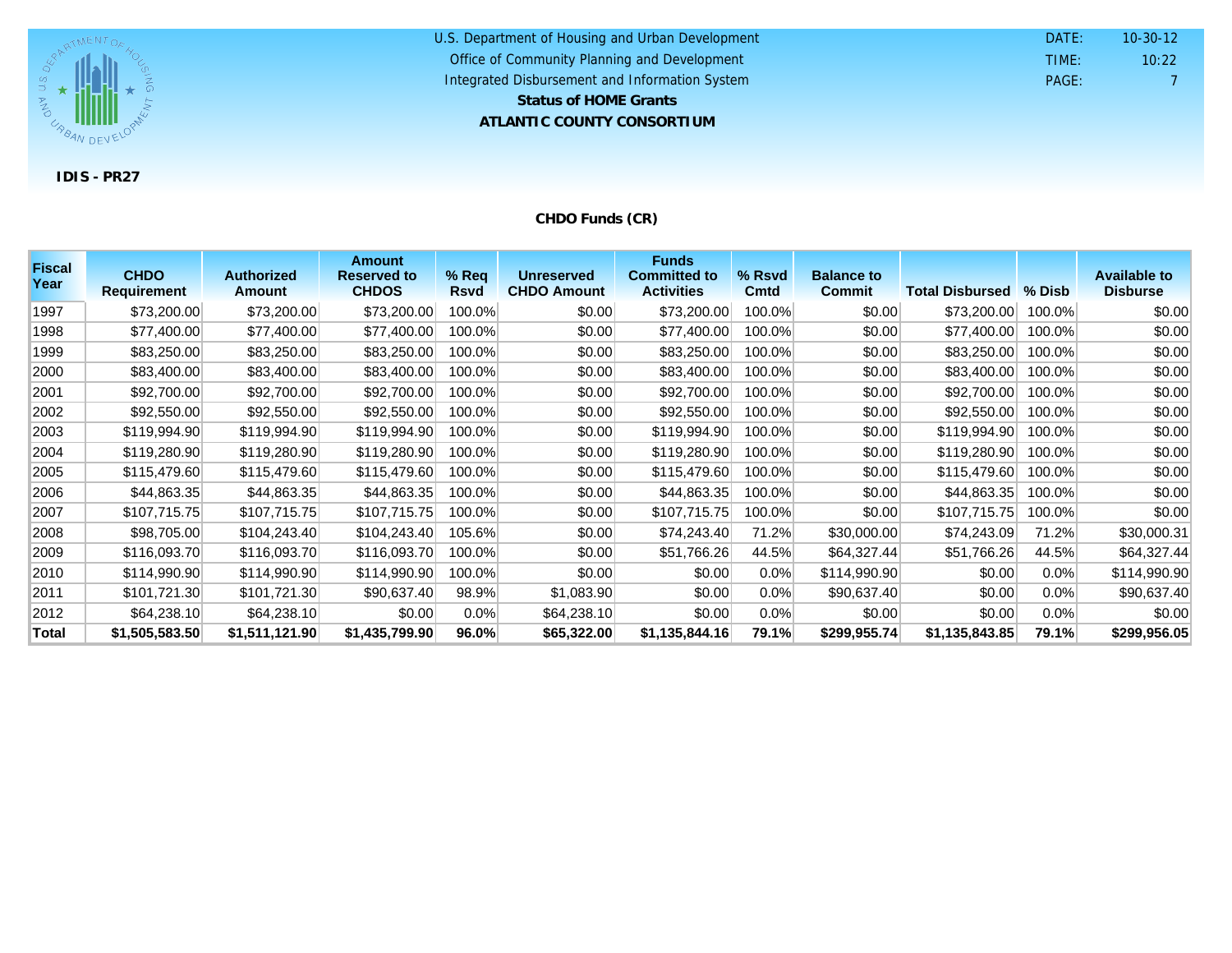

| U.S. Department of Housing and Urban Development | DATE: | $10 - 30 - 12$ |
|--------------------------------------------------|-------|----------------|
| Office of Community Planning and Development     | TIME: | 10:22          |
| Integrated Disbursement and Information System   | PAGE: | 8              |
| <b>Status of HOME Grants</b>                     |       |                |
| ATLANTIC COUNTY CONSORTIUM                       |       |                |

**CHDO Loans (CL)**

| <b>Fiscal</b> |                          |                        |                        | % Auth      |                          |                        |        |                            |
|---------------|--------------------------|------------------------|------------------------|-------------|--------------------------|------------------------|--------|----------------------------|
| Year          | <b>Amount Authorized</b> | <b>Amount Reserved</b> | <b>Amount Commited</b> | <b>Cmtd</b> | <b>Balance to Commit</b> | <b>Total Disbursed</b> | % Disb | <b>Balance to Disburse</b> |
| 1997          | \$0.00                   | \$0.00                 | \$0.00                 | 0.0%        | \$0.00                   | \$0.00                 | 0.0%   | \$0.00                     |
| 1998          | \$0.00                   | \$0.00                 | \$0.00                 | 0.0%        | \$0.00                   | \$0.00                 | 0.0%   | \$0.00                     |
| 1999          | \$0.00                   | \$0.00                 | \$0.00                 | 0.0%        | \$0.00                   | \$0.00                 | 0.0%   | \$0.00                     |
| 2000          | \$0.00                   | \$0.00                 | \$0.00                 | 0.0%        | \$0.00                   | \$0.00                 | 0.0%   | \$0.00                     |
| 2001          | \$0.00                   | \$0.00                 | \$0.00                 | 0.0%        | \$0.00                   | \$0.00                 | 0.0%   | \$0.00                     |
| 2002          | \$0.00                   | \$0.00                 | \$0.00                 | 0.0%        | \$0.00                   | \$0.00                 | 0.0%   | \$0.00                     |
| 2003          | \$0.00                   | \$0.00                 | \$0.00                 | 0.0%        | \$0.00                   | \$0.00                 | 0.0%   | \$0.00                     |
| 2004          | \$0.00                   | \$0.00                 | \$0.00                 | 0.0%        | \$0.00                   | \$0.00                 | 0.0%   | \$0.00                     |
| 2005          | \$0.00                   | \$0.00                 | \$0.00                 | 0.0%        | \$0.00                   | \$0.00                 | 0.0%   | \$0.00                     |
| 2006          | \$0.00                   | \$0.00                 | \$0.00                 | 0.0%        | \$0.00                   | \$0.00                 | 0.0%   | \$0.00                     |
| 2007          | \$0.00                   | \$0.00                 | \$0.00                 | 0.0%        | \$0.00                   | \$0.00                 | 0.0%   | \$0.00                     |
| 2008          | \$0.00                   | \$0.00                 | \$0.00                 | 0.0%        | \$0.00                   | \$0.00                 | 0.0%   | \$0.00                     |
| 2009          | \$0.00                   | \$0.00                 | \$0.00                 | 0.0%        | \$0.00                   | \$0.00                 | 0.0%   | \$0.00                     |
| 2010          | \$0.00                   | \$0.00                 | \$0.00                 | 0.0%        | \$0.00                   | \$0.00                 | 0.0%   | \$0.00                     |
| 2011          | \$1,000.00               | \$10,000.00            | \$0.00                 | 0.0%        | \$10,000.00              | \$0.00                 | 0.0%   | \$10,000.00                |
| 2012          | \$0.00                   | \$0.00                 | \$0.00                 | 0.0%        | \$0.00                   | \$0.00                 | 0.0%   | \$0.00                     |
| Total         | \$1,000.00               | \$10,000.00            | \$0.00                 | 0.0%        | \$10,000.00              | \$0.00                 | 0.0%   | \$10,000.00                |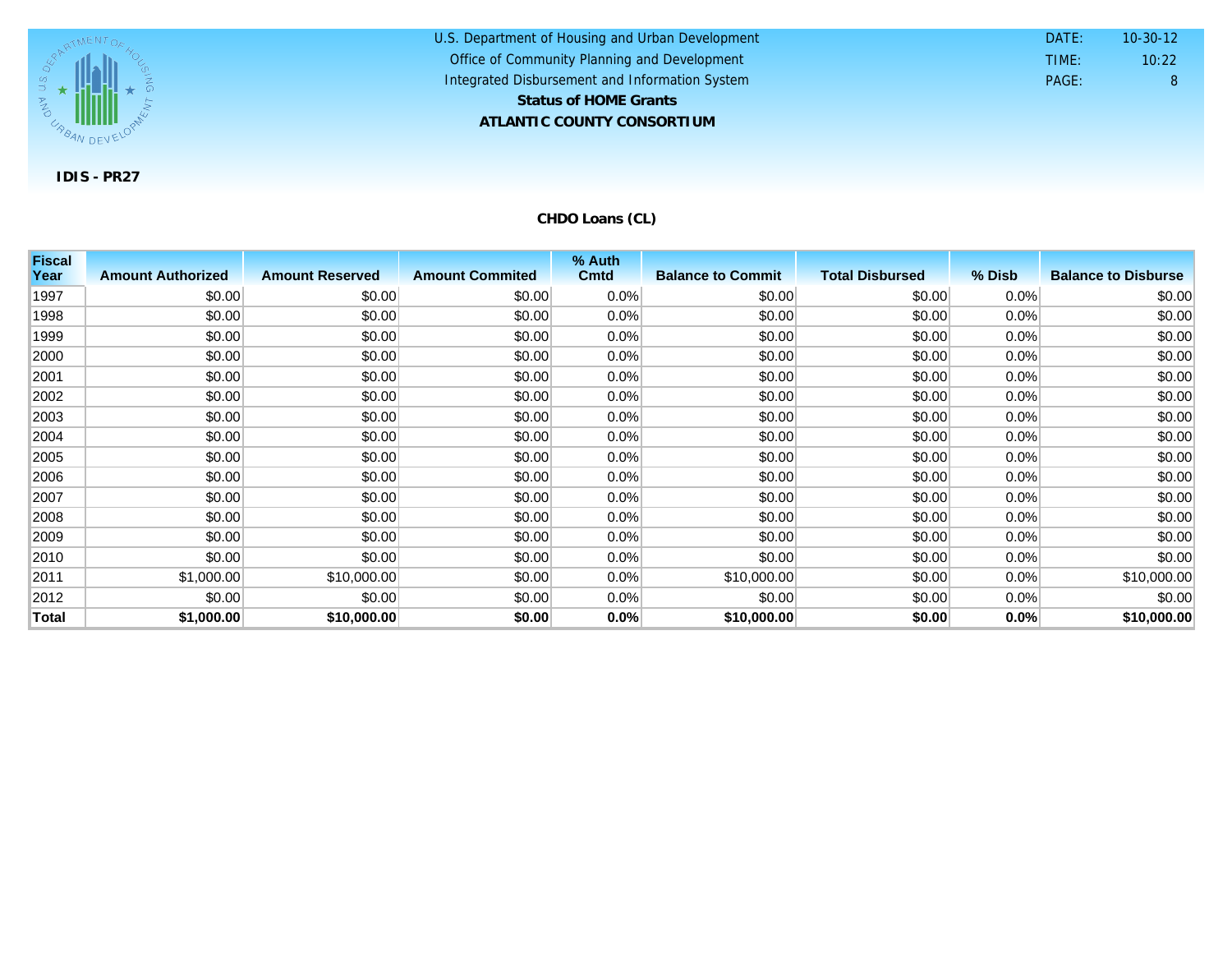

U.S. Department of Housing and Urban Development **ATLANTIC COUNTY CONSORTIUM** Office of Community Planning and Development Integrated Disbursement and Information System DATE: TIME: PAGE: 9 10:22 10-30-12 **Status of HOME Grants**

**CHDO Capacity (CC)**

| <b>Fiscal</b> |                          |                        |                        | % Auth      |                          |                        |        |                            |
|---------------|--------------------------|------------------------|------------------------|-------------|--------------------------|------------------------|--------|----------------------------|
| Year          | <b>Authorized Amount</b> | <b>Amount Reserved</b> | <b>Amount Commited</b> | <b>Cmtd</b> | <b>Balance to Commit</b> | <b>Total Disbursed</b> | % Disb | <b>Balance to Disburse</b> |
| 1997          | \$0.00                   | \$0.00                 | \$0.00                 | 0.0%        | \$0.00                   | \$0.00                 | 0.0%   | \$0.00                     |
| 1998          | \$0.00                   | \$0.00                 | \$0.00                 | 0.0%        | \$0.00                   | \$0.00                 | 0.0%   | \$0.00                     |
| 1999          | \$0.00                   | \$0.00                 | \$0.00                 | 0.0%        | \$0.00                   | \$0.00                 | 0.0%   | \$0.00                     |
| 2000          | \$0.00                   | \$0.00                 | \$0.00                 | 0.0%        | \$0.00                   | \$0.00                 | 0.0%   | \$0.00                     |
| 2001          | \$0.00                   | \$0.00                 | \$0.00                 | 0.0%        | \$0.00                   | \$0.00                 | 0.0%   | \$0.00                     |
| 2002          | \$0.00                   | \$0.00                 | \$0.00                 | 0.0%        | \$0.00                   | \$0.00                 | 0.0%   | \$0.00                     |
| 2003          | \$0.00                   | \$0.00                 | \$0.00                 | 0.0%        | \$0.00                   | \$0.00                 | 0.0%   | \$0.00                     |
| 2004          | \$0.00                   | \$0.00                 | \$0.00                 | 0.0%        | \$0.00                   | \$0.00                 | 0.0%   | \$0.00                     |
| 2005          | \$0.00                   | \$0.00                 | \$0.00                 | 0.0%        | \$0.00                   | \$0.00                 | 0.0%   | \$0.00                     |
| 2006          | \$0.00                   | \$0.00                 | \$0.00                 | 0.0%        | \$0.00                   | \$0.00                 | 0.0%   | \$0.00                     |
| 2007          | \$0.00                   | \$0.00                 | \$0.00                 | 0.0%        | \$0.00                   | \$0.00                 | 0.0%   | \$0.00                     |
| 2008          | \$0.00                   | \$0.00                 | \$0.00                 | 0.0%        | \$0.00                   | \$0.00                 | 0.0%   | \$0.00                     |
| 2009          | \$0.00                   | \$0.00                 | \$0.00                 | $0.0\%$     | \$0.00                   | \$0.00                 | 0.0%   | \$0.00                     |
| 2010          | \$0.00                   | \$0.00                 | \$0.00                 | 0.0%        | \$0.00                   | \$0.00                 | 0.0%   | \$0.00                     |
| 2011          | \$0.00                   | \$0.00                 | \$0.00                 | 0.0%        | \$0.00                   | \$0.00                 | 0.0%   | \$0.00                     |
| 2012          | \$0.00                   | \$0.00                 | \$0.00                 | 0.0%        | \$0.00                   | \$0.00                 | 0.0%   | \$0.00                     |
| Total         | \$0.00                   | \$0.00                 | \$0.00                 | 0.0%        | \$0.00                   | \$0.00                 | 0.0%   | \$0.00                     |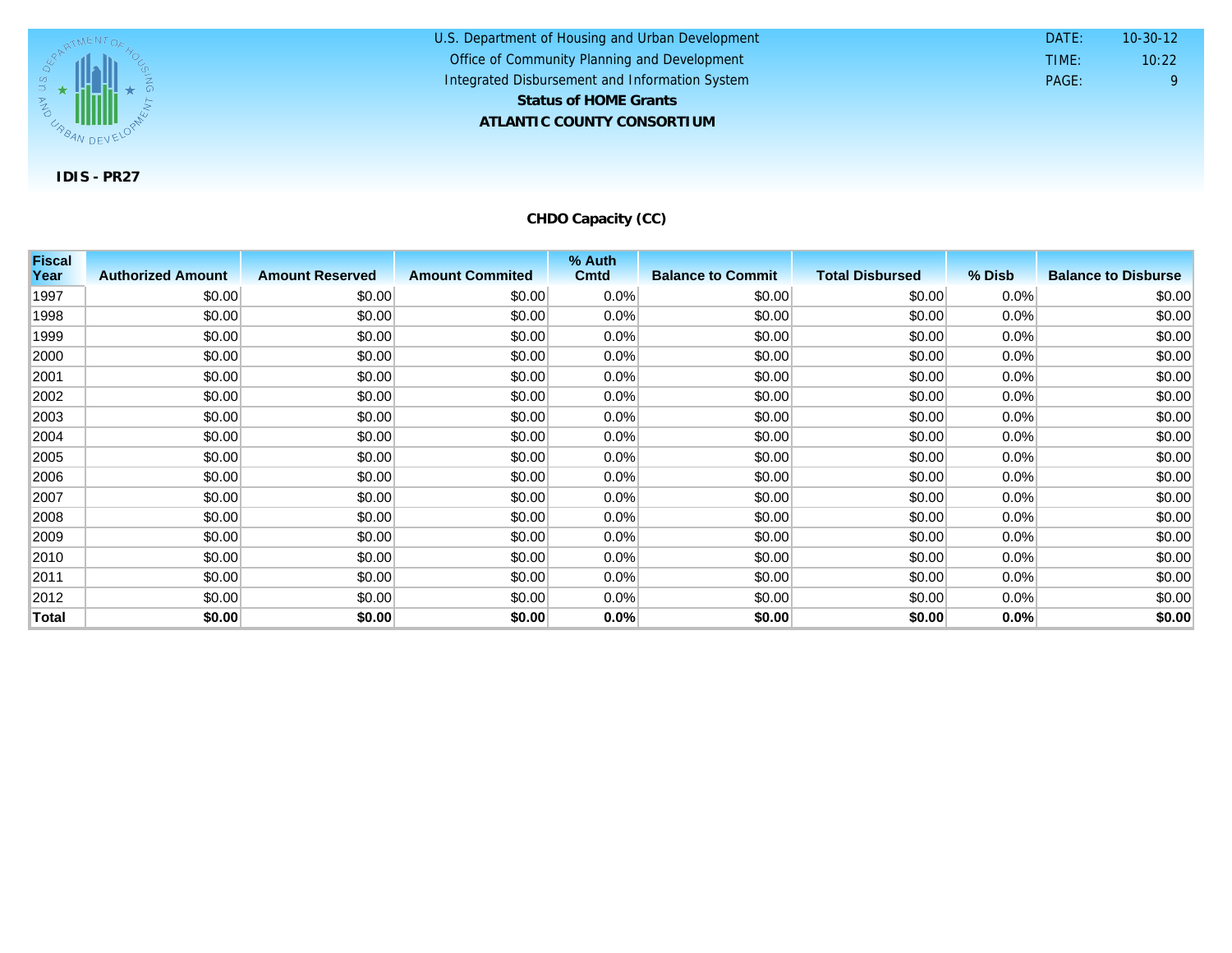

### **Reservations to State Recipients and Sub-recipients (SU)**

U.S. Department of Housing and Urban Development

 DATE: TIME:

PAGE: 10

10:22 10-30-12

Office of Community Planning and Development Integrated Disbursement and Information System

**ATLANTIC COUNTY CONSORTIUM**

**Status of HOME Grants**

| <b>Fiscal</b> | <b>Amount Reserved to Other</b> |                        | % Rsvd  |                          |                        |        |                              |
|---------------|---------------------------------|------------------------|---------|--------------------------|------------------------|--------|------------------------------|
| Year          | <b>Entities</b>                 | <b>Amount Commited</b> | Cmtd    | <b>Balance to Commit</b> | <b>Total Disbursed</b> | % Disb | <b>Available to Disburse</b> |
| 1997          | \$0.00                          | \$0.00                 | 0.0%    | \$0.00                   | \$0.00                 | 0.0%   | \$0.00                       |
| 1998          | \$0.00                          | \$0.00                 | 0.0%    | \$0.00                   | \$0.00                 | 0.0%   | \$0.00                       |
| 1999          | \$0.00                          | \$0.00                 | 0.0%    | \$0.00                   | \$0.00                 | 0.0%   | \$0.00                       |
| 2000          | \$0.00                          | \$0.00                 | $0.0\%$ | \$0.00                   | \$0.00                 | 0.0%   | \$0.00                       |
| 2001          | \$0.00                          | \$0.00                 | 0.0%    | \$0.00                   | \$0.00                 | 0.0%   | \$0.00                       |
| 2002          | \$0.00                          | \$0.00                 | $0.0\%$ | \$0.00                   | \$0.00                 | 0.0%   | \$0.00                       |
| 2003          | \$0.00                          | \$0.00                 | $0.0\%$ | \$0.00                   | \$0.00                 | 0.0%   | \$0.00                       |
| 2004          | \$0.00                          | \$0.00                 | $0.0\%$ | \$0.00                   | \$0.00                 | 0.0%   | \$0.00                       |
| 2005          | \$0.00                          | \$0.00                 | $0.0\%$ | \$0.00                   | \$0.00                 | 0.0%   | \$0.00                       |
| 2006          | \$0.00                          | \$0.00                 | $0.0\%$ | \$0.00                   | \$0.00                 | 0.0%   | \$0.00                       |
| 2007          | \$0.00                          | \$0.00                 | $0.0\%$ | \$0.00                   | \$0.00                 | 0.0%   | \$0.00                       |
| 2008          | \$0.00                          | \$0.00                 | $0.0\%$ | \$0.00                   | \$0.00                 | 0.0%   | \$0.00                       |
| 2009          | \$0.00                          | \$0.00                 | $0.0\%$ | \$0.00                   | \$0.00                 | 0.0%   | \$0.00                       |
| 2010          | \$0.00                          | \$0.00                 | $0.0\%$ | \$0.00                   | \$0.00                 | 0.0%   | \$0.00                       |
| 2011          | \$0.00                          | \$0.00                 | $0.0\%$ | \$0.00                   | \$0.00                 | 0.0%   | \$0.00                       |
| 2012          | \$0.00                          | \$0.00                 | 0.0%    | \$0.00                   | \$0.00                 | 0.0%   | \$0.00                       |
| <b>Total</b>  | \$0.00                          | \$0.00                 | 0.0%    | \$0.00                   | \$0.00                 | 0.0%   | \$0.00                       |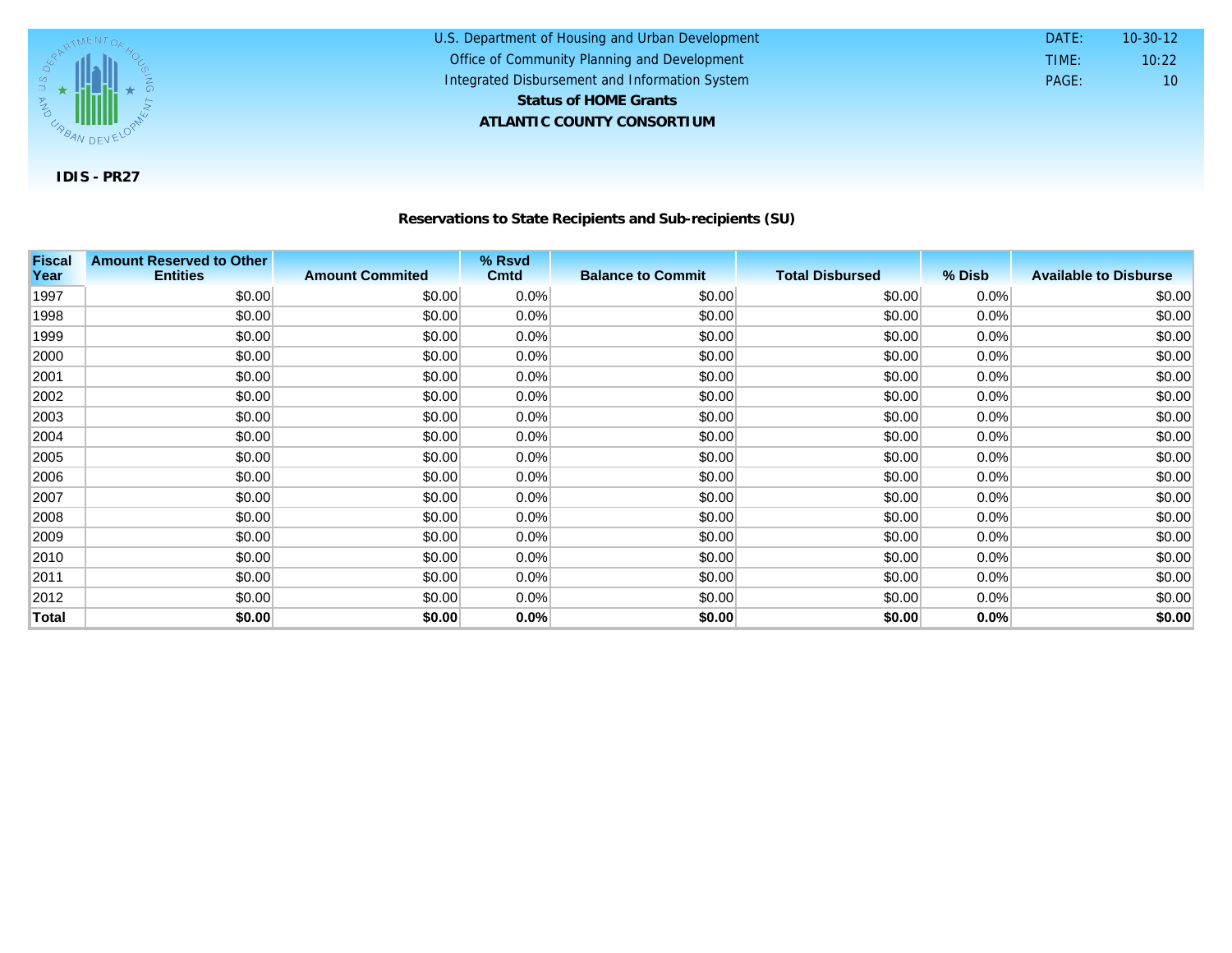

| U.S. Department of Housing and Urban Development | DATF: | $10 - 30 - 12$  |
|--------------------------------------------------|-------|-----------------|
| Office of Community Planning and Development     | TIME: | 10:22           |
| Integrated Disbursement and Information System   | PAGE: | 11 <sup>1</sup> |
| <b>Status of HOME Grants</b>                     |       |                 |
| ATLANTIC COUNTY CONSORTIUM                       |       |                 |

**Total Program Funds**

| (A)<br><b>Fiscal</b> | (B) Total            | (C) Program<br><b>Income</b> | (D) Committed  | (E) Net Disbursed | (F) Net Disbursed |                   | (H) Disbursed<br><b>Pending</b> |                     | (J) Available to |
|----------------------|----------------------|------------------------------|----------------|-------------------|-------------------|-------------------|---------------------------------|---------------------|------------------|
| Year                 | <b>Authorization</b> | <b>Amount</b>                | <b>Amount</b>  | for Activities    | for Admin/OP      | (G) Net Disbursed | <b>Approval</b>                 | (I) Total Disbursed | <b>Disburse</b>  |
| 1997                 | \$488,000.00         | \$3,363.00                   | \$442,563.00   | \$442,563.00      | \$48,800.00       | \$491,363.00      | \$0.00                          | \$491,363.00        | \$0.00           |
| 1998                 | \$516,000.00         | \$0.00                       | \$464,400.00   | \$464,400.00      | \$51,600.00       | \$516,000.00      | \$0.00                          | \$516,000.00        | \$0.00           |
| 1999                 | \$555,000.00         | \$0.00                       | \$499,500.00   | \$499,500.00      | \$55,500.00       | \$555,000.00      | \$0.00                          | \$555,000.00        | \$0.00           |
| 2000                 | \$556,000.00         | \$0.00                       | \$500,400.00   | \$500,400.00      | \$55,600.00       | \$556,000.00      | \$0.00                          | \$556,000.00        | \$0.00           |
| 2001                 | \$618,000.00         | \$63,429.00                  | \$615,622.90   | \$615,622.90      | \$65,806.10       | \$681,429.00      | \$0.00                          | \$681,429.00        | \$0.00           |
| 2002                 | \$617,000.00         | \$37,846.00                  | \$587,937.60   | \$587,937.60      | \$66,908.40       | \$654,846.00      | \$0.00                          | \$654,846.00        | \$0.00           |
| 2003                 | \$799,966.00         | \$49,566.00                  | \$764,579.00   | \$764,579.00      | \$84,953.00       | \$849,532.00      | \$0.00                          | \$849,532.00        | \$0.00           |
| 2004                 | \$879,410.00         | \$87,863.75                  | \$875,104.28   | \$875,104.28      | \$92,169.47       | \$967,273.75      | \$0.00                          | \$967,273.75        | \$0.00           |
| 2005                 | \$795,854.00         | \$186,738.75                 | \$886,932.75   | \$886,932.75      | \$95,660.00       | \$982,592.75      | \$0.00                          | \$982,592.75        | \$0.00           |
| 2006                 | \$673,087.00         | \$249,732.50                 | \$823,922.95   | \$823,922.95      | \$98,896.55       | \$922,819.50      | \$0.00                          | \$922,819.50        | \$0.00           |
| 2007                 | \$731,074.00         | \$181,121.00                 | \$822,272.40   | \$822,272.40      | \$89,922.60       | \$912,195.00      | \$0.00                          | \$912,195.00        | \$0.00           |
| 2008                 | \$700,196.00         | \$45,825.00                  | \$644,280.40   | \$644,280.09      | \$71,740.60       | \$716,020.69      | \$0.00                          | \$716,020.69        | \$30,000.31      |
| 2009                 | \$773,958.00         | \$51,050.00                  | \$678,179.76   | \$678,179.76      | \$82,500.80       | \$760,680.56      | \$0.00                          | \$760,680.56        | \$64,327.44      |
| 2010                 | \$766,606.00         | \$103,824.00                 | \$668,546.10   | \$668,546.10      | \$86,893.00       | \$755,439.10      | \$0.00                          | \$755,439.10        | \$114,990.90     |
| 2011                 | \$678,142.00         | \$48,279.00                  | \$489,859.56   | \$478,359.56      | \$62,906.93       | \$541,266.49      | \$11,500.00                     | \$552,766.49        | \$173,654.51     |
| 2012                 | \$428,254.00         | \$0.00                       | \$0.00         | \$0.00            | \$0.00            | \$0.00            | \$0.00                          | \$0.00              | \$428,254.00     |
| <b>Total</b>         | \$10,576,547.00      | \$1,108,638.00               | \$9,764,100.70 | \$9,752,600.39    | \$1,109,857.45    | \$10,862,457.84   | \$11,500.00                     | \$10,873,957.84     | \$811,227.16     |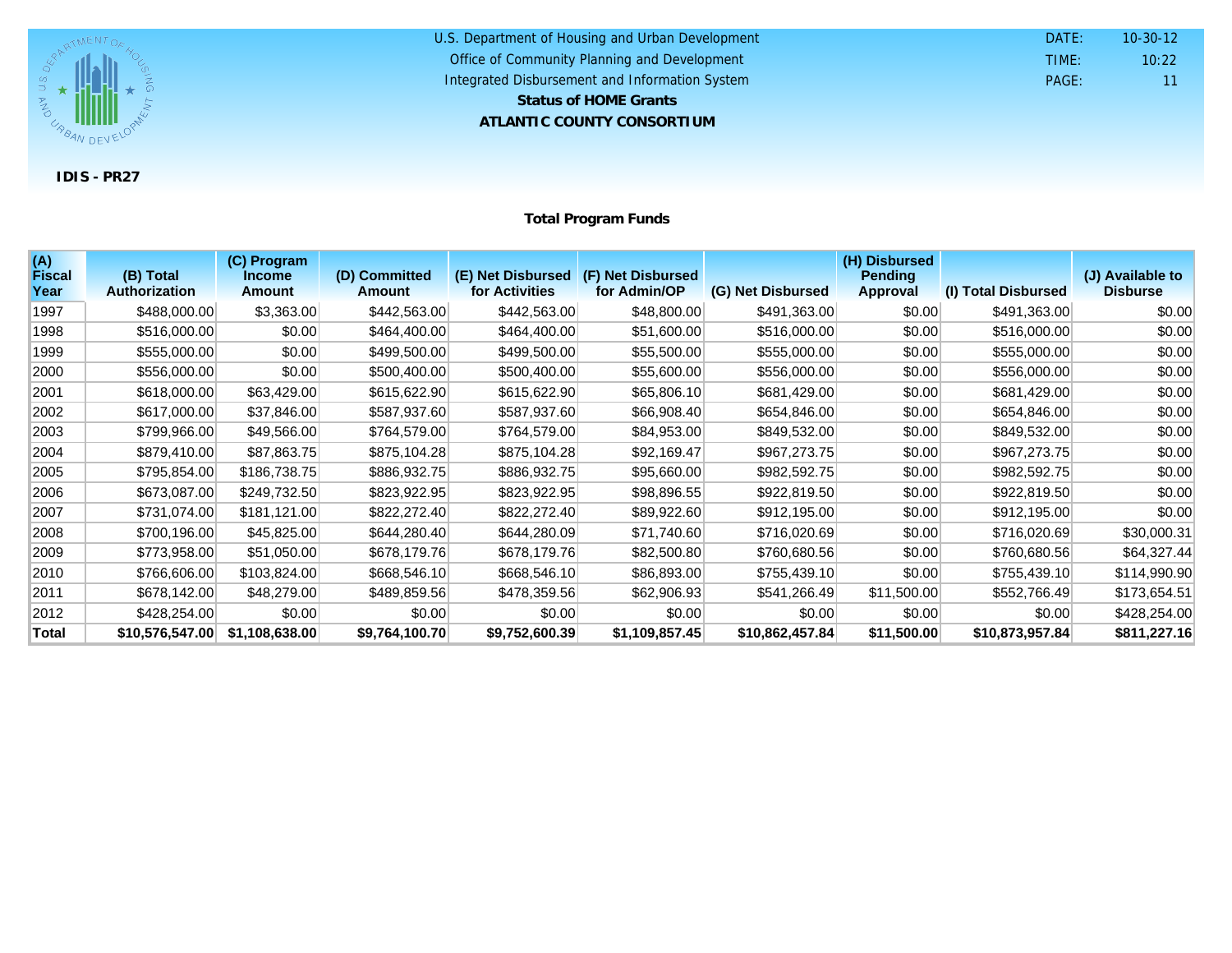

#### U.S. Department of Housing and Urban Development **ATLANTIC COUNTY CONSORTIUM** Office of Community Planning and Development Integrated Disbursement and Information System DATE: TIME: PAGE: 12 10:22 10-30-12 **Status of HOME Grants**

## **Total Program Percent**

| (A)<br><b>Fiscal</b><br>Year | (B) Total Authorization | (C) Program Income<br><b>Amount</b> | $(D)$ %<br><b>Committed for</b><br><b>Activities</b> | (E) % Disb for<br><b>Activities</b> | (F) % Disb for<br><b>Admin/OP</b> | (G) % Net<br><b>Disbursed</b> | (H) % Disbursed<br><b>Pending</b><br><b>Approval</b> | $(I)$ % Total<br><b>Disbursed</b> | (J) % Available<br>to Disburse |
|------------------------------|-------------------------|-------------------------------------|------------------------------------------------------|-------------------------------------|-----------------------------------|-------------------------------|------------------------------------------------------|-----------------------------------|--------------------------------|
| 1997                         | \$488,000.00            | \$3,363.00                          | 90.6%                                                | 90.0%                               | 9.9%                              | 100.0%                        | 0.0%                                                 | 100.0%                            | 0.0%                           |
| 1998                         | \$516,000.00            | \$0.00                              | $90.0\%$                                             | 90.0%                               | 10.0%                             | 100.0%                        | 0.0%                                                 | 100.0%                            | 0.0%                           |
| 1999                         | \$555,000.00            | \$0.00                              | $90.0\%$                                             | $90.0\%$                            | 10.0%                             | 100.0%                        | 0.0%                                                 | 100.0%                            | 0.0%                           |
| 2000                         | \$556,000.00            | \$0.00                              | $90.0\%$                                             | 90.0%                               | 10.0%                             | 100.0%                        | 0.0%                                                 | 100.0%                            | 0.0%                           |
| 2001                         | \$618,000.00            | \$63,429.00                         | 99.6%                                                | 90.3%                               | 9.6%                              | 100.0%                        | 0.0%                                                 | 100.0%                            | 0.0%                           |
| 2002                         | \$617,000.00            | \$37,846.00                         | 95.2%                                                | 89.7%                               | 10.2%                             | 100.0%                        | 0.0%                                                 | 100.0%                            | 0.0%                           |
| 2003                         | \$799,966.00            | \$49,566.00                         | 95.5%                                                | 90.0%                               | 9.9%                              | 100.0%                        | 0.0%                                                 | 100.0%                            | 0.0%                           |
| 2004                         | \$879,410.00            | \$87,863.75                         | 99.5%                                                | 90.4%                               | 9.5%                              | 100.0%                        | 0.0%                                                 | 100.0%                            | 0.0%                           |
| 2005                         | \$795,854.00            | \$186,738.75                        | 111.4%                                               | 90.2%                               | 9.7%                              | 100.0%                        | 0.0%                                                 | 100.0%                            | 0.0%                           |
| 2006                         | \$673,087.00            | \$249,732.50                        | 122.4%                                               | 89.2%                               | 10.7%                             | 100.0%                        | 0.0%                                                 | 100.0%                            | 0.0%                           |
| 2007                         | \$731,074.00            | \$181,121.00                        | 112.4%                                               | 90.1%                               | 9.8%                              | 100.0%                        | 0.0%                                                 | 100.0%                            | 0.0%                           |
| 2008                         | \$700,196.00            | \$45,825.00                         | 92.0%                                                | 86.3%                               | $9.6\%$                           | 95.9%                         | 0.0%                                                 | 95.9%                             | 4.0%                           |
| 2009                         | \$773,958.00            | \$51,050.00                         | 87.6%                                                | 82.2%                               | 10.0%                             | 92.2%                         | 0.0%                                                 | 92.2%                             | 7.7%                           |
| 2010                         | \$766,606.00            | \$103,824.00                        | 87.2%                                                | 76.8%                               | 9.9%                              | 86.7%                         | 0.0%                                                 | 86.7%                             | 13.2%                          |
| 2011                         | \$678,142.00            | \$48,279.00                         | 72.2%                                                | 65.8%                               | 8.6%                              | 74.5%                         | 1.5%                                                 | 76.0%                             | 23.9%                          |
| 2012                         | \$428,254.00            | \$0.00                              | 0.0%                                                 | 0.0%                                | 0.0%                              | 0.0%                          | 0.0%                                                 | 0.0%                              | 100.0%                         |
| <b>Total</b>                 | \$10,576,547.00         | \$1,108,638.00                      | 92.3%                                                | 83.4%                               | 9.4%                              | 92.9%                         | 0.0%                                                 | 93.0%                             | 6.9%                           |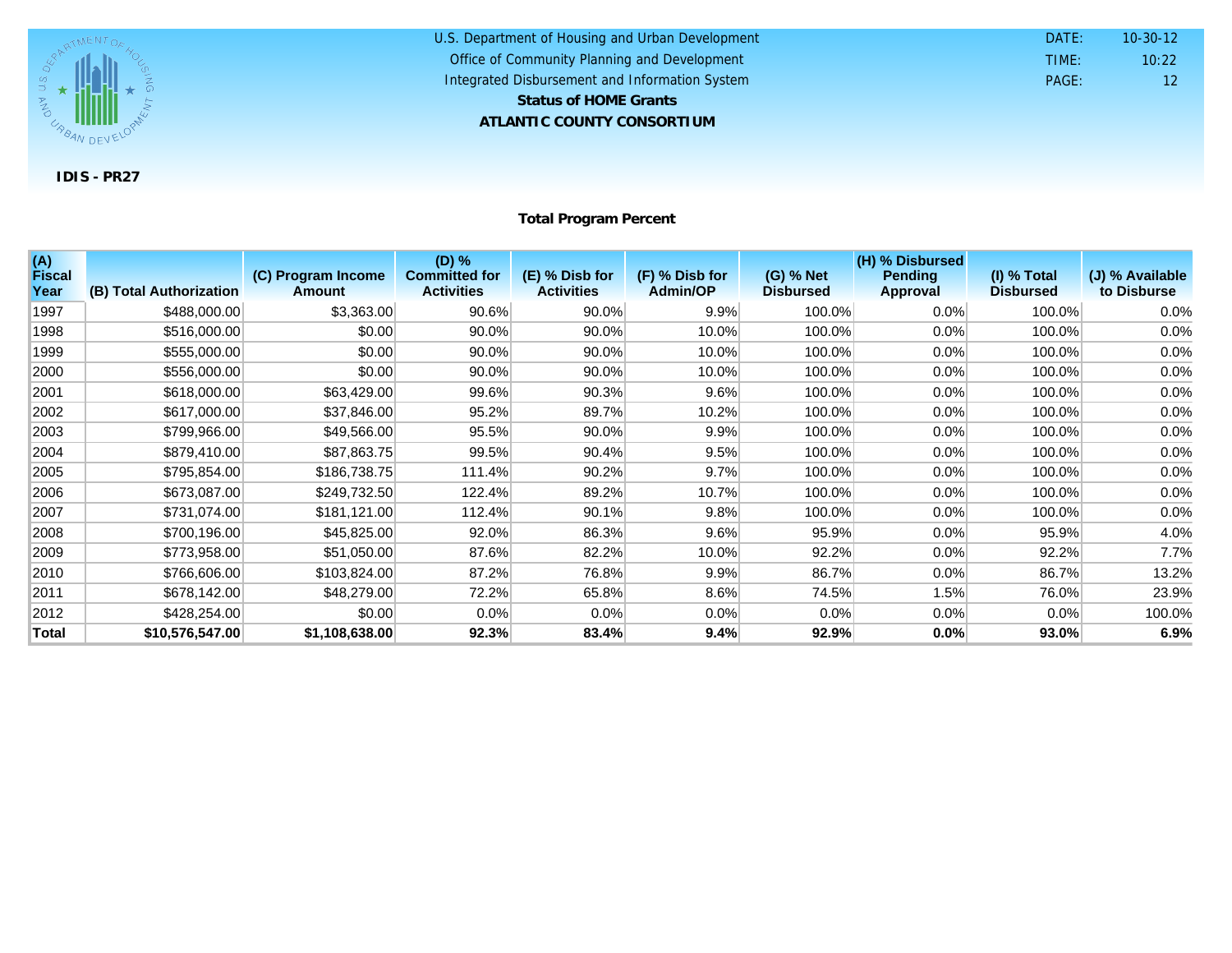# **HOME Match Report**

岩

U.S. Department of Housing and Urban Development<br>Office of Community Planning and Development

| Part   Participant Identification                                    |                                                |                                                                                |                                                                                     |                                      |                               |                                                        |                      | <b>Match Contributions for</b><br><b>Federal Fiscal Year (yyyy)</b> | 2011              |
|----------------------------------------------------------------------|------------------------------------------------|--------------------------------------------------------------------------------|-------------------------------------------------------------------------------------|--------------------------------------|-------------------------------|--------------------------------------------------------|----------------------|---------------------------------------------------------------------|-------------------|
|                                                                      |                                                | 1. Participant No. (assigned by HUD) 2. Name of the Participating Jurisdiction | 3. Name of Contact (person completing this report)                                  |                                      |                               |                                                        |                      |                                                                     |                   |
| 5. Street Address of the Participating Jurisdiction<br>5909 Main St. |                                                | <b>Atlantic County Consortium</b>                                              | John C. Lamey, Jr.<br>4. Contact's Phone Number (include area code)<br>609-645-5838 |                                      |                               |                                                        |                      |                                                                     |                   |
| 6. City<br>May's Landing                                             |                                                | 7. State<br><b>NJ</b>                                                          |                                                                                     |                                      |                               |                                                        |                      |                                                                     |                   |
| Part II Fiscal Year Summary                                          |                                                |                                                                                |                                                                                     |                                      |                               |                                                        |                      |                                                                     |                   |
|                                                                      | 1. Excess match from prior Federal fiscal year |                                                                                |                                                                                     |                                      |                               | \$                                                     | 248,160.95           |                                                                     |                   |
|                                                                      |                                                | 2. Match contributed during current Federal fiscal year (see Part III.9.)      |                                                                                     |                                      |                               | \$                                                     | 147,737.80           |                                                                     |                   |
|                                                                      |                                                | 3. Total match available for current Federal fiscal year (line 1 + line 2)     |                                                                                     |                                      |                               |                                                        |                      | \$                                                                  | 395,827.12        |
|                                                                      |                                                | 4. Match liability for current Federal fiscal year                             |                                                                                     |                                      |                               |                                                        |                      | \$                                                                  | 198,112.05        |
|                                                                      |                                                | 5. Excess match carried over to next Federal fiscal year (line 3 minus line 4) |                                                                                     |                                      |                               |                                                        |                      | \$                                                                  | 197,786.70        |
| Part III Match Contribution for the Federal Fiscal Year              |                                                |                                                                                |                                                                                     |                                      |                               | 7. Site Preparation,                                   |                      |                                                                     |                   |
| 1. Project No.<br>or Other ID                                        | 2. Date of<br>Contribution                     | 3. Cash<br>(non-Federal sources)                                               | 4. Foregone Taxes,<br>Fees, Charges                                                 | 5. Appraised<br>Land / Real Property | 6. Required<br>Infrastructure | <b>Construction Materials.</b><br><b>Donated labor</b> | 8. Bond<br>Financing |                                                                     | 9. Total<br>Match |
| $11 - 1$                                                             | (mm/dd/yyyy)<br>08/14/2012                     | 16,850                                                                         |                                                                                     |                                      |                               |                                                        |                      |                                                                     | 16,850            |
| $11 - 2$                                                             | 09/27/2011                                     | 4,900                                                                          |                                                                                     |                                      |                               |                                                        |                      |                                                                     | 4,900             |
| $11 - 3$                                                             | 11/17/2011                                     | 3,397                                                                          |                                                                                     |                                      |                               |                                                        |                      |                                                                     | 3,397             |
| $11-4$                                                               | 12/05/2011                                     | 12,000                                                                         |                                                                                     |                                      |                               |                                                        |                      |                                                                     | 12,000            |
| $11 - 5$                                                             | 01/10/2012                                     | 3,520                                                                          |                                                                                     |                                      |                               |                                                        |                      |                                                                     | 3,520             |
| $11 - 6$                                                             | 01/31/2012                                     | 3,150                                                                          |                                                                                     |                                      |                               |                                                        |                      |                                                                     | 3,150             |
| $11 - 7$                                                             | 02/17/2012                                     | 2.890                                                                          |                                                                                     |                                      |                               |                                                        |                      |                                                                     | 2,890             |
| $11 - 8$                                                             | 02/23/2012                                     | 2,760                                                                          |                                                                                     |                                      |                               |                                                        |                      |                                                                     | 2,760             |
| $11 - 9$                                                             | 02/26/2012                                     | 2,080                                                                          |                                                                                     |                                      |                               |                                                        |                      |                                                                     | 2,080             |
| $11 - 10$                                                            | 02/28/2012                                     | 2,279                                                                          |                                                                                     |                                      |                               |                                                        |                      |                                                                     | 2,279             |
| $11 - 11$                                                            | 08/31/2012                                     | 10,330                                                                         |                                                                                     |                                      |                               |                                                        |                      |                                                                     | 10.330            |

page 1 of 4 pages

form HUD-40107-A (12/94)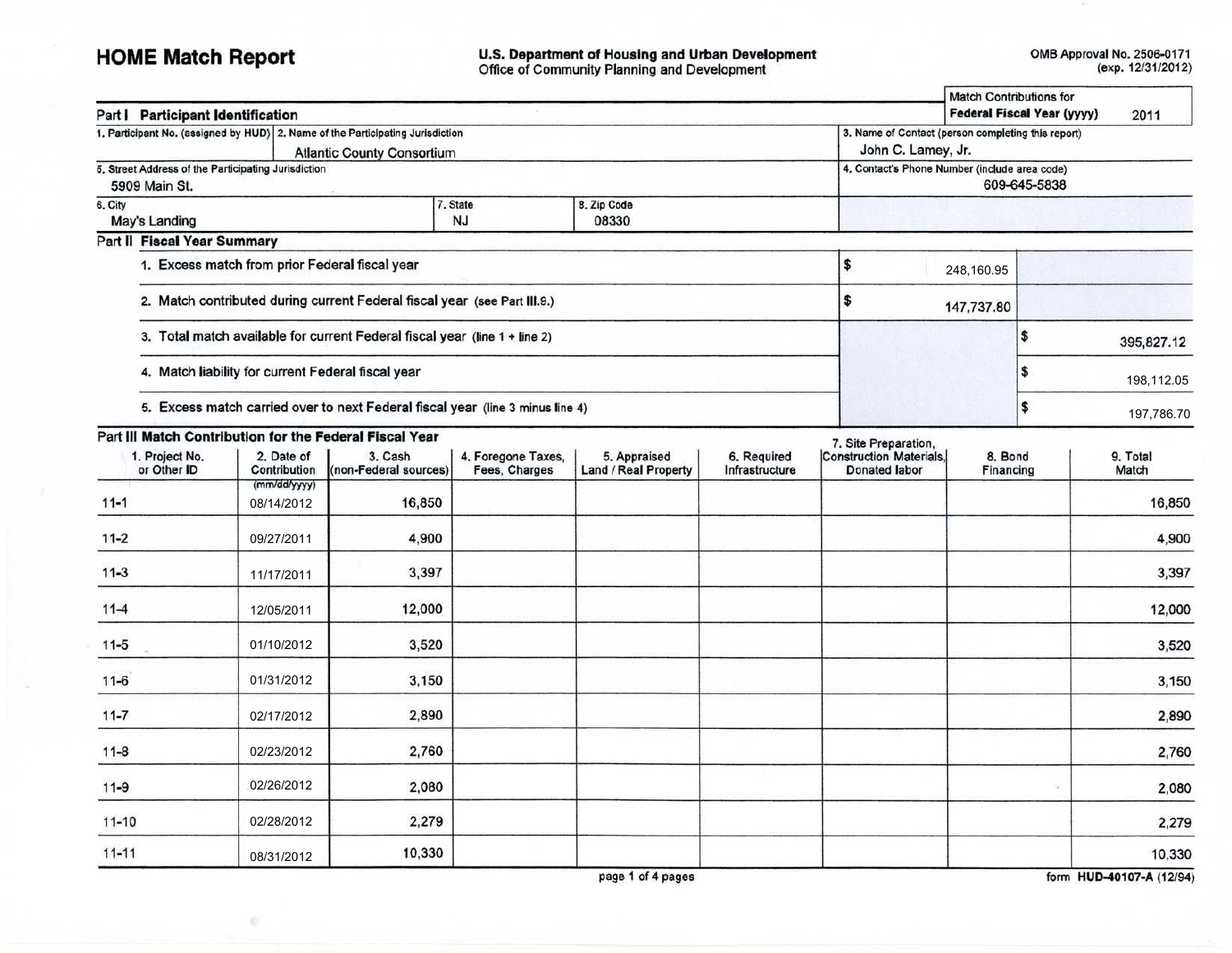| Name of the Participating Jurisdiction |                            |                                  |                                     |                                     |                              |                                                                  |                      | Federal Fiscal Year (yyyy) |
|----------------------------------------|----------------------------|----------------------------------|-------------------------------------|-------------------------------------|------------------------------|------------------------------------------------------------------|----------------------|----------------------------|
| <b>Atlantic County Consortium</b>      |                            |                                  |                                     |                                     |                              |                                                                  |                      | 2011                       |
| 1. Project No.<br>or Other ID          | 2. Date of<br>Contribution | 3. Cash<br>(non-Federal sources) | 4. Foregone Taxes,<br>Fees, Charges | 5 Appraised<br>Land / Real Property | 6 Required<br>Infrastructure | 7. Site Preparation,<br>Construction Materials,<br>Donated labor | 8. Bond<br>Financing | 9. Total<br>Match          |
| $11 - 12$                              | (mm/dd/yyyy)<br>04/04/2012 | 7,550                            |                                     |                                     |                              |                                                                  |                      | 7,550                      |
| $11 - 13$                              | 04/16/2012                 | 11,510                           |                                     |                                     |                              |                                                                  |                      | 11,510                     |
| $11 - 14$                              | 04/24/2012                 | 4,820                            |                                     |                                     |                              |                                                                  |                      | 4,820                      |
| $11 - 15$                              | 05/04/2012                 | 8,595                            |                                     |                                     |                              |                                                                  |                      | 8,595                      |
| $11 - 16$                              | 08/06/2012                 | 4,450                            |                                     |                                     |                              |                                                                  |                      | 4,450                      |
| $11 - 17$                              | 08/07/2012                 | 7,175                            |                                     |                                     |                              |                                                                  |                      | 7,175                      |
| $11 - 18$                              | 08/20/2012                 | 19,600                           |                                     |                                     |                              |                                                                  |                      | 19,600                     |
| $11 - 19$                              | 07/09/2012                 | 12,815                           |                                     |                                     |                              |                                                                  |                      | 12,815                     |
| $11 - 20$                              | 07/24/2012                 | 1,900                            |                                     |                                     |                              |                                                                  |                      | 1,900                      |
| $11 - 21$                              | 04/12/2012                 | 5,166                            |                                     |                                     |                              |                                                                  |                      | 5,166                      |
|                                        |                            |                                  |                                     |                                     |                              |                                                                  |                      |                            |
|                                        |                            |                                  |                                     |                                     |                              |                                                                  |                      |                            |
|                                        |                            |                                  |                                     |                                     |                              |                                                                  |                      |                            |
|                                        |                            |                                  |                                     |                                     |                              |                                                                  |                      |                            |
|                                        |                            |                                  |                                     |                                     |                              |                                                                  |                      |                            |
|                                        |                            |                                  |                                     |                                     |                              |                                                                  |                      |                            |
|                                        |                            |                                  |                                     |                                     |                              |                                                                  |                      |                            |
|                                        |                            |                                  |                                     |                                     |                              |                                                                  |                      |                            |
|                                        |                            |                                  |                                     |                                     |                              |                                                                  |                      |                            |
|                                        |                            |                                  |                                     |                                     |                              |                                                                  |                      |                            |